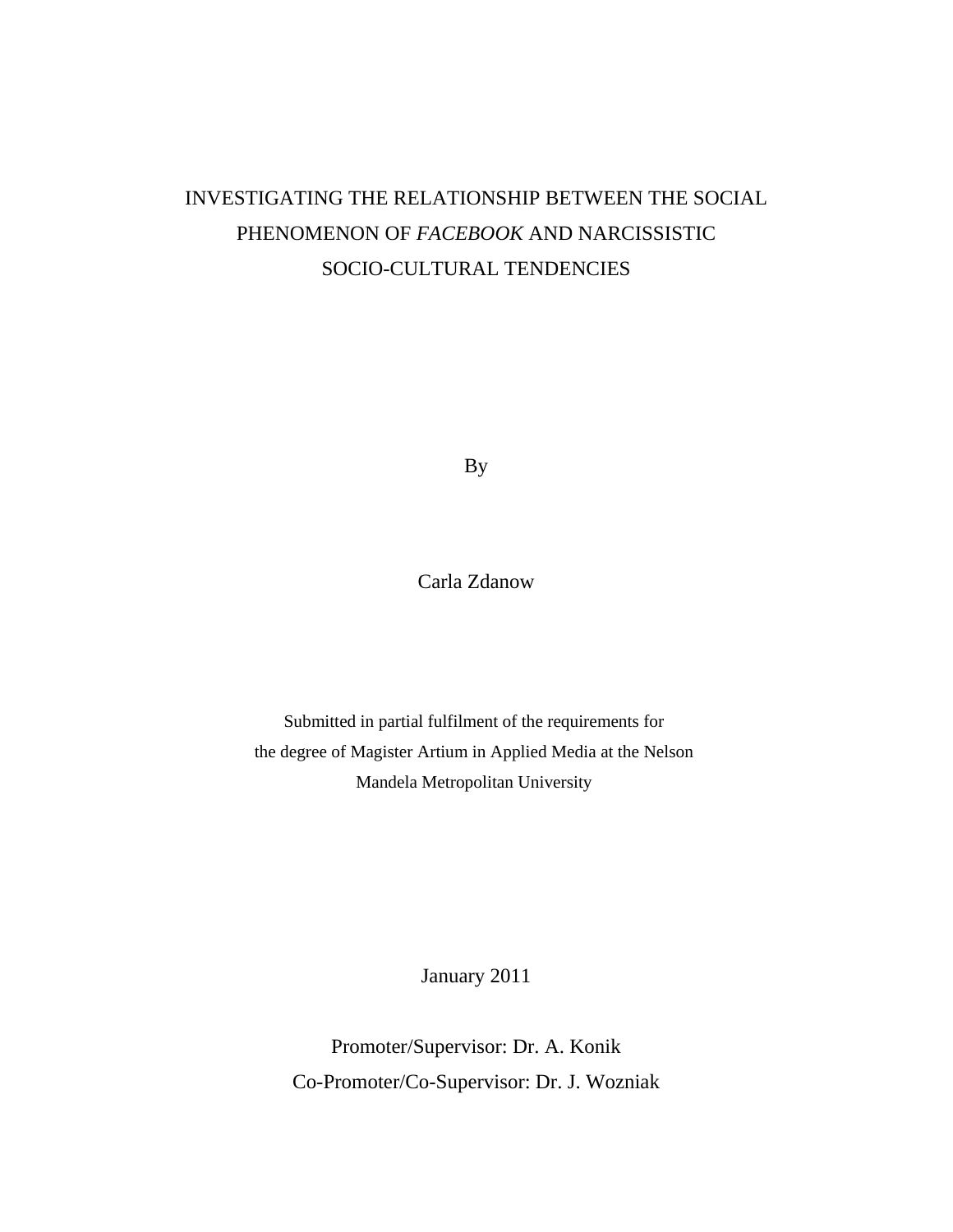### **DECLARATION**:

In accordance with Rule G4.6.3,

**4.6.3** A treatise/dissertation/thesis must be accompanied by a written declaration on the part of the candidate to the effect that it is his/her own work and that it has not previously been submitted for assessment to another University or for another qualification. However, material from publications by the candidate may be embodied in a treatise/dissertation/thesis.

I, **Carla Zdanow** with student number **205021158**, hereby declare that the treatise for **Magister Artium in Applied Media** is my own work and that it has not previously been submitted for assessment to another University or for another qualification.

Signature: \_\_\_\_\_\_\_\_\_\_\_\_\_\_\_\_\_\_\_\_\_\_\_\_\_\_\_\_\_\_\_\_\_\_\_\_\_\_\_\_\_\_\_\_\_\_\_\_\_\_\_

Date: \_\_\_\_\_\_\_\_\_\_\_\_\_\_\_\_\_\_\_\_\_\_\_\_\_\_\_\_\_\_\_\_\_\_\_\_\_\_\_\_\_\_\_\_\_\_\_\_\_\_\_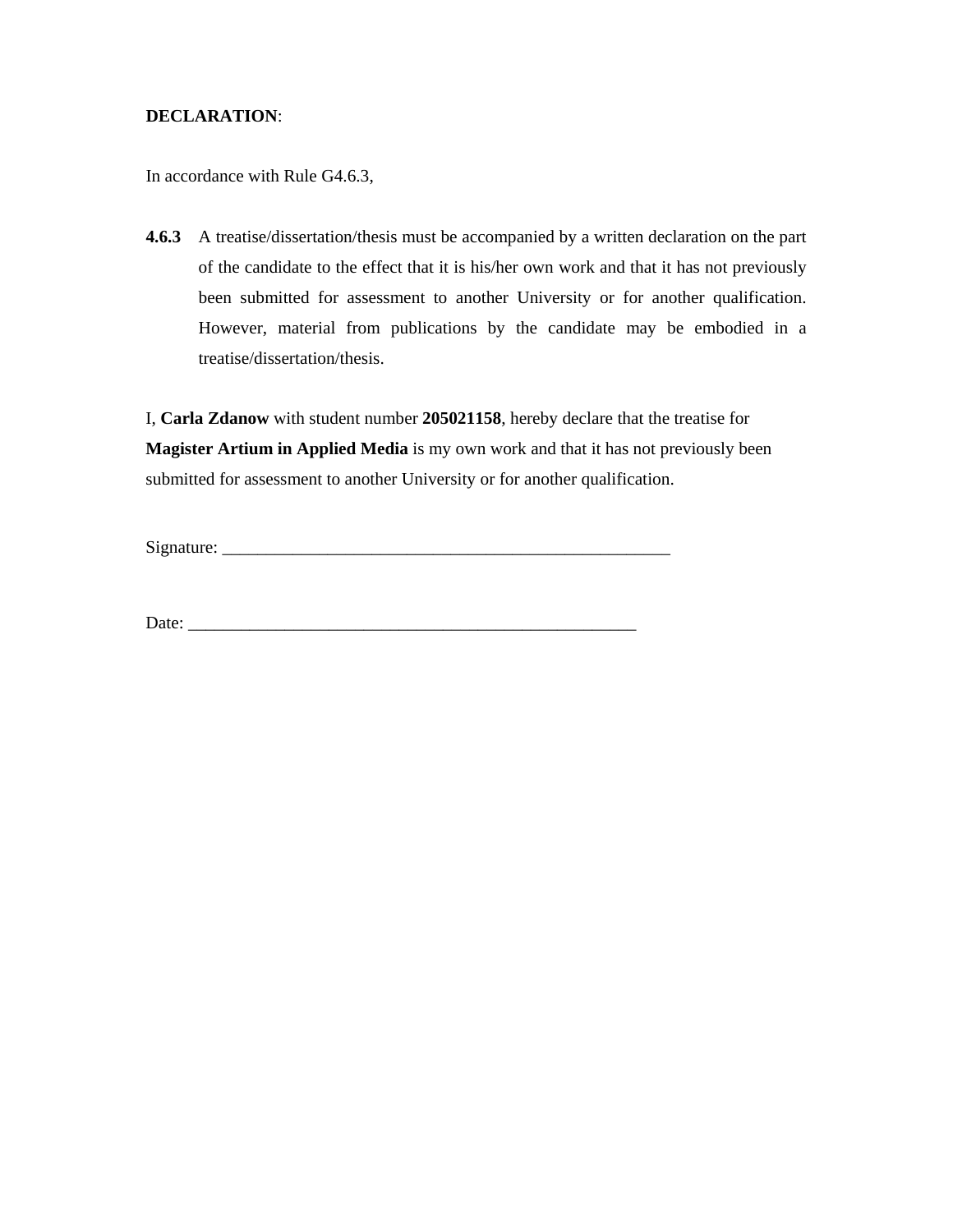## Table of Contents

| <b>Abstract</b>                                                                                              | 1  |
|--------------------------------------------------------------------------------------------------------------|----|
| <b>Acknowledgements</b>                                                                                      | 2  |
| <b>Chapter One:</b> Introduction                                                                             | 3  |
| <b>Chapter Two:</b> Adorno, the Culture Industry, and Negative Dialectics                                    | 7  |
| The Frankfurt School and issues of alienation<br>2.1                                                         | 7  |
| 2.2<br>The Dialectic of Enlightenment                                                                        | 10 |
| 2.3<br>Hitler as a demagogue                                                                                 | 14 |
| 2.4<br>The Culture Industry                                                                                  | 17 |
| <b>Negative Dialectics</b><br>2.5                                                                            | 23 |
| $\Omega$ contain Thomas $\Omega$ as dimensional mean, the 1060s counterpartitions and the nice of a subvivor |    |

**Chapter Three**: One dimensional man, the 1960s counterculture and the rise of a culture of narcissism 27 3.1 Marcuse and one dimensional thought 27

| J . 1 | <b>Transace and one unnendended</b> inought               |    |
|-------|-----------------------------------------------------------|----|
| 3.2   | One dimensional society                                   | 30 |
| 3.3   | Counterculture, anti-establishment and the New Left       | 32 |
| 3.4   | Stagflation, OPEC, and a move towards a focus on the self | 34 |
| 3.5   | The 'Culture of Narcissism'                               |    |

## **Chapter Four:** The anatomies of narcissism 44 4.1 The psychological and spiritual anatomy of narcissism: The 1970s 44 4.2 The political and economic anatomy of narcissism: The 1980s 46 4.3 The generational anatomy of narcissism: The 1990s 49 4.4 The cultural anatomy of narcissism: The new millennium 50 4.5 Characteristics of new millennium narcissism 53 4.5.1 Identity and security 53 4.5.2 Identity and the mass media 55 4.5.3 Identity and new media consumerist fantasy 57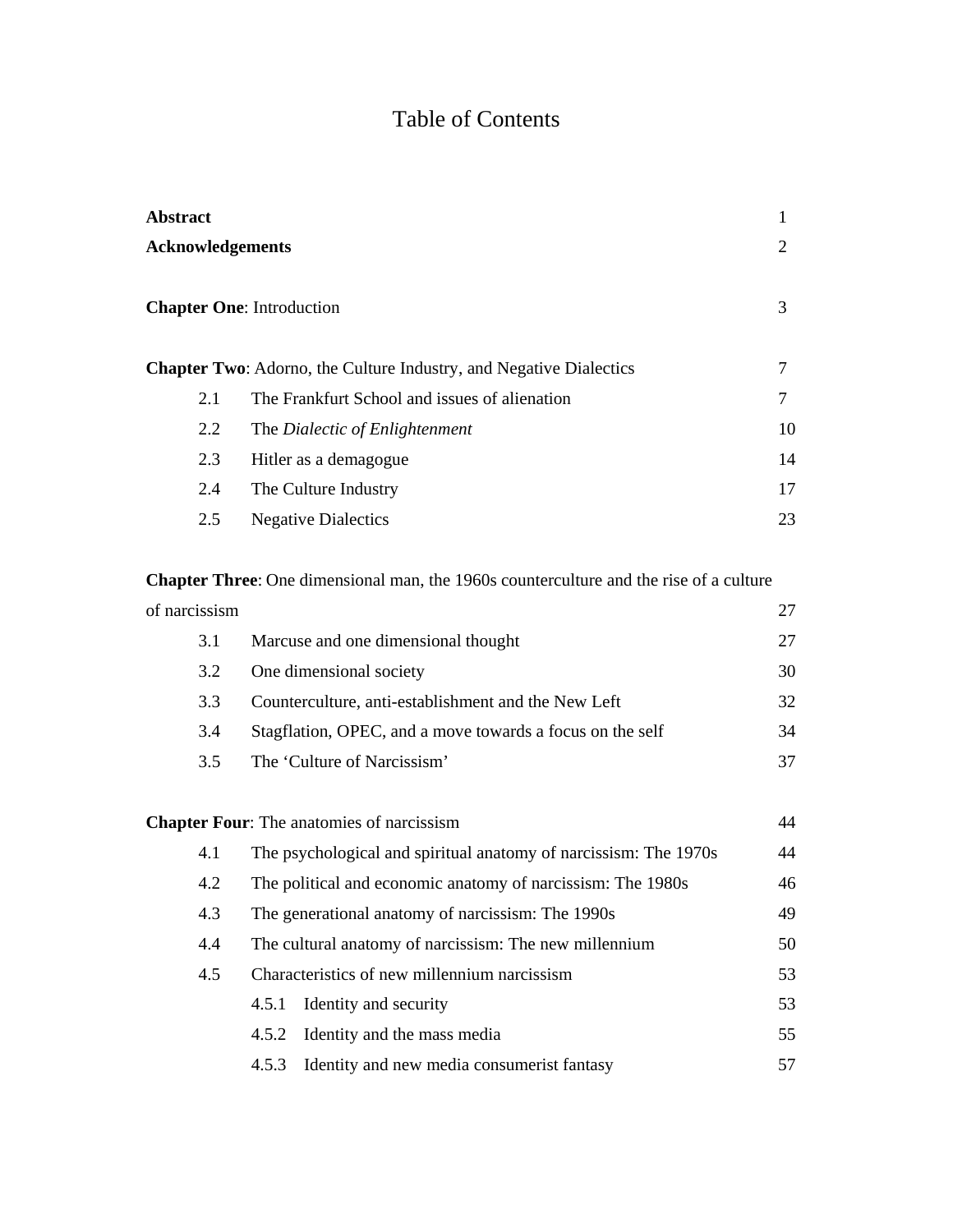|     | <b>Chapter Five:</b> Analysis of the structural components of Facebook | 63 |
|-----|------------------------------------------------------------------------|----|
| 5.1 | Facebook – an abyss of self-love?                                      | 63 |
| 5.2 | Identity and security                                                  | 65 |
| 5.3 | Identity and the mass media                                            | 71 |
| 5.4 | Identity and new media consumerist fantasy                             | 77 |
|     |                                                                        |    |
|     | <b>Chapter Six:</b> Conclusion and Recommendations                     | 83 |
| 6.1 | Conclusion                                                             | 83 |
| 6.2 | Recommendations                                                        | 86 |
|     |                                                                        |    |

| <b>References</b> |  |
|-------------------|--|
|                   |  |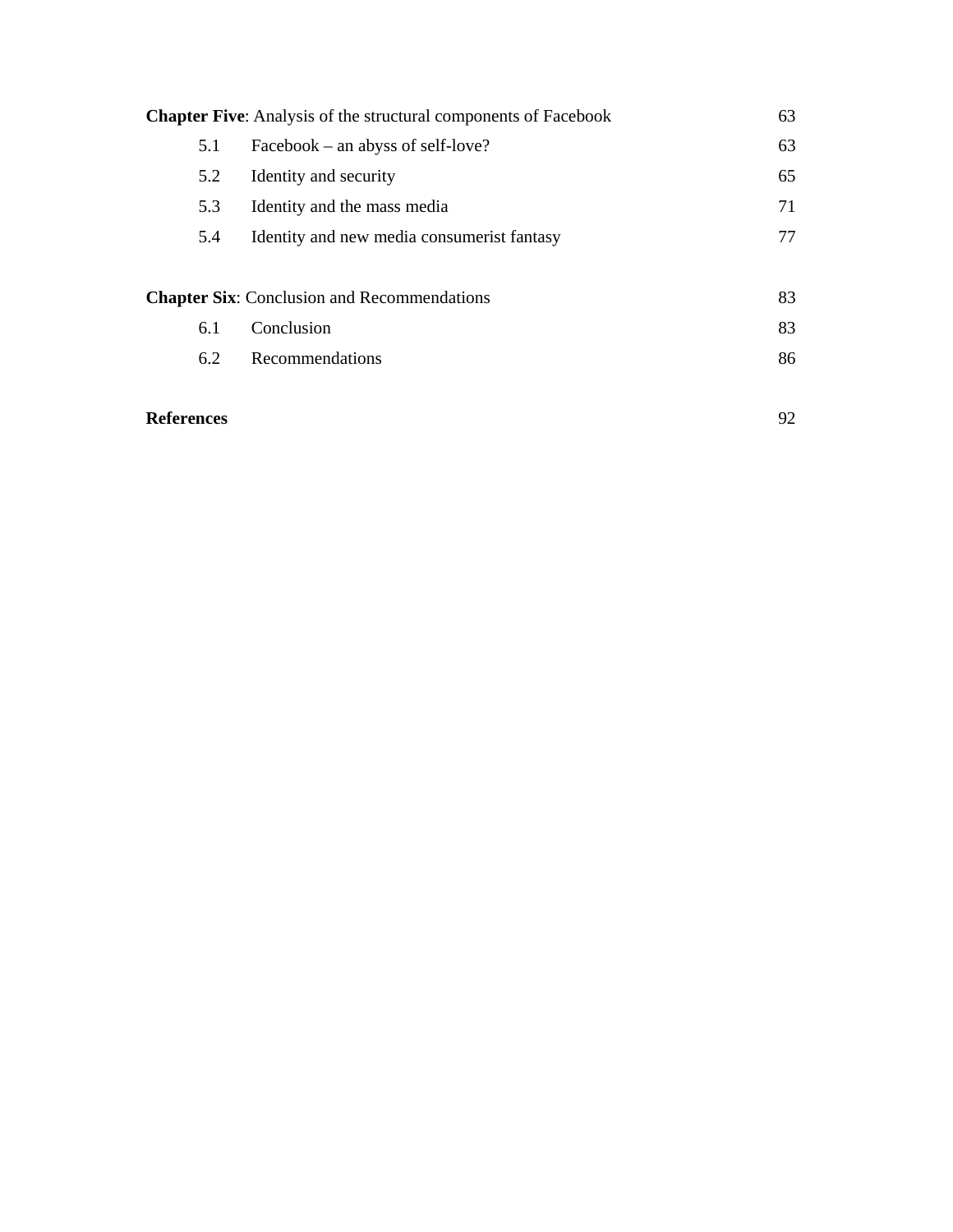## Abstract

Narcissism is increasingly being regarded as one of the biggest socio-cultural problems of the contemporary era. Indeed, recent studies by Baldwin and Stroman (2007) and Buffardi and Campbell (2008), among others, have advanced that new media technologies – in particular social networking websites – have significantly exacerbated the rise and spread of narcissism in contemporary society. Based on this premise, namely that social media provide the perfect platform for the promotion of self-infatuation, this research project will provide a critical analysis of the potential influence of social media in the development of a widespread narcissistic socio-cultural condition. In this regard, claims that increasingly consumerist, individualist and media-saturated societies are nurturing a culture of extreme narcissism, vanity and entitlement, will be examined in relation to an increase in the use of consumerorientated new media technologies. In particular, by examining the structural components of the popular social networking site, *Facebook*, this treatise will highlight the connection between the use of this form of new media and the engenderment of an acutely consumerist and narcissistic subjectivity – namely, commodity narcissism. That is, by examining the growth of narcissism from the 1940s through to the new millennium, the role of the media, and most recently new media technologies, in the promotion of commodity narcissism will be examined as factors of particular significance in the formation of contemporary subjectivity. In relation to this, the impact of commodity narcissism on the perpetuation and propagation of capitalist isolation, alienation and insecurity will be investigated with a view to exploring the potential impact of such narcissism on the efficacy of the democratic process. Finally, some remedial measures, which co-opt rather than negate such social media, will be proposed.

Keywords: Facebook, narcissism, security, isolation, alienation, consumerism, social media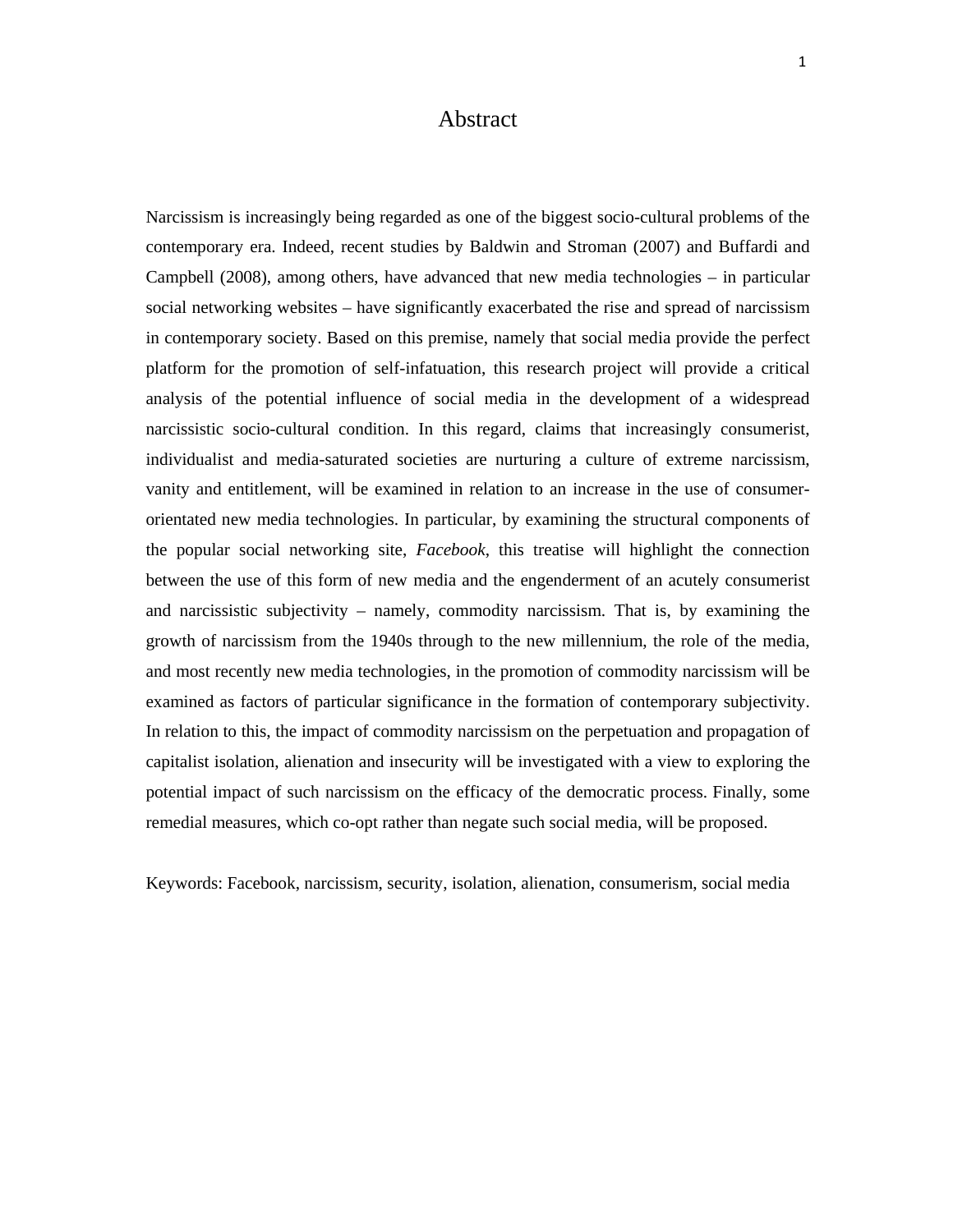## Acknowledgments

I wish to express my sincere thanks to my supervisor Dr. Adrian Konik, whose guidance and support has been both unwavering and inspiring. I would also like to thank my parents, and those closest to me, without whom this treatise would not have been possible.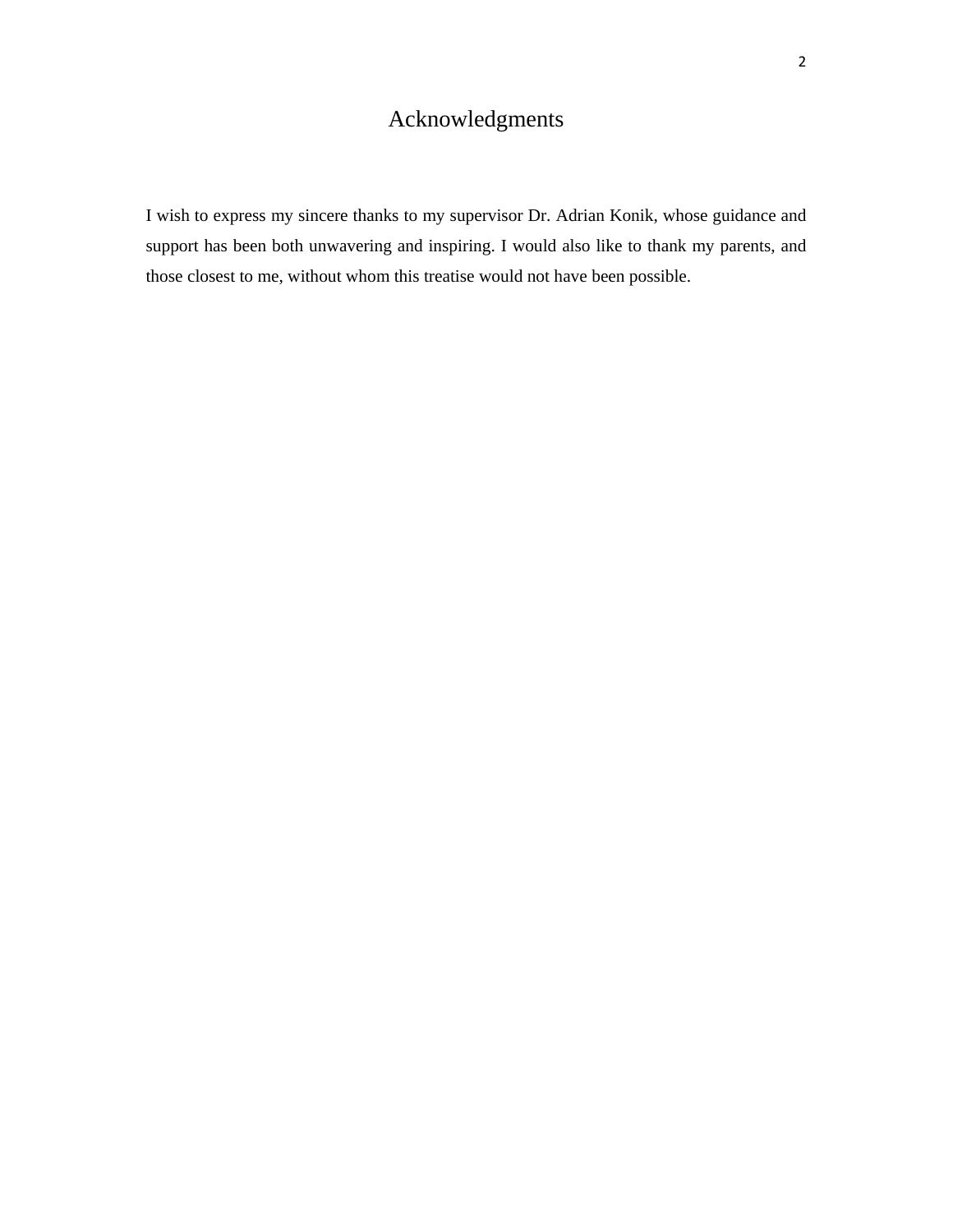## Chapter One

### Introduction

According to various cultural theorists, the rise of narcissism as a socio-cultural condition was a direct consequence of the post-World War Two economic boom of the late 1940s and early 1950s, in which the surplus wealth of an increasingly secular, affluent and capitalist society created the ideal conditions for the growth of such self-absorption (Wolfe 1976, Lasch, 1980). However, this increasingly capitalistic orientation, together with the augmenting influence of the mass media, soon came under fire, with critics such as Adorno (1947), Horkheimer (1947) and Marcuse (1964), identifying these two developments as promoting individualistic and egotistical ideals that are antithetical to democracy. Nevertheless, capitalism and the mass media continued to grow unabated – only momentarily challenged by the emergence of a brief countercultural movement away from their imperatives in the late 1960s. This countercultural movement was, however, short lived. Indeed, after the student revolts of the late 1960s, the 1970s – commonly referred to as the 'Me Decade' – saw the intense re-emergence of "an era of narcissism, selfishness and personal rather than political awareness" (Schulman 2001:145). This focus on the self as a means to subdue growing economic insecurities, resulted in an increased emphasis on materialism and focus on self-promotion. The legacy of such individualism, in turn, has been the emergence of increasingly consumer-orientated and media-saturated cultures in the contemporary era. And these cultures have engendered the exponential proliferation of narcissistic tendencies around the world (Twenge 2006, Twenge and Campbell 2009).

Thus, analysed in relation to 'consumer culture,' 'celebrity culture' and 'new media,' narcissism has been referred to as "the fastest developing social disease of the peoples of the West," with instances of vanity, self-aggrandisement and self-promotion evident in all aspects of cultural interaction (McLuhan and Powers 1992:100). "Seen to be at the root of everything from the ill-fated romance with violent revolution, to the enthralled mass consumption of state-of-the-art products, and [infatuation with] the 'lifestyles of the rich and the famous'" (Tyler 2007:343), arguably, the most recent manifestation of this growth of narcissism has been society's use of, and reliance upon, new media technologies (Baldwin and Stroman, 2007; Orlet, 2007; Buffardi and Campbell, 2008). Social media, in particular, has been criticized for actively fostering the growth of narcissism, by encouraging an extreme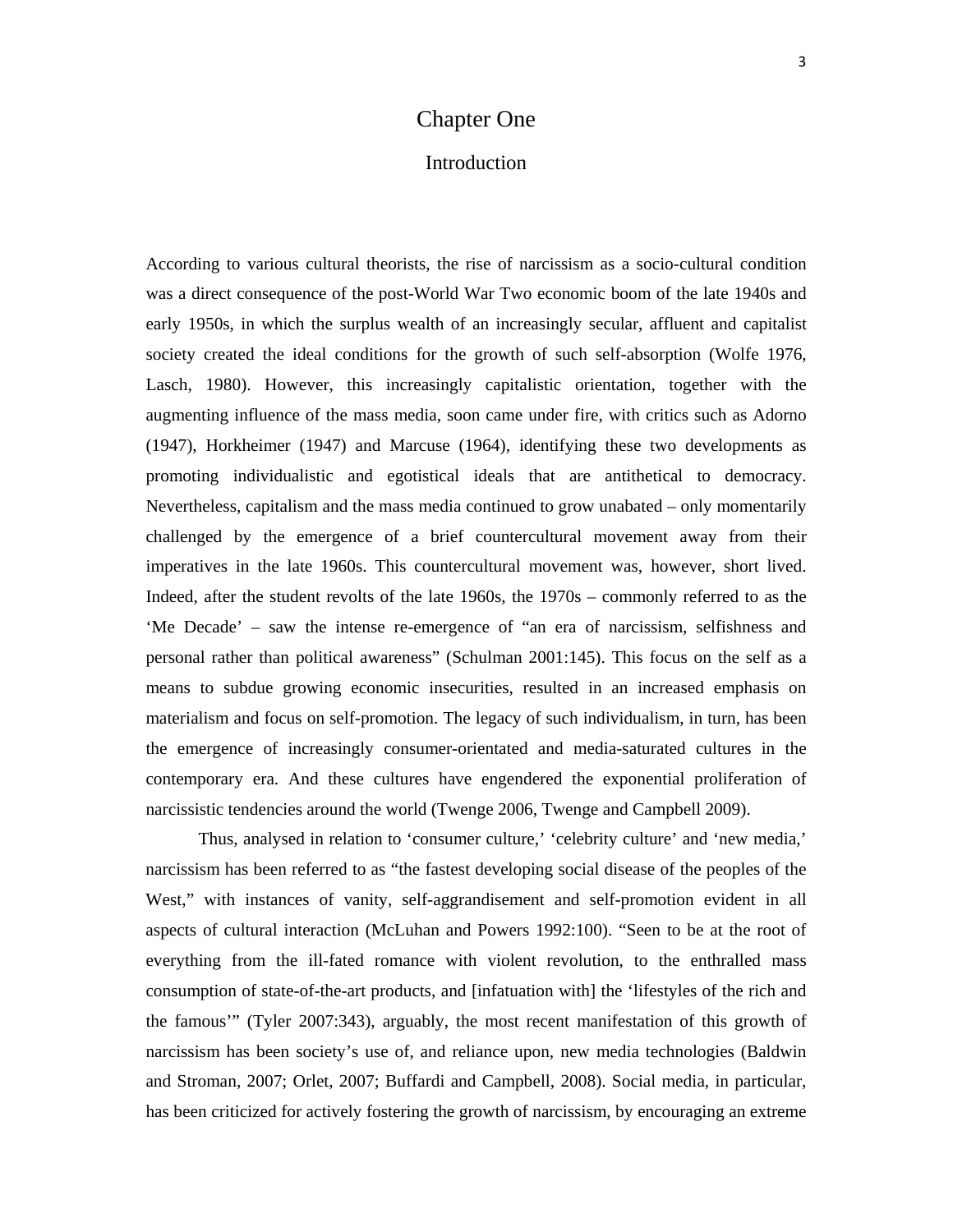fixation on the self, an exaggerated sense of self-importance, hyperbolic egotism, and pronounced feelings of entitlement. Accordingly, as prominent media theorist Lev Manovich points out, "most new media activates a 'narcissistic condition,'" whereby the promotion of the self becomes a ubiquitous endeavour (2001:235).

In relation to this, this treatise aims to examine the role of the popular social networking site *Facebook* in the promotion of an acutely narcissistic subjectivity among those individuals which utilise this medium. By investigating the promotion of narcissism as a means to escape the isolation and anxiety commonly experienced in contemporary capitalist society, this study will explore the potential of *Facebook* to engender cultural and commodity narcissism. Furthermore, this study will advance that by encouraging a movement away from direct interpersonal interaction, towards more mediated forms of social connection, new media technologies – such as *Facebook* – not only promote an environment in which selfabsorption takes precedence, but also encourage a withdrawal from the community and democratic citizenship. Arguably, this withdrawal stands to be particularly problematic for the contemporary era, insofar as it exacerbates experiences of loneliness and isolation, and militates against the direct social connectedness that is one of the primary requisites for the democratic process to be effective.

In the interest of exploring the above issues in more detail, in the following chapters, the role of new media in the engenderment of commodity narcissism and the subsequent promotion of capitalistic insecurity, will be investigated. To begin with, chapter two will examine issues of capitalist alienation with reference to the ideas of the Frankfurt School, with particular focus on Theodore Adorno and Max Horkheimer's 1947 work, *Dialectic of Enlightenment*. In doing so, the aim of this chapter is to discuss the 'culture industry' of late/advanced capitalism as something akin to a demagogue and, as such, to consider the role of the mass media in contemporary passivity, repression and exploitation. After this, the type of narcissism that is associated with the socio-economic conditions of late/advanced capitalism will be examined with a view to highlighting its relationship to the 1940s and 1950s conservative acceptance of the status quo.

Next, chapter three will examine the effects of late/advanced capitalism on the individual through the theoretical lens of Herbert Marcuse's *One Dimensional Man* (1964). In this regard, the advancement of social repression, media control and the decline of revolutionary potential in the West will be investigated in relation to the rise of the 1960s counterculture and New Left political movements. Hereafter, the economic downturn of the 1ate 1960s/early 1970s will be discussed with a view to elaborating on the movement away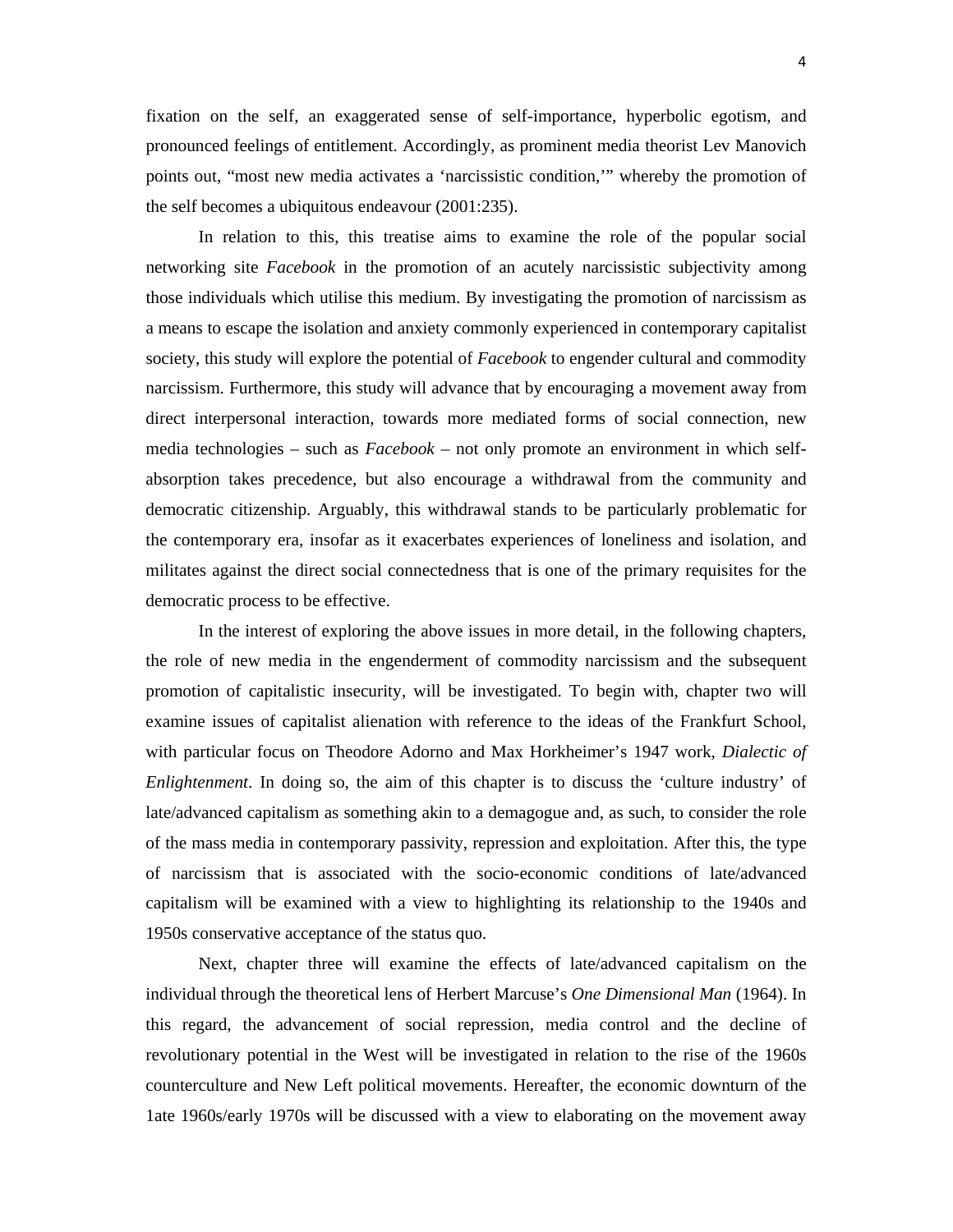from revolt and community, towards a greater focus on the self, which occurred around this time. In particular, Tom Wolfe's article 'The Me Decade,' (1976) and Christopher Lasch's book *The Culture of Narcissism* (1980) will form the basis of this discussion.

In turn, chapter four will elaborate on the growth of this focus on the self through the nineteen seventies, eighties and nineties, by examining the psychological, spiritual, political, economic, generational and cultural anatomies of narcissism, together with the characteristics of new millennium narcissism. In doing so, Jean Twenge and Keith Campbell's *The Narcissism Epidemic* (2009), Manual Castells, *The Rise of the Network Society* (2002) and Sherry Turkle's *Life on the Screen* (1995) will be discussed in relation to the role of the media – in particular new media technologies – in the hyperbolic growth of individualism and a promotion of the grandiose self, to the exclusion of almost everything else.

Following on from this, chapter five will provide an analysis of the popular, new media social networking site, *Facebook*, with a view to examining its potential to promote narcissism through a focus on contemporary ideals of identity and security, identity and the mass media, and identity and new media consumerist fantasy. In short, this analysis will elaborate on the various ways in which this website can be used, and will offer evidence of the potential of the site to engender commodity narcissism.

Finally, in the conclusion, the role of *Facebook* in the promotion of commodity narcissism in contemporary society, and the subsequent impact of this on the formation of identity and the experience of profound insecurity, will be discussed in relation to democracy. That is, the negative impact of these media on the efficacy of democracy will be elaborated upon, after which possible remedial measures that co-opt – rather than negate – such social media will be proffered.

 In terms of methodology, this study is based on information obtained from both primary and secondary academic sources, and from the *Facebook* 'Home' and 'Profile' pages. As such, this treatise takes an interpretative approach using qualitative data. Creswell defines this approach in the following way: "Qualitative research is an inquiry process of understanding based on distinct methodological traditions of inquiry that explore a social or human problem" (1998:1). Henning elaborates on this when he explains that qualitative studies usually aim for depth rather than "quantity of understanding" (2003:3). This study will therefore be an in-depth analysis of the investigated data; primarily, a discourse analysis of texts related to the topic will be undertaken. According to Fowler, "discourse is speech or writing seen from the point of view of the beliefs, values and categories which it embodies: these beliefs… constitute a way of looking at the world, an organisation or representation of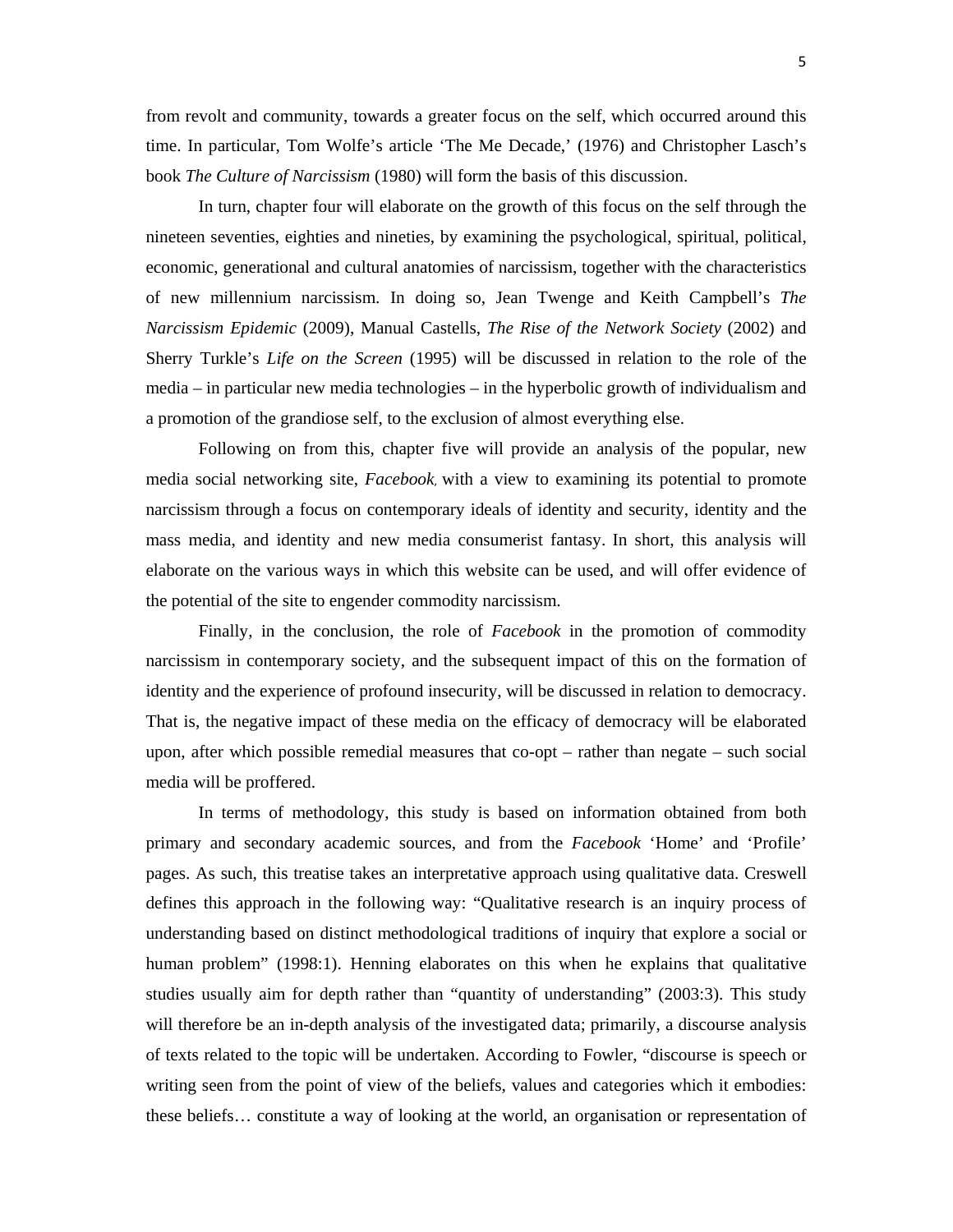experience – ideology in the neutral, non-pejorative sense" (cited in Deacon et al 2008:152). Hence, this research attempts to analyse the role of the mass media in the emergence of narcissism in mainstream culture. In effect, Norman Fairclough's (1995:16-17) explanation of discourse analysis "as an attempt to show systematic links between texts, discourse practices, and socio-cultural practices," constitutes the methodological point of departure of this treatise (cited in Decon et al 2008:152).

In this regard, this research will investigate how the structural features of the social media phenomenon *Facebook –* which are indissociable from the broader economic and socio-cultural developments of late/advanced capitalism – have the potential to engender the development of an acutely narcissistic subjectivity among those individuals who utilize this medium, in a way that stands to problematize the efficacy of the democratic process.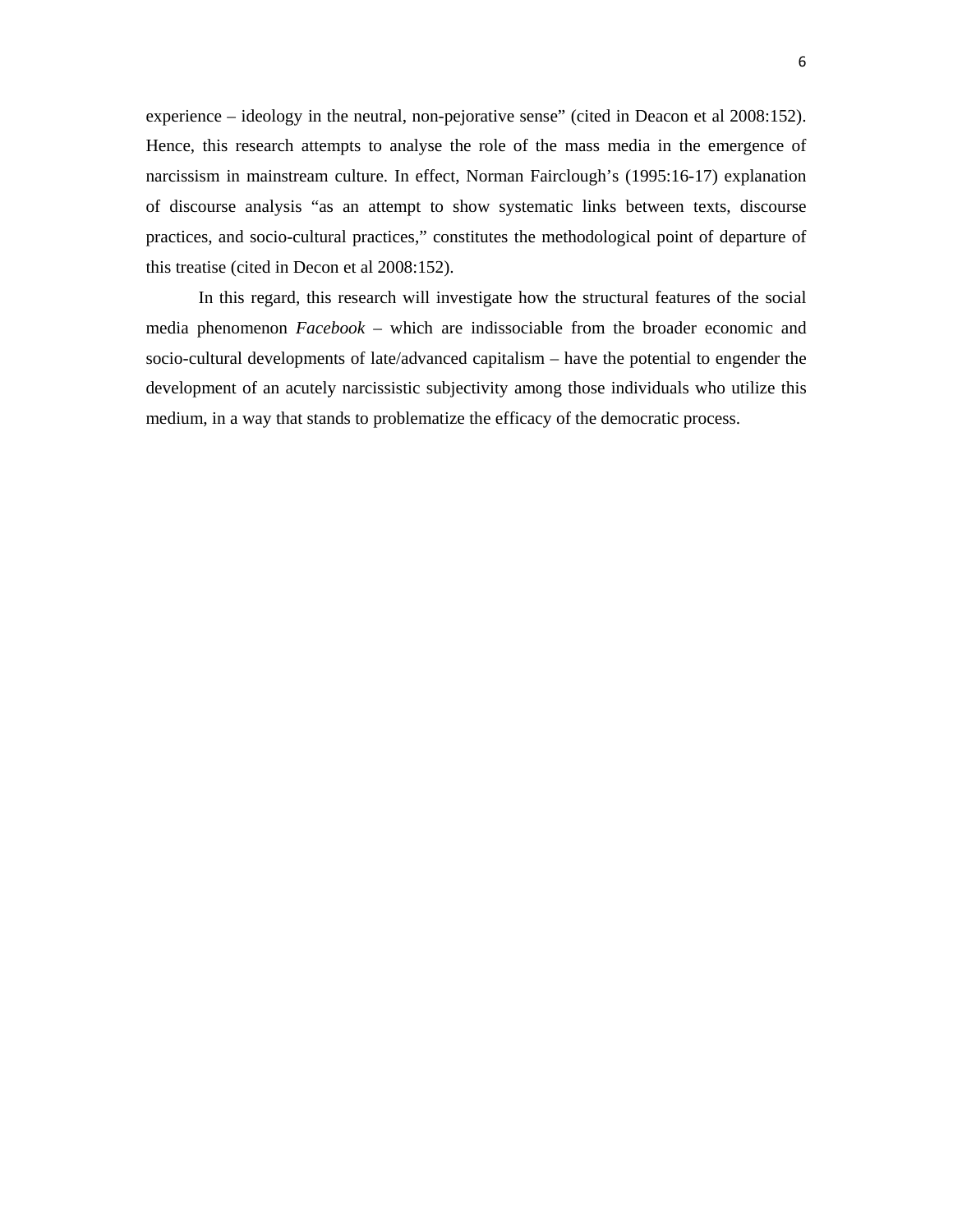## Chapter Two

### Adorno, the Culture Industry, and Negative Dialectics

#### **2.1 The Frankfurt School and issues of alienation**

An offshoot of Frankfurt University's Institute of Social Change, the Frankfurt School first appeared under the leadership of Carl Grünberg in 1923, and later, in 1930, became more widely recognised as a school of philosophical thought under the directorship of Max Horkheimer. As proponents of neo-Marxist interdisciplinary theory, Horkheimer, together with the other members of the Frankfurt School, aimed at establishing a theory of society based on Marxist and Hegelian philosophies, which at the same time incorporated, among other perspectives, those of sociology, psychoanalysis, and existential philosophy. That is, the Frankfurt School's standpoint, although a variant of Marxism, tended to move away from a sole emphasis on the role of the political economy in the shaping of societies interactions, and instead, highlighted the various socio-cultural factors that determine and influence interactions within contemporary capitalistic society (Strinati 2004:48). In this regard, because of the power of consumer culture within capitalist society, the members of the Frankfurt school became progressively more cynical about the possibility of a socialist, working-class revolution in the West. In short, they argued that modern capitalism has managed to prevail over the many contradictions and crises initially thematized by Marx, and that, "insofar as capitalist societies can provide higher levels of economic well-being for large sections of their populations, including their working classes, their eventual overthrow and [the] rise of socialism appear less likely to occur" (Strinati 2004:48). In relation to this, one of the main objectives of the Frankfurt School was to provide an explanation for why such a revolution had not yet occurred, and, indeed, why it was unlikely that it would occur in the near future.

 One of these explanations can be seen in the School's critique of the rationalism of the Enlightenment. The Frankfurt School argued that the extension of human freedom promised by the Enlightenment had been misleading, in that the introduction of rational and scientific progress had, instead, resulted in the destruction of such freedoms. Indeed, the destruction of these freedoms, they claim, resulted in the negation of the possibility of a socialist revolution. This critique of the Enlightenment and the concomitant assertion that the working class had been largely pacified into accepting capitalism, is therefore linked to the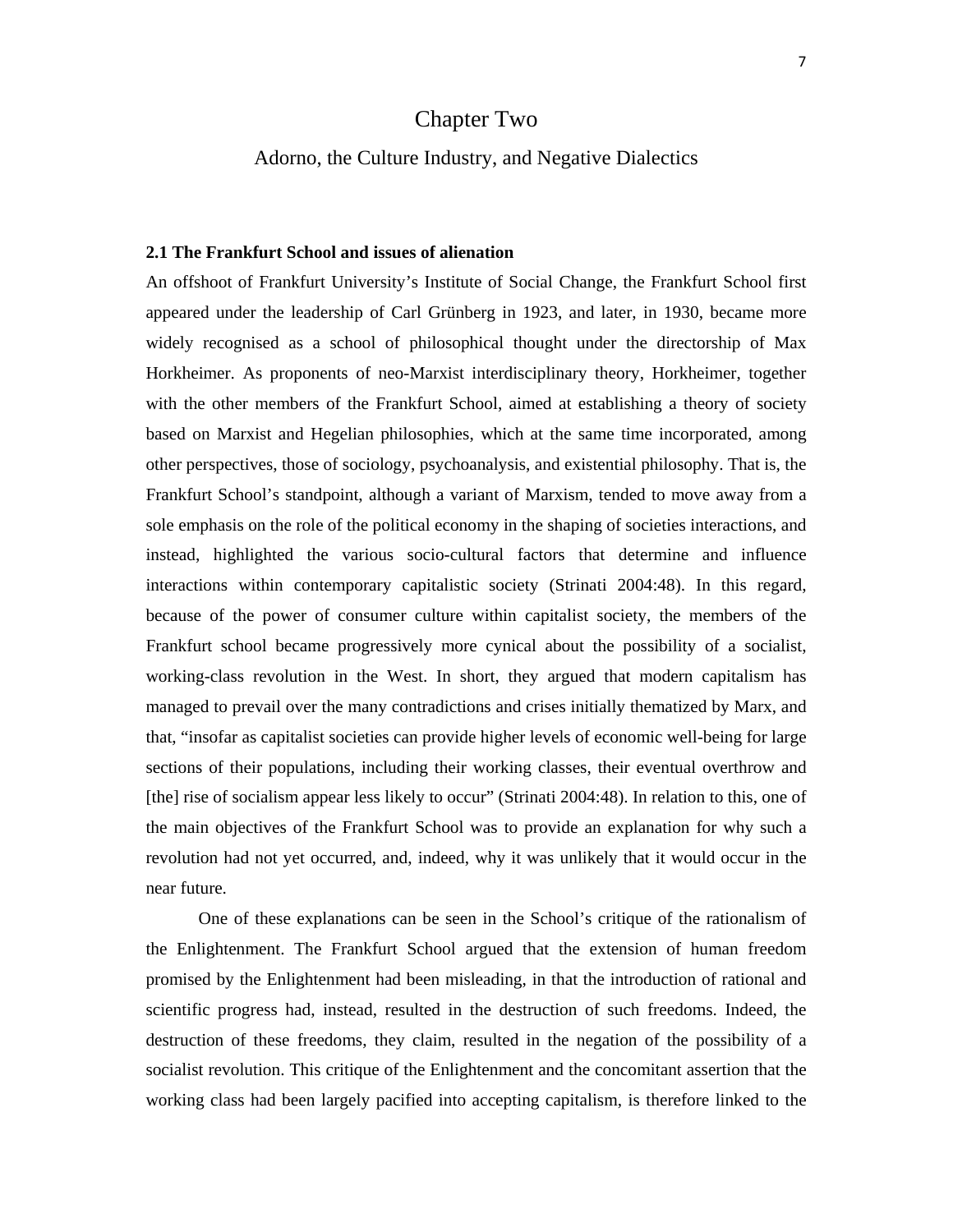Frankfurt School's theory of development of modern capitalism and the culture industry, which is more commonly known as 'critical theory.' First referred to by Horkheimer in his article 'Traditional and Critical Theory' (1937), critical theory can be defined as "selfconscious social critique that is aimed at change and emancipation through enlightenment, and does not cling dogmatically to its own doctrinal assumptions" (Geuss 1981:58). This theory, which aimed to "seek 'human emancipation' in circumstances of domination and oppression" resulted in the emergence of significant critiques of the role of technology in modern society, the industrialization of modern culture, the near-hegemonic power of large corporations and monopolies, and the decline of individual critical capacity and political involvement (Bohman 2005:1).

During his directorship, Horkheimer recruited a number of prominent intellectuals, including the illustrious philosopher, sociologist and musicologist, Theodore. W. Adorno, into the ranks of the Frankfurt School. Recognised as one of the most influential intellectuals in Germany after World War Two, Adorno published extensively and made an immense impact on academic dialogue via his *Dialectic of Enlightenment* (1947), *the Authoritarian Personality* (1950) and *Negative Dialects* (1966). In particular Adorno spent much of his career focused on examining the following set of questions,

What is the relationship between power and rationality? Can there ever be a kind of thinking which does not live off the suffering of others, or which does not suppress or conceal the injustice which it lives off? Can we imagine a world in which one's joy does not depend on another's woe, or are we inescapably locked into a life in which every pleasure is bought at the cost of someone else's suffering…? (cited in Jarvis, 1998:2)

As such, the study of the social, cultural and economic implications of the rise of advanced capitalism, together with the alienation that they engender among subjects, forms a considerable part of Adorno's work. Such alienation refers to the estrangement suggested by Marx; that is, "the condition to which human beings are reduced in capitalism as a result of its constitutive economic institutions preventing the actualisation of the distinctly human potentialities" (Conway 1987:34).

In short, for Marx, the human essence refers to the actualisation of the potentialities unique to human beings; these include the potentiality for autonomous action, the potentiality for sociality and the potentiality for aesthetic enjoyment. On the one hand, Marx argued that the greater the actualisation of these potentialities the greater the chances for members of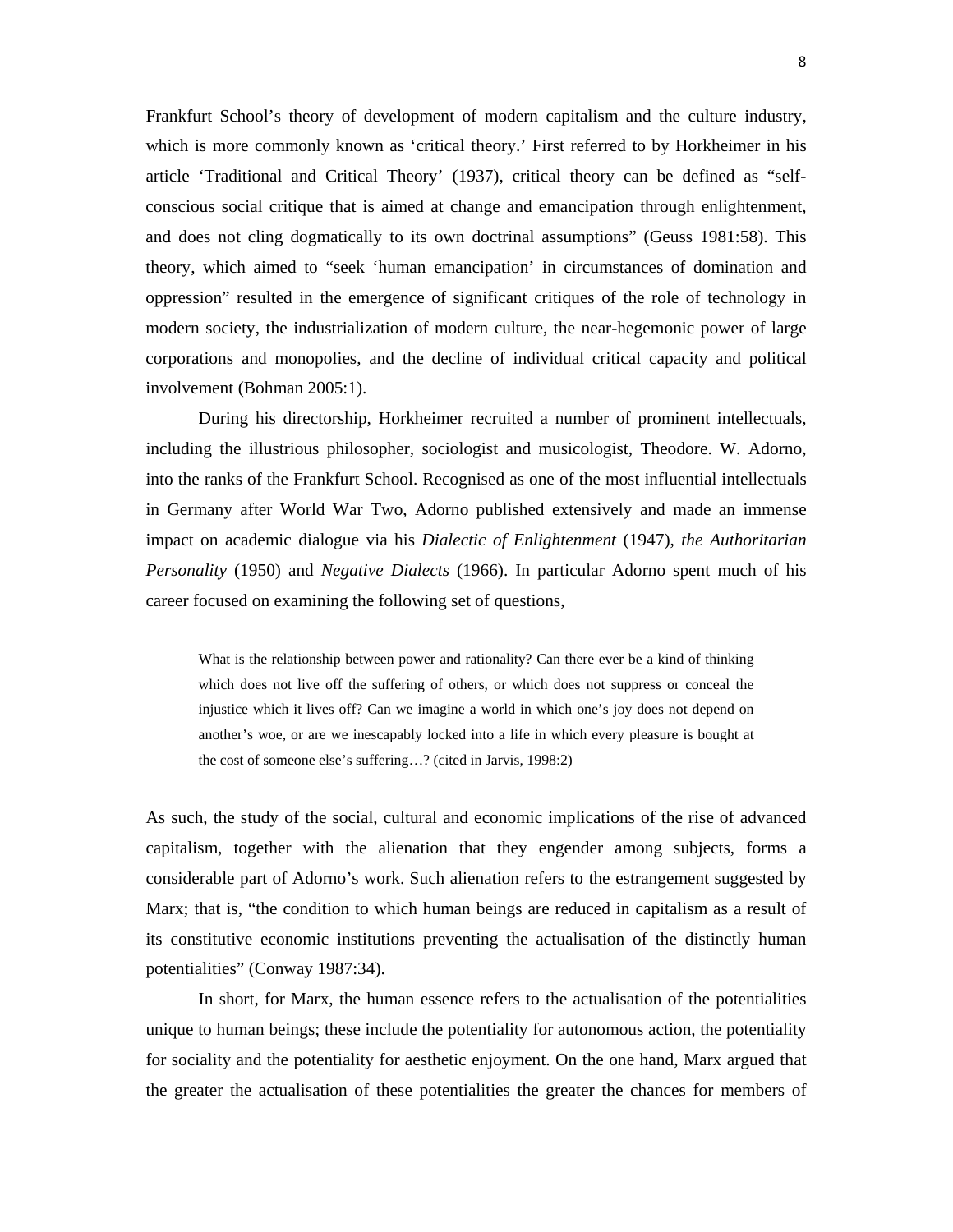society to become 'fully' human. However, on the other hand, he claimed that the prevention of the actualisation of these potentialities – as a result of capitalist social and economic conditions – would result in the dehumanisation of those members (Conway 1987:30-31). For Marx, private ownership of the means of production, production for profit, and wage-labour all established the conditions for human alienation and estrangement. In this regard, he suggests various ways in which the autonomy, sociality and aesthetic enjoyment of humans are vetoed by capitalism. In terms of autonomy, Marx suggests that because capitalism is a market economy, "reliance upon the market as a mechanism for determining what gets produced and how it gets produced causes the productive activity of members of capitalist societies to be governed by factors other than their own conscious decisions about what to produce and how to produce it" (Conway 1987:35-36). To this end, all the people of capitalist societies become slaves to the market, doing exactly what it tells them to do, which dissolves their autonomy and limits their freedom. The second way in which capitalism undermines human autonomy is related, according to Marx, to the nature of the work demanded by the economy. For Marx, the division of labour and the mechanization of industry laid the foundations for the "impoverishment of the character of work" insofar as it led to its orientation around "monotonous and soul-destroying activities" and the destruction of the autonomyso intrinsically connected to the human essence (Conway 1987: 36-37). In his book, *Capital: A critique of political economy* (1976), Marx wrote;

Within the capitalist system of production all methods for raising the social productivity of labour are put into effect at the cost of the individual worker[;]…they distort the worker into a fragment of a man, [and] alienate him from the potentialities of the labour process. (Marx 1976:799 cited in Carver 1991:269)

With regard to the human potentiality for sociality, Marx affirms that humans are inherently social beings and that this social nature is indeed found in capitalism; however, he goes on to assert that the social bonds that unite individuals in capitalism are ones of "mutual self interest" (Conway 1987:38). That is, according to Marx, capitalistic individuals only regard each other as a means to achieve their private ends, and, as such, positive relationships of authentic union and support between people are replaced by resentment and hostility. Finally, Marx contends that the potential for aesthetic enjoyment is also negated by capitalism. He suggests that, "private property has made us so stupid and one-sided that an object is only ours [to enjoy] when we have it" (Marx 1844, cited in Cazeaux 2000:214), with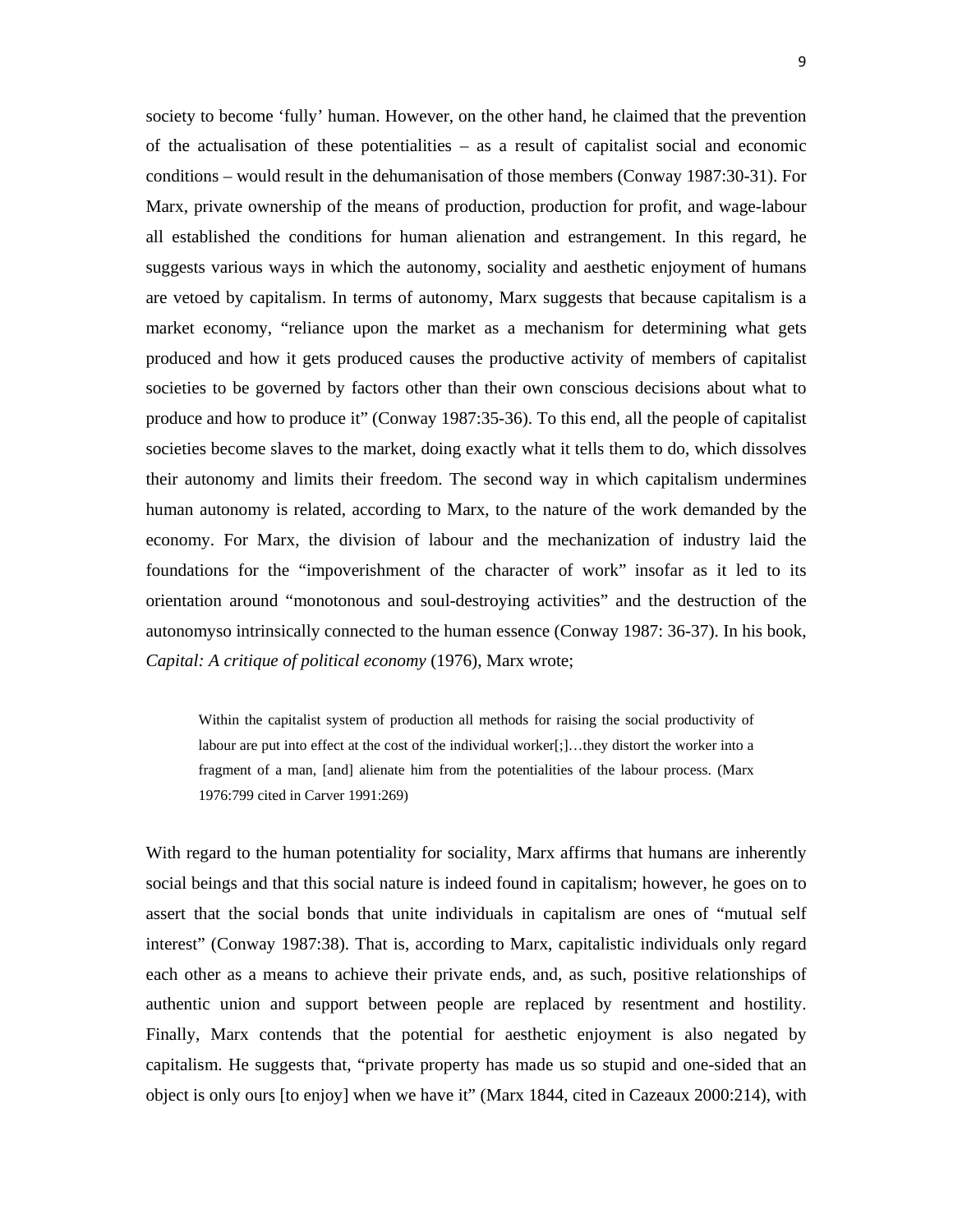the consequence that our ability to be passionate about, and actively take part in, aesthetic pleasure, is prevented. Furthermore, the constant burden of, and preoccupation with, the need to make a living, undermines any form of aesthetic feelings or enjoyment (Conway 1987:39- 40).

 Adorno, along with others of the Frankfurt School, based his ideas of alienation on those of Marx, and similarly believed that the consumerist and materialist tendencies encouraged by capitalism were responsible for this alienation. However, Marx's above assertions were adjusted by Adorno when he related alienation to the idea of wholeness. That is, Marx maintained that the means to overcome the form of alienation induced by capitalism were to be found in the practices of communism. He argued that only communism allowed for the realisation of the human essence and, as such, the reconciliation of human beings with their nature. However, for Adorno, Marx's ideas on communism – since the emergence of late/advanced capitalism – no longer seemed adequate. As such, Adorno, together with other members of the Frankfurt school, argued that the type of alienation currently experienced by modern society is a result of man's concomitant domination of nature and diminution of reason.

#### **2.2 The** *Dialectic of Enlightenment*

These ideas on nature and reason are particularly prevalent in Adorno and Horkheimer's 1947 work, *Dialectic of Enlightenment.* In their attempt to explain the development of fascism in a nation believed to be the embodiment of the Enlightenment, Adorno and Horkheimer trace the vulnerability of the ideals of the Enlightenment to a flaw at the core of Western reason (Alford 1988:105). This flaw, they propose, can be found in the inability of Western reason to create a balance between idealism and materialism. In relation to this, Adorno advanced that reason can be divided into two separate areas. The first part of reason, he suggests, is made up of abstract ideals, values and ethics, which are seen to be an expression of our 'higher' selves, and, as such, separated from everyday life. The part of reason which is said to form part of our everyday life is referred to by Adorno as 'crass materialism.' Consequently, the 'dialectic of enlightenment' can be seen as the "division of reason into abstract idealism and crass materialism" (Alford 1988:105). According to the *Dialectic of Enlightenment*, the disregard of idealistic reason has resulted in the extraction of human existence from nature. Adorno uses Homer's epic poem *The Odyssey* to illustrate this argument. *The Odyssey* tells of the journey home to Ithaca of the Greek hero Odysseus, after the end of the ten year Trojan War. According to Adorno, although Odysseus manages to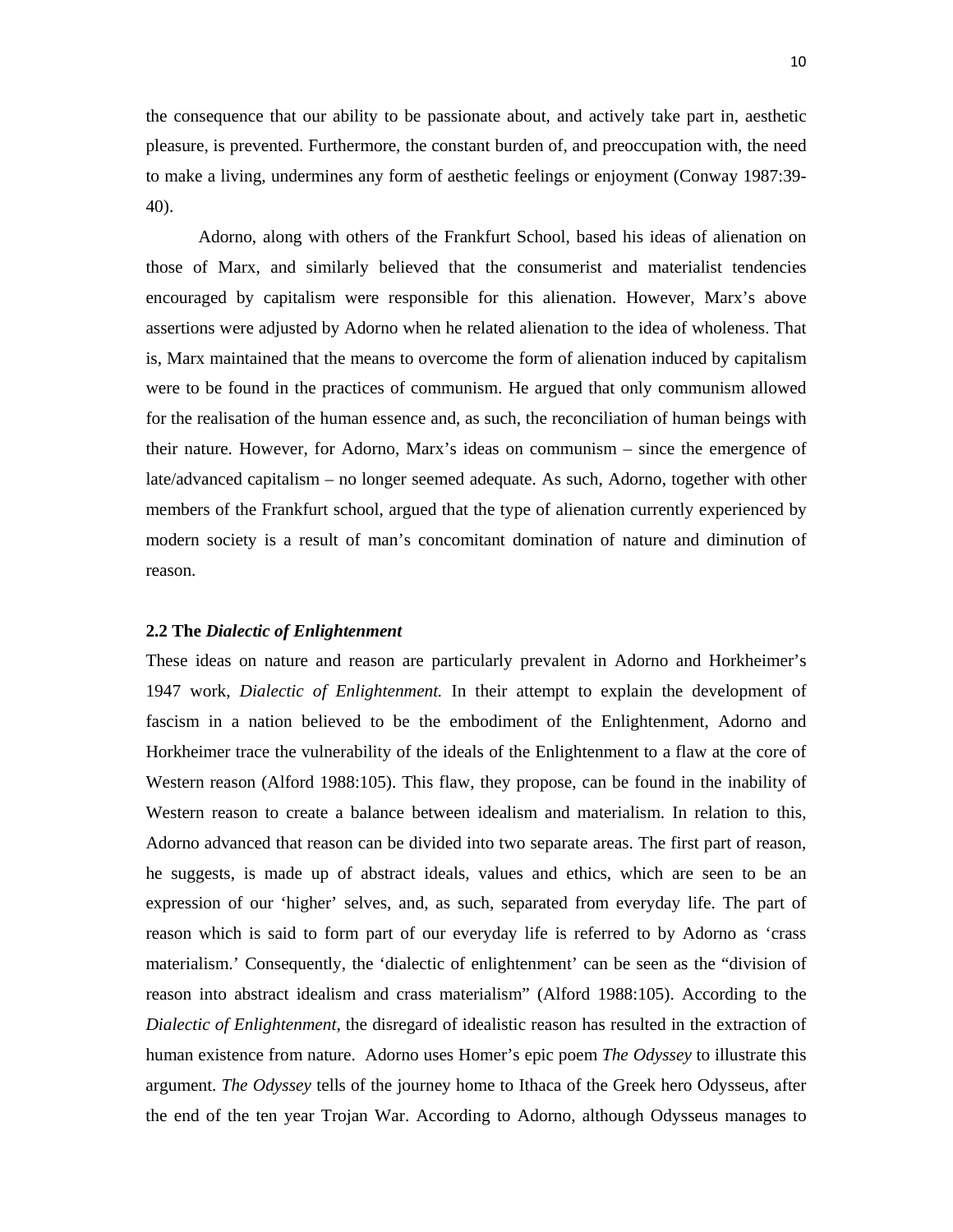outsmart nature and return home safely, he is only able to do this by denying certain aspects of his own nature. That is, "the subjective spirit which cancels the animation of nature can master a despiritualized nature only by imitating its rigidity and despiritualizing itself in turn" (Adorno and Horkheimer 1972:57). In this regard, Odysseus's experience with the Sirens serves as a good example: Odysseus is aware that he will be unable to resist the temptation of the Siren's call, and the subsequent "desire to abandon the self for the sake of fusion with the all" (Alford 1988:106). As such, he has himself tied to the mast of his ship to ensure that he does not respond to his own authentic nature. This, according to Adorno and Horkheimer, neatly illustrates that in order for man to dominate nature, like Odysseus, means that he

can never have everything; he has always to wait, to be patient, to do without; he may not taste the lotus or eat the cattle of the sun god Hyperion, and when he steers between the rocks he must count on the loss of the men whom Scylla plucks from the boat. He just pulls through; struggle is his survival; and all the fame that he and the others win in the process serves merely to confirm that the title of hero is only gained at the price of the abasement and mortification of the instinct for complete, universal and undivided happiness. (1972:57)

Reason, in the form of crass materialism, Adorno contends, has resulted in the gradual movement of man towards the scientific domination of nature, at the expense of his own nature. As such, "he must subject himself to a terrible discipline, under which he is forced to reject those facets of human nature that are incompatible with the controls of a scientific experiment" (Alford 1988:106). According to Adorno and Horkheimer, this type of disciplinary movement occurs most saliently in the industrial system of late/advanced capitalism, as the "latest stage in the scientific conquest of nature" (cited in Alford 1988:107). Of course, this conquest of nature can also be seen in relation to Marx's idea of alienation, and the capitalist rejection of the human essence. However, in the Frankfurt School's critique of the Enlightenment and its destructive tendencies toward natural human freedoms, such alienation becomes more nuanced and its ideological parameters become extended far back in history; indeed, right back to one of the very founding texts of Western culture.

Related to this, man's rejection of idealistic reason, and his consequent domination of nature, has, according to Adorno, resulted in the attenuation of the concept of reason itself. In other words, the rejection of idealism has resulted in the adoption of the form of reason which promises calm and endurance in an increasingly antagonistic world, namely crass materialism or instrumental reason. Thus, "originating in human weakness, instrumental reason overcomes nature only by renouncing the Dionysian aspects of human nature as well as the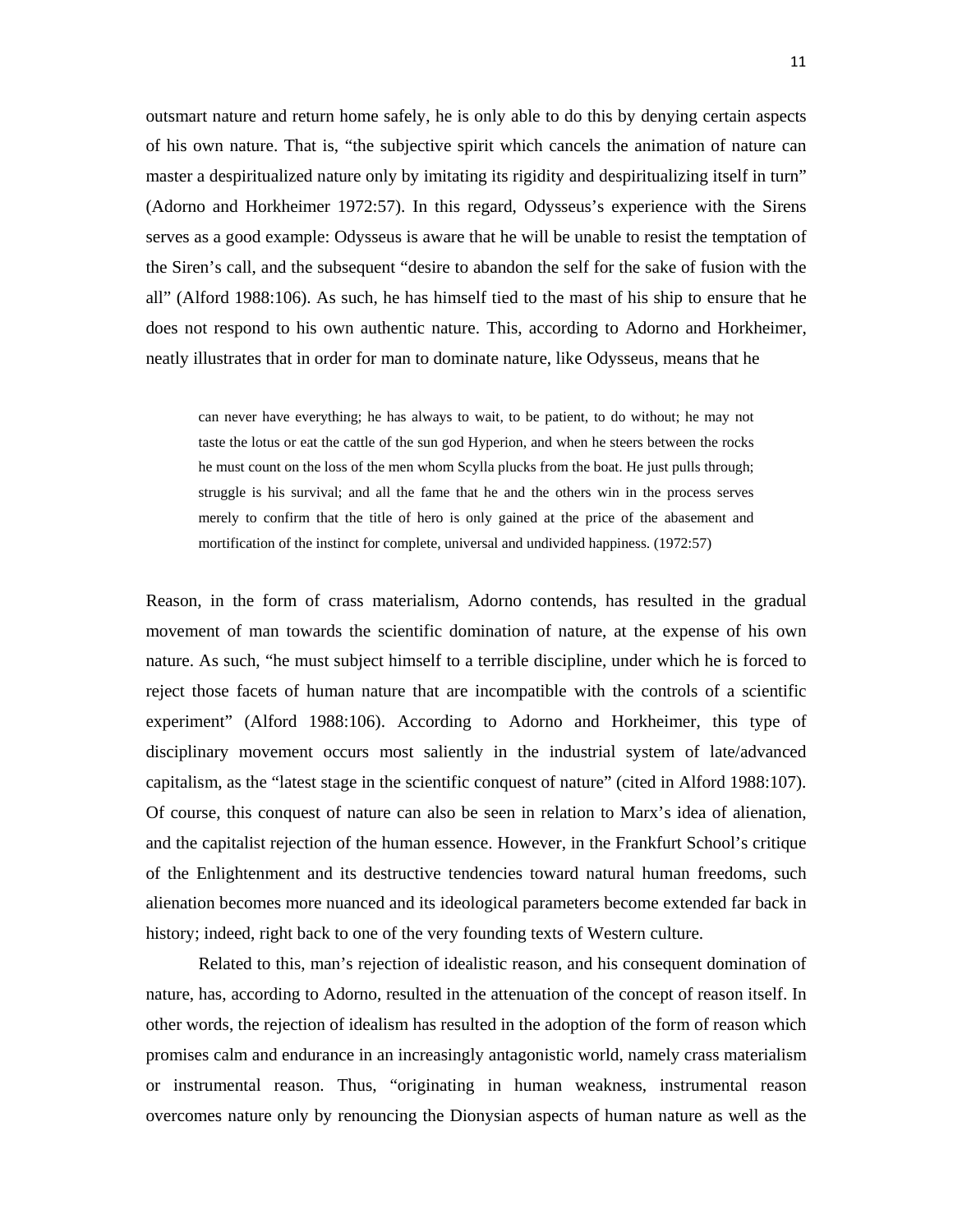potential of reason itself" (Alford 1988:107). Subsequently, according to Adorno and Horkheimer, instrumental reason becomes increasingly powerful in virtue of its status as an instrument that can be used for determining the best or most efficient means to achieve a given end (Adorno and Horkheimer 1972:39-42). Thus, due to reason becoming an instrument, it can no longer be seen as an objective principle, but rather as a purely human attribute, utilized primarily by the cunning thinker to advance his personal agenda (Alford 1988:107). Horkheimer alludes to this transformation of reason when he states that,

 reason has become completely harnessed to the social process. Its operational value, its role in the domination of men and nature has been made the sole criterion…it is as if thinking itself has been reduced to the level of industrial processes, subjected to a close schedule – in short, made parcel of production. (Horkheimer 1947:15)

Yet, despite its promise to provide comfort and safety, instrumental reason does little to give the individual the sense of security that they so greatly desire. Instead, unlike objective reason, which deals with universal truths, instrumental reason is unable to speak to the human need for meaning and purpose, and, as such, perpetuates and propagates humans' increasingly painful feelings of insecurity. To this end, modern capitalist society's rejection of idealistic reason, together with the emergence of the consumer-orientated individual and their domination of nature via instrumental reason, has resulted in an increased state of deep uncertainty, isolation and alienation. In turn, this increasing isolation, according to Erich Fromm, forces the individual to seek meaning, inclusion and unity elsewhere, and thereby makes the individual highly susceptible to "mass movements that speak to his[/her] needs for security[,] via unity with a power greater than himself" (cited in Alford 1988:107). In relation to this, Fromm asserts that this need to unify and identify with a power outside of the self is the first mechanism of 'escape' from freedom. For Fromm, the more man gains freedom, in terms of his thoughts, responsibilities, conscience and feelings, the more he becomes an individual and, subsequently, the more he becomes isolated from the world around him. As such, freedom is not always the easiest thing to have and as suggested by Boeree, "when we can we tend to flee from it" (2006:2). According to Fromm, there are three ways in which we can escape freedom, namely, authoritarianism, destructiveness and automaton conformity. The first mechanism of escape, *authoritarianism*, refers to the "tendency to give up the independence of one's own individual self and to fuse one's self with somebody or something outside of one's self in order to acquire the strength that the individual self is lacking" (Fromm 1941:141). Fromm divides this mechanism into two parts, namely the striving for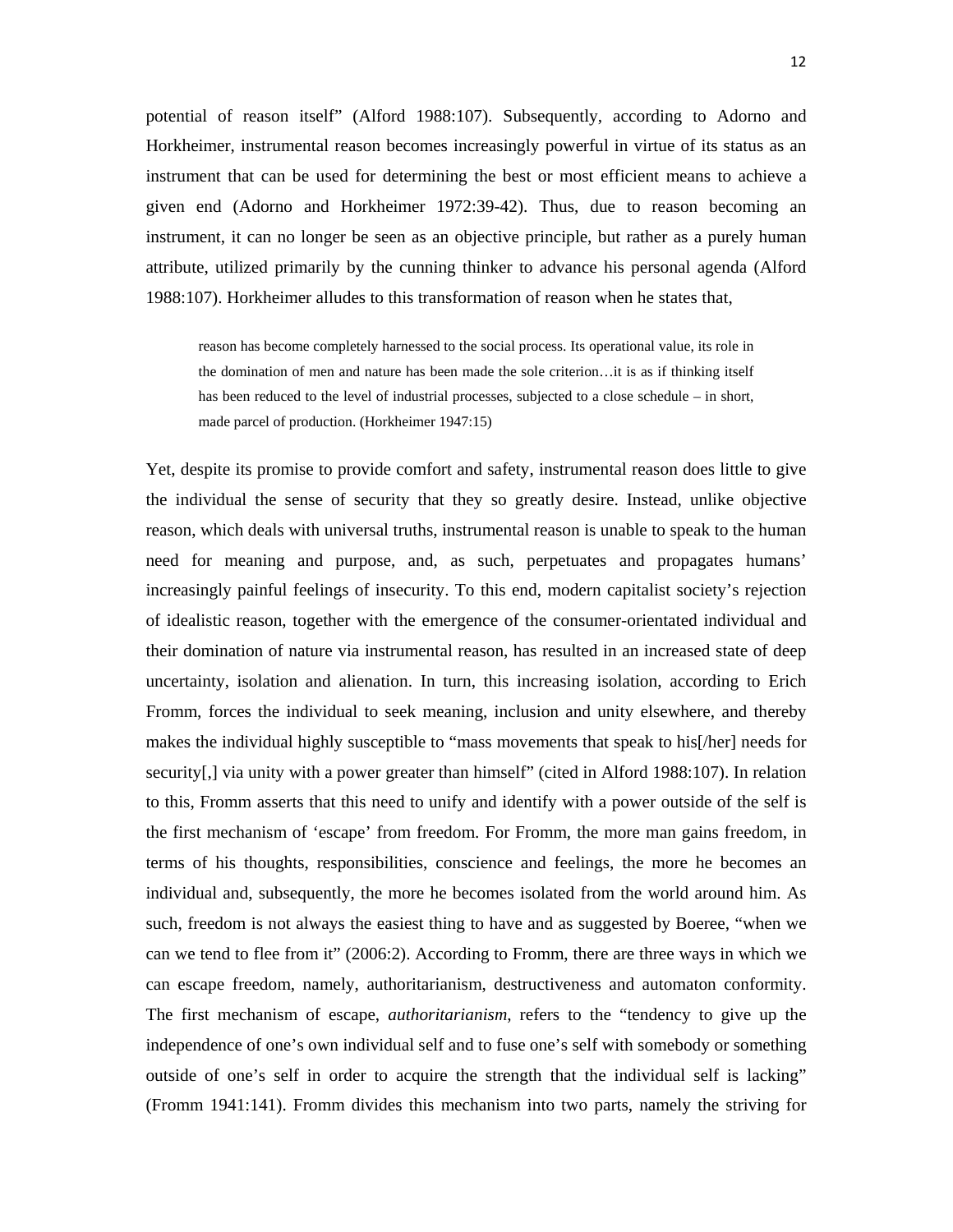either submission or domination, or in other words, masochistic and sadist strivings. The most common forms of *masochistic* strivings for submission and escape include feelings of inferiority, insignificance and powerlessness. Consequently, on the opposite side of the spectrum, (yet within the same arena), *sadistic* trends also tend to focus on three things. These include the need to make other people dependent, the exploitation of others, and the need to make or see others suffer (Fromm 1941: 144). These tendencies, of both the sadist and the masochist, illustrate, according to Fromm, the dependence that many individuals develop on a person or people outside of the self in an attempt to escape the unbearable loneliness of the world around them. To this end, the authoritarian mechanism suggests that we seek to evade freedom by becoming a part of an authoritarian system and joining ourselves with others in one of two ways. Either by submitting to the power of others – hence, becoming passive and compliant – or by becoming an authority figure who arranges structure for others. The second mechanism suggested by Fromm is related to the idea of *destructiveness*. Destructiveness, like authoritarianism is linked to the unbearable feelings of individual powerlessness and isolation. Fromm explains this mechanism by suggesting that one can escape the feeling of one's powerlessness, in relation with the world outside of oneself by destroying it (1941:179). Boeree insists that unlike authoritarians, who tend to strike out against themselves, "others respond to pain by striking out against the world," and he maintains that it is this form of escape from freedom that accounts for much of the "indiscriminate nastiness of life [–] brutality, vandalism, humiliation, crime, [and] terrorism" (2006:2).

The final mechanism described by Fromm is *automation conformity.* This, he suggests, is the most common escape mechanism of normal individuals in everyday modern life. In short, Fromm asserts that within this mechanism,

the individual ceases to be himself; he adopts entirely the kind of personality offered to him by cultural patterns; and therefore becomes exactly as all others are and expect him to be. The discrepancy between "I" and the world disappears and with it the conscious fear of aloneness and powerlessness. (1941:185-186)

This rejection of the individual self, for the sake of cultural conformity with the masses, may indeed reduce the feelings of isolation and anxiety, but at the same time it results in the loss of the self. Understandably, within the post-WW1 German context, a time of "economic and social crisis[,] such an isolated, powerless individual [was] all too likely to respond to a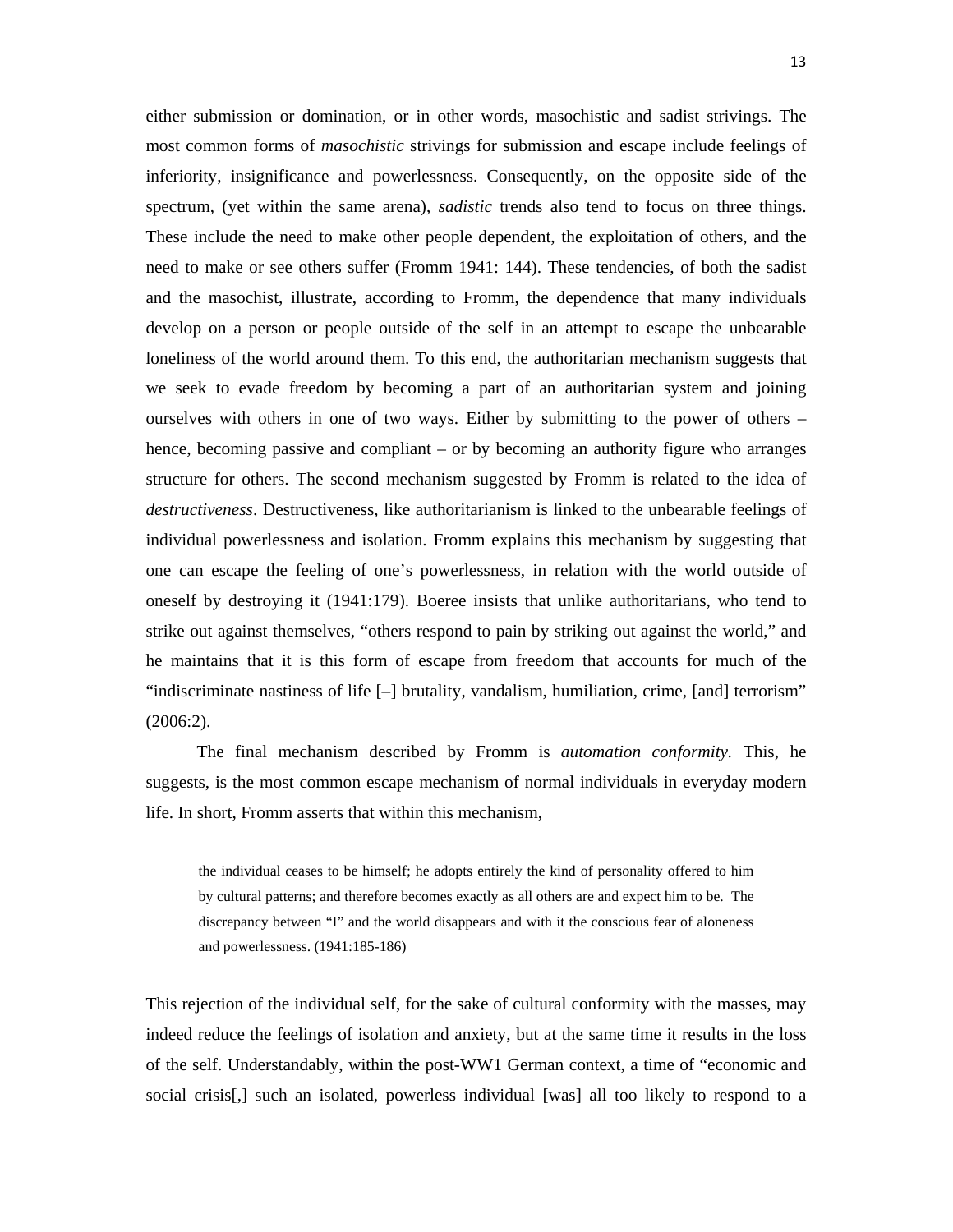demagogue like Hitler, who pander[ed] to the most regressive narcissistic needs for fusion" (Alford 1988:107). This demagogue fits perfectly into the authoritarian mechanism of escape in which individuals seek guidance and unity from an authority figure outside of the self. Indeed, Fromm argues that "for great parts of the lower middle class in Germany and other European countries, the sado-masochistic character is typical" and that it was to this character type that the "Nazi ideology had its strongest appeal" (1941:141).

#### **2.3 Hitler as a demagogue**

After serving in the German army during World War One, Hitler's first entry into politics came soon after the signing of the Treaty of Versailles (Geary 2000:2). Impressed by the anti-Semitic, anti-capitalist, nationalist and anti-Marxist ideas of the German Workers Party (DAP), Hitler joined the party in September 1919 (Stackelberg 2007:9). Following this, after being discharged from the army in 1920, Hitler began to participate full-time in its activities; at this point it was renamed the National Socialist German Workers' Party. Strongly critical of Jews, the economic crisis facing the Weimar Republic, and the suffering of the German people, Hitler soon managed to gain increasing support from the German people, many of whom agreed with his claims that Jewish wealth together with the Treaty of Versailles were the cause of the victimisation and alienation experienced by the German people. After a failed coup in 1923, Hitler was imprisoned; however, following an early release, he (together with his party) continued to grow in popularity. Appealing to the sense of offended national pride, Hitler used the resentment caused by the numerous economic, territorial and colonial losses, imposed on Germany by the Treaty of Versailles, as an instrument to gain support for the Nazi party.

In short, according to Fred Weinstein, Hitler recognized and exploited the struggles faced by Germany, hammering away at the ideas of "weakness, passivity, humiliation, defencelessness, promising an immediate reversal, active mastery rather than passive submission" (1980:57). After World War One, many German people lived with a feeling of failure and weakness. Doomed to be victims of forces beyond their control, many Germans "were afraid they would not be able to achieve goals, aims, and ideals (e.g., to be competent and competitive, to be active, masculine, admirable)" all of which were very important to German identity and consciousness (Weinstein 1980:58). Hitler used these insecurities and feelings of impotence as a means to gain not only the attention of the Germans, but also their outright political support. Weinstein suggests that, although Hitler beguiled gullible and politically naïve people, "a gullible person after all, is one who interprets the world in terms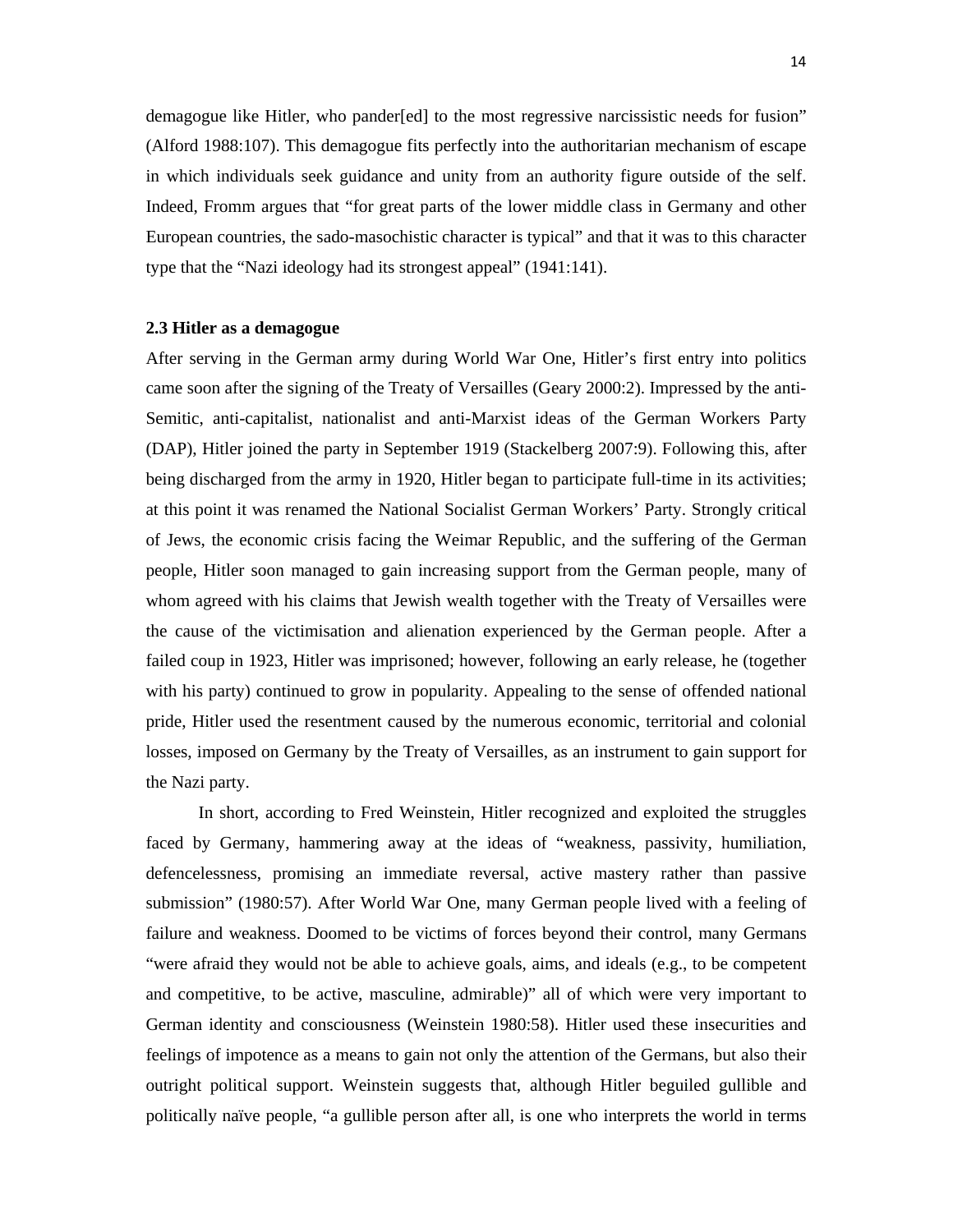of his need for safety and security without adequate regard for what is realistically possible or plausible" (1980:59). As such, in relation to this, the Nazis realised that they were able to provide "all kinds of people with a sense of integration and purpose that was otherwise missing" (Weinstein 1980:59). They offered genuine and instant support, while simultaneously restoring dignity and inspiring confidence through a strong leadership. Furthermore, "against the feared experience of further loss, the Nazis provided a sense of protection, comradeship, and the right to belong" (Weinstein 1980:59). These feelings of belonging, camaraderie and safety, acted to excite a diverse range of German people; all of whom were captivated by Hitler's promise to re-unite, rebuild and reinvigorate Germany.

Due to its broad appeal, the Nazi movement became particularly varied in composition where the "very diversity of the *narcissistically* valued aspirations that appeared …guaranteed the heterogeneous composition of the movement" [My Italics] (Weinstein 1980:59-60). According to Weinstein, "the disruption of culturally valued standards and expectations, the threatened or actual inability to realise ambitions or employ valued skills gave rise to unusual and unwelcomed intensities of feelings and wishfulness" (1980:60). As a result, in relation to these feelings, people began to scan their environments looking for ways to satisfy their everyday needs, while at the same time bringing a sense of order and control to the world around them (1980:63-64). In effect, "they sought out ideological and organisational ties" which could provide them with a sense of what was important and valued, thereby strengthening "their ties to reality" (Weinstein 1980:64). The subsequent appointment of Hitler as the Chancellor of Germany in 1933 led to the creation of a Nazi led state under his dictatorship (Spielvogel 2008:840). The establishment of this new ideology, namely Nazism, offered a new national experience which promised to recover traditional ideals, while at the same time bringing forth a new sphere of experience. These ideas of a movement away from the humiliation of World War One are neatly reflected by John Steiner, in his book, *Power Politics and Social Change* (1977), where he sums them up in the following way:

Tomorrow has now become today; the mood of the end of the world has changed to one of new beginning: the final goal becomes visible in our time… Deep down in our nation all the forces of the past longing have come alive, and the dream images in which the past indulged have been drawn into the light of day… The new Reich has been created. The Führer longed for and prophetically predicted, is now here. (cited in Weinstein 1980:67)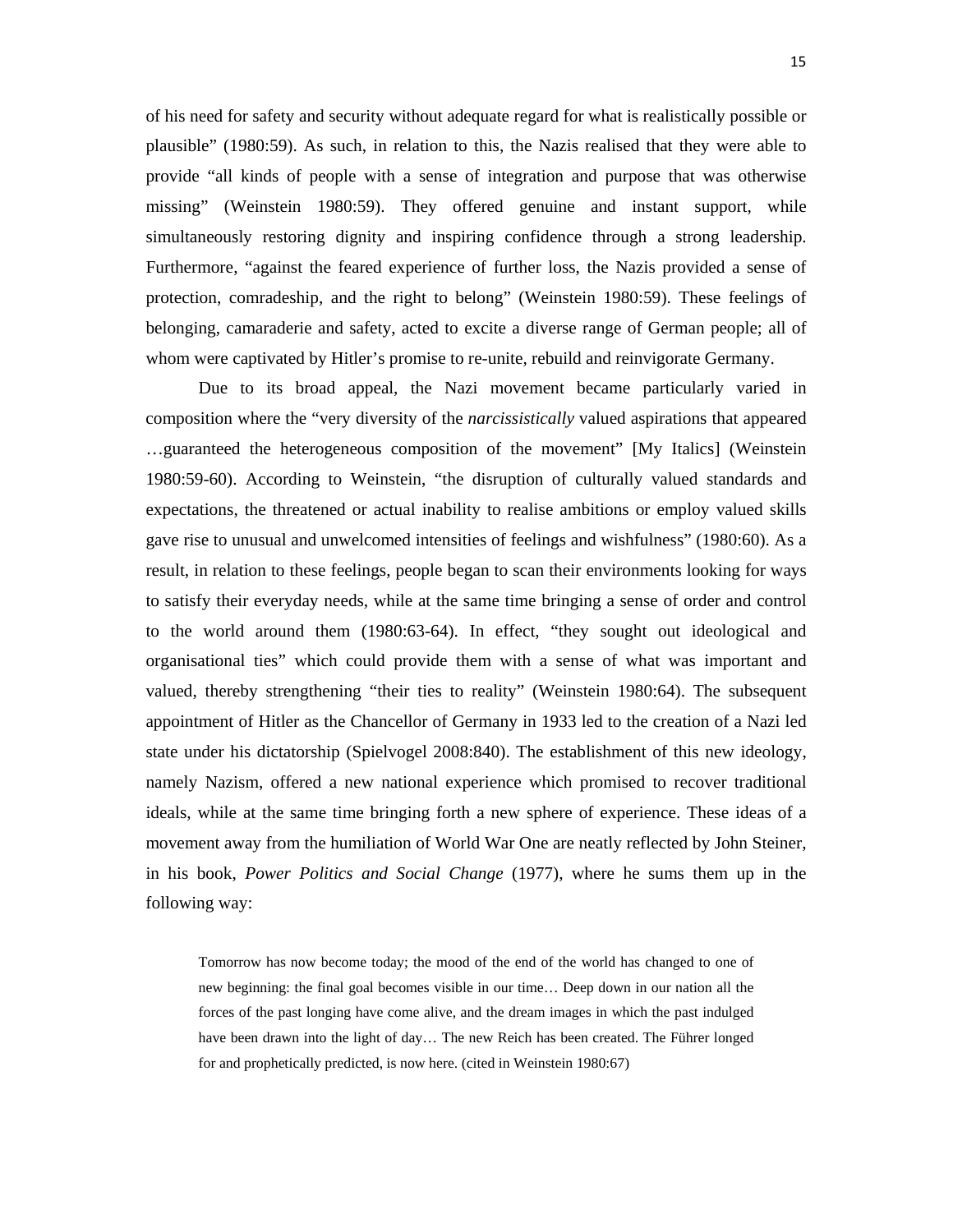According to Weinstein, these feelings of excitement for the future illustrate that not only had the "bitterly disruptive crisis…been resolved, but the loss had been turned into gain" (1980:67). Hitler was fulfilling his promises, and Nazism was seen as the dawn of a new era – the German people were no longer uncertain and afraid of the future, nor did they feel a growing sense of alienation. Instead, they were confidant and energized by the power and promises of their new leader. For many, Hitler was seen as "German nature incarnate, the most wonderful personality of all time, a saviour, a man whose acts could not be judged by the living because they transcended their own time" (Weinstein 1980:68). Indeed, Hitler was seen as identical to (or greater than) Christ, Napoleon, Demosthenes, Caesar, Luther, Bismarck and Socrates. Yet, importantly, these grandiose ideas of the Nazis and the power of Hitler, were arguably a result of "affect-dominated responses to the environment…in confirmation of the narrowed gap between narcissistic aspirations and the capacity to realize them" (Weinstein 1980:68). In other words, Hitler's successful manipulation of the fears and anxieties of the German people, via his appeal to their desires of renewal, rejuvenation and belonging, relied heavily on a child-like trust in, and pursuit of, wholeness. This was not only uncritical of the possibilities of realising such an end, but also became all the more so as the limitations of such promises became apparent.

Hitler's strategy is a prime example of demagoguery, in that he used rhetoric and propaganda as a means to appeal to the nationalist and ethnic prejudices of the German people. According to Fromm, he was a malignant narcissist, who used the creation of an ingroup/out-group system to appeal to the narcissistic tendencies of German society (1971:136). That is, by propagating the idea of an all-important, pure, dominant and superior in-group, Hitler was able to appeal to the German peoples' feelings of self-importance and entitlement, and thereby, encourage them to join and support this superior group. At the same time, the creation of an unhygienic, evil, inferior out-group – which encompassed the Jews, the physically and mentally disabled, and all opponents of the Nazi party – further endorsed the parameters of the in-group and made membership highly desirable. According to Patricia Roberts-Miller, "demagoguery is polarizing propaganda that motivates members of an ingroup to hate and scapegoat some outgroup(s), largely by promising certainty, stability, and what Erich Fromm famously called 'an escape from freedom'" (2005:462). This promise of stability, certainty and unity was the biggest draw card for Hitler during Germany's period of socio-economic hardship; therefore, just as suggested earlier by Alford (1988:107), the existence of a period of meaninglessness and purposelessness created a platform for the rise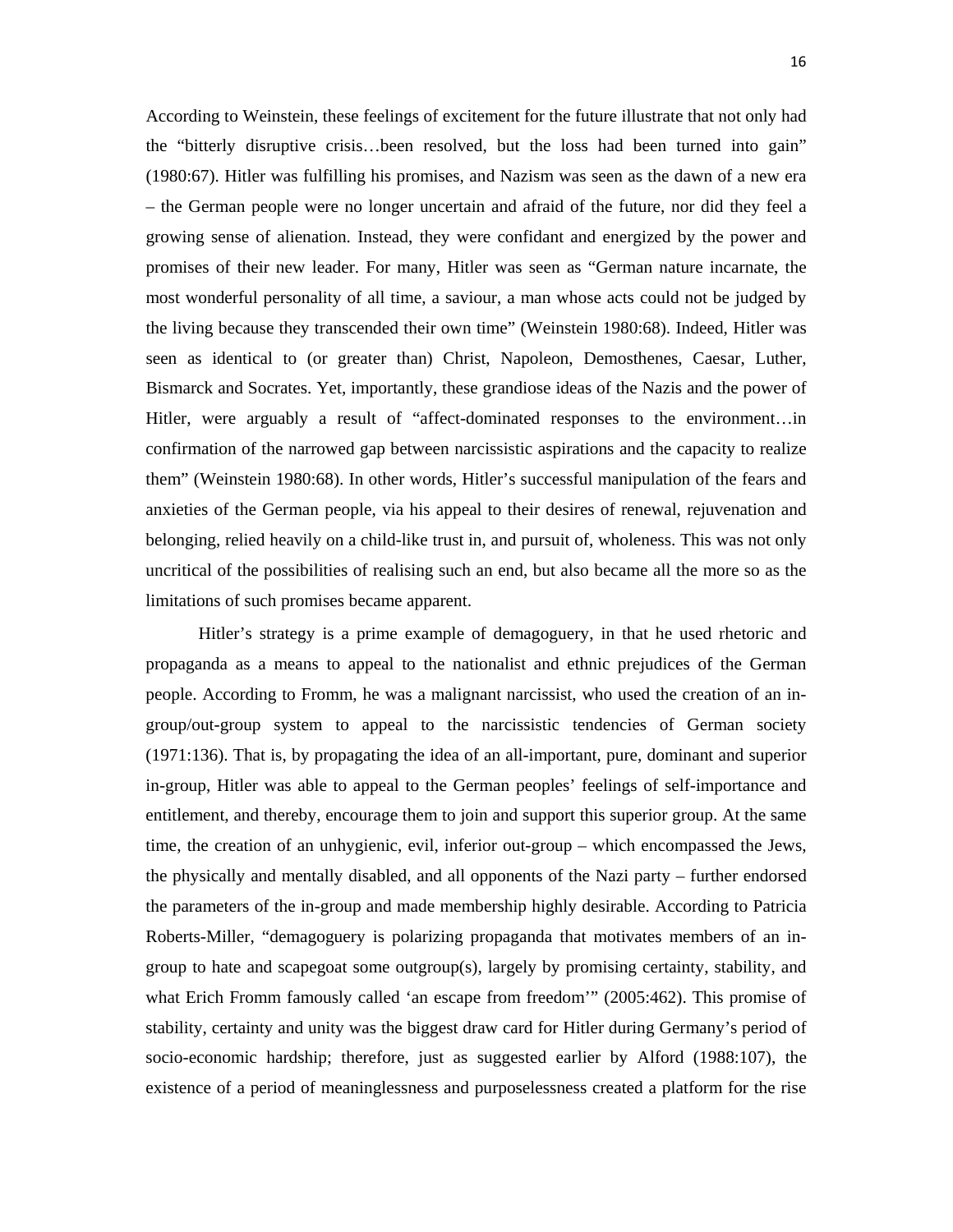of a demagogue and the establishment of his absolute power and control in the interest of pandering to narcissism.

#### **2.4 The Culture Industry**

Arguably, the aforementioned adoration of Hitler by the German people can also be seen at the level of mass culture in the adoration of commodities and pop culture icons by the 'dehumanised' masses. That is, it is plausible to suggest that Adorno's ideas of the culture industry communicate a suspicion that it is, in many ways, a similar form of demagoguery; one which gains power and promotes totalitarianism and pseudo-individualism within late/advanced capitalist society. In relation to this, the Frankfurt School's critique of the Enlightenment, and the failure of scientific and rational progress to extend human freedom, has already been linked to Adorno's criticism of the culture industry which he developed in the 1930s and 1940s (Strinati 2004:48). That is, Adorno declared the advertisement and distribution of cultural commodities through the mass media as the reason for contemporary social passivity, and maintained that the 'easy' pleasures offered by popular culture make people submissive and content, and therefore, easily exploitable.

According to the Frankfurt School, the culture industry reproduces "the consolidation of commodity fetishism, the domination of exchange value and the ascendency of state monopoly capitalism" (Strinati 2004:54-55). Thus, it has been suggested that the culture industry is responsible for shaping the tastes and preferences of the masses, thereby moulding their consciousness by instilling in them the desire for various products and the tendency to consume them uncritically. In their book *Dialectic of Enlightenment* (1947), Adorno and Horkheimer argue that,

the unprecedented increase in the forces of production in modern times had an effect opposite from that anticipated by Marx. Rather than being an explosive force conductive to revolution, the expansion of technology had culminated in barbarism, mass deception, and instinctual repression. (cited in Andrae 1979:35)

In particular, in the chapter entitled, 'The Culture Industry: Enlightenment as Mass Deception,' Adorno and Horkheimer claim that the cultural production and mass consumption of the culture industry have become an aspect of this deception and repression, and, as such, a feature of the dialectic of enlightenment. In this regard, the culture industry is neatly defined by them when they advance that,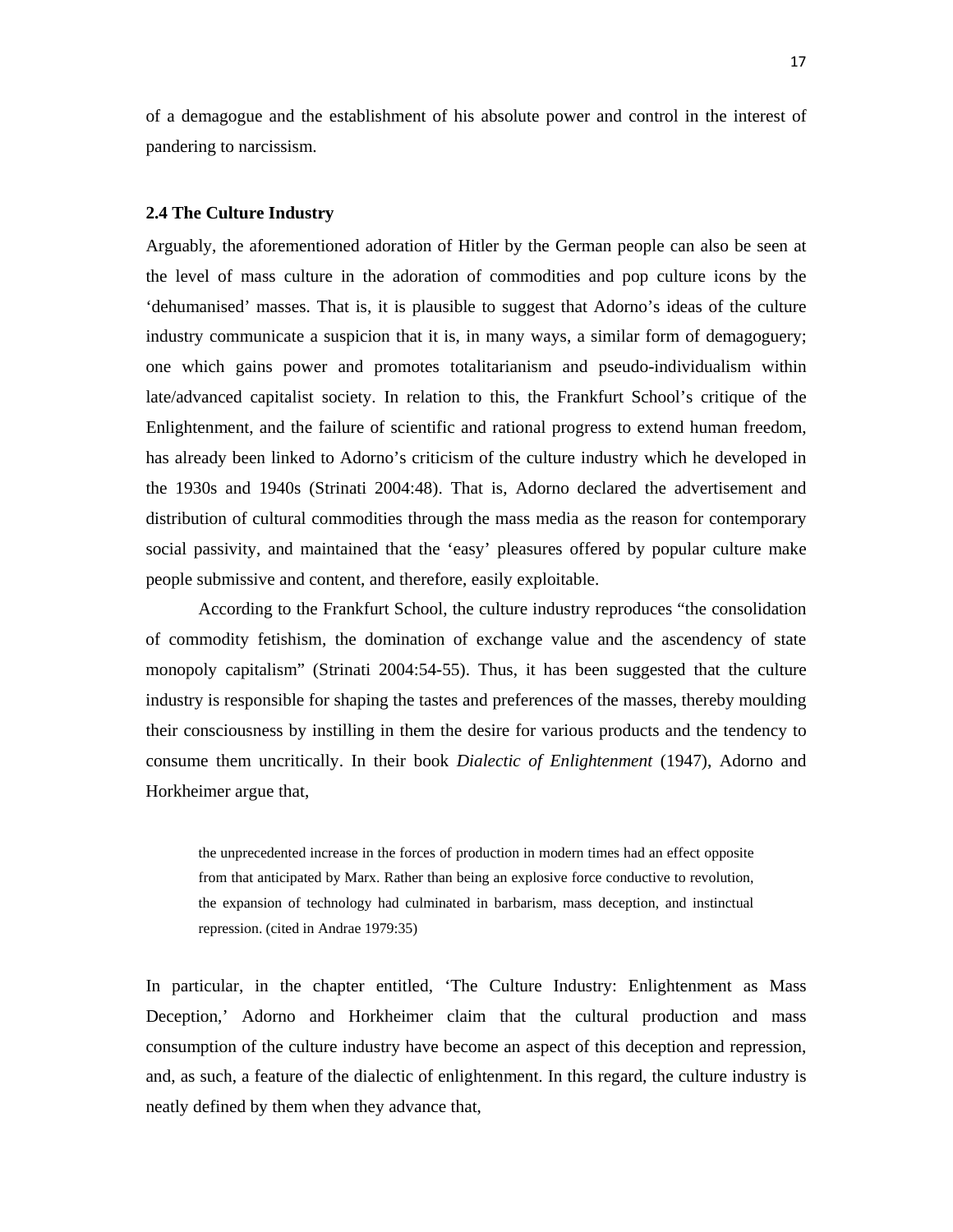in all its branches, products which are tailored for consumption by masses, and which to a great extent determine the nature of that consumption, are manufactured more or less according to plan…This is made possible by contemporary technical capabilities as well as by economic and administrative concentration. The culture industry intentionally integrates its consumers from above. To the detriment of both it forces together the spheres of high and low art, separated for thousands of years. The seriousness of high art is destroyed in the speculation about its efficacy; the seriousness of the lower perishes with the civilizational constraints imposed on the rebellious resistance inherent within it as long as social control was not yet total. Thus, although the culture industry undeniably speculates on the conscious and unconscious state of the millions towards which it is directed, the masses are not primary but secondary, they are an object of calculation, an appendage of the machinery. The customer is not king, as the culture industry would have us believe, not its subject but its object. (Adorno 1991:85)

The dynamics of the culture industry, Adorno maintains, are often explained in technological terms. That is, due to millions of people participating in culture it becomes inevitable that "identical needs in innumerable places need to be satisfied by identical goods" (Adorno and Horkheimer 1972:121). As such, because production points are limited in comparison to the distribution and consumption points, management of this culture is needed. Furthermore, it is claimed that, since the standards of production were in the first place based on what consumers demanded, it is no surprise that society as a whole has accepted mass culture with little or no resistance. However, as Adorno points out, this technological explanation of the culture industry neglects to mention the fact that "the basis on which technology acquires power over society is the power of those whose economic hold over society is greatest" (Adorno and Horkheimer 1972:121). That is, those who own and control the technology needed to run the culture industry, ultimately 'own' and 'control' society itself. Based on this revelation, Adorno suggests that the technological rationale of the culture industry can be seen as the "rationale of domination itself" (1972:121), insofar as it is "the coercive nature of society alienated from itself." Krysa and Lewin explain this when they assert that,

the account proposed by Adorno and Horkheimer suggests that consumers in late capitalism are deprived of free-choice, and that use-value has been brought under the control of producers due to the power of mass media and advertising in particular. This places the consumer in an awkward if not passive position, and characterises electronic media technologies as necessarily authoritarian. (2010:1)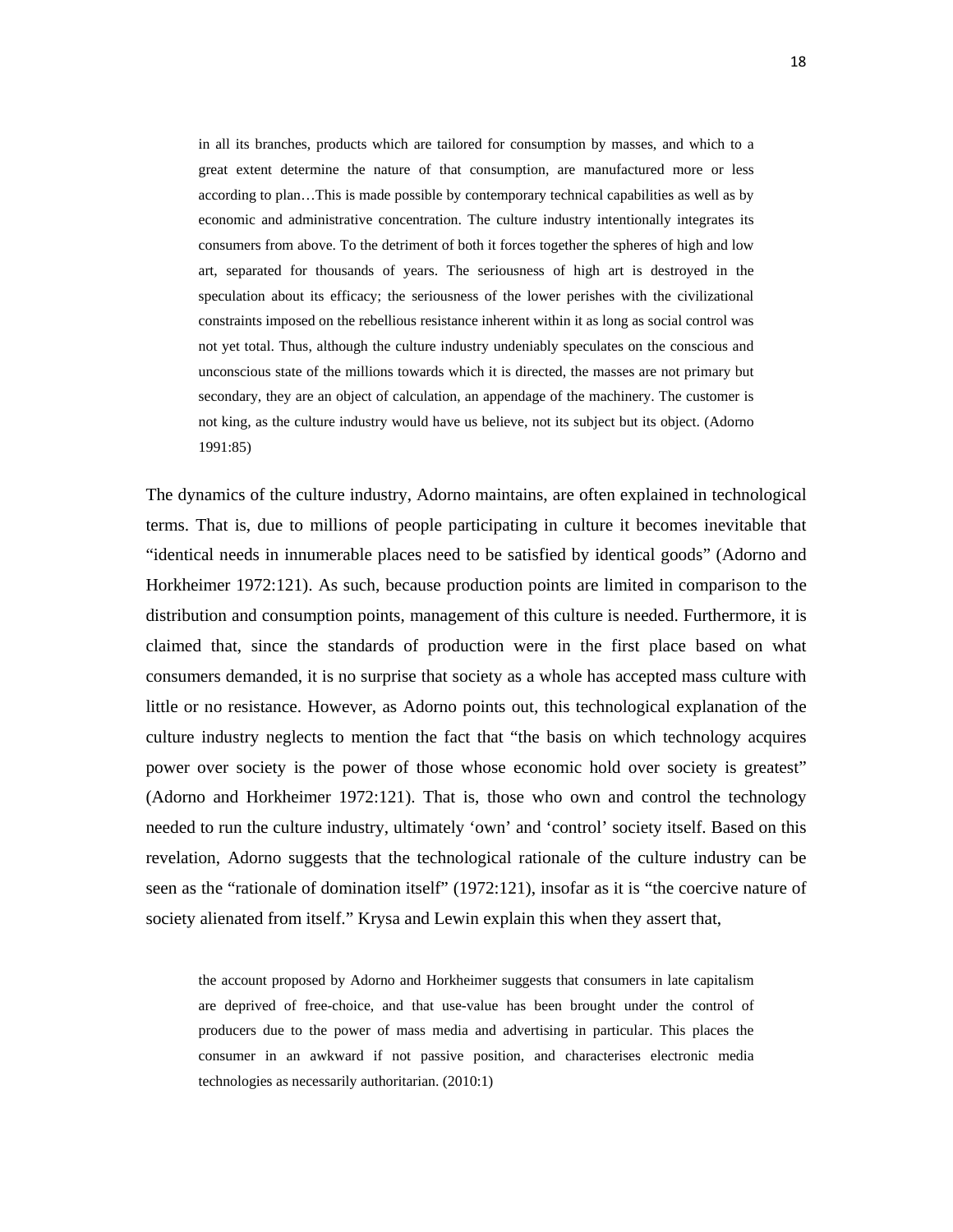To this end, Adorno, together with other members of the Frankfurt school, argue that the rise in the conformity and passivity of the individual in modern capitalistic society, through mass culture, makes the latter the "seedbed of political totalitarianism" (Andrae 1979:35). Defined by Robert Conquest in his book, *Reflections on a Ravaged Century* (2000), totalitarianism is a political system where the state recognises no limits to its authority and where it strives to regulate every aspect of public and private life wherever feasible (2000:74). Similarly, totalitarianism, according to Adorno and Horkheimer, is actively promoted by the culture industry; indeed, they assert that

the progressive technical domination of nature, becomes mass deception and is turned into a means of fettering consciousness. It impedes the development of autonomous, independent individuals who judge and decide consciously for themselves. (Adorno and Horkheimer 1997:29)

This manipulation of consciousness, like the manipulation of consciousness under other forms of totalitarianism, is monotonous and conformist, and often results in a broad recognition of the power of the capitalist discourse. In relation to this, Adorno asserts that the "concepts of order" which the culture industry forces upon society, "are always those of the status quo" (1991:90). As such, he insists that the effects of the culture industry must not be overlooked because "the power of [its] ideology is such that conformity has replaced consciousness" (Adorno 1991:90). According to Strinati, such conformity "tolerates no deviation from, or opposition to, nor an alternative vision of, the existing social order (2004:57). Again, analogously, just as 'political' totalitarian systems strive for absolute control, so too does the 'economic' totalitarian system of the culture industry. In this regard, as the power of the culture industry begins to spread and as its ideology becomes internalised within human consciousness, the development of alternative ways of thinking and feeling become increasingly impossible. Adorno illustrates this point when he discusses the influence of cinema on human consciousness. He writes,

real life is becoming indistinguishable from the movies. The sound film, far surpassing the theatre of illusion, leaves no room for imagination or reflection on the part of the audience, who is unable to respond within the structure of the film, yet deviates from its precise detail without losing from the thread of the story; hence the film forces its victims to equate it directly with reality. (Adorno and Horkheimer 1972:126)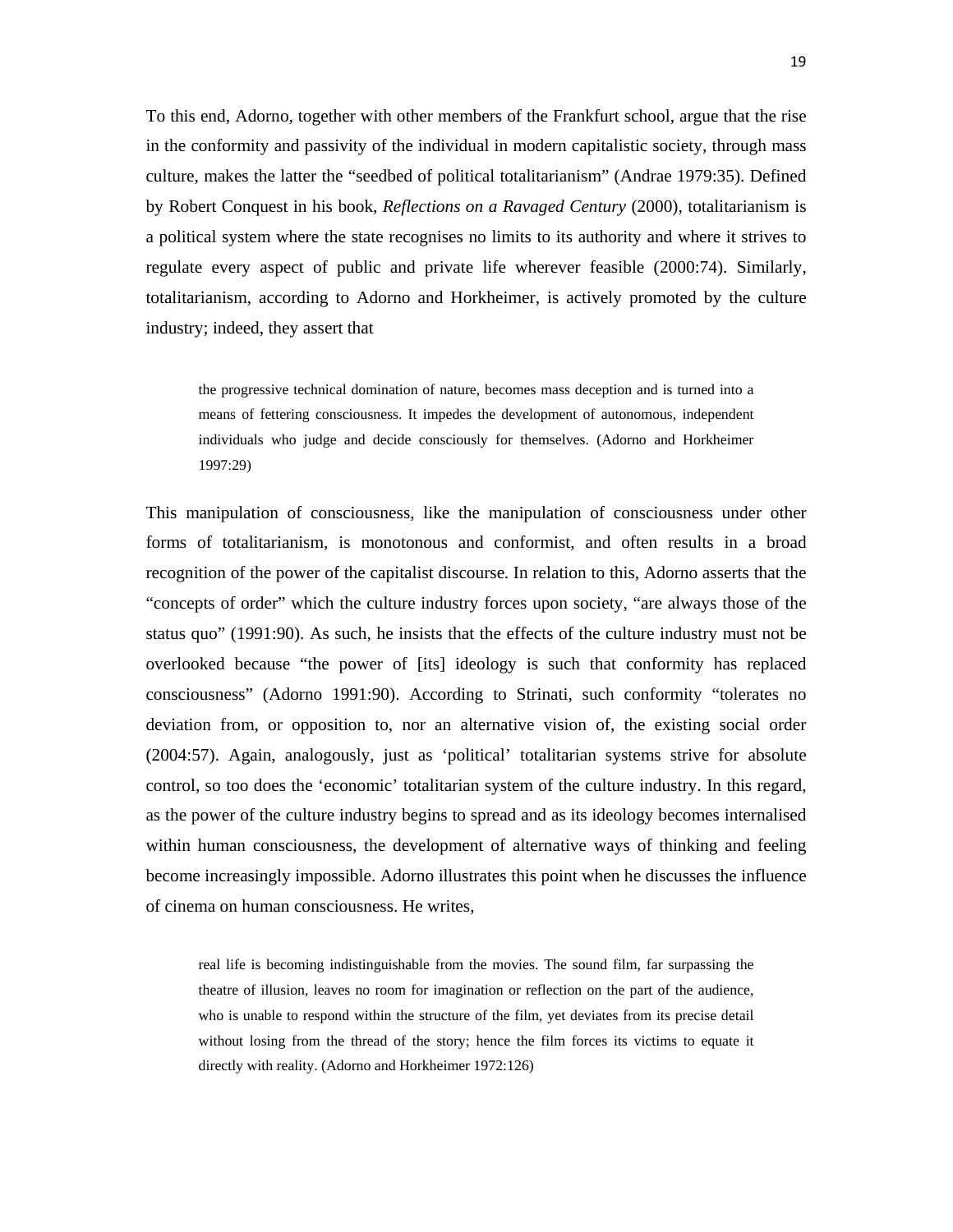Interestingly, a similar account of the socio-cultural effect of cinema is advanced by the American anthropologist, Hortense Powdermaker. Her examination of the film making industry in Hollywood led her to conclude that "the industry's social system and overriding profit motive 'mechanises' creativity, resulting in dehumanised formulaic films that lull audiences into aesthetic conformity" (Powdermaker 1950:318). She further argued that "totalitarianism within the industry's social structure radiates outwards from the silver screen to impose empty, distracting dreams on passive audiences" (cited in Askew & Wilk 2002:4). As such, Powdermaker's ideas on Hollywood as a representation of totalitarianism lend significant support to the claims of Adorno. That is, just as Adorno claims that the culture industry sees man as a creature to be manipulated and controlled, so too does Powdermaker when she emphasises the way in which the industry limits freedom and choice. Thus, although the basis of the culture industry is "economic rather than political," arguably, its philosophy is overwhelmingly similar to that of a totalitarian state (Powdermaker 1950:327). As a result, it may be advanced that the loss of the power of the masses, due to the increasing power of the culture industry, has resulted in the troubling hegemony of the capitalist system.

 This idea of the totalitarian ideology of the culture industry is further brought to the fore in Adorno's examination of cultural production as a method of standardisation, "whereby the products acquire the form common to all commodities," while at the same time adopting an air of individuality (Strinati 2004:56). This endowing of mass produced commodities with a false impression of individuality, Adorno argued, "obscures the standardisation and manipulation of consciousness practiced by the culture industry" (Adorno 1991:86-87). That is, as the standardisation of cultural products increases, so too does the appearance of individualisation. This illusion of individuality is what Adorno called *pseudoindividuation*. In an article on popular music, Adorno discusses this idea at length and defines it as follows,

by pseudo-individuation we mean endowing cultural mass production with the halo of free choice or open market on the basis of standardization itself. Standardization of song hits keeps the customers in line doing their thinking for them, as it were. Pseudo-individuation, for its part, keeps them in line by making them forget that what they listen to is wholly intended for them or pre-digested. (cited in Andrae 1979: 36 )

As such, pseudo-individuation offers consumers the appearance of choice (Cook 1996:42). Thus, although they may look and sound different, these commodities are, structurally and purposefully speaking, identical. As such, the promise of uniqueness offered by the culture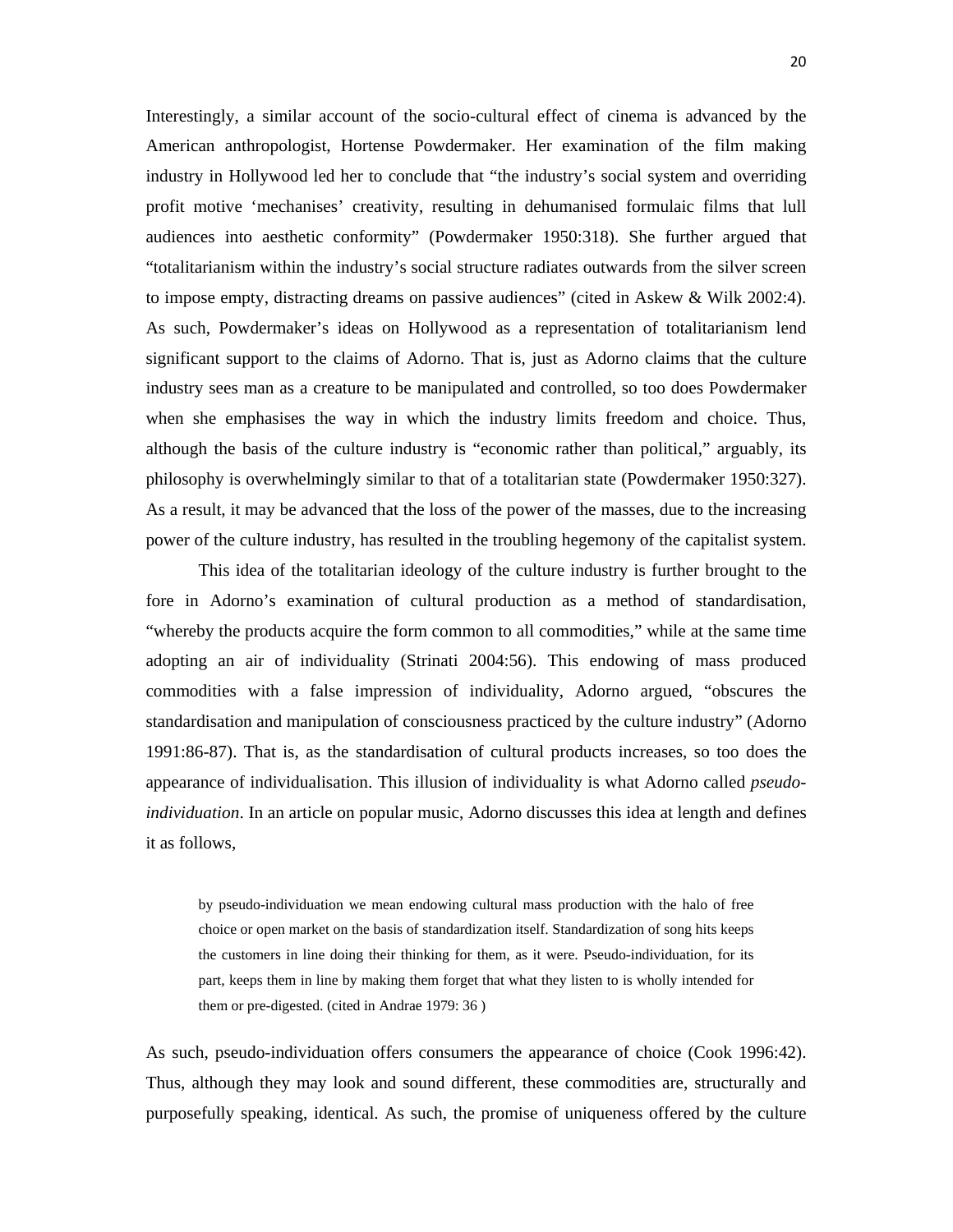industry can never be achieved. Consequently, Adorno argues that the culture industry "gratifies desires only to frustrate them at the same time" (cited in Bronner & Kellner 1989:204). That is, as Adorno insists in the *Dialectic of Enlightenment*,

the culture industry perpetually cheats its customers of what it perpetually promises. The promissory note which, with its plots and staging, draws on pleasure is endlessly prolonged; the promise, which is actually all the spectacle consists of, is illusory; all it actually confirms is that the real point will never be reached, that the diner must be satisfied with the menu. (Adorno and Horkheimer 1972:139)

As discussed already, according to the Frankfurt School, every human being has a set of true or real needs, which include the need to be autonomous, social, and creative, related to the need to be free, to live and to think for oneself. They argue, however, that these true needs cannot be realized within modern capitalist society, because they are constantly being overshadowed by the false needs imposed by the economic system. Consequently, although theorists like Adorno suggest that these false needs – which are created by consumerism and as such work to suppress true needs – can be fulfilled, they qualify this by declaring such fulfilment to be only temporary, and at the *expense* of true needs which remain unfulfilled. As such, because people think that they can purchase what they want, they do not realise that their true needs – or what Marx called their human essence – remain unsatisfied. Strinati explains this idea when he discusses freedom within capitalistic societies. He asserts that people within capitalist society who think they are free, are not actively free in terms of being an autonomous, independent and consciously thinking human being. Rather, he argues, "their freedom is restricted to the freedom to choose between different consumer goods and different brands of the same goods" (2004:54).

 This pseudo-individualism and the corresponding suppression of true needs, together with the promotion of forms of manipulation and control similar to those employed by totalitarian states, makes it plausible to suggest that the culture industry can indeed be seen as something akin to a demagogue. In short, by (creating and) appealing to the false needs of capitalist society, the culture industry is able to exert a considerable amount of influence and control over the individuals within its reach. As such, while providing society with the commodities needed to temporarily sedate their burgeoning feelings of isolation and alienation, the culture industry is able to ensure the stability of the capitalist system. Thus, by temporarily satisfying the alienation identified by Marx, Adorno suggests that capitalism is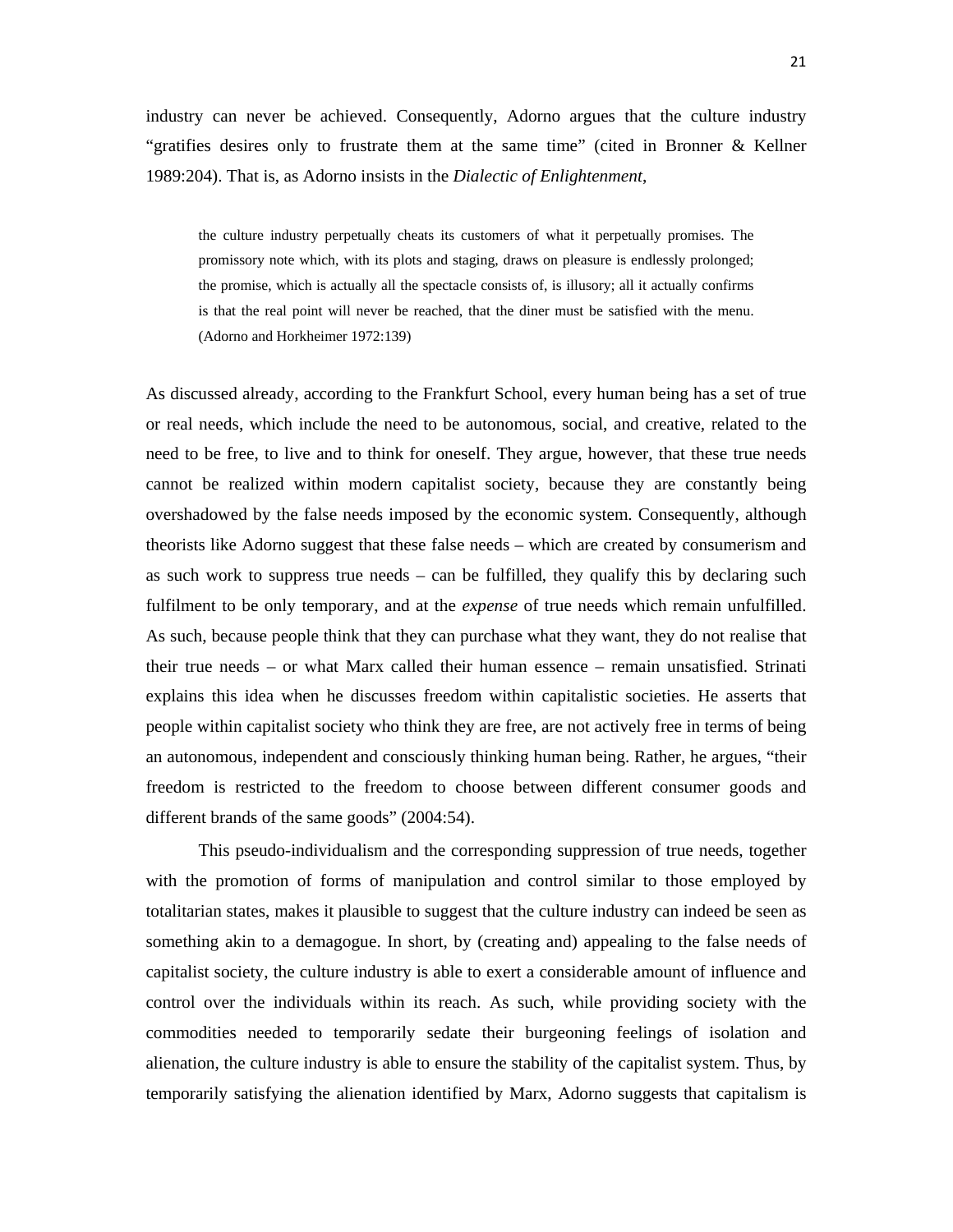able to use the mass consumption of cultural products as a means to ensure both the passivity of the masses and the production of profit. With this in mind, it is important to examine the extent to which the narcissistic needs of individuals for fusion play a role in society's acceptance of the culture industry.

According to Adorno, "narcissism is the reason for the mass acceptance of the status quo" (Bernstein 1994:141). He suggests that, "narcissism is a weakness of the ego, a diminution of its conscious cognitive side which replaces internalisation as the cause of compliance" (Bernstein 1994:141). In this regard it has been suggested that the sociological roots of narcissism can be traced to the development of capitalism (Cook 2004:44). Adorno concurs with this assertion when he argues that "narcissistic afflictions of the ego are characteristic of the period [of advanced capitalism] due to socio-economic conditions and the decline of the individual" (cited in Bernstein 1994:141). This idea of the 'decline of the individual' – what Adorno referred to as pseudo-individuation and standardisation – together with the socio-economic structures of capitalism, are therefore seen to be the root cause of narcissism and, at the same time, mass compliance. As such, Adorno maintains that narcissism is the reason for the totally administered world (cited in Cook 1996:16). This ego weakness, Adorno argues, has become so pervasive that [it] impedes direct relationships between people (Cook 1996:26-27) and thereby undermines any organization of resistance to the capitalist status quo. In this regard, Cook assert that,

along with the negative effects of the transformation of individuals into agents and bearers of exchange, the asocial and anomic traits characteristic of narcissism have also made interpersonal relationships – intimate relationships, friendships and relations with members of the community – much more difficult to initiate and maintain. (Cook 1996:27)

Based on this reduced ability to commence and preserve social and interpersonal relationships, Adorno suggests that "the individual is compelled to direct his unused instinctual energy against himself," and, as such, further exacerbates the narcissistic condition (Cook 2004:44). Furthermore, this increasing focus on the self may result in an increased sense of isolation and alienation and, as such, forces the individual to seek solace in the unity and belonging promised by the culture industry.

In relation to this, as mentioned earlier, Alford asserts that in times of economic and social crisis, society is compelled to support whoever appeals directly to their narcissistic need for unity and fusion (1988:107). On the one hand, as in the context of Germany, a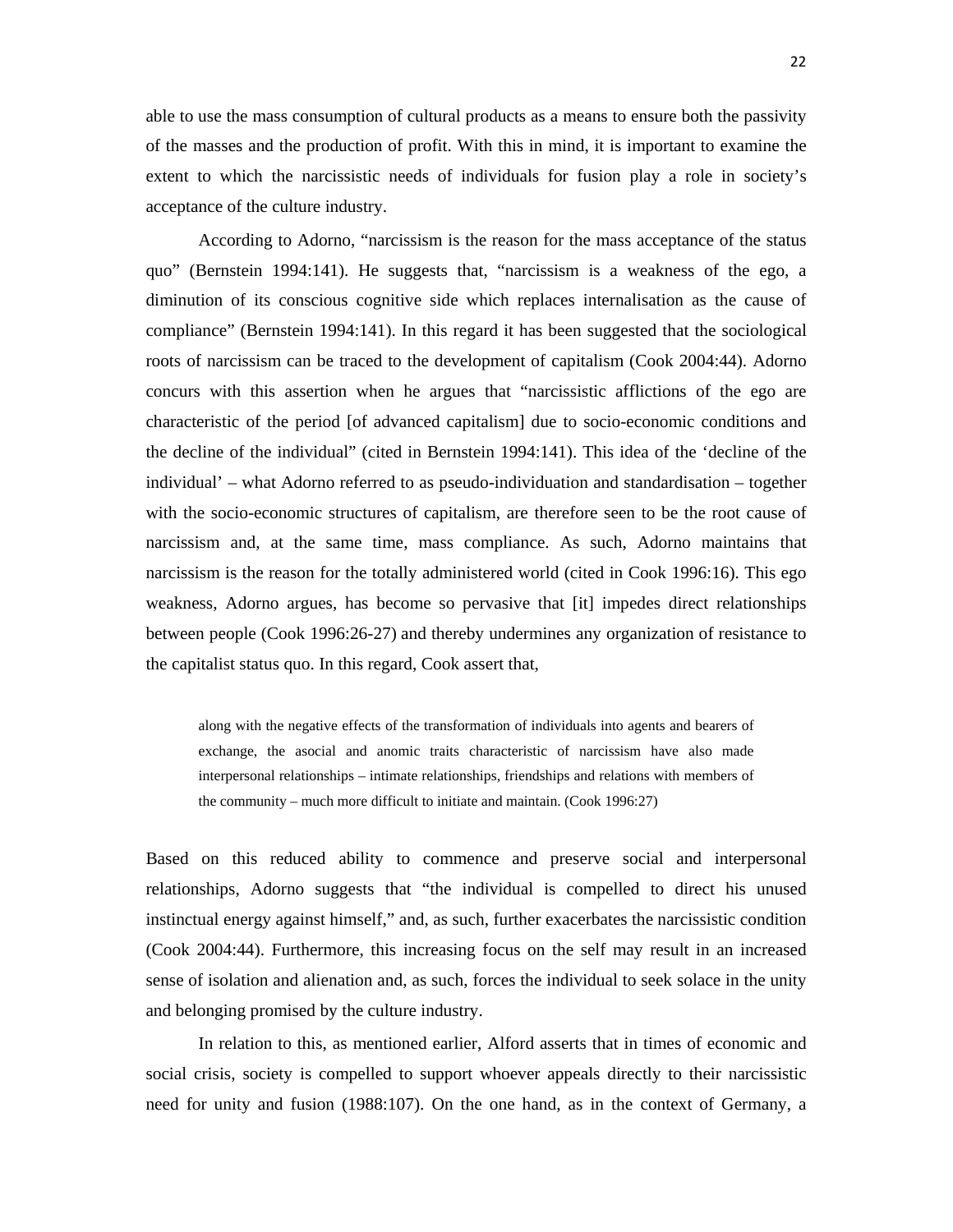demagogue can offer an escape from these feelings of alienation through the promise of unity and certainty that is not capitalist in orientation. On the other hand, however, within the context of capitalist society, by appealing to feelings of self-importance, individualism and vanity, the culture industry is able to offer people temporary fulfilment. As such, these people rely on the products of the culture industry to satisfy their need for fusion.

Yet, within capitalistic society, the existence of both social and economic stability can never be continuously guaranteed. This insecurity, together with the inability of consumer products to satisfy true needs, can lead to the development of feelings of deep isolation and powerlessness which, in turn, fuel further consumption and commodity reification.

Within capitalist society, it may be said, that people who abide by or follow the individualistic, materialistic and consumerist ideologies of the politico-economic system, form part of the capitalistic 'in-group.' That is, to have the latest music, the newest range of fashion and the biggest television, is to prove your membership of this group. To this end, it is therefore the aim of the culture industry to marginalise and denigrate the non-conformist 'out-group,' while at the same time appealing to the narcissistic need of individuals to form part of the 'in-group.' According to Deborah Cook, "negative emotions towards out-groups provide a narcissistic gain for followers of the in-group because followers believe that simply through belonging to the in-group they are better, higher and purer than those excluded" (2004:44). As such, it becomes overwhelmingly clear that the culture industry is indeed something akin to a demagogue, appealing to the narcissist needs of society – namely, the need to be part of the socially acceptable 'in-group' – and promising fusion and wholeness in this regard.

#### **2.5 Negative Dialectics**

In relation to this, Adorno offers a possible solution to the narcissistic human reliance on the culture industry as a means of addressing feelings of isolation and alienation. In his book *Negative Dialectics* (1973), Adorno examines the way in which society can return to a state of freedom, knowledge and autonomy; all of which have been lost due to the failure of the Enlightenment. In this regard, he suggests that a reconciliation with nature – through the practice of a system of 'negative dialectics' – is the only way in which people can become emancipated from the alienation and isolation of the capitalist order. That is, Adorno argues that, "to the isolated, isolation seems an indubitable certainty; they are bewitched on pain of losing their existence, not to perceive how mediated their isolation is" (1990: 312). In other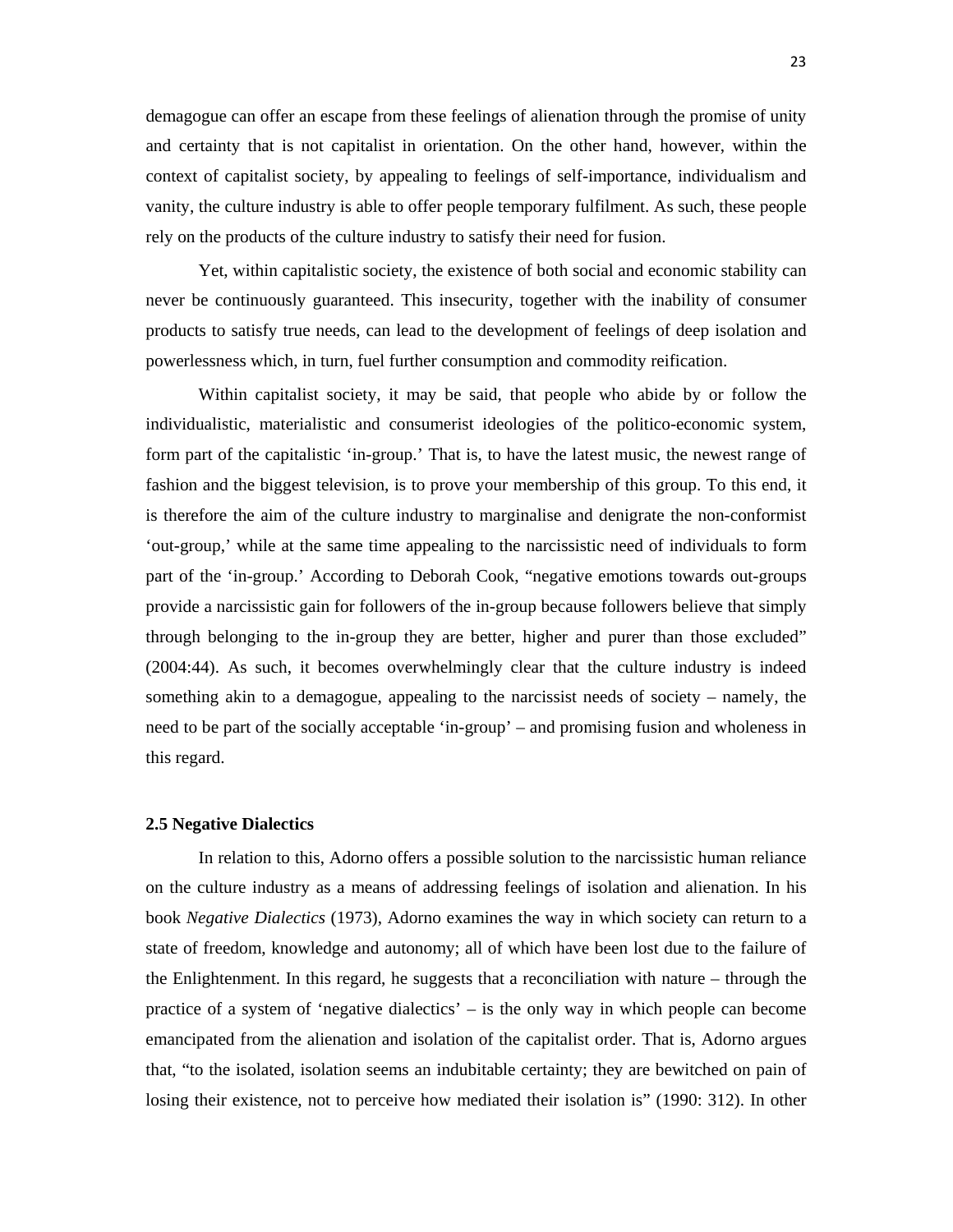words, society is unaware that the isolation that they are experiencing is a result of man's attempt to wholly dominate nature through instrumental reason. According to Fagan, this "attempt to fully dominate nature culminates in the institution of a social and political order over which we have lost control" (2005:3). In turn, in order to survive in this political order, (namely capitalism,) the adoption and utilization of instrumental reason becomes increasingly imperative and inevitable, respectively, and is accompanied by a proportional increase in feelings of isolation, alienation and insecurity within late/advanced capitalist societies. Based on this idea, Adorno suggests that in order to overcome these increasing feelings of isolation (and the narcissistic tendencies that come with them,) people should practice a form of negative dialectics in an attempt to reconnect or reconcile with nature.

For Adorno, unlike positive dialectics, which he asserts cannot bring about unequivocal fulfilment, because they simply result in the "reproduction of [a] socioeconomic system that requires critical transformation" (Nuckolls 1996:xxxvii), negative dialectics is "structurally the experience of contradiction, the recognition of guilt, the need for reparation, and the reflective activity of reparation" (Huhn 2004:37). As such, by applying a method of positive dialectics, Adorno suggests that in accepting the totality of the ideas imposed by the capitalist system and the culture industry, individuals lose their ability to think critically and, through this, become isolated and alienated from those around them, from nature, and, most importantly, from the inner nature of the self. In order to prevent this isolation, Adorno suggests that adopting a form of negative dialectics – forever questioning and never assuming, looking constantly for inconsistencies and searching for an affinity with human nature – should be adopted. Susan Buck-Morss explains negative dialectics in terms of the structure of domination. She asserts that the

structure [of domination], which in turn converged with the structure of commodities, emerged whenever one side of a polarity gained the upper hand, thereby duplicating the social structure and enabling the structure to continue: If in thinking about reality the (reified) object was allowed to dominate the subject, the result was the reification of consciousness and the passive acceptance of the status quo; if the subject dominated the object, the result was domination of nature and the ideological justification of the status quo. (1977:186)

Therefore she explains that, "only by keeping the argument circling in perpetual motion could thought escape compromising with its revolutionary goal" (Buck-Morss 1977:187). As such, Adorno suggests that society should resist the domination of nature by constantly questioning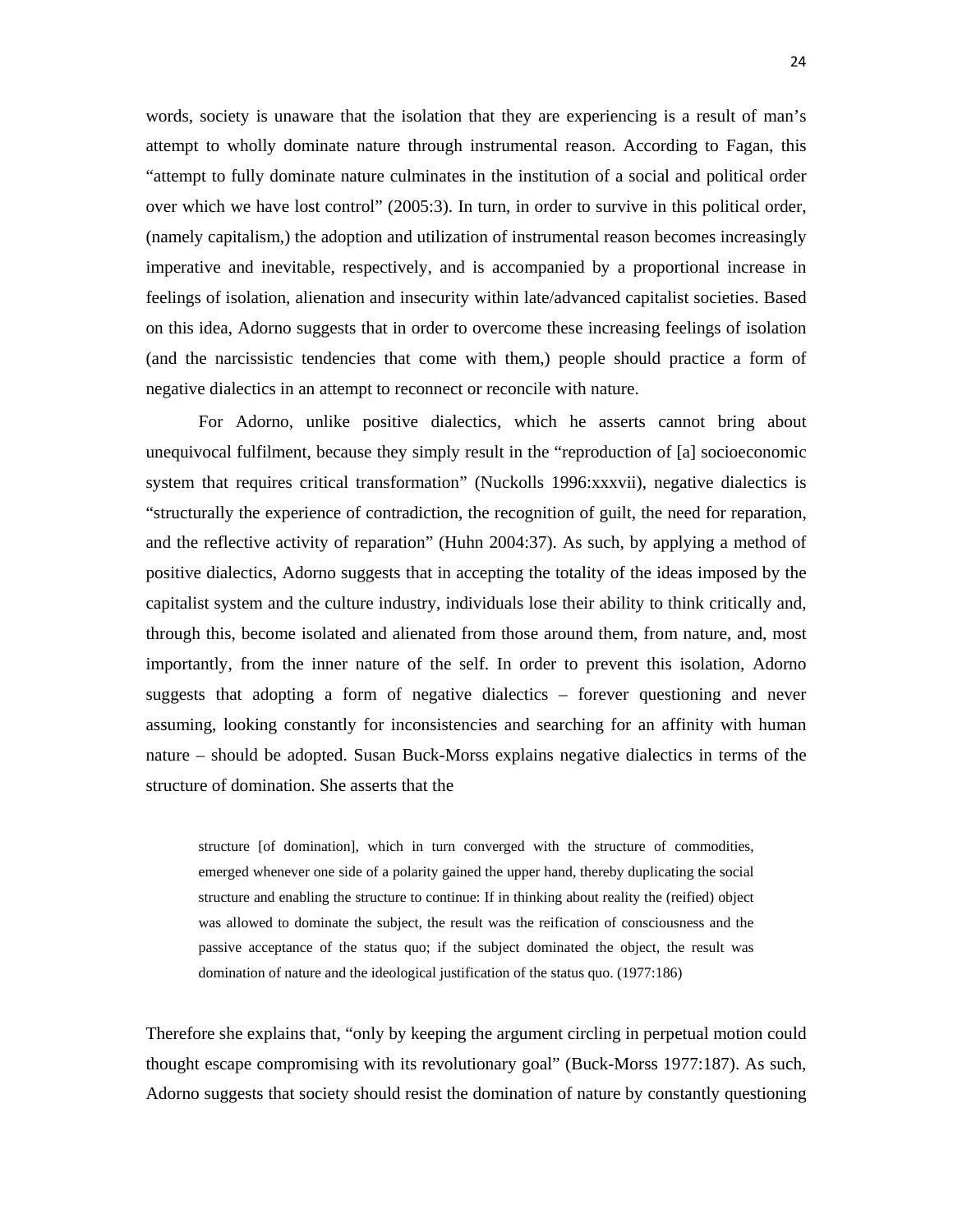the positive dialectics of capitalism, consumerism and the culture industry. To this end, it can be suggested that instead of the domination *of* nature, an identification *with* nature will allow for the dispersal of an individual's needs to dominate and manipulate, since, through the latter process of identification, self-interest becomes indistinguishable from the interests of nature. This 'reconciliation' with nature, Adorno maintains, will both result in the breaking of the illusions of totality and perfection promised by the positive dialectics of the culture industry, and will allow for a movement away from the concomitant narcissistic condition of the isolated self – a self which is measured by the prospect of attaining such wholeness and totality – towards true knowledge, freedom, autonomy and, indeed, happiness. Based on the idea of "negative dialectics as thought's awareness of its own inadequacy, deflecting the temptation to mastery in opposition as well as domination" (Vishmidt 2009:5), the movement towards empathy or kinship with nature, Adorno asserts, will allow the late/advanced capitalist world to question their need to dominate and control both inner and outer nature, and will thus allow them to think critically about the world around them. Indeed, this form of negative dialectics, Adorno suggests, is the simplest means of escaping the alienation of capitalism and, as such, domination by narcissism.

In his book, *The Philosophy of Revolt* (1975), Eduard Batalov observes Adorno's notion of negative dialectics and examines man's need for unity and wholeness. He highlights societies use of 'positive dialectics' when he states that

man always feels the need for an ideal reproduction in his mind of the world around him as an integral whole, within whose framework he might find his own place, lend his activity and existence meaning and purpose and glean confidence in the expediency and effectiveness of his activity. Moreover the more alienated and divided the world appears to him, the stronger is his spontaneous urge to reproduce that integrated whole. After deliberately rejecting the approach to the world as an integral whole and finding himself left with nothing but a collection of 'factors' while at the same time feeling an inner compulsion to create an integrated concept of the world, the individual constructs his own arbitrary picture of the world which can easily lead him astray into a world of grotesque fantasy or utopian illusions. (Batalov 1975:84 - 91)

In relation to this psychological dynamic, Adorno asserts that the idea that human existence is reduced to a world of 'fantasy' and 'illusion,' is encouraged and promoted by the positive dialectics of capitalism and the culture industry. Indeed, the capitalist conception that individuals can 'do anything they want to do,' be 'anything they want to be' and 'have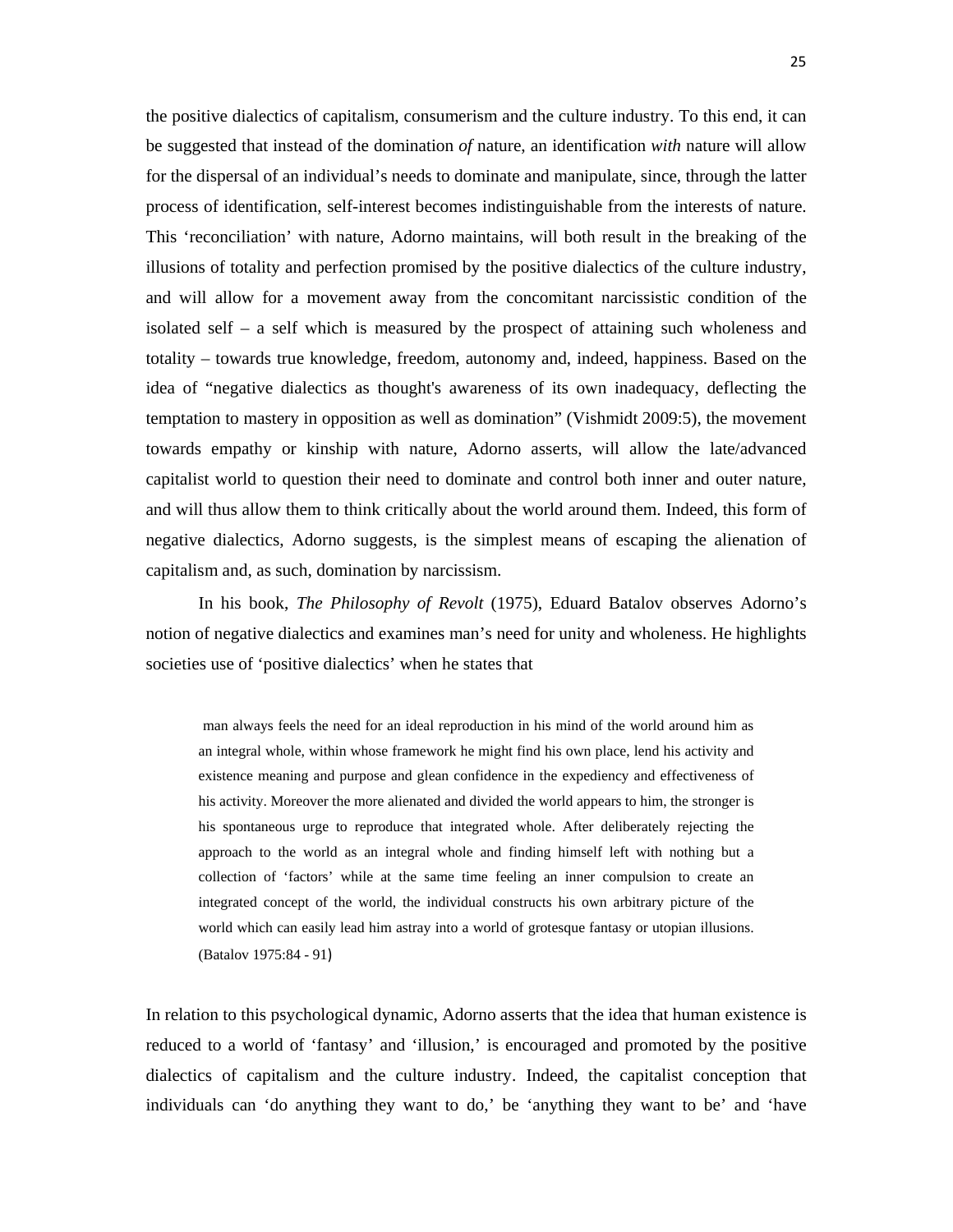anything they want to have' (through consumerism), has led to an increase in a false sense of individuality, power and freedom, and as Batalov suggests, has resulted in an attempt to move away from the alienation of reality towards a realm of capitalistic 'fantasy.' The problem with this, however, is that although capitalism is seen by many (through positive dialectics) as an escape from the isolation and alienation that they feel, many people are unaware that the culture industry's and capital's domination and manipulation of society is a major contributing factor to the growth of such feelings of alienation (Kellner 2002:96). Furthermore, as mentioned earlier, Adorno, among others, have blamed the positive dialectics of capitalism and the culture industry for the emergence of excessive narcissism in contemporary society. In this regard, the individual's focus on the self as a means to gain fusion with the whole (through and encouraged by positive dialectics, consumerism and materialism) has resulted in the promotion of narcissism and, as such, a further perpetuation and propagation of narcissistic and capitalistic domination of nature – thus resulting in further alienation.

Following on from these ideas concerning the culture industry, capitalism, alienation and narcissism, the next chapter will provide an analysis of the counter-cultural movement of the 1960s and 1970s, and will examine the subsequent emergence of what Christopher Lasch refers to as 'a culture of narcissism.'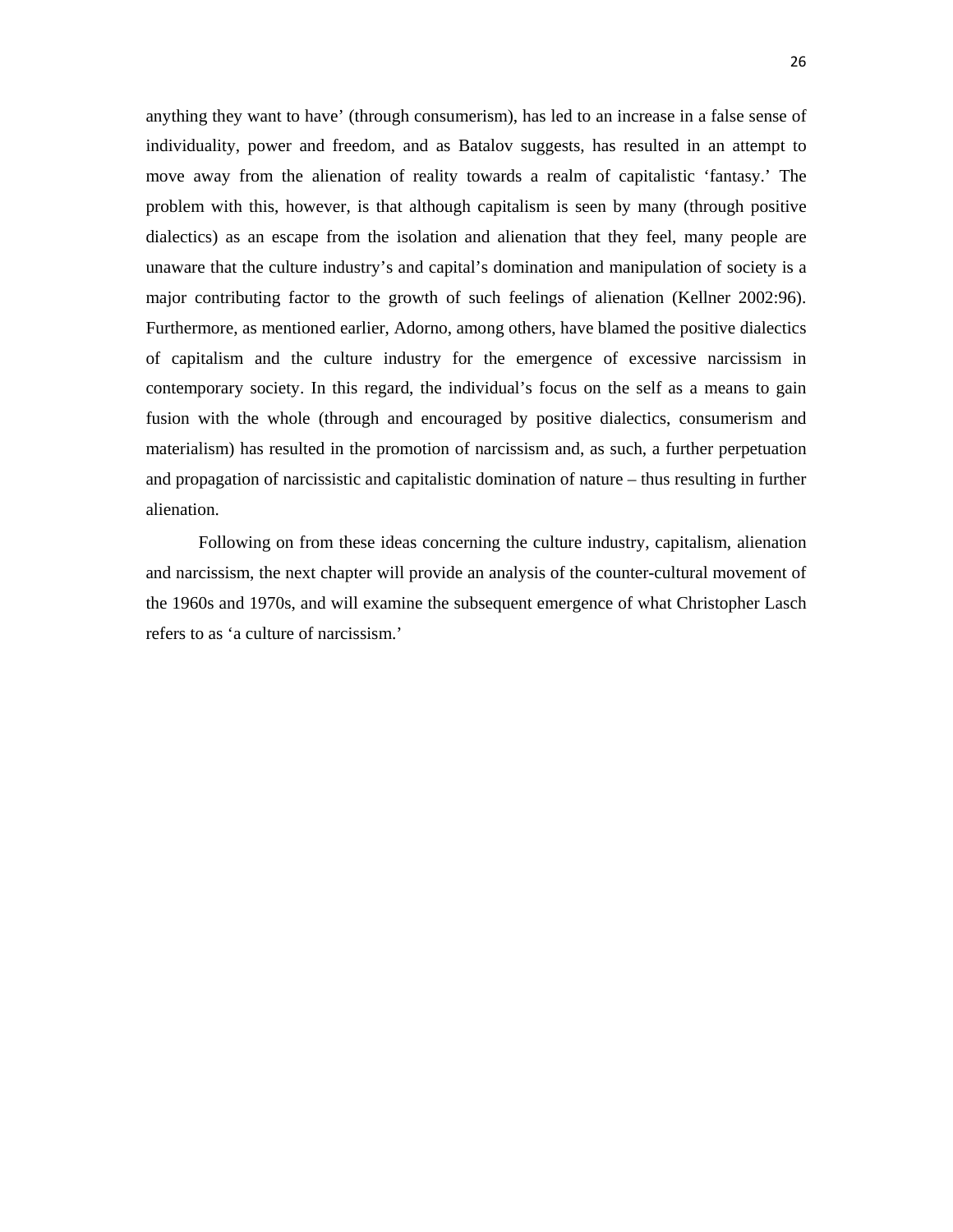## Chapter Three

## One dimensional man, the 1960s counterculture and the rise of a culture of narcissism

#### **3.1 Marcuse and one dimensional thought**

Although the ideas of Adorno and the Frankfurt School provide an interesting account of the politico-economic and socio-cultural structures of post-war capitalistic society, Adorno's philosophy, in particular his negative dialectics, has often been criticized for being 'perplexing.' Frequently seen as "notoriously difficult to understand"(O'Neill 2003:1), Alex Thomson asserts that "the philosophical and critical works of Theodor Adorno…are some of the most challenging produced in the twentieth century" (2006:1). Indeed, it has been suggested that Adorno "refused to simplify his ideas into the conversational form of everyday language" (O'Neill 2003:1) and required of his reader "not mere contemplation but praxis" (Jay 1984:11). As a result, the accessibility of Adorno's work to the general population has come under question. Thomson addresses these limitations when he discusses the two major challenges of Adorno's work. Firstly, he suggests that Adorno's writing "present[s] formidable difficulties of understanding and interpretation to the reader"; secondly, he suggests that "they seek to force us to rethink many things we take for granted, and to make us question the very possibility of philosophy, of art, and of moral life in the contemporary world" (Thomson 2006:1).

 Admittedly Adorno's ideas' on the exploitation and manipulation of people within advanced/late capitalist society, as well as the need for dialectical criticism of the culture industry, did gain considerable influence in the years following World War Two. However, by the beginning of the 1960s, due to Adorno's growing intricacy and inaccessibility to the general public, people began to turn their attention to another member of the Frankfurt School, namely Herbert Marcuse. Echoing many of the ideas of Adorno in a more simplistic form, Marcuse offered an examination of the effects of advanced industrial society on the individual, and of the control and oppressive power of the capitalist system. Following Adorno's lead, Douglas Kellner suggests that,

by the 1950s, Marcuse...perceived that the unparalleled affluence of the consumer society and the apparatus of planning and management in advanced capitalism had produced new forms of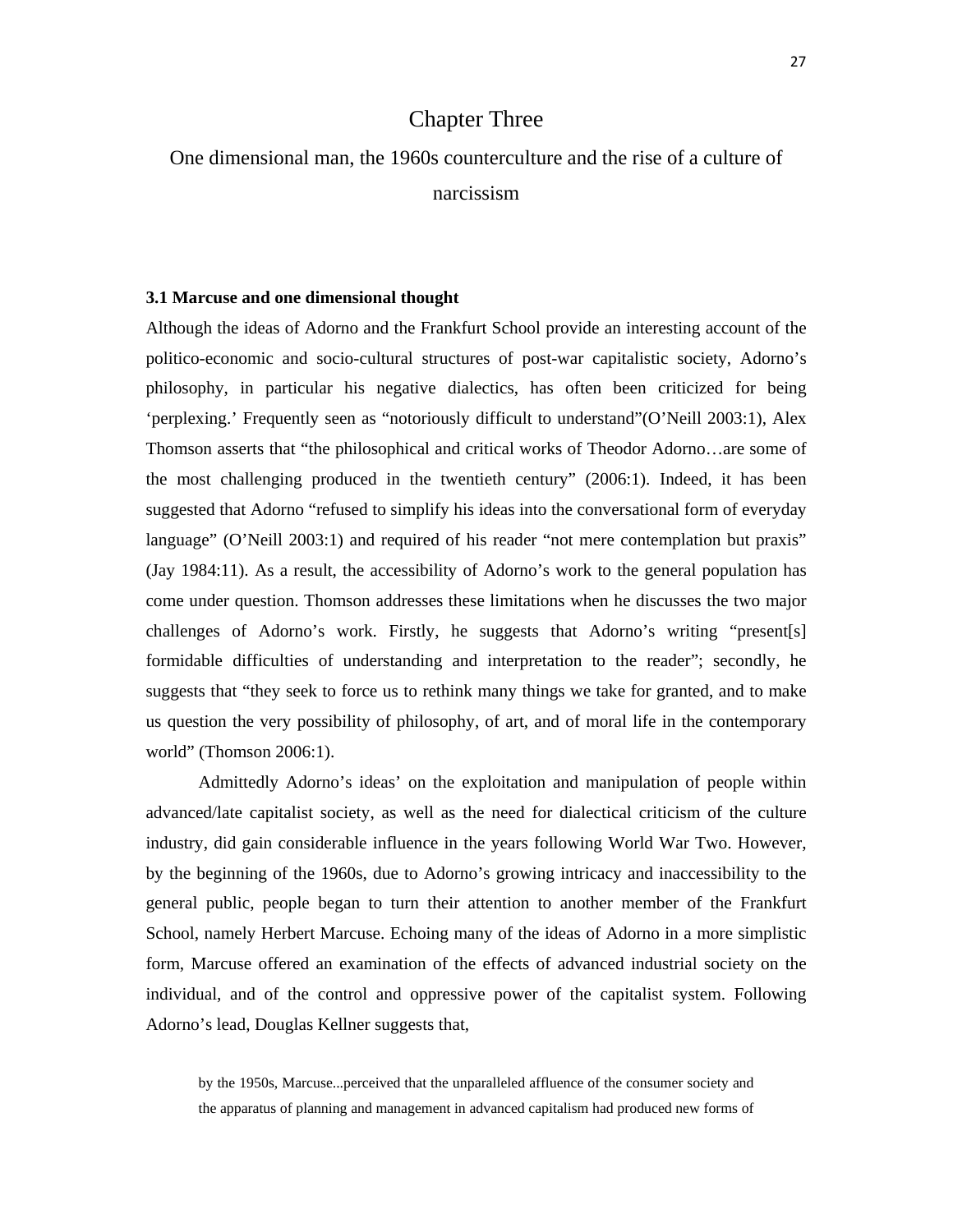social administration and a 'society without opposition' that threatened individuality and that closed off possibilities of radical social change. (1991:xxv)

In relation to this, in his book *One Dimensional Man* (1964), Marcuse builds on the ideas of the Frankfurt School concerning the role of technology, the capitalist state, administration and bureaucracy, consumerism, the mass media and new modes of social control, and offers a critique of contemporary capitalism – highlighting the advancement of social repression and the decline of revolutionary potential in the West. Focusing on the argument that "advanced industrial society create[s]…false needs, which integrate…individuals into the existing system of production and consumption via mass media, advertising, industrial management, and contemporary modes of thought" (Kellner 1991:xi), Marcuse maintained that because the "advanced industrial society has become 'one-dimensional,' that is, uncritical of itself, these false needs appear to be true needs, a conflation which has devastating ramifications for the development of the individuals within such a society" (Smith 2009:31). As such, he asserts that the absence of critical thought results in the development of a 'one dimensional society' and, in addition, a 'one-dimensional individual' whose "autonomy has been minimized and…whose freedom for open ended development has become artificially constrained and ultimately stagnated" (Smith 2009:31). Marcuse believed that under advanced forms of capitalism, "commodities, consumerism, and marketing behave as a psychological economy, which produces and administers the needs demanded by the system – even the instinctive needs" (Skinner 2005). As such, Skinner explains that "individuals are subjected to the production and marketing of objects, fashions and lifestyles – all of which create in the general population a form of mass ideology" (2005). Consequently, society learns to view life through the lenses of material possessions, and, as Marcuse holds, "the people recognize themselves in their commodities; they find their soul in their automobile, hi-fi set, split level home, [and] kitchen equipment" (Marcuse 1991:11). Indeed, Marcuse argues that within advanced industrial societies, individuals often allow themselves to be shaped by the 'things' in their society, rather than consciously acting to 'shape' themselves. As such, he asserts that "if the individuals find themselves in the things which shape their life, they do so, not by giving, but by accepting the law of things – not the law of physics but the law of their society" (1991:13). In relation to this, Marcuse explains the difference between true and false needs when he states that,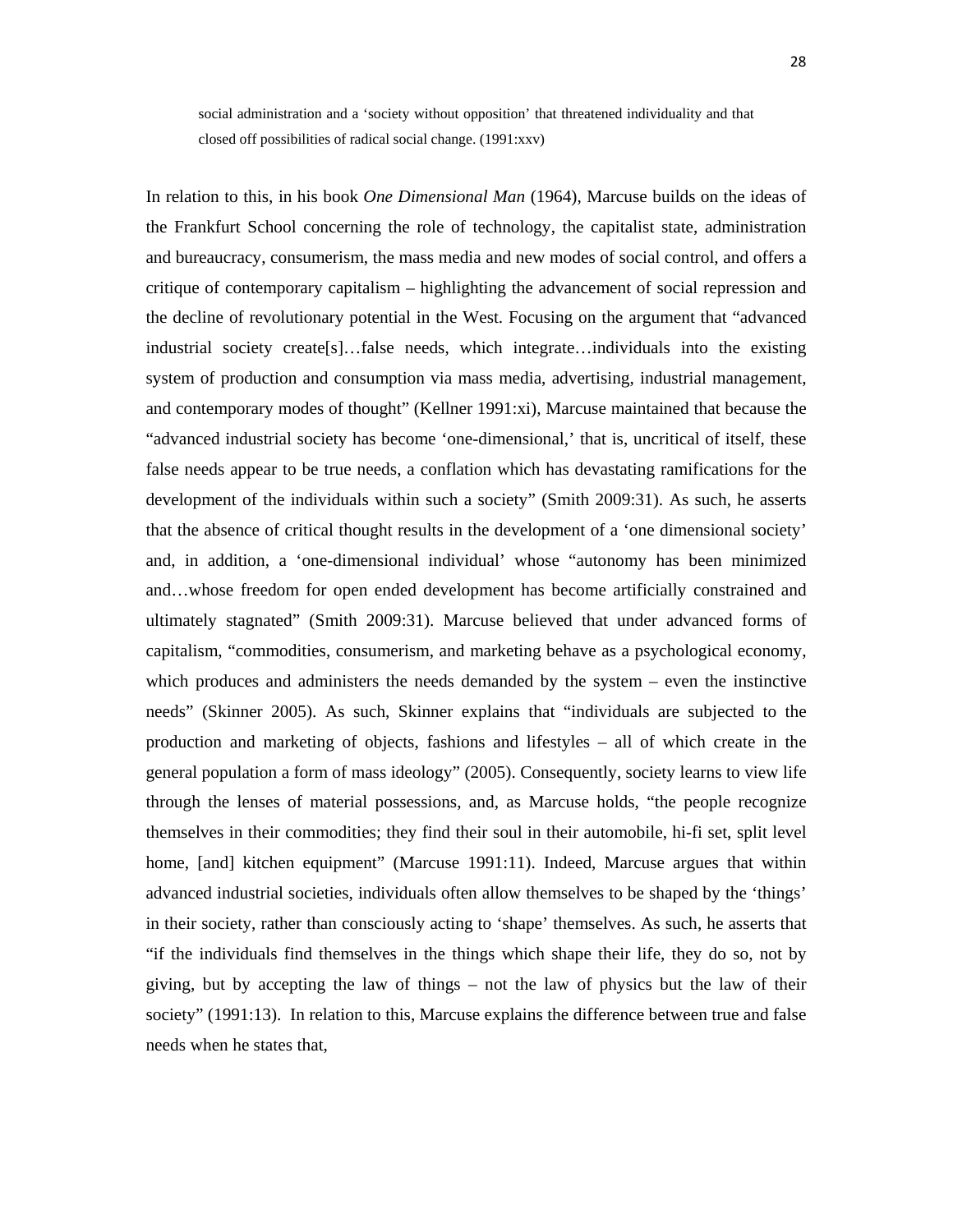false are those which are superimposed upon the individual by particular social interests in his repression: the needs which perpetuate toil, aggressiveness, misery and injustice. Their satisfaction might be more gratifying to the individual, but this happiness is not a condition which has to be maintained and protected if it serves to arrest the development of the ability (his own and others) to recognize the disease of the whole and grasp the chances of curing the disease. The result then is euphoria in unhappiness. (1991:7)

As such, Marcuse asserts that "most of the prevailing needs to relax, to have fun, to behave and consume in accordance with the advertisements, to love and hate what others love and hate, belong to this category of false needs" (1991:7). Therefore, Marcuse argues that "no matter how much such needs may have become the individual's own; no matter how much he identifies himself with them, they continue to be what they were from the beginning – products of a society whose dominant interest demands repression" (1991:7). Consequently, Smith notes that "if our needs, our desires, our very instincts are superimposed upon us, and this superimposition is actively perpetrated by a structured society bent on perpetuating itself, the individual loses his freedom of autonomous self-development" (2009:33). This loss of freedom, or what Adorno referred to as 'pseudo-individuation' can be illustrated by Marcuse's idea that,

each person's genuine needs and interests, or "true class consciousness," are homogenized when the proletariat enjoy the same television program and visit the same resort places as the bosses. The proletariat forget that society is built on unequal social relations, that mass exploitation is a prerequisite for the existence of the truly affluent few. The needs and satisfactions that serve the preservation of the Establishment are acquiesced to by all members of society, thus becoming their false class consciousness, which blind the masses to the possibilities of a better life. (cited in Skinner 2005)

This false consciousness, Marcuse suggests, results in the emergence of a pattern of onedimensional thought and behaviour and reduces individuals to 'willing subjects'; subjects of the technological and cultural proliferation that has granted them immeasurable (inconsequential) pleasures in the satisfaction of needs created by the culture industry and technology itself (cited in Smith 2009:39). Indeed, it can be suggested that the establishment of such a totalising, insular system, focused on the satisfaction of personal needs and desires, resulted in a "one-dimensional universe of thought and behaviour in which the very aptitude and ability for critical thinking and oppositional behaviour was withering away" (Kellner 1998). Such critical and oppositional thinking and behaviour is referred to by Marcuse as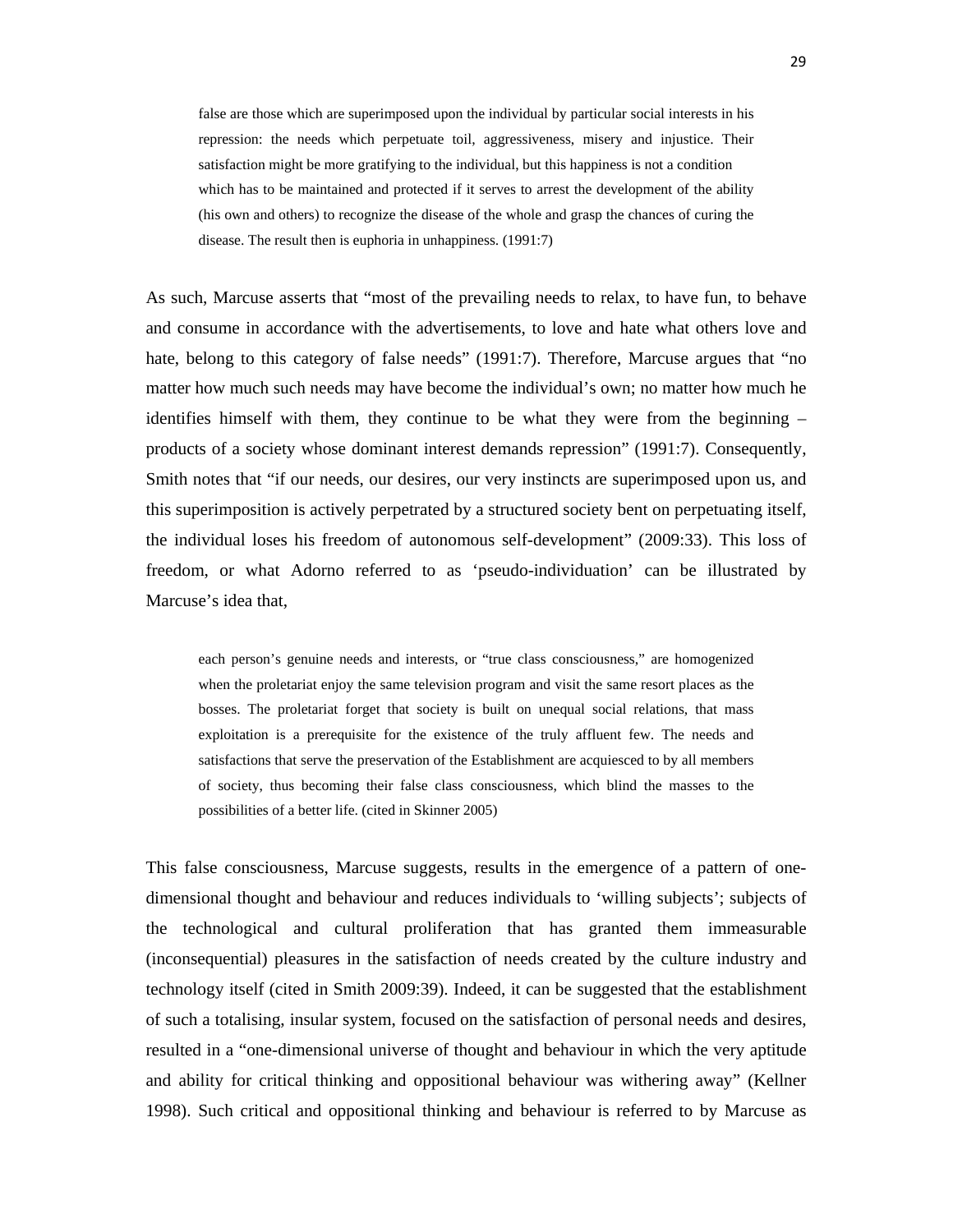'negative thinking.' Similar to Adorno's idea of 'negative dialectics,' negative thinking refers to the ability to envision entirely different ways of living and entirely alternative modes of discourse; that is, as Kellner notes, "negative thinking negates existing forms of thought and reality from the perspective of higher possibilities" (1991:xv). As such, Marcuse maintains that due to 'one-dimensional man's' preoccupation with the fulfilment of the false needs created and provided for by the technology of advanced capitalistic societies, his ability to participate in the critical act of 'negative thinking' is eradicated. In relation to this, Smith suggests that

the eradication of negative thinking is a paradigmatic symptom of one-dimensional thought. Without the ability to envision alternative discourses, perhaps even without the will to do so, the advanced industrial society effectively negates the possibility of negation, killing the potential to refute the current status quo and strive towards a potential alternative discourse. (2009:39)

Based on this idea, Marcuse insists that without the practice of negative thinking, the possibility of revolutionary action or a 'Great Refusal' of oppression and domination, becomes increasingly diminished.

#### **3.2 One dimensional society**

Because of his ideas concerning the need to oppose and revolt against the prevailing system and discourses of the time, the 1960s saw the ascension of Marcuse to the unlikely role of Guru of the 'New Left,' a political movement of educators, activists and campaigners. In short, the New Left distinguished themselves from orthodox Marxists or the communist 'Old Left,' which had taken a vanguard approach to social justice by focusing mostly on social class issues and labour unionization (Kaufman 2003:272-273). Kellner maintains that, "for Marcuse, the New Left at its best united spontaneity with organization, combining strong anti-authoritarian and libratory tendencies with the development of new forms of political struggle and organisation" (2005:2). Anti-war, ecological, feminist, communal and countercultural movements became synonymous with the 'fight' for "more humane values, institutions and ways of life," and Marcuse, who was seen to embody the "defining impulses of the New Left" became the political and theoretical guide for many emerging political activists (Kellner 2005:2). Indeed, unlike Adorno's antifascism, which "expressed itself in a more formal theoretical register," Marcuse's critical theory emerged as a highly accessible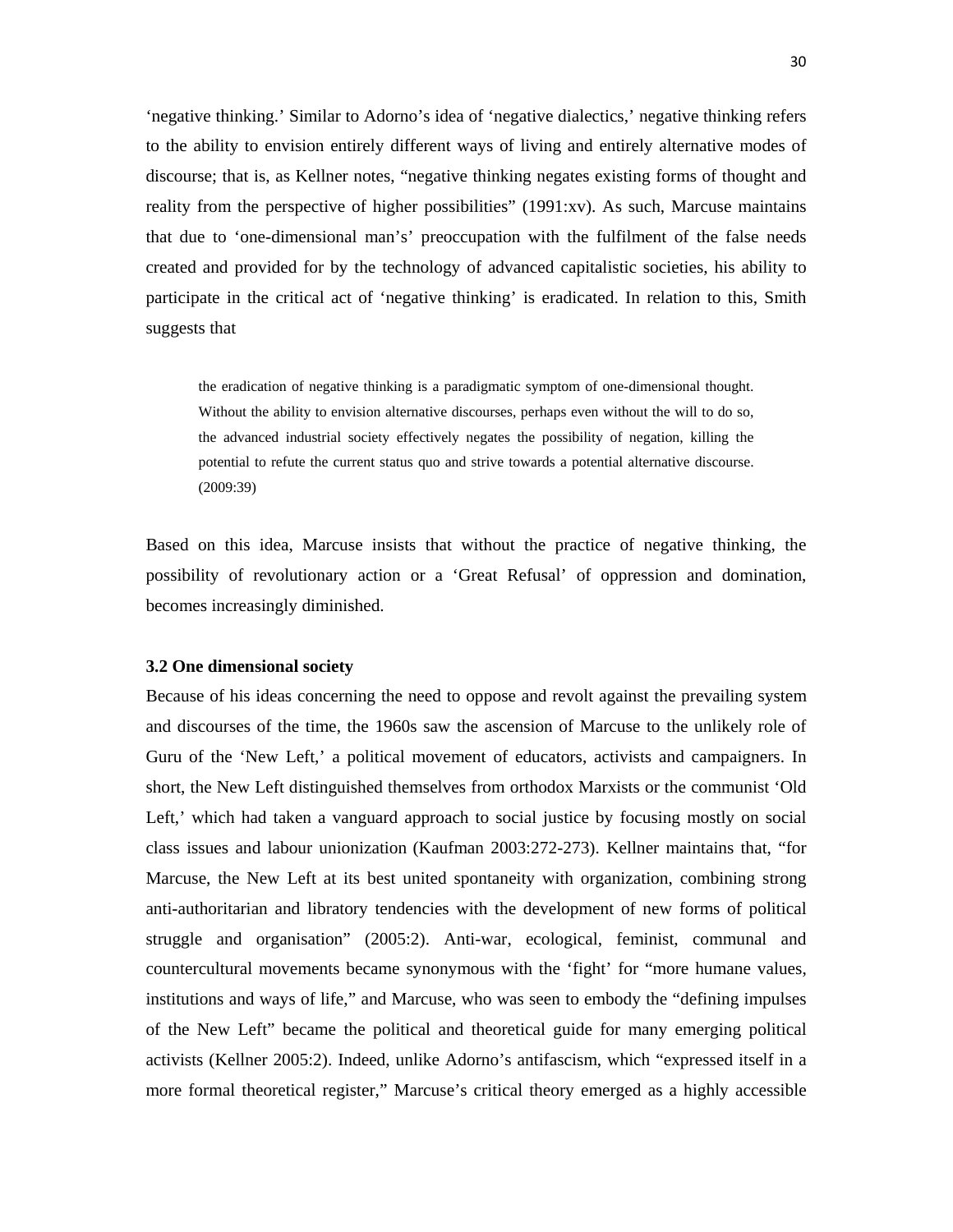exploration of the one-dimensional society of the United States, which encouraged "students to attempt to further develop the emancipatory promise of the German philosophical tradition" (Davis 2005:ix). As such, Kellner suggests that,

disgusted by the excessive affluence of the advanced industrial societies and the violence of neo-imperialist intervention against developing societies in what was then called the "Third World," the generation that would produce a New Left found theoretical and political inspiration and support in Marcuse's writings. (2005:2)

As mentioned above, Marcuse's *One Dimensional Man* addressed the decline of revolutionary potential among the working class of late/advanced capitalist societies, and accused this politico-economic system of reducing individuals to mere parts of capitalistic production and consumption, through the creation of consumer and conformist needs. In it, Marcuse argued that "domination in institutions of labor, schooling, the family, the state, social relations, culture, and contemporary modes of thought all reproduced the existing system and attempted to eliminate negativity, critique and opposition" (cited in Kellner 2005:4). Indeed, Marcuse claims that,

not only had capitalism integrated the working class, the source of potential revolutionary opposition, but also the current capitalist system had developed new techniques of stabilization through state and corporate policies and the development of new forms of social control. (cited in Kellner 2005:5)

These new types of social control are discussed at length by Marxist philosopher Louis Pierre Althusser. In his highly influential essay, 'Ideological State Apparatuses (Notes towards an Investigation),' Althusser identifies a variety of 'Ideological State Apparatuses' (ISAs) that function to propagate a preferred ideology within capitalist society. Indeed, Althusser asserts ideology operates to interpellate people into definite subject positions; that is, through ISAs, society is encouraged to willingly comply with the ideals of the ruling class or dominant elite. He therefore suggests that ISAs are controlled and manipulated by the dominant elite, (whose subjectivity is also informed by them), in order for them to exert their power over society. In particular, Althusser mentions eight types of ISAs, namely the religious, educational, family, legal, political, trade union, communication and cultural ISAs (Althusser 1994: 110). These ISAs can be clearly linked to the abovementioned examples, identified by Marcuse, of the domination and control exerted in advanced industrial society.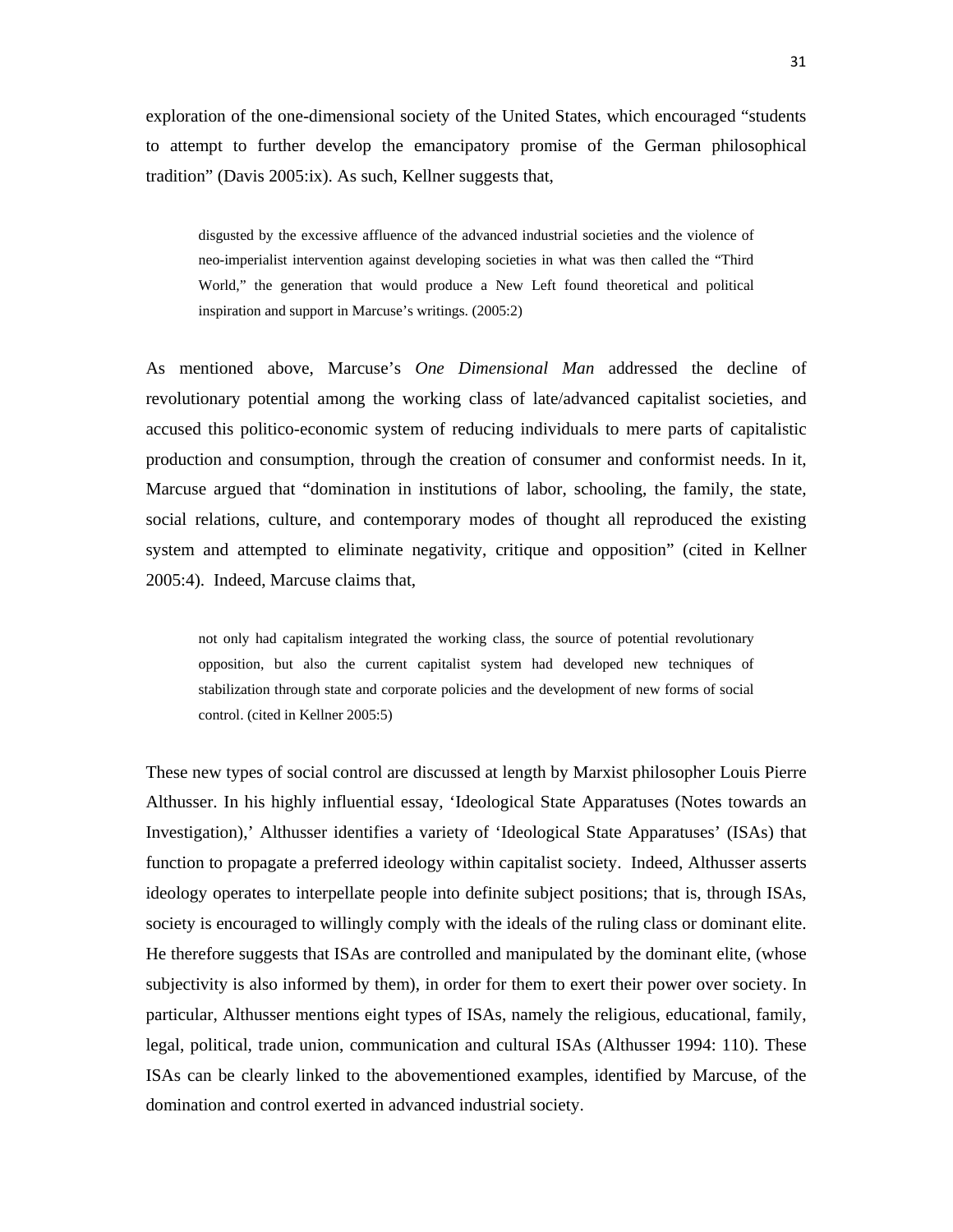Based on the idea of such capitalist control, Marcuse, at the beginning of the 1960s, believed that advanced capitalism was so totalitarian and "pleasantly repressive" in nature, that the possibility for internal social revolution was no longer present, and he suggested that only "absolute refusal" will allow for a "truly revolutionary mode of opposition" (cited in Kellner 2005:8). However, by 1964, Marcuse expressed his hope that a slight possibility for social change may indeed exist, when he stated that,

underneath the conservative popular base is the substratum of the outcasts and outsiders, the exploited and persecuted of other races and other colours, the unemployed and the unemployable. They exist outside the democratic process; their life is the most immediate and the most real need for ending intolerable conditions and institutions. Thus their opposition is revolutionary even if their consciousness is not. Their opposition hits the system from without and is therefore not deflected by the system; it is an elementary force which violates the rules of the game and, in doing so, reveals it as a rigged game. When they get together and go out into the streets, without arms, without protection, in order to ask for the most primitive civil rights, they know they face dogs, stones and bombs, jail, concentration camps and even death. Their force is behind every political demonstration for the victims of law and order. The fact that they start refusing to play the game may be the fact which marks the beginning of the end of a period. (Marcuse 1991:260)

#### **3.3 Counterculture, anti-establishment perspectives and the New Left**

The above ideas, it has been suggested, played a significant role in the establishment of a new form of political awareness, and the emergence of the counterculture of the late 1960s. Developing in reaction to the conformity and conservatism of the 1950s, the 1960s counterculture emerged as a result of growing political, cultural and social dissent. As tensions relating to issues surrounding the Vietnam war, women's rights, racial inequalities, sexual freedom, government control and authority, psychedelic drugs, and the growing influence of consumerism began to grow, a variety of groups opposed to the existing values and establishments of American society were formed (Olson 1999:24). These groups began to move away from the materialism and mainstream liberalism, popularised by the conditions of the post-war triumphalism, towards a cultural form of 'anti-establishment' and cultural freedom. Anti-establishment – an idea synonymous with the 1960s – was used to describe antiwar activists who campaigned against the war in Vietnam, the countercultural group known as 'hippies' who opposed the social and religious views of the time, and left wing political groups – such as the Students for a Democratic Society (SDS) – who resisted the "prevailing corporate, capitalist system in the United States" (Olson 1999:24).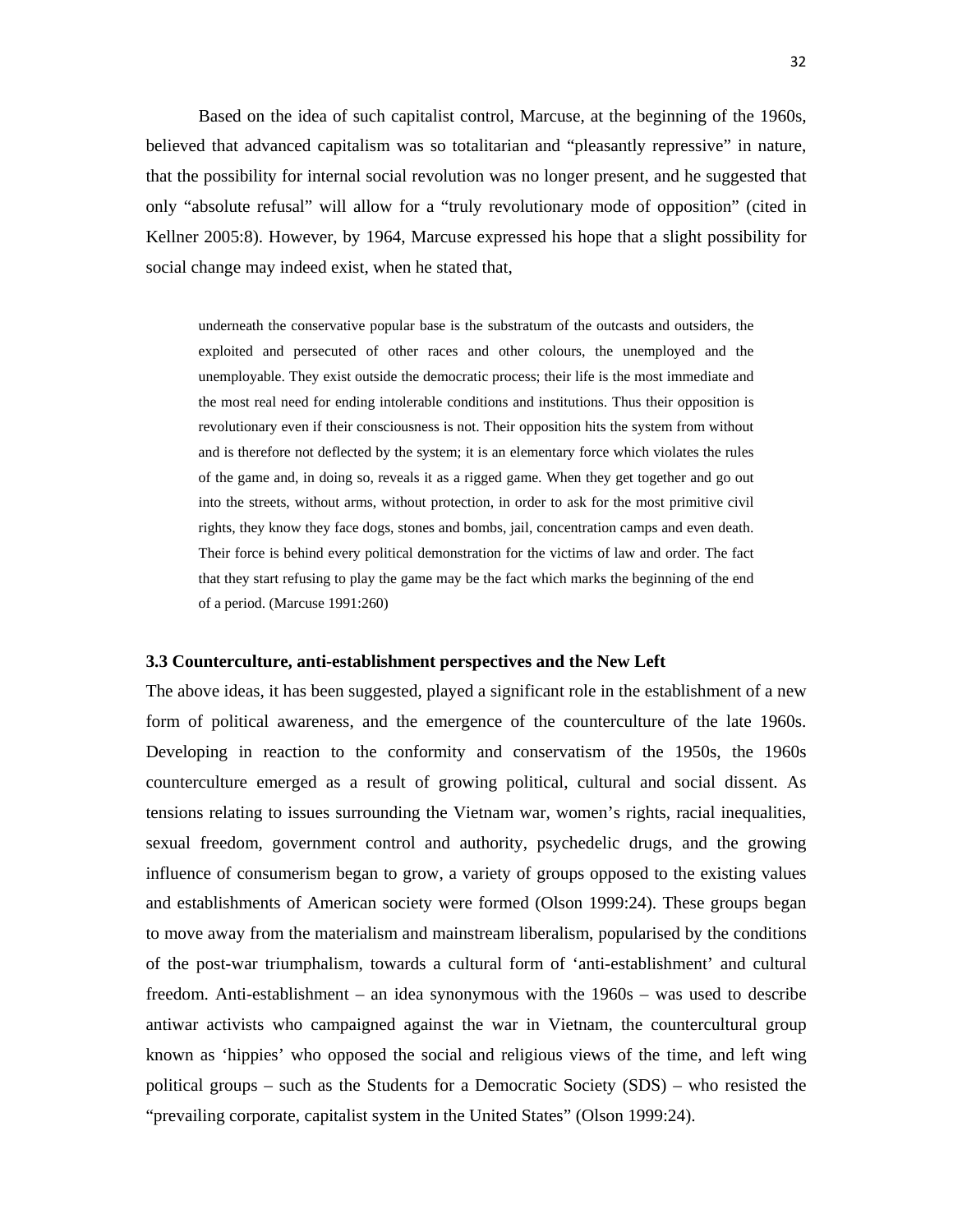Unlike a subculture, which according to Yinger "generates those characteristics that are considered normative primarily through an internally directed process of socialization and interaction," a counterculture "represents a full-fledged oppositional movement with a distinctively separate set of norms and values that are produced dialectically out of sharply delineated conflict with the dominant society" (cited in Braunstein and Doyle 2002:7). As such, a counterculture aims to change the values and traditions of the prevailing culture, in the hope that it will soon become the dominant culture (Braunstein and Doyle 2002:7). Subsequently, along with the newly created anti-establishment movements, the counterculture further attempted to endorse a number of cultural freedoms. According to social anthropologist, Jentri Anders, these freedoms included the "freedom to explore one's potential, freedom to create one's Self, freedom of personal expression, freedom from scheduling, [and the] freedom from rigidly defined roles and hierarchical statuses," among others (Anders 1990:289).

Historically, the 1960s counterculture of the United States can be divided into two main phases. The first phase was dominated by the rise of a new political left, led by the SDS (Braunstien and Doyle 2002:11). Embracing a wide range of issues "including civil rights, welfare reform, opposition to the war in Vietnam, and students' rights," the SDS, gaining inspiration from Marcuse among other intellectuals, attempted to bring to attention the inequality and exploitation encouraged by the advanced capitalist system (Klatch 1999:16). They strongly criticized the lack of individual freedom in advanced industrial society and rejected the power of administration in government, corporations and universities. The mission statement of the Students for a Democratic Society (SDS) expressed their disquiet: "We are the people of this generation, bred in at least modest comfort, housed now in universities, looking uncomfortably to the world we inherit" (Miller 1994:329). This discomfort, Skinner asserts, "stemmed from the belief that modern economic and technological achievements were betraying their initial utopian promises," and that "goals of social and economic equality and individual fulfilment were being replaced with those of material consumption and individual accumulation" (2005).

In another rejection of the capitalist system of the time, a similar yet less political youth based cultural movement also emerged. Commonly referred to as the 'hippies,' this movement opposed the social and economic structures of conservative capitalist America, and promoted instead a movement away from war, materialism and conformity, towards peace, love and unity. Initially based on a rejection of the domination of the elite, the hippie movement soon became synonymous with psychedelic rock music, the sexual revolution and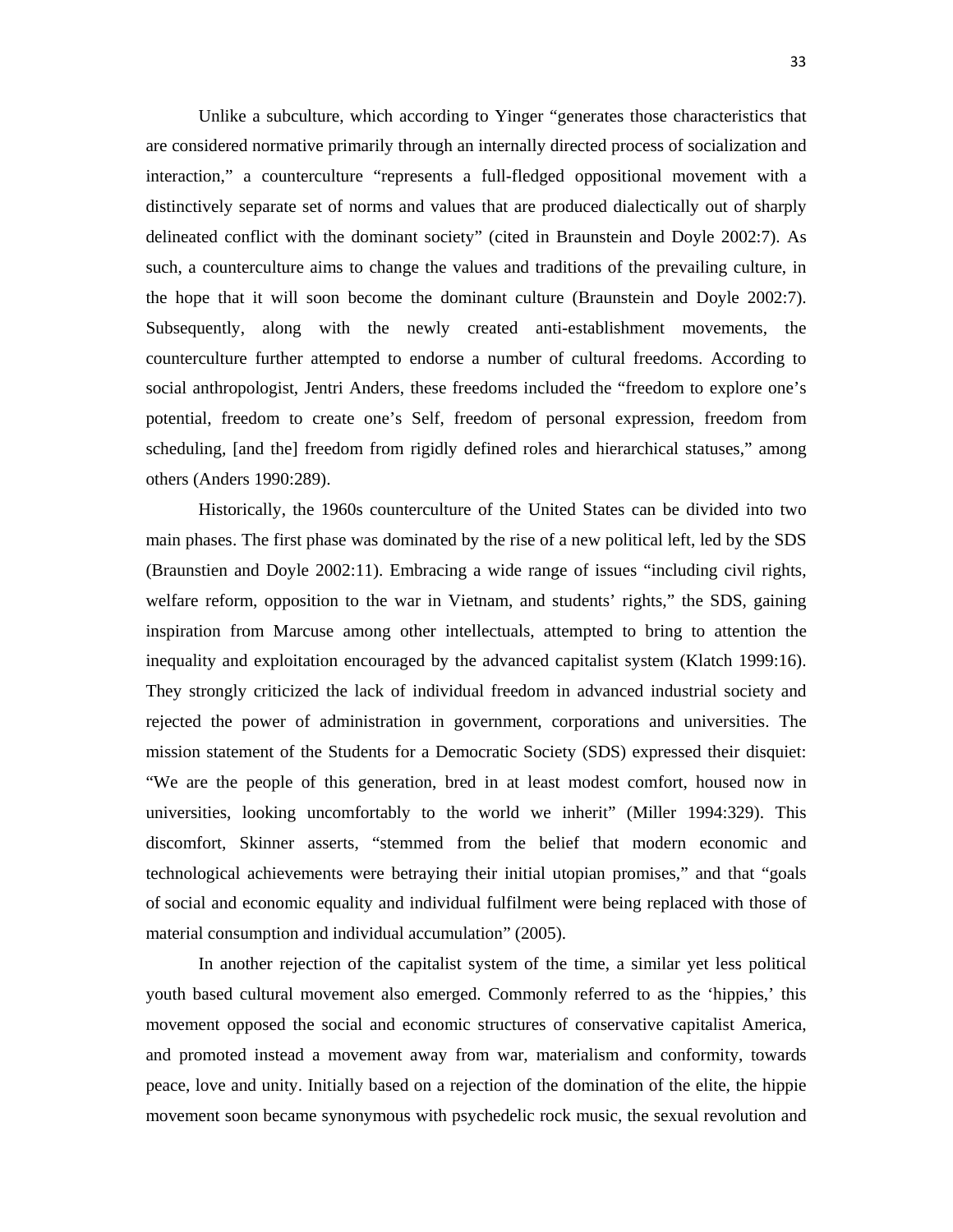the use of drugs, such as marijuana and LSD. Braunstein and Doyle suggest that their utopian ideals of free love and peace, together with their non-materialistic and communal orientation, owed a great deal to "the full-employment prosperity of the era and the optimistic economic prognostications it engendered" (2002:11). Indeed, the existence of a prolonged post-war boom, accompanied by the belief that the United States was entering a phase of "automation, industrial development, agricultural productivity and economic growth," incited the prospect of an "imminent postscarcity society" where the need to work would be drastically reduced and possibly even eradicated altogether (Braunstein and Doyle 2002:11). For Braunstein and Doyle, this "end of work would herald the onset of a vast leisure society in which human pursuits, liberated from the drudgery of alienating, soul-slaying labor, might be redirected to self-actualization involving the cultivation of each individuals creative talents," along with comparable community development and reciprocity (2002:11). This coming leisure society, many believed, would result in the corroding of the limitations of capitalism and materialism, and would ultimately transcend this confining economic system. According the Gann and Duignan (1995:22) this youth culture of the 1960s – which strongly echoed the Great Proletariat Cultural Revolution of communist China – made a profound impression on the United States, Western Europe, and Japan, and its impact on the promotion of civil rights and peace were immense.

#### **3.4 Stagflation, OPEC, and a move towards a focus on the self**

Despite these achievements, however, this period of unity and uprising was short lived, as the utopian phase of the counterculture, together with its "race based assumptions of material plenitudes," began to decline in late 1969 and early 1970 (Braunstein and Doyle 2002:12). After two decades of opulence and the longest period of economic expansion, the United States was thrown into a state of economic downturn, where "the unprecedented combination of lagging economic growth and inflation gave birth to the term *stagflation*" *(*Encyclopaedia of the Nations 2010). This economic downturn, together with rising foreign manufacturing competition as well as Nixon's election into office "on a 'law and order' anti-counterculture platform[,] dealt the Sixties utopians a…dose of harsh reality" (Braunstein and Doyle 2002:12). Indeed, "most [political] student revolutionaries were reabsorbed by the 'system' that they had professed to hate," and the ideals of unity, anti-materialism and revolt soon became replaced with rampant individualism (Skinner 2005).

Following this economic decline, the United States, together with the majority of the Western countries, was further plunged into turmoil when oil embargos implemented by the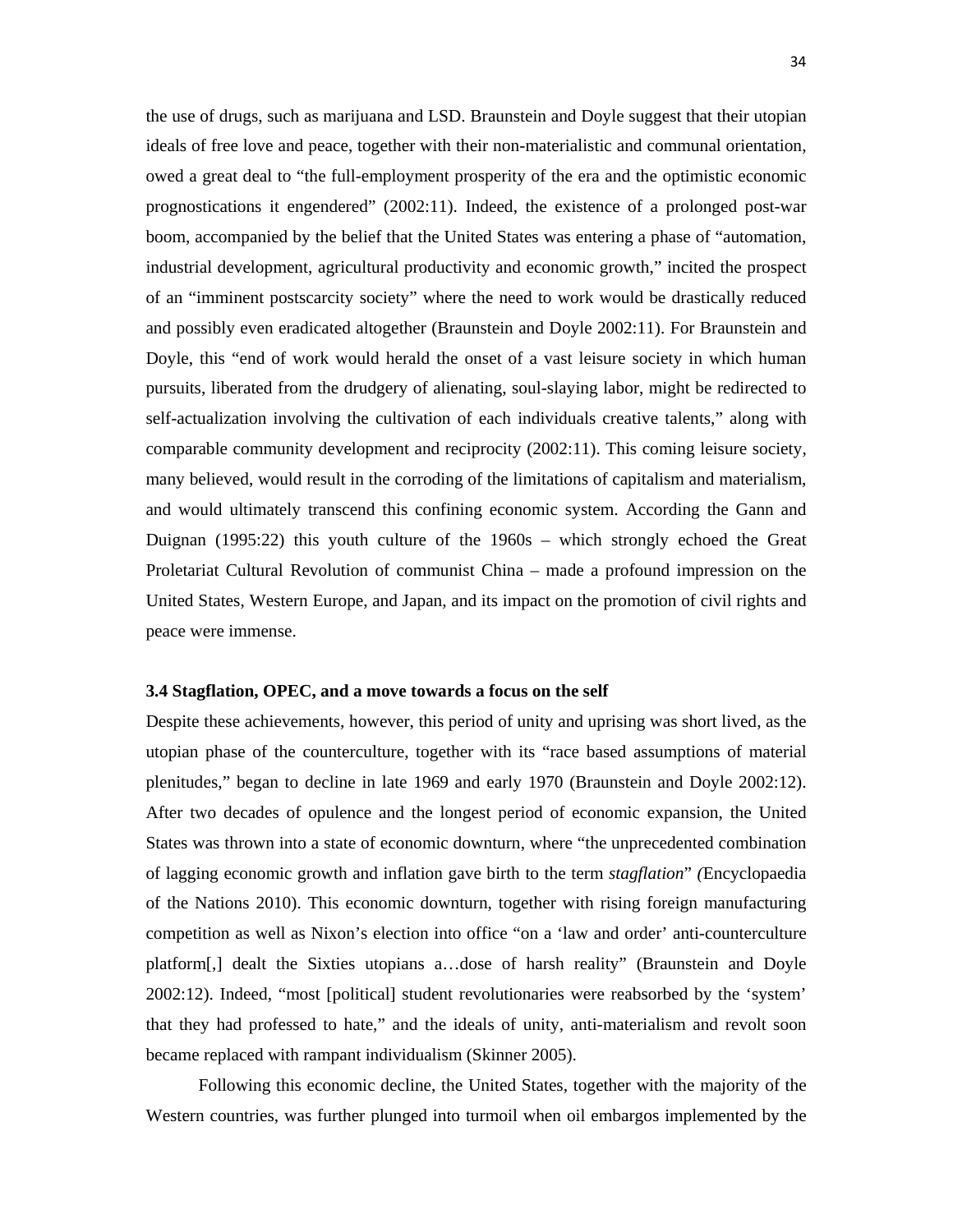Organisation of Arab Petroleum Exporting Countries (OPEC) led to the 1970s energy crises. The first oil crisis emerged in 1973, as a result of the United States's decision to re-supply Israel's military during the Yom Kippur war. During this crisis the OPEC nations imposed an oil embargo, limiting the supply of oil to the United States and any other nations that supported Israel. This embargo drastically reduced the availability of oil. This crisis, which initiated the fall of the U.S. stock market, as well as the first U.S. recession since the Great Depression of the 1930s, lasted until March 1974. Nineteen-seventy-nine saw further oil woes when the price of oil was drastically increased. These increases had a global impact and ultimately led to a full blown, world-wide, economic crisis. Clapp and Dauvergne (2005) discuss the 1970s oil crises in their book, *Paths to a Green World,* and they assert that,

as a result of an excess of dollars in international markets linked to the OPEC oil-price rises and rising inflation, developing nations were encouraged to borrow at flexible interest rates with few conditions from banks and governments. High inflation meant that real interest rates were quite low, making borrowing appear to be cost free for many countries. Official debt – in other words, loans from governments and multilateral institutions – affected all parts of the developing world. Lenders at the time made the assumption that countries would not default and were aggressive in offering them loans…However, changes in the global economy made the loans increasingly difficult for poor countries to repay. In 1979, OPEC nations doubled the price of oil, and in response in 1981 the U.S Federal Reserve raised U.S. interest rates above 20 percent to fight inflation. International interest rates rose as well sparking a worldwide recession. (Clapp and Dauvergne 2005:194)

The OPEC oil crises and the ensuing global recession arguably led to a movement away from the ideals of the New Left and the hippie movement, such as community, cooperation and a focus on politics and social justice, towards self-preservation, individual well-being and personal economic survival. This new preoccupation with the self and the "collective retreat from history, community, and human reciprocity" (Kennedy 1994) led novelist Tom Wolfe to argue that the 1970s were characterised by 'a considerable narcissism,' and to label these years as 'the Me Decade' (1976:144,116). The term, which was coined by Wolfe in his New York Magazine article 'The Me Decade and the Third Great Awakening' (1976), has been used to describe the self-absorption and political passivity of the 1970s, and, according to historian Bruce Schulman, "the prevailing concept of the Seventies remains the idea of the "Me Decade" – an era of narcissism, selfishness [and] personal rather than political awareness" (2001:145). Imogen Tyler maintains that "Wolfe's foundational premise…is that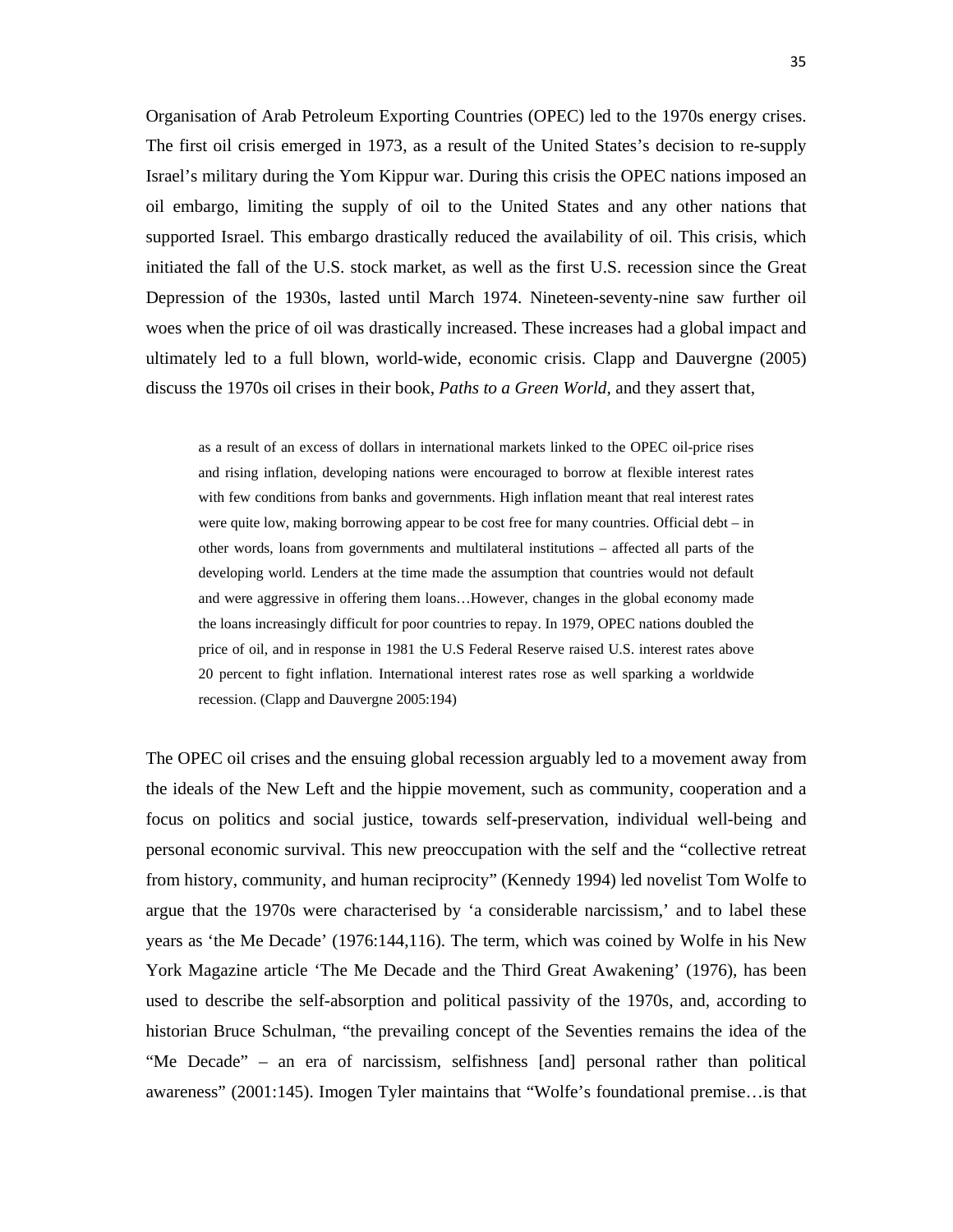the rise of narcissism is a consequence of the post-war economic boom" (2007:349). Indeed, Wolfe suggested that "surplus wealth…had created the conditions in which narcissism flourished, as ordinary working-class Americans unashamedly used their newly acquired leisure time and excess income to pursue self-fulfilment" (Tyler 2007:349). Yet, this focus on the self only gained momentum when economic instabilities, marked by a primary need for survival, resulted in a disregard for large-scale societal issues. According to Wolfe, unlike

the husband and wife who sacrifice their own ambition and their material assets in order to provide a 'better future' for their children[,]…the soldier, who risks his life… or sacrifices it… in battle[,]…the man who devotes his life to some struggles for 'his people' that cannot possibly be won in a lifetime, (1976:145)

the new narcissist cares only about 'self gratification now' (cited in Tyler 2007:349). Subsequently, a 'therapeutic culture,' which focused on the attainment of self-fulfilment and gratification through an examination of individual truths, emerged and further propelled the self-indulgence and self-orientation of the seventies. Indeed, instead of trying to perfect the world, people turned towards trying to perfect themselves. Kennedy suggests that

Americans turned from street theater to self-therapy, from political activism to psychological analysis. Everyone, it seemed, had an analyst, adviser, guru, genie, prophet, priest, or spirit. In the 1970s the only way many Americans could relate to one another was as members of a national therapy group. (1994)

Apart from a culture of therapy and spiritual fulfilment, the seventies saw the development of a number of additional cultural dynamics. One of the most important promoters of this change was the growing prevalence of colour television in American society. Music also played a role in fostering a number of lifestyle changes, with the evolution of 'rock and roll' into punk, heavy metal and new wave, as well as the emergence of funk and disco – the music that started the dance craze. For many, the 1970s were seen as a decade of 'fads' and 'crazes,' from fashions such as bell-bottoms, hot-pants, leisure suits and mood rings, to 'in vogue' exercise trends and disco dance, the 1970s and their 'Saturday Night Feveresque' cultural features provided the perfect platform for a focus on 'Me.' Indeed, it is even possible to suggest that the mirrored disco ball, and its 'thousand and one' reflections, epitomises the hedonism of the 1970s and points towards a growing, all encompassing 'culture of narcissism.'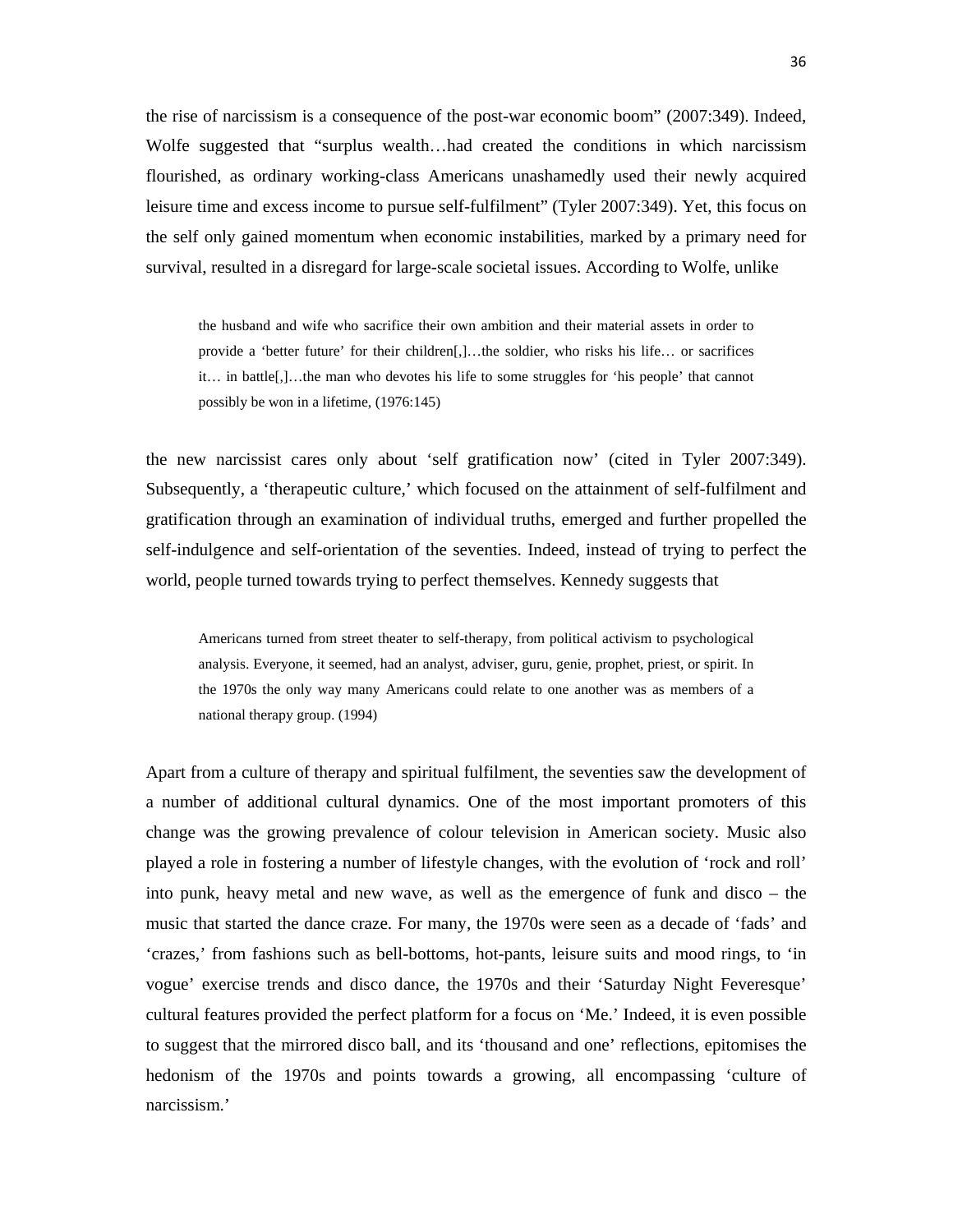#### **3.5 The 'Culture of Narcissism'**

This concept was introduced by University of Rochester professor of History, Christopher Lasch, in his book, *The Culture of Narcissism* (1980). In this work he follows on from Wolfe's argument and suggests that "American prosperity has given rise to an unprecedented narcissistic individualism;" indeed, he asserts that "an increasing liberal, secular, affluent and consumer-orientated post-war American society had led to the development of a new narcissistic personality type" (Tyler 2007:352, 346). Answering the question of "how…the radical changes in American economic and social arrangements since the 19th century [have] affected the individual" (Siegel 2010), the book describes a "culture of competitive individualism, which in its decadence has carried the logic of individualism to the extreme of a war of all against all, the pursuit of happiness to the dead end of a narcissistic preoccupation with the self" (Lasch 1980: xv). Indeed, Lasch asserts that

self-absorption defines the moral climate of contemporary society. The conquest of nature and the search for new frontiers has given way to the search for self-fulfilment. Narcissism has become one of the central themes of American culture. (1980:25)

This emergence of narcissism to the level of a psychiatric pathology, Lasch contends, is a result of specific changes in culture and society, including "bureaucracy, the proliferation of images, therapeutic ideologies, the rationalisation of the inner self, the cult of consumption… changes in family life and changes in patterns of socialisation" (1980:32).

According to clinical literature, the social and cultural phenomenon of contemporary narcissism can be seen as less a simple metaphor for self-absorption, and more "a psychic formation in which 'love rejected turns back to the self as hatred'" (Lasch 1980:35). Based on Freud's well known essay, 'On Narcissism: An Introduction' (1914), the concept of narcissism can be divided into two types, namely primary and secondary narcissism. Primary narcissism is seen as something possessed by every infant and is in essence the "symbiotic fusion with the mother" (Lasch 1984:245). According to Freud, "the newborn infant does not yet perceive his mother as having an existence separate from his own, and he therefore mistakes dependence on the mother, who satisfies his needs as soon as they arise, with his own omnipotence" (cited in Lasch 1980:36). In relation to this, Fromm maintains that the infant only focuses on the self, and has no interest in the external world, which it is yet to discover. (1970:118). Thus, it has been suggested that the merging of the parents' affection together with the infant's conceptions of power, results in the infant acquiring an image of the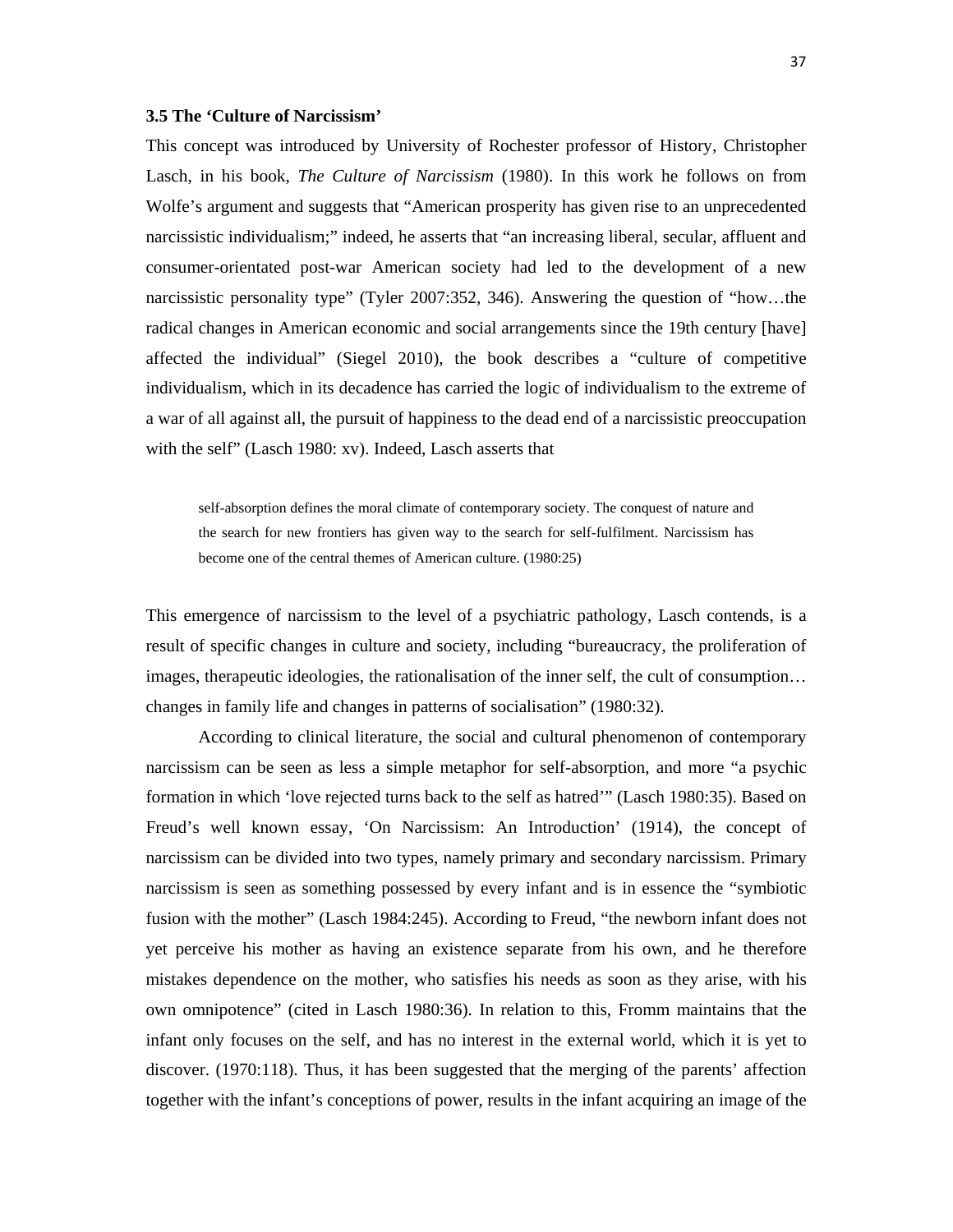grandiose self (Lasch 1980:37). In contrast to primary narcissism, Freud asserts that secondary narcissism is mostly pathological. That is, secondary narcissism "tries to compensate for the emptiness that results when love is not returned, and implements grandiosity to ward off guilt and weakness" (Lasch 1980:36, cited in Bayer 2010). Indeed, Adams states that the unceasing self-aggrandizement of a pathological narcissist is more than 'mere' vanity in that it acts as a "defence against an otherwise overwhelming fear of engulfment" (2007:110). As such, the main role of the grandiose self is "the maintenance of a defensive fantasy" (Adams 2007:110), through which it tries "to be perfect[,]…to achieve approbation, to never be dependent, and never to feel lacking in any way (Bromberg 1982:440, cited in Adams 2007:110). Consequently, for Fromm, the difference between primary and secondary narcissism is that, while, for the infant, the external world "has not yet emerged as real," for the person who has a pathological narcissistic condition, the external world "has ceased to be real" (1970:119).

Following numerous studies on primary libidinal narcissism, the 1940s and 1950s saw a movement towards ego psychology and the study of secondary or pathological narcissism. As such, in relation to this, a new theory of narcissism (based on Freud's ideas), developed, and ideas of a 'new narcissist' emerged. Despite these developments, Tyler comments that "before the 1970s the term narcissism was still confined to the disciplines of psychology and psychoanalysis and had no currency or meaning outside this 'expert' literature" (2007:345). However, this changed when Heinz Kohut and Otto Kernberg published their studies on narcissistic personality disorders. Kohut's *The Analysis of the Self: A Systematic Approach to the Psychoanalytic Treatment of Narcissistic Personality Disorder* (1971), and Kernberg's *Borderline Conditions and Pathological Narcissism* (1975), illustrated the shift towards a focus on the "study and treatment of pathological forms of narcissism: the excessive and debilitating forms of self-love exhibited symptomatically as megalomania, egoism, emotional detachment, lack of empathy and feelings of emptiness" (Tyler 2007:346). Based on these new studies, the new narcissist can be defined as seeing "the world as a mirror, more particularly as a projection of one's own fears and desires – not because it makes [him] grasping and self-assertive[,] but because it makes [him] weak and dependent" (Lasch 1984:33). He seeks to resolve or avoid conflict with the external world, but instead of conforming himself to reality, he creates a new reality that conforms to him (Lasch 1984:19). Lasch asserts that the new narcissist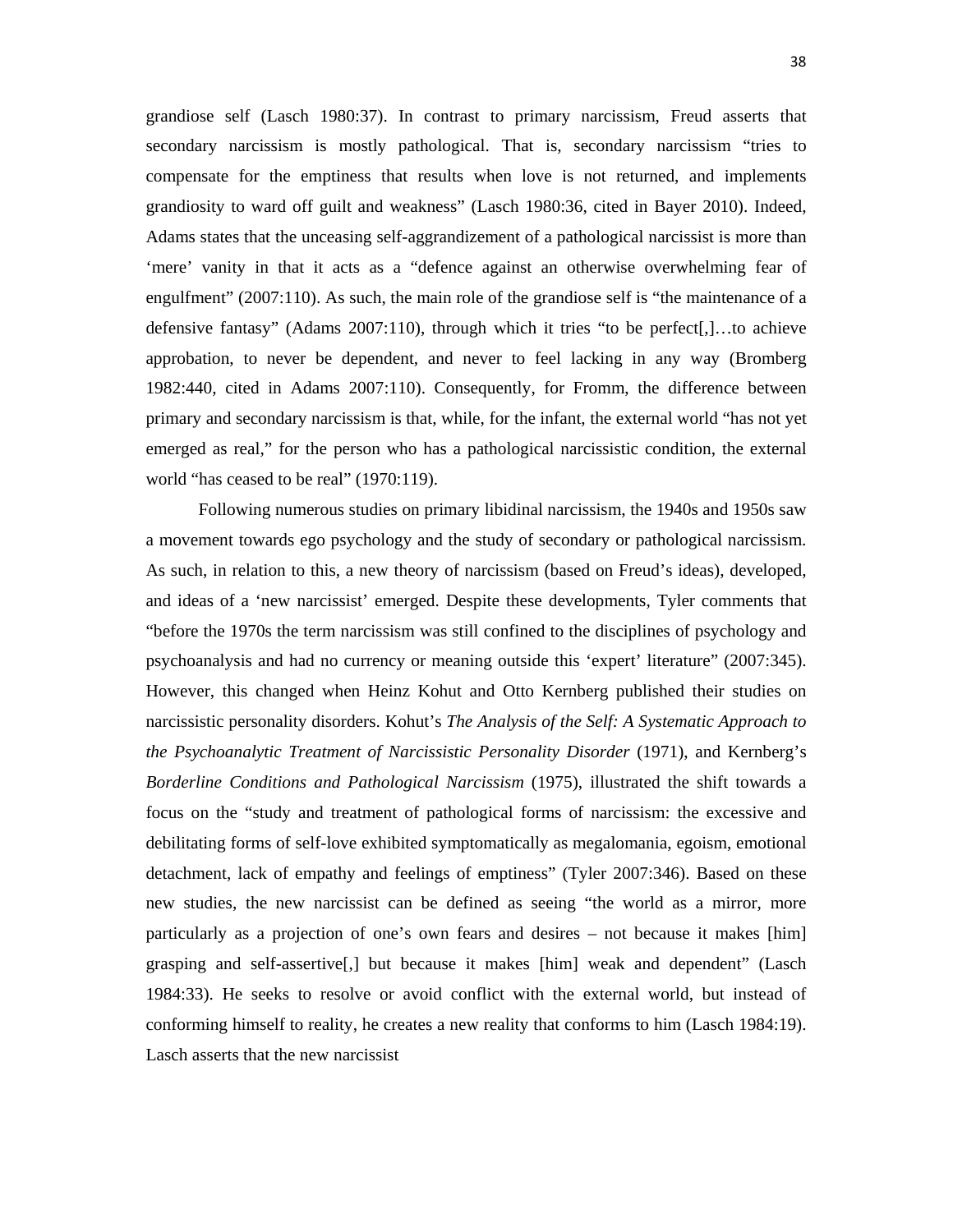depends on others to validate his self esteem. His apparent freedom from family ties and institutional constraints does not free him to stand alone or to glory in his individuality. On the contrary, it contributes to his insecurity, which he can overcome only by seeing his "grandiose self" reflected in the attentions of others or by attracting himself to those who radiate celebrity, power and charisma. (1980:10)

In relation to this, Lasch asserts that, "every age develops its own peculiar form of pathology, which expresses in exaggerated form its underlying character structure" (1980:41). In the 1970s, he suggests, "new social forms require[d] new forms of personality…[and] narcissism appear[ed] realistically to represent the best way of coping with the tensions and anxieties of modern life" (1980:50). As such, he asserts that the "prevailing social conditions therefore tend[ed] to bring out narcissistic traits that [were] present, in varying degrees, in everyone" (1980:50). Indeed, he argues that

a society that fears it has no future is not likely to give much attention to the needs of the next generation…[T]he modern parent's attempt to make children feel loved and wanted does not conceal the underlying coolness – the remoteness of those who have little to pass on to the next generation and who in any case give priority to their own right to self-fulfilment. (Lasch 1980:50)

As such, parents' attempts to convince a child of his power, importance and favoured position, together with their growing emotional detachment, Lasch explains, creates the desirable conditions for the advancement of a narcissistic personality structure. This personality, namely, the new narcissist, "demands immediate gratification, lives in a state of restless, perpetually unsatisfied desire" (1980:xvi) and is characterised by "his or her fear of aging, fear of competition, emotional detachment, self-obsession, anxiety, depression, emptiness, boredom, inadequacy, self-aggrandizement and low self-esteem" (Kernberg 1975, cited in Tyler 2007:353). The abovementioned reference to unsatisfied desires is linked to the needs and desires manufactured and promoted, but never truly fulfilled, by late/advanced capitalist society and the culture industry, referred to by Marcuse and Adorno of the Frankfurt School. Indeed, in relation to this, Lasch argues that changes in the structures of capitalism have "fundamentally reshaped the personality [and culture] of Americans" (cited in Tyler 2007:352). In this regard, Lasch maintains that "until recently, the Protestant work ethic stood as one of the most important underpinnings of American culture" (1980:52). That is, Lasch asserts that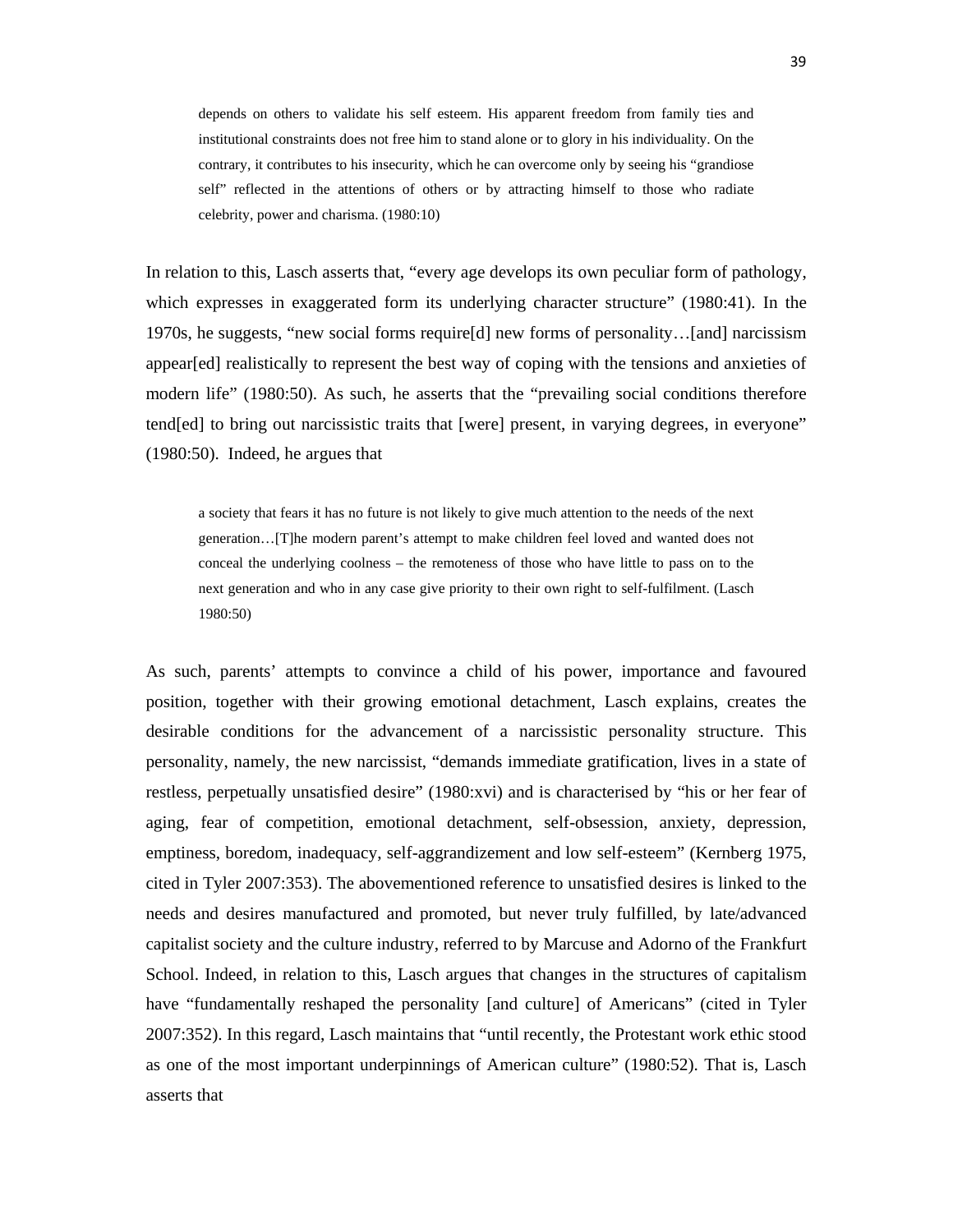the self made man, archetypical embodiment of the American dream, owed his advancement to habits of industry, sobriety, moderation, self-discipline and avoidance of debt. He lived for the future, shunning self-indulgence. (1980:52-53)

However, these goals of self-preservation, Lasch argues, have been replaced by a new goal of self-improvement. In the ensuing age of 'diminishing expectations,' Lasch maintains that

protestant work ethics no longer excite enthusiasm. Inflation erodes investments and savings. Advertising undermines the horror of indebtedness, exhorting the consumer to buy now and pay later. As the future becomes menacing and uncertain, only fools put off until tomorrow the fun that they can have today. (1980:53)

As such, Lasch argues that the new narcissist identifies "not with the work ethic and responsibilities of wealth, but with an ethic of leisure, hedonism and self-fulfilment (1980:221). Thus, the new narcissists "wish to be not so much esteemed as admired. They crave not fame but the glamour and excitement of celebrity. They want to be envied rather than respected" and, as a result, "pride and acquisitiveness, the sins of an ascendant capitalism, have given way to vanity" (Lasch 1980:59).

As mentioned in the previous chapter, capitalism has been accused of promoting and engendering the narcissistic condition, and the criticisms of the Frankfurt School continue to echo in the contemporary era in Lasch's idea of the 'propaganda of commodities' (1980:71). Lasch contends that the propaganda of commodities serves a twofold function; firstly, he suggests that "it upholds consumption as an alternative to protest or rebellion." As such, "the tired worker, instead of attempting to change the conditions of his work, seeks renewal in brightening his immediate surroundings with goods and services" (1980:73). Secondly, Lasch maintains that the propaganda of consumption transforms alienation into a commodity. That is, "it addresses itself to the spiritual desolation of modern life and proposes itself as the cure" (1980:73). This propaganda, Lasch asserts, is spread through the media and advertising industry which constitute the "servant[s] to the status quo" and the creators of "pseudoevents," pseudo-desires and "quasi information" (1980:73-75). As such, it has been argued that

mass consumerism glorifies a concern for self image, and encourages the identification of the self with various consumption-orientated 'lifestyle' packages, whilst eliminating or 40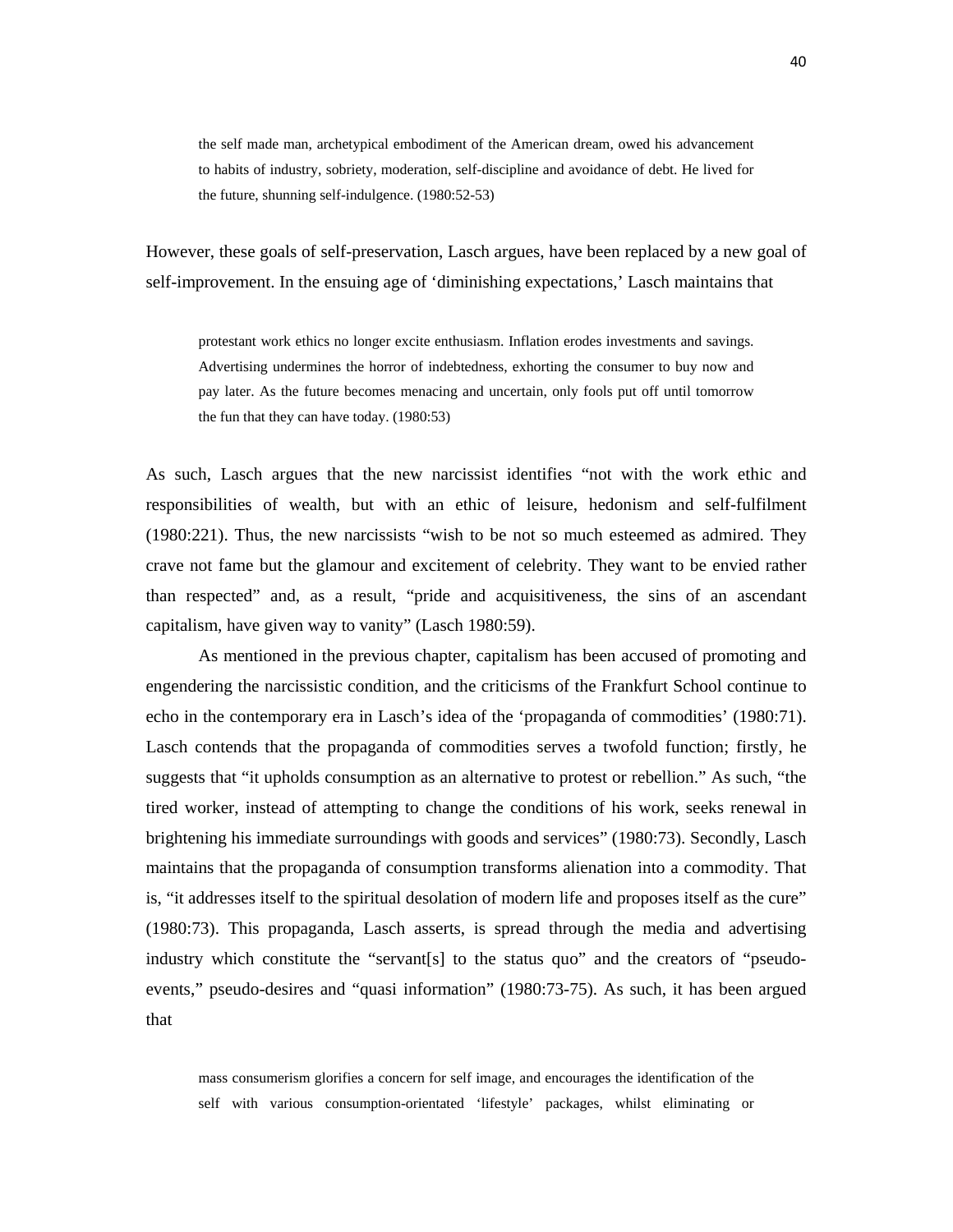marginalising any alternative: "they reduce choice to a matter of style and taste, as their preoccupation with 'lifestyle' indicates. (Lasch 1984:34, cited in Adams 2007:118)

Adams further asserts that "the 'culture of consumption' encourages a view of the 'world of objects' as an 'extension or projection of the self': 'the consumer lives surrounded not so much by things as fantasies" (2007:117). In relation to this, Lasch suggests that the consumer "lives in a world that has no objective or independent existence and seems to exist only to gratify or thwart his desires" (1984:31). In relation to the influence of advertising in the promotion of 'commodity narcissism,' Lasch argues that

the mass media, with their cult of celebrity and their attempt to surround it with glamour and excitement, have made Americans a nation of fans, moviegoers. The media give substance to and thus intensify narcissistic dreams of fame and glory, encourage the common man to identify himself with the stars and to hate the 'herd,' and make it more difficult for him to accept the banality of everyday existence. (1980:21)

According to Kernberg, narcissistic patients "are afraid of not belonging to the company of the great, rich and powerful, and of belonging instead to the 'mediocre,' by which they mean worthless and despicable" (1975:51). As such, the media, which has the potential to manifest idealistic hopes of fame, therefore provides the new narcissist with a belief that these desires for fame and glory are achievable and expected. Thus, commercialization and its 'media propaganda' justify the 'need' to satisfy every desire, and therefore limit the possibility of feeling guilty for splurging and indulging. However, as Lasch explains, mass culture and advertising do not provide rational, valid or achievable goals; instead "mass culture encourages the ordinary man to cultivate extraordinary tastes…Yet the propaganda of commodities makes him acutely unhappy with his lot." As such "by fostering grandiose aspirations, it also fosters self denigration and self-contempt" (1984:181). In relation to this, Adams asserts that the individual is thus "further encouraged to harbour feelings of dependence and worthlessness with fleeting promises of omnipotence" (2007:119). This dependence on commodities and consumerism to fulfil the needs and desires of the individual, even if only temporarily, Adams suggests, "contributes to object relations which can undermine both a firm sense of self, and of the reality of external objects, including other people; a key tenet of narcissistic disorders and the defensive creation of a 'grandiose self'" (2007:119).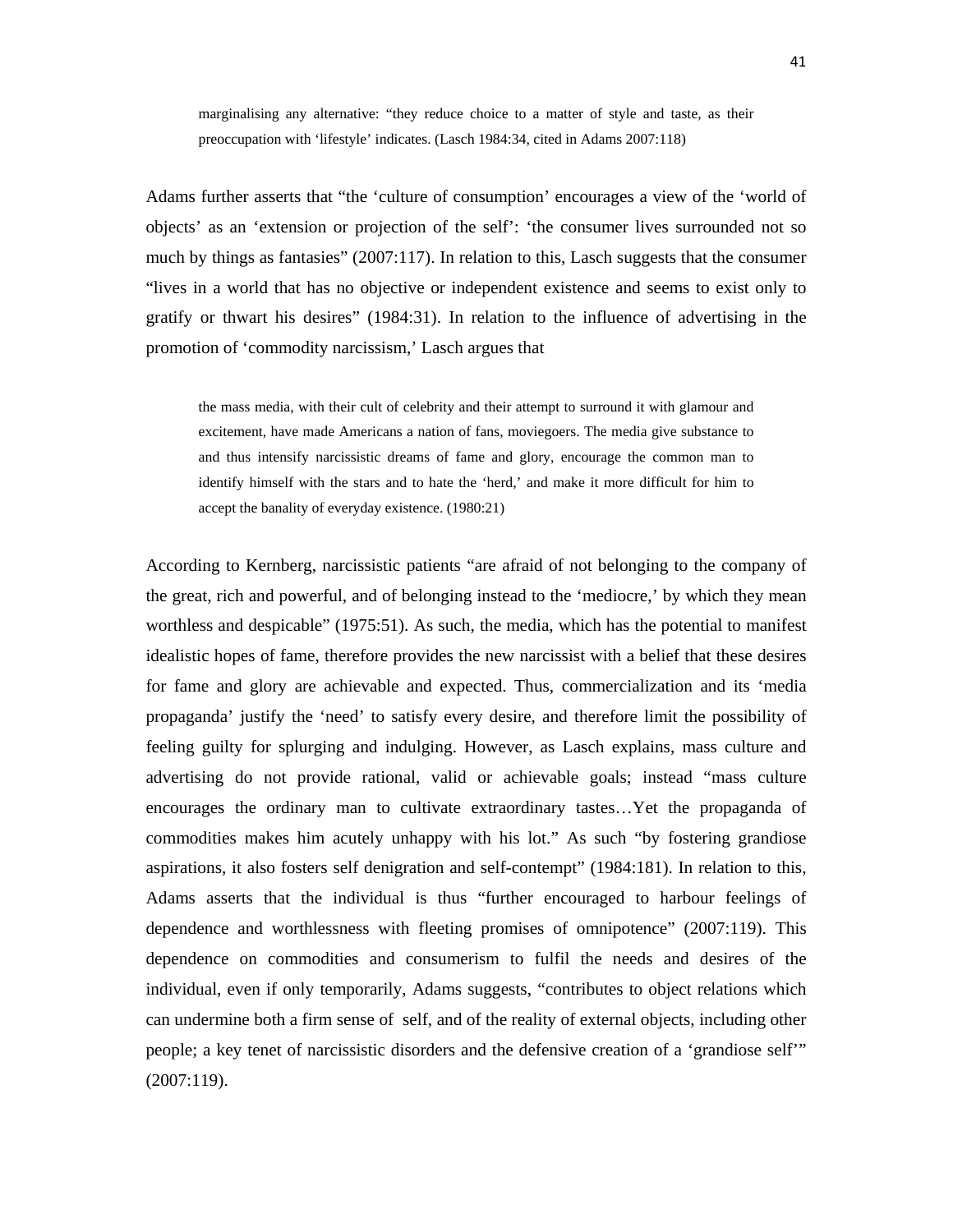After an examination of Lasch's ideas on the culture of narcissism, it becomes increasingly apparent that his focus on the repressive and alienating impact that late/advanced capitalism can have on the individual ties in neatly with Marcuse's idea that capitalism – as a politico-economic system – reduces the individual to a one-dimensional entity, namely a 'commodity narcissist,' and eliminates the ability for individuals to think negatively, to criticize and to resist.

As mentioned earlier, the counterculture and New Left movements of the 1960s attempted to overcome the power and control of the established system of commoditisation and materialism. However, their 'break-up' in the early 1970s led Lasch to argue that the New Left was practicing a "politics of theatre, of dramatic gestures of style without substance – a mirror image of the politics of unreality which it should have been the purpose of the left to unmask" (1980:82). Thus, Lasch's critique of the counterculture and New Left of the 1960s for being a form of 'radical street theatre,' points towards the failure of the counterculture to revolt against the oppression of the capitalist system, and towards its ultimate inability to bring about lasting radical cultural change. In relation to this, after the initial promotion and growth of the 1960s countercultural movements and the New Left, the ensuing economic and political events resulted in the collapse of these 'revolutionary' movements and a return to positivity, passivity, and what Adorno and Marcuse (along with Lasch) believed to be the successful oppression and exploitation of the people by the capitalist system. This 1970s return to passivity, as Wolfe and Lasch point out, resulted in a deepening sense of alienation and isolation, and encouraged a self-preservational and selfindulgent 'lifestyle.' Ultimately, the emergence of this lifestyle of the mirror and image, they assert, resulted in the development of an era synonymous with the self – the 'Me Decade' – and the growing prevalence of increasingly narcissistic societies.

Following his critique of the culture of narcissism, Lasch "proposed a return to basics: self-reliance, the family, *nature*, the community, and the Protestant work ethic" as a means to escape the alienation and despair associated with late/advanced capitalist societies [My Italics](cited in Vaknin 1995:9). This 'return to basics,' importantly, coincides with Adorno's suggestion of a reconciliation with nature and a movement towards negative dialectics, as well as with Marcuse's insistence that negative thinking will allow for an escape from the manipulation of the capitalist system. In relation to this 'reconciliation with nature,' it may be suggested that the resistance of the New Left and the counterculture of the 1960s can be seen as a form of what Habermas refers to as "snuggling with nature," in that although their initial intention may indeed have been to resist the oppressing control of the capitalist system, their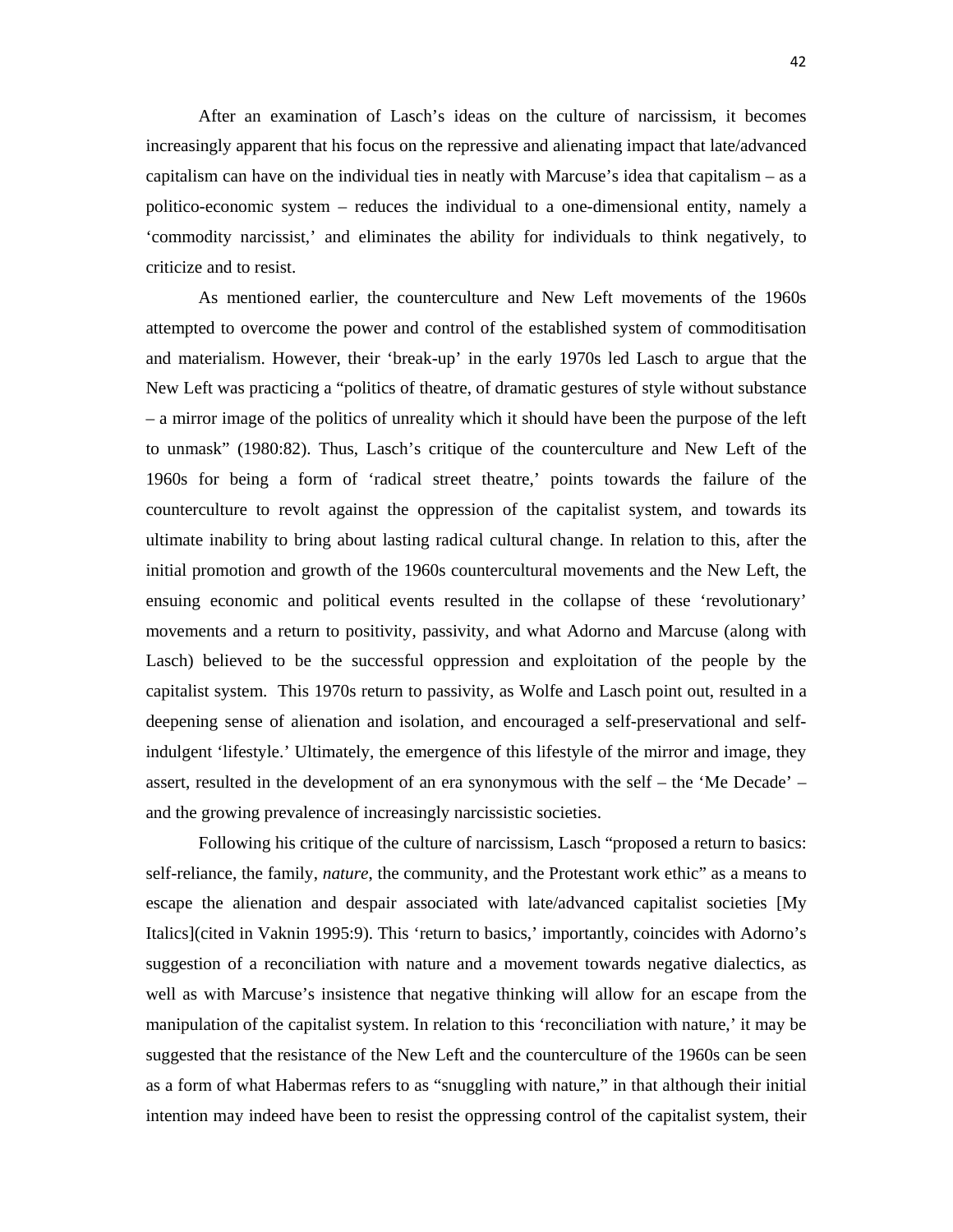resistance seemed to transgress into a self-satisfying rather than revolutionary struggle (cited in Alford 1988:111). Tom Hayden highlights the various movements' malfunction in this regard when he asks "We ended a war, toppled two Presidents, desegregated the South, [and] broke other barriers of discrimination…How could we accomplish so much and have so little in the end?" (Findley 1972, cited in Skinner 2005). That is, although the counterculture managed to snuggle up to nature and bring about some changes in the social order, its inability to 'reconcile' or 'identify' with nature in a profound way left it unable to ensure lasting change. Thus, despite the seriousness and undeniable achievements of the anti-war, peace and civil rights movements associated with the New Left, the counterculture of the hippie movement – although resistant at first – may be seen as more of an apolitical rejection of the system; a rejection which was rendered a form of 'pseudo-resistance' because it was undertaken in the interest of pursuing narcissistic needs for fusion and hedonistic desires. Indeed, this pseudo-resistance is alluded to by Jacob Skinner when he advances that

the so-called 'radical 1960s' are largely remembered for massive global protests, civil rights activism, and counter-cultural movements, all of which gave the appearance of genuinely threatening the predominating social order. Today, we recognize this description as a bit more idealistic than realistic. [Indeed, t]he generation that once loudly marched in the streets, rejected the dream of material consumption, and abided by the rule of everything homemade, now seems to occupy those streets in SUVs and drools over the latest styles from GAP. One could even say, perhaps with some accuracy, that these rebellions of the youth had more to do with hedonistic pleasure than with social reform. (2005)

Following on from the above discussion of the growth of narcissism in the 1970s, the next chapter will examine the various anatomies of such a culture of narcissism, with a view to exploring its growth from the eighties through nineties, into the new millennium.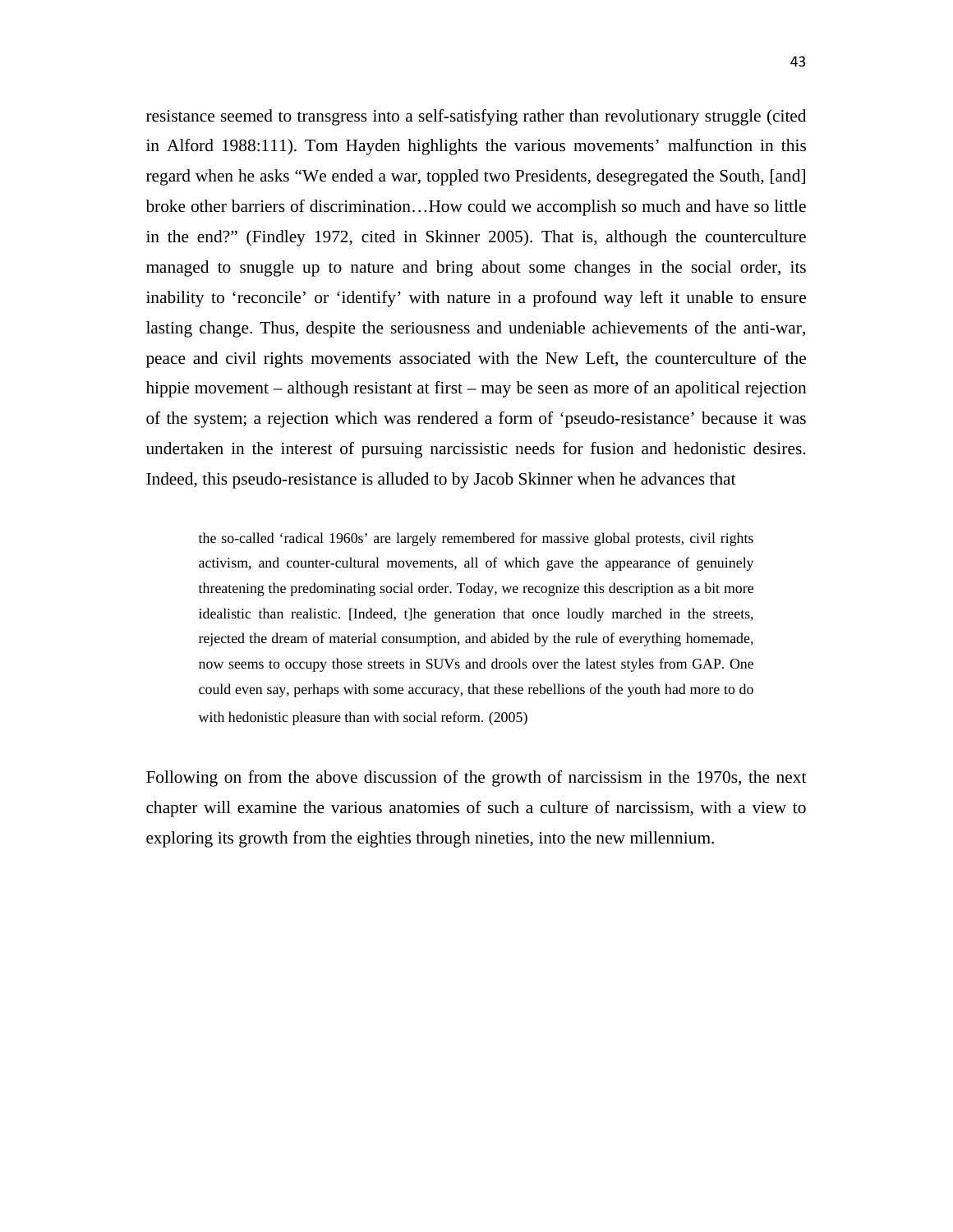# Chapter Four

## The anatomies of narcissism

### **4.1 The psychological and spiritual anatomy of narcissism: The 1970s**

As discussed in the previous chapter, the prominence of self-admiration became increasingly evident in the 1960s through protests for individual rights and liberties. Although these "movements were at first very group-orientated, with mass demonstrations aimed to gain rights for entire groups of people," these ideas of collective goals and communal protest soon began to wane (Twenge and Campbell 2009:60). In their wake, the rise of the human potential movement, and its emphasis on introspection and self-improvement, soon resulted in the promotion of self-admiration. One of the key features of the human potential movement was its focus on Abraham Maslow's idea of individualism and self-actualisation (Twenge and Campbell 2009:62). Maslow's psychology was constructed on the principles of positive motivation towards a healthy realisation of human potential. At the top of his famous hierarchy of needs, Maslow links self-actualisation to the idea that "what a man can be, he must be" (1954:91). As such, self-actualisation can be defined as the practice of reaching one's full potential, namely, 'being all that one can be.' Just under self-actualisation on Maslow's hierarchy of needs is self-esteem. The importance of self-esteem was first highlighted by psychologist Nathanial Branden in his book *The Psychology of Self-Esteem* (1969). Here Brandon insists that

there is no value judgment more important to man – no factor more decisive in his psychological development and motivation – than the estimate he passes on himself…The nature of his self-evaluation has profound effects on a man's thinking processes, emotions, desires values and goals. It is the single most significant key to his behaviour. (cited in Singer 2006:135)

Although these ideas of self-actualisation and self-esteem are not in themselves narcissistic, their promotion of a focus on the self is often seen as a catalyst for the rise of narcissism in the seventies. And the promotion of this self-esteem, the 'need' that according to Maslow is easier to attain than self-actualisation, has received subsequent censure despite its ostensibly benign status. Indeed, Carrette and King criticize Maslow's ideas on self-esteem when they argue that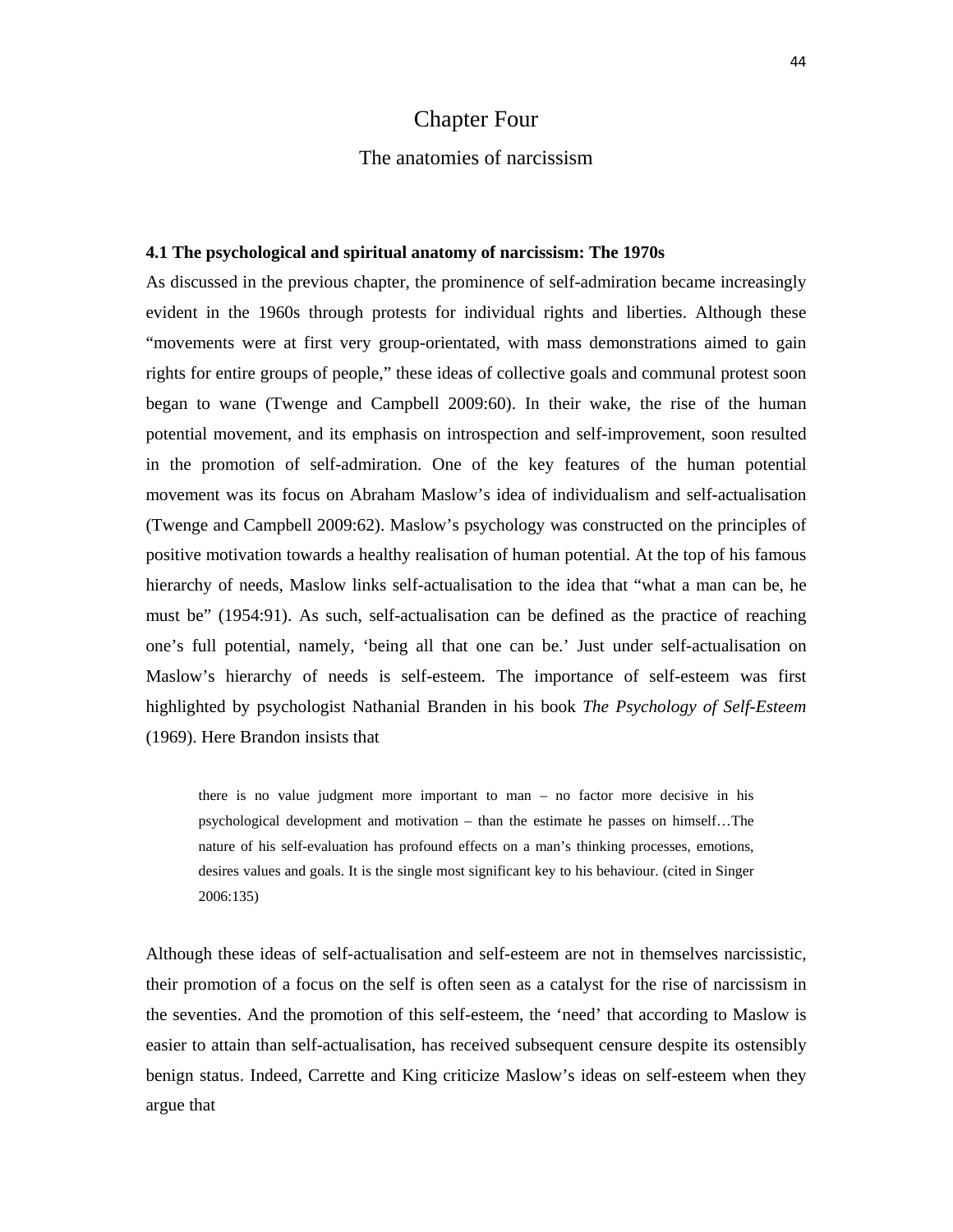like inflation and deflation of the markets, people could reach 'growth' motivation in the realisation of love and self-esteem, but much of this echoed the privileges of a wealthy culture, and his famous 'hierarchy of needs' was more a hierarchy of capitalist wants. (2005:76)

In relation to this, Carrette and King go on to suggest, in their 2005 book, *Selling Spirituality: The Silent Takeover of Religion,* that his ideas of 'self-actualisation,' 'peak experience,' 'being cognition' and 'transpersonal psychology' all played a role in the creation of capitalist individualism and spirituality of the self (2005:74). This spirituality of the self soon gained popularity as a 'private religion' that celebrated freedom and individual expression. Moreover this privatised spirituality, Carrette and King suggest, emerged as "the new cultural Prozac bringing transitory feelings of ecstatic happiness and thoughts of self-affirmation, but never addressing sufficiently the underlying problems of social isolation and injustice" (2005:77). As such, the irony of Maslow's work is that, "the rejection of religion and the appeal to private religion relied upon the adoption of another authority and another system of constraint. In short, in the very act of "freeing the mind from the dogma of religion, consumers now entered the thought-control of individualism" (Carrette and King 2005:77).

Following on from Maslow's ideas, the concept of popular psychology in western culture began to grow. For example, in his 1978 book, *The Road Less Travelled,* M. Scott Peck delivered optimism to a disillusioned generation of western consumers, by addressing the ideas of personal development, well-being and self-discovery. By reworking ancient religious insights into new psychological tenets of the self, Peck encouraged people to develop their own private religion as a means to experience the 'authenticity' of individual spirituality. As mentioned earlier, this turn towards the individual became a key component of the 1970s and, as Lasch asserts,

after the political turmoil of the sixties, Americans have retreated to purely personal preoccupations. Having no hope of improving their lives in any of the ways that matter, people have convinced themselves that what matters is psychic self-improvement, getting in touch with their feelings, eating health food, taking lessons in ballet or belly-dancing, immersing themselves in the wisdom of the east, jogging, learning how to 'relate,' overcoming the 'fear of pleasure.' Harmless in themselves, these pursuits, elevated to a program and wrapped in the rhetoric of authenticity and awareness, signify a retreat from politics and a repudiation of the recent past. (1980:4)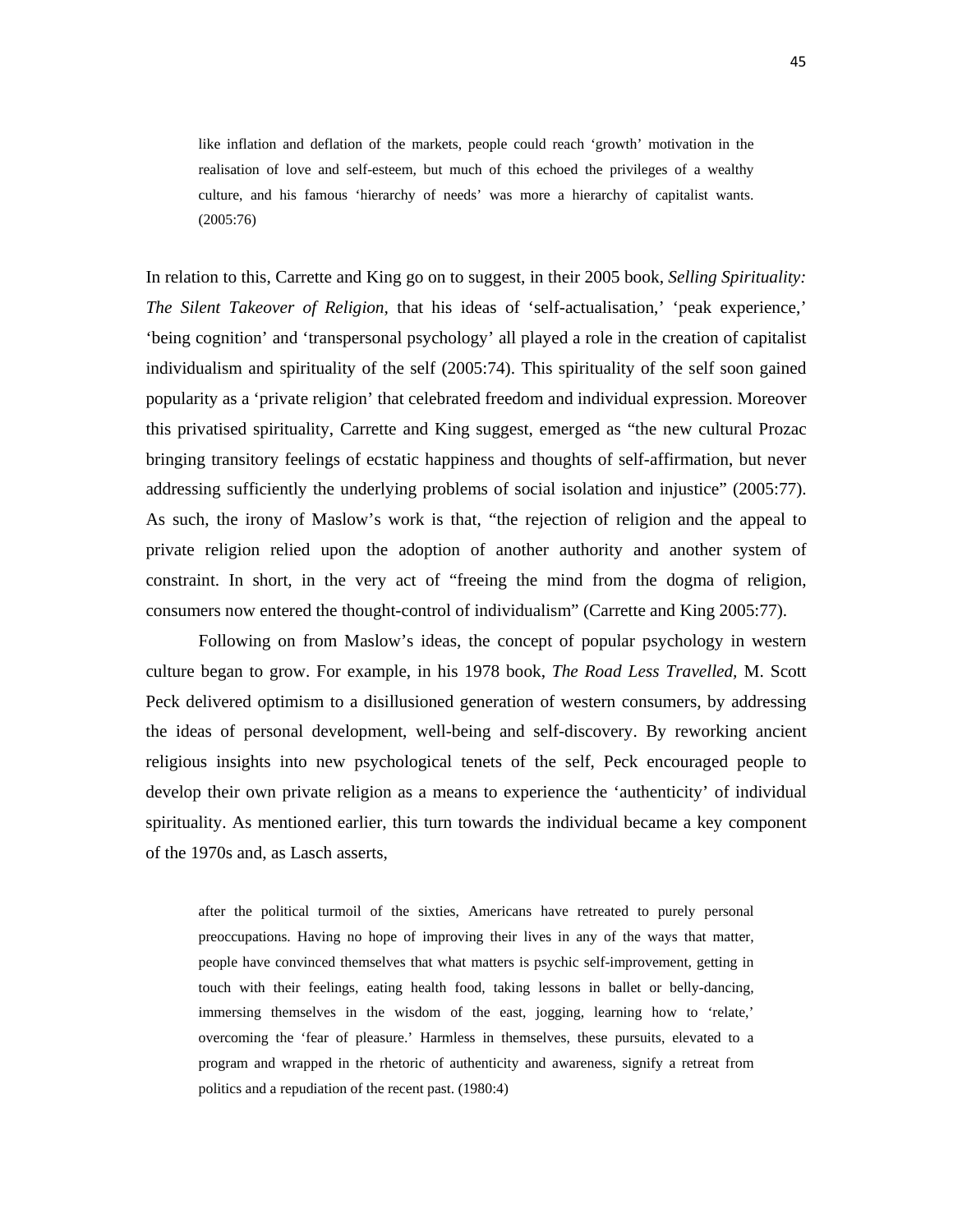In relation to this, Carrette and King suggest that although a focus on self-awareness and esteem may indeed provide nourishment and relief in a disillusioned world, it is also "palliative to the ills of consumer society, rather than addressing the underlying social problems" that called for such a focus in the first place (2005:54). Furthermore they argue that among others, Peck's encouragement and celebration of "self-styled answers to the challenges of life" fall directly into the hands of modern capitalism (2005:54). Indeed, they assert that "psychology as a modern discipline of the self is a political apparatus of modern society to develop and sustain consumers" (2005:54). In terms of this, they argue that psychology of the self helps to sustain the dogma of individuality that is essential for capitalism and consumerism to operate (Carrette and King 2005:58). This ideology of individualism and privatisation "breaks the social self and conceals the collective manipulation of 'isolated individuals' in the language of free will and choice," and, according to Carrette and King, acts to alienate members of society from one another and from the responsibility of the collective good (2005:80-81).

In relation to this, the significance and impact of self-esteem on the individual, together with the importance of self-expression, self-promotion, individuality and the subsequent consumerism promoted in the seventies, can be seen as the main facilitators in the growth of narcissism during this period. As mentioned earlier, the seventies are often recognised for their role in the engenderment of the psychological trends in narcissism, with empirical and observational research pointing towards the emergence in the 1970s of a culture of narcissism. That is, while Lasch and Wolfe document the cultural shift towards a focus on the individual and the growth of self-absorption, materialism and narcissism in the seventies, Twenge and Campbell highlight other aspects of this phenomenon. In particular, they point out that "while '60s gatherings aimed for group goals, '70s group meetings like [EST] (short for Erhard Seminars Training, one of the many self-exploration turned selfexpression fads of the decade) trumpeted individual self-discovery and success" (2009:62). This movement towards individualism is especially evident in changes in music and entertainment, insofar as the group orientated experiences of the 1960s such as Woodstock, were replaced by the individual experiences of the seventies such as disco.

### **4.2 The political and economic anatomy of narcissism: The 1980s**

Arguably, the growth of narcissism did not simply begin and end in the self-indulgence and *malaise* of the seventies. Instead, once the new narcissistic values of self-centeredness, consumerism and hedonism took hold in the 1980s, a far "more extroverted, shallow and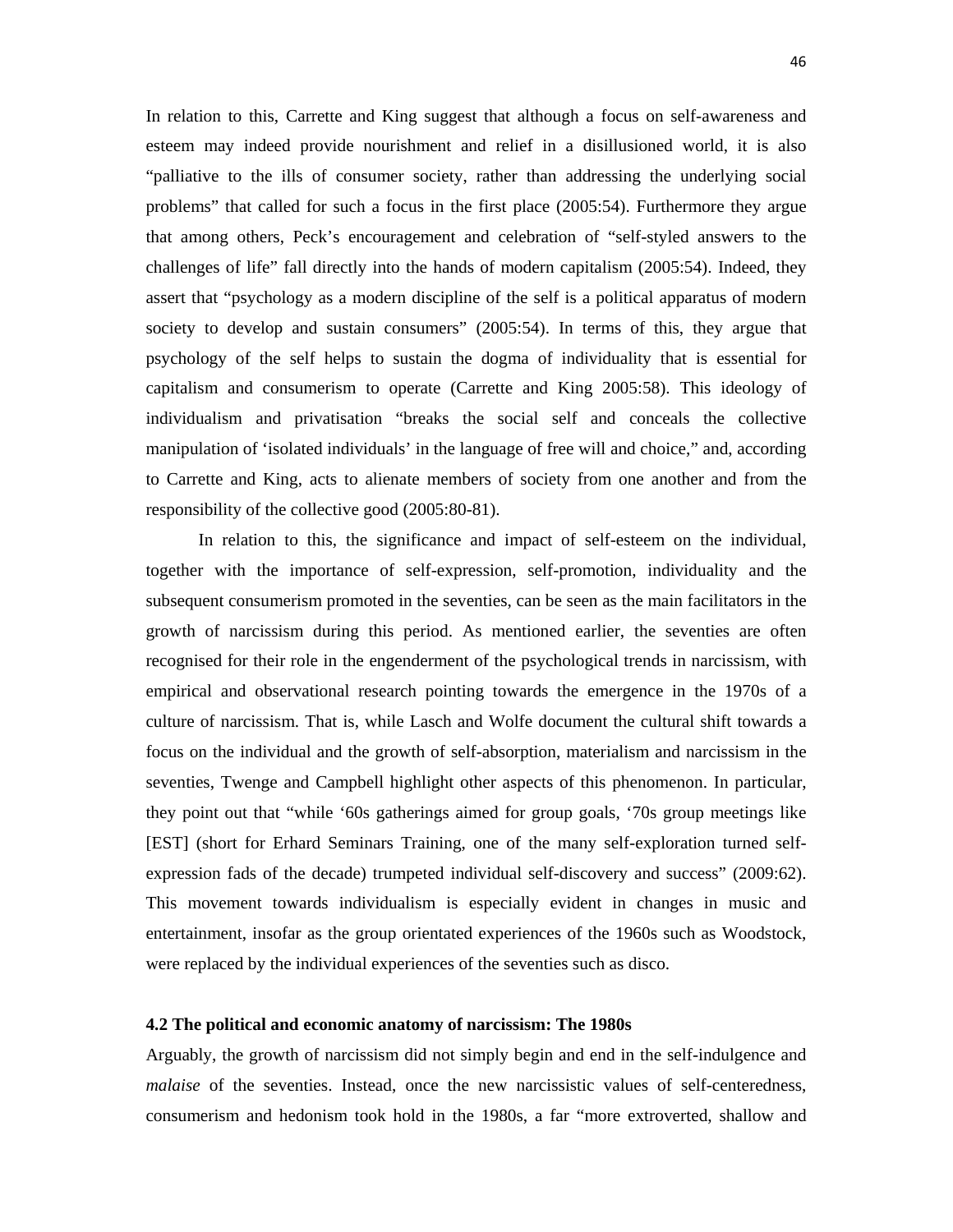materialistic form of narcissism" began to emerge (Twenge and Campbell 2009:68). Indeed, the eighties, which were synonymous with the rise of neoliberal capitalism, may be summed up in the statement made by the character Gordan Gekko in the 1987 film *Wallstreet*, "Greed is good." This character, played by Michael Douglas, in many ways symbolizes the unrestrained greed which thoroughly informed the popular culture of the 1980s, and which was indissociable from the new economic orientation which dominated the era. According to Steger and Roy, the term neoliberalism was first introduced in post-World War One Germany "by a small circle of economists and legal scholars affiliated with the 'Freiburg School,' to refer to their moderate programme of reviving classical neoliberalism" (2010:ix). Moreover, for a long time, neoliberalism remained a relatively academic concept, only being applied in isolated cases, such as the 1970s adoption of the term *neoliberalismo* by a group of Latin American economists, to explain their pro-market economic model (Steger and Roy 2010:x). By the 1980s however, these market related economic principles began to gain increasing support, with Robert McChesney explaining contemporary neoliberalism as

the defining political economic paradigm of our time – it refers to the policies and processes whereby a relative handful of private interests are permitted to control as much as possible of social life in order to maximise their personal profit...Neoliberalism has for the past two decades been the dominant global political economic trend adopted by political parties of the centre, much of the traditional left and the right. These parties and the policies they enact represent the immediate interests of extremely wealthy investors and less than 1000 large corporations. (1999:8)

The rise of neoliberalism in the West is most markedly associated with the British Prime Minister Margaret Thatcher and the U.S. president Ronald Reagan. In July 1979 Paul Volcker's instatement as the head of the U.S. Federal Reserve resulted in the introduction of a new monetary policy and a renewed fight against inflation. In Britain, Margret Thatcher, who had been elected Prime Minister in May of the same year, promised to reduce trade union power and eliminate the 'inflation stagnation' that had been prominent in the country for the previous 10 years. In a similar development, 1980 saw the election of Ronald Regan as president of the U.S. His acceptance of Volcker's new policies, with the addition of policies to "curb the power of labour, deregulate industry, agriculture, and resource extraction, and to liberate the powers of finance both internally and on the world stage," set in motion the neoliberal transformation of the global politico-economic spectrum (Harvey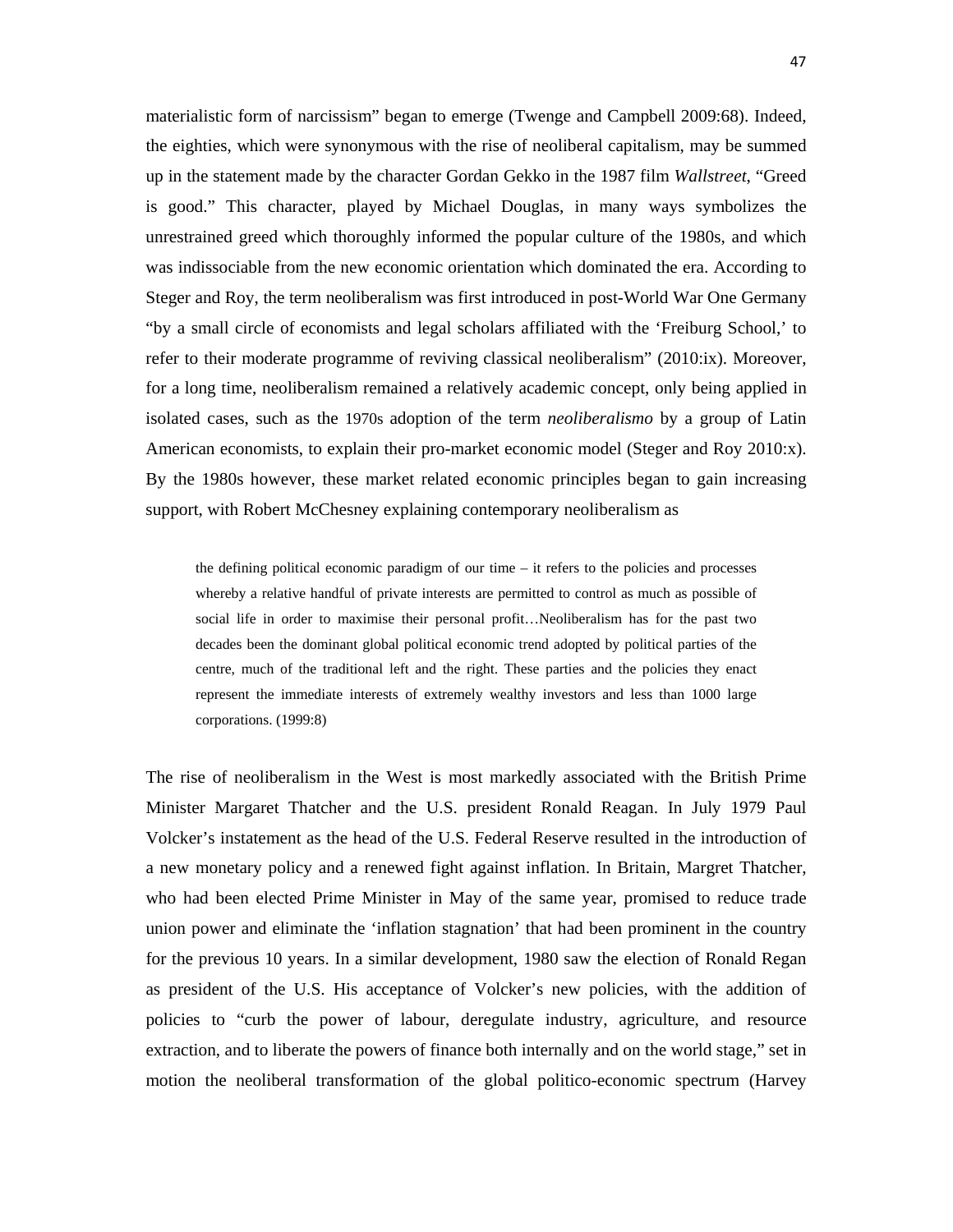2007:1). The acceptance and adoption of these new policies around the world is explained by Harvey in terms of discourse. He asserts that,

for any way of thought to become dominant, a conceptual apparatus has to be advanced that appeals to our institutions and instincts, to our values and our desires, as well as to the possibilities inherent in the social world we inhabit. If successful, this conceptual apparatus becomes so embedded in common sense as to be taken for granted and not open to question. The founding figures of neoliberal thought took political ideals of human dignity and individual freedom as fundamental, as 'the central values of civilisation.' In so doing they chose wisely, for these are indeed compelling and seductive ideals. (Harvey 2007:5)

The term neoliberalism has also been used in cultural studies to define an internationally recognised social, cultural, and political ideological agenda that is based on the language of markets, consumer choice, transactional thinking, efficiency and individual autonomy (Singh 2010:10). In this regard, Barry Smart asserts that "our way of life is one in which emphasis is placed on the calculating, rational self-interested subject and a commercialized competitive individualism that is increasingly constitutive of thought and conduct in private and public life" (2003:7). Indeed, he further notes Bourdieu's (1993:18) contention that "the extent to which our culture has become economized is exemplified by the degree to which existence has been 'accommodated to division of labour, class, commodification and instrumental rationality' and homo capitalisticus has become universal" (cited in Smart 2003:8). In short, accordingly, the market deregulation of the Thatcher and Reagan era, and the ensuing rise of neoliberalism as the global economic ideology, led to the commodification of all forms of cultural activities.

This new political and economic 'tenet,' Carrette and King argue, "puts profits before people, promotes privatisation of public utilities, services and resources and is in the process of eroding many…civil liberties" (2005:7). As such, this neoliberal discourse which focuses on individual freedom allows for the corporatisation of everything from health to education, from transport to the media, and ultimately reduces everything in the world to commodities that can be bought or sold (Carrette and King 2005:7). This increase in commodification and consumer freedom can be seen as the overarching promoter of the 1980s focus on the self as a consumer, and as such sanctioned and solidified the trend of commodity narcissism evident today.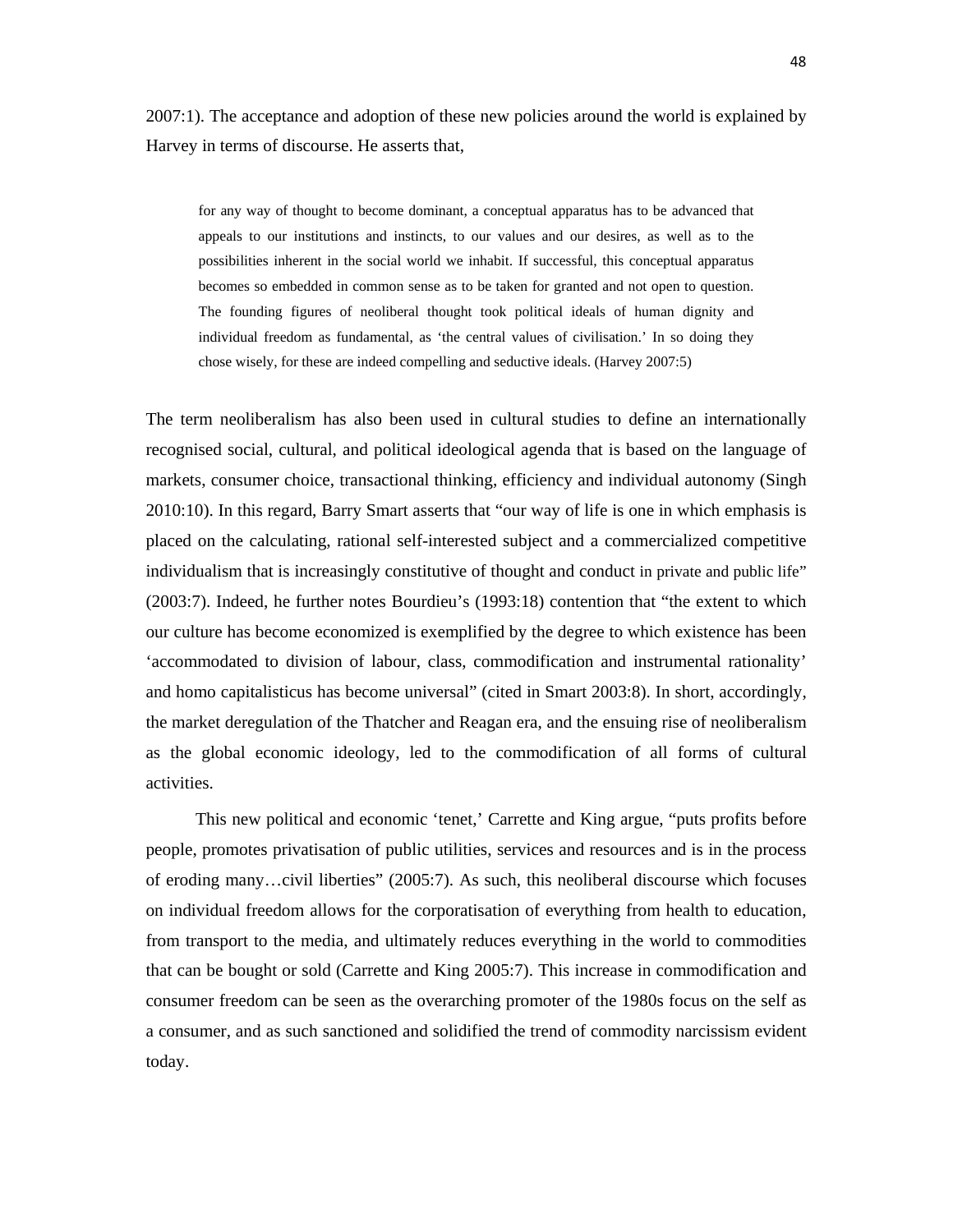### **4.3 The generational anatomy of narcissism: The 1990s**

Often criticised as a "postmodern version of quaint  $18<sup>th</sup>$  century 'laissez-faire talk' glorifying individual self-interest, economic efficiency, and unbridled competition" (Steger and Roy 2010:x), neoliberalism, which emerged as the dominant economic discourse of the West in the late  $20<sup>th</sup>$  century, is arguably strongly connected to the powerful expansion of cultural narcissism from the eighties to the nineties. As such, in the three decades since the studies of Lasch and Wolfe brought cultural narcissism to our attention, this social trend has grown in ways that even these authors could not have imagined. Indeed, in their book, *The Narcissism Epidemic* (2009), which documents the rise of cultural narcissism, Jean Twenge and Keith Campbell argue that "the fight for the greater good of the 1960s became looking out for number one by the 1980s. Parenting became more indulgent, celebrity worship grew and reality TV became a showcase of narcissistic people" (2009:4). One of the reasons for the continual increase in these narcissistic trends is the transition of the seventies generation of 'Baby Boomers' into what Twenge refers to as the real generation of the self – 'Generation Me.' Indeed, she asserts that "for the Boomers, who grew up in the 1950s and 1960s, selffocus was a new concept, individualism an uncharted territory[;]…they had to reinvent their way of thinking when already grown and thus [saw] self-focus as a 'process'" (Twenge 2006 46-49).

However, unlike the Boomers who only started to focus on the self later in life, today's 'Generation Me' (GenMe) has been born into a world that already celebrates the individual, where the self is already at the top of the agenda. In her book, *Generation Me* (2006) Jean Twenge suggests that GenMe does not need to "polish" the self (as suggested by Tom Wolfe) because they take for granted that it is already shiny. Indeed, the importance of self-esteem and loving oneself has become an everyday aspect of GenMe life, with children being taught from an early age to always put themselves first (Twenge 2006:49). Although self-esteem is not a negative attribute, the constant focus and promotion thereof, so evident in today's generation, can result in the movement beyond self-esteem towards self-importance and the darker side of the focus on the self, namely, narcissism. In this regard, in an article entitled 'All about Me: Are We Developing Our Children's Self Esteem or Their Narcissism,' Lilian Katz, a professor of early childhood development argues that, "many of the practices advocated in pursuit of [high self-esteem] may instead inadvertently develop narcissism in the form of excessive preoccupation with oneself" (2003:178). In relation to this, Twenge goes on to explain that "narcissism is one of the few personality traits that psychologists agree is almost completely negative" (cited in Hilton 2010). Indeed, unlike pathological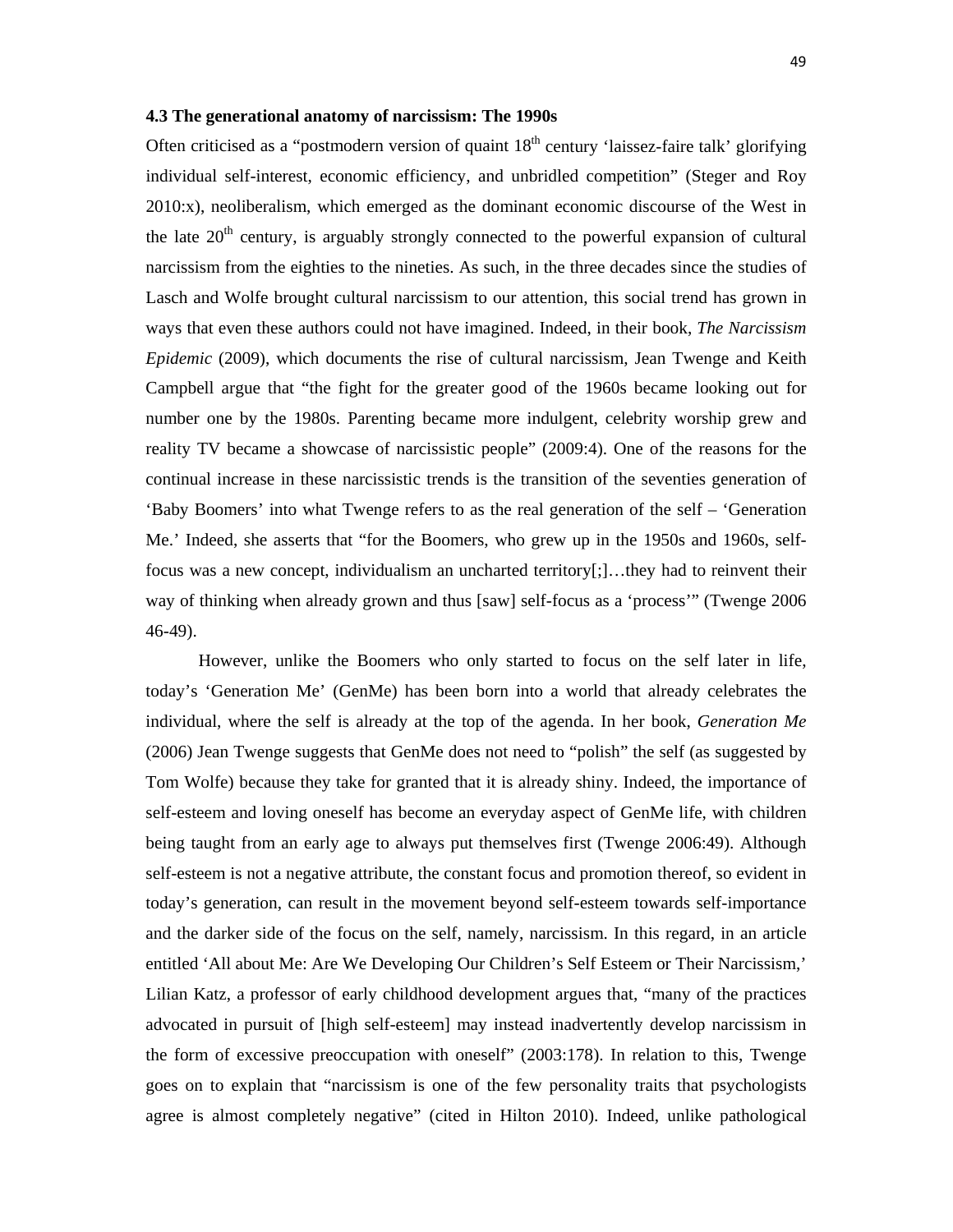narcissism which can often be a debilitating disorder, cultural narcissism is regularly linked to functioning members of society who have a lack of empathy, feelings of entitlement, hostility, and anxiety, and practice risky and antisocial behaviours – none of which have a positive impact on the lives of those affected. Since the 1970s these personality traits have been on the increase with numerous studies pointing towards significant rises in narcissism. Indeed, psychologist Harrison Gough (1991) discovered consistent increases in narcissistic personality traits among students interviewed between 1960 and 1990. One example he refers to is that "college students in the 1990s were far more likely than those in the 1960s to support narcissistic statements like 'I have often met people who were supposed to be experts who were no better than I'" (cited in Halpern 2007:37). Moreover, a further study by Konrath, Campbell, Foster, Twenge and Bushman found definite evidence of a rise in narcissism after analysing 15234 college student responses to the Narcissistic Personality Inventory (the most popular and valid measure of narcissism) completed between 1987 and 2006. Based on their findings, "the average college student in 2006 scored higher in narcissism than 65% of students just nineteen years before in 1987" (2007). According to Twenge and Campbell, examples of this rise in narcissism are not difficult to find, from people hiring fake paparazzi to take photos of them when they are out at night, to reality TV shows where "a girl planning her sixteenth birthday party wants a major road blocked off so a marching band can precede her grand entrance on a red carpet" (2009:1). Indeed, "not only are there more narcissists than ever" they assert, "but non-narcissistic people are [also] being seduced by the… emphasis on material wealth, physical appearance, celebrity worship, and attention seeking" so apparent in today's society (Twenge and Campbell 2009:1-2). This increase in self-admiration and cultural and commodity narcissism has resulted, as Adams pointed out in the previous chapter, in society's movement away from a world based in social reality, to one based in grandiose idiosyncratic fantasy, where false needs flourish at the expense of true happiness. Freud asserts that this type of fantasy is all the more seductive because it brings with it instant gratification or pleasure. The problem, however, is that this gratification/pleasure does not last very long, because the fantasy does not match reality. As such, the original urge soon reasserts itself and is replaced by displeasure, until it is appeased through ever more extravagant means. Thus, the primary process "seeks immediate gratification through hallucination, but the end result is always disillusionment and unpleasure" (Silverman 1983:67), which fuels the fires of self-delusion even further.

#### **4.4 The cultural anatomy of narcissism: The new millennium**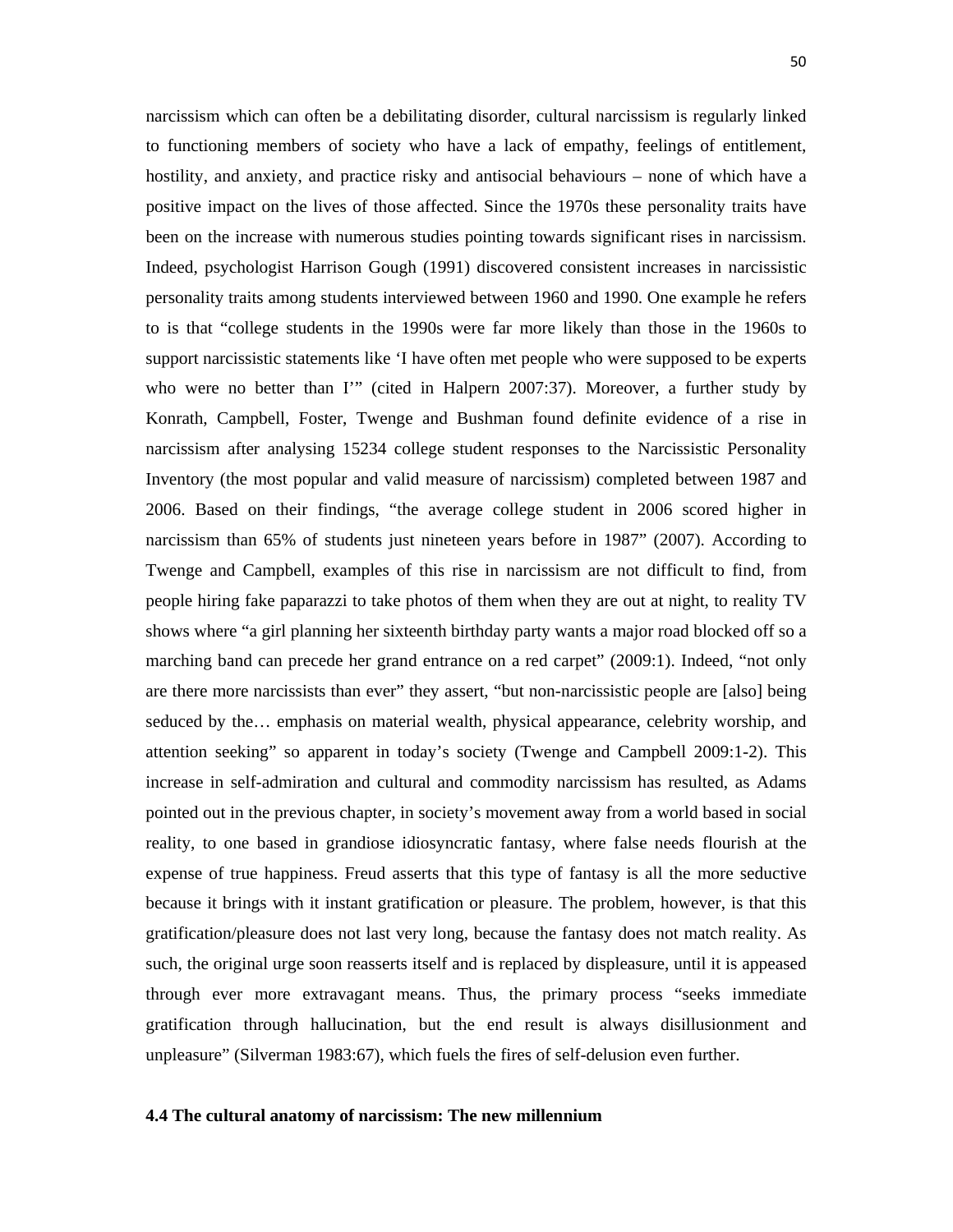Of the numerous traits connected to narcissism, today's culture of vanity, materialism, entitlement and anti-social behaviour tend to stand out because of their exaggerated parameters. Indeed, these characteristics have become an increasing aspect of society, each one adding to the narcissism of the next generation. To begin with, vanity, as a form of excessive pride in one's appearance, abilities, talents and accomplishments, and focus on appearance, are becoming more and more evident. The increasing popularity of plastic surgery highlights this vanity, and according to Twenge and Campbell, "over...11.7 million" people in the United States had cosmetic surgery and procedures in 2007, an 8% increase from 2006 and more than 5 times as many as in 1997 (2009:148). According to Twenge and Campbell, "much of today's desire for physical beauty springs from the fountain of selfadmiration. For narcissistic people, "good looks are just another way of gaining attention, status and popularity" (2009:153). One of the most telling examples of this is a MTV program titled 'I want a famous face.' According to the website of the program, 'I want a famous face' "follow[s] the transformations of twelve young people who have chosen to use plastic surgery to look like their celebrity idols" (cited in Twenge and Campbell 2009: 150- 151). In relation to this, such a growing obsession with beauty and appearance is often promoted and encouraged by cultural pressures to be attractive.

Secondly, with regard to materialism, according to a report by the Pew Centre for Research (2007), 81% of people between the ages of 18 and 25 stated that "becoming rich" was the most important goal of their generation (cited in Jayson 2007). To be sure, 'financial comfort' has been at the top of the social agenda since 1985 (Twenge and Campbell 2009:163); however, the media, internet and advertising of the past decade have brought particular attention to the importance of materialism and consumerism, so that this idea of 'comfort' has constantly been redefined. In particular, it has been linked to the neoliberal capitalist tenet or message to "work more, make more money, and spend more" (Gruba-McAlister 2007:184). In relation to this, messages concerning the value of materialism and spending money can be found everywhere, from celebrity endorsements on television adverts to magazine articles that discuss the latest fashion trends. Consequently, in the early to mid-2000s, Americans spent more on shoes, jewellery and watches (\$100 billion) than on higher education (\$99 billion), indicating a particularly warped value placement (De Graaf et al. 2005:13). In their book *Affluenza* (2005), De Graaf et al. discuss the current pattern of materialism and its impact on society. They define 'affluenza' as "a painful, contagious, socially transmitted condition of overload, debt, anxiety, and waste resulting from the dogged pursuit of more" (De Graaf et al. 2005:2). The growth of this materialism and consumption is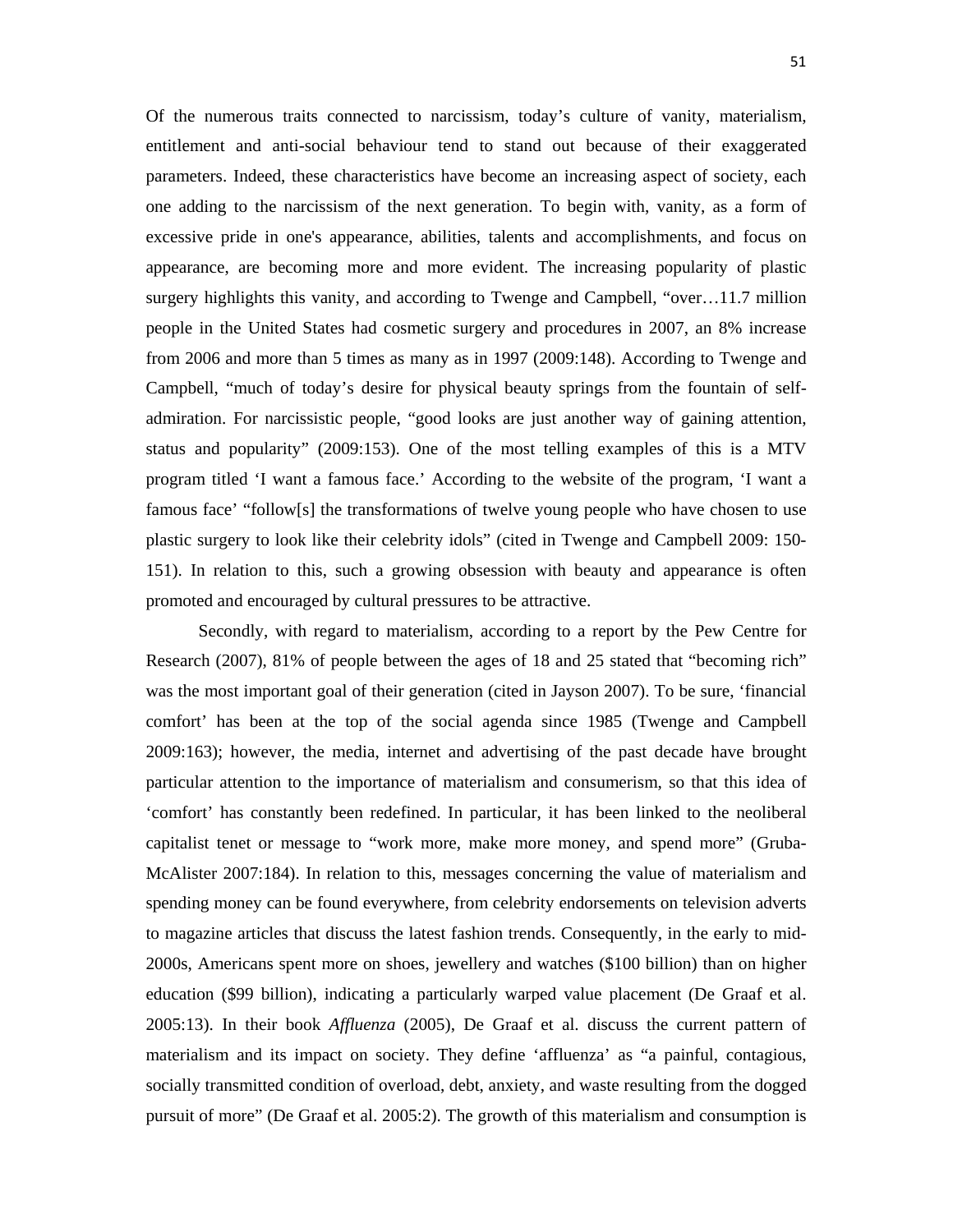further qualified by De Graaf et al. when they suggest that "during the last half century, it has been spreading faster than ever before, as cultural values that once kept it in check have eroded under modern commercial pressures and technological changes" (2005:121). This shift in cultural values is explained well by Lasch when he advances that,

in a simpler time, advertising merely called attention to the product and extolled its advantage. Now it manufactures a product of its own: the consumer, perpetually unsatisfied, restless, anxious, and bored. Advertising serves not so much to advertise products as to promote consumption as a way of life. (1980:137)

In relation to this, Twenge and Campbell suggest that "advertising slogans shamelessly promote materialistic entitlement as a virtue," with catchphrases such as 'your worth it,' or 'you deserve the best,' encouraging people to buy things they don't really need (2009:161). These changes in cultural values and the growth in materialism in contemporary society can be directly related to the advancement of narcissism and the grandiose fantasies of a society increasingly more focused on the self.

Thirdly, another important characteristic of the narcissism epidemic of the new millennium is the notion of entitlement. Commonly seen as the pervasive belief that one deserves special treatment, success and more material things, entitlement is one of the key components of narcissism. According to Twenge and Campbell, contemporary people who feel entitled live in a fantasy in which they believe the world owes them more than they contribute (2009:230). Indeed, they argue that entitlement means that,

you can feel entitled to a flat-screen TV without earning the money to pay for it. You can park in the handicapped space because you are in a rush. You can graduate from college and expect to get a fulfilling job with a six figure salary right away. (Twenge and Campbell 2009:231)

In relation to this, entitlement and the belief that you are *better* than those around you can be clearly linked to narcissism and the conviction that 'the self is more important than anything else.'

The forth aspect of the current narcissism epidemic that warrants particular attention is the growing propensity towards anti-social behaviour exhibited by so many people. With the rise of materialism, consumerism and individualism, the historical values of community and interrelatedness are becoming more and more eclipsed. The growing focus on the individual and the need to attain private consumerist fantasies have resulted in an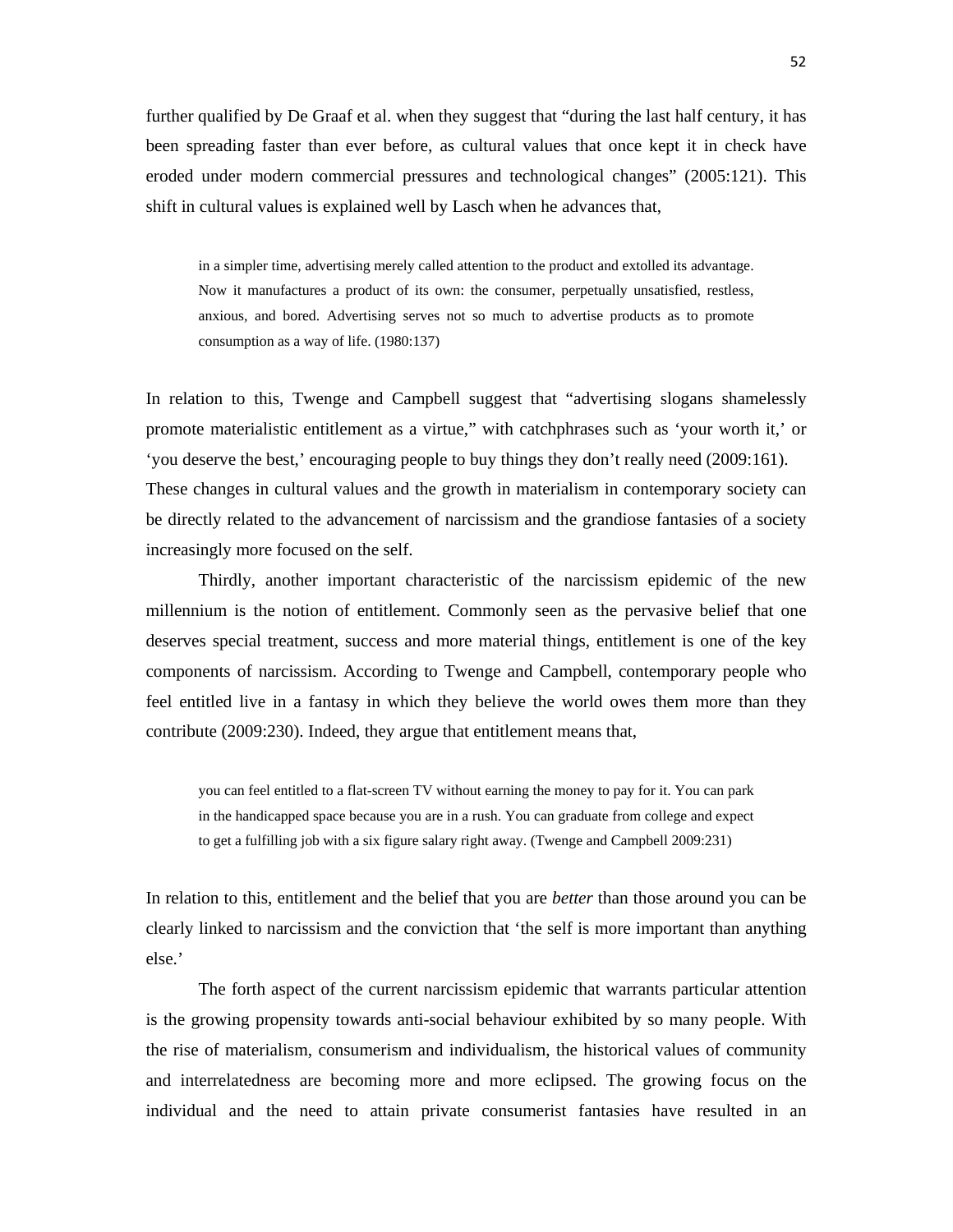increasingly 'isolated' individual. Notwithstanding the anxiety that comes along with such isolation, related anti-social behaviour has increased to the point where it has become a serious social concern. Aggressive, insincere and previously unacceptable behaviour seems to have become the norm in contemporary society, with physical and verbal aggression and violence being linked to the personality traits of narcissism. Although not always aggressive, narcissists tend to become antagonistic when they feel threatened or provoked. Indeed, Twenge and Campbell assert that aggression and violence in narcissists are usually exuded in response to blows to self-esteem, power or not getting what they want, or feel that they deserve (2009 197-199). According to Domash and Balter,

the narcissistic…conscience is guided by wants rather than ideals. When his feeling of omnipotence is challenged, he may resort to exploitative actions which symbolically heal the sense of injury. These actions help him gain control over (and thus reunite with) the allpowerful object, while at the same time permit the expression of spiteful revenge. (1979:375)

These types of exploitative actions may include both physical and verbal aggression, lying and other antisocial behaviours.

At this point, having looked at the psychological and spiritual, the political and economic, the generational and the cultural anatomies of narcissism, it is important to consider in more detail the characteristics of new millennium narcissism, as a precursor to examining, in the next chapter, how such narcissism is linked to the social networking site, Facebook. In particular, in what follows, new millennium narcissism will be considered as an issue of identity in relation to security, the mass-media, and new media consumerist fantasy.

#### **4.5 Characteristics of new millennium narcissism:**

#### **4.5.1 Identity and security**

According to Lasch, the growth of narcissism in the 1970s was largely connected to the way in which society dealt with the mounting tensions and anxieties of modern life (1980:50). Indeed, the uncertainty and discontent following the stagflation and oil crises of the seventies acted to increase disquiet and uncertainty. As such, he asserts that the prevailing social conditions tended to bring to the fore existing narcissistic personality traits already present in everybody (Lasch 1980:50). That is, those traits which focused on satisfying and bolstering the self. Unlike the tensions experienced in the seventies, however, societal conditions for GenMe (those born between 1970 and 1990) have been relatively free of traumatic historical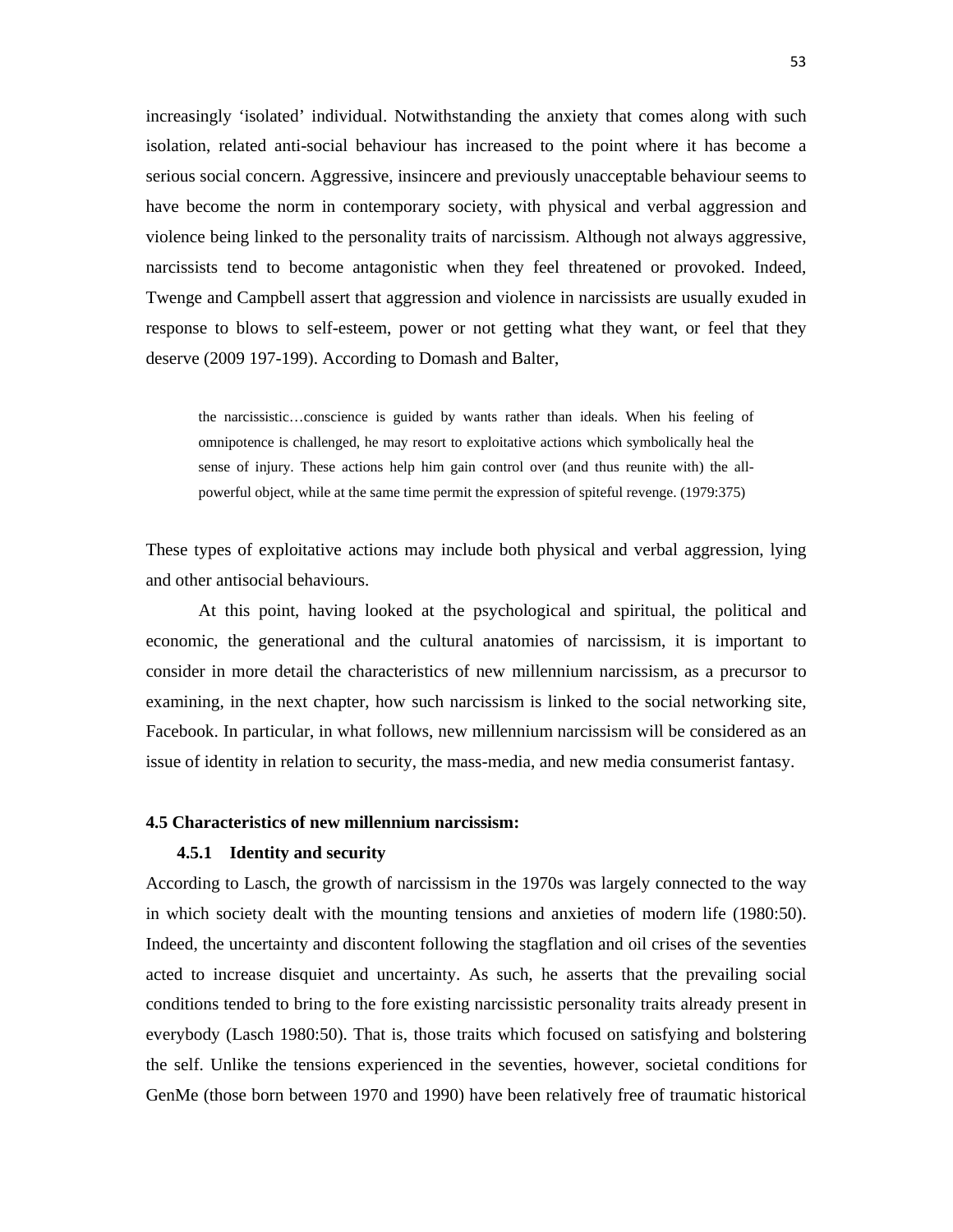events. Notwithstanding a few recessions there has been general economic stability, there have been no world wars, and GenMe has never been drafted. That is, although the threat of terrorism after 9/11 and the 2008 economic recession are important issues, they cannot really be compared to the trauma and uncertainty faced by Vietnam war recruits, nor to the economic instability brought on by the OPEC oil crisis. Despite this however, anxiety and depression have continued to grow and are often considered commonplace in contemporary society. In this regard, in a study of data collected from 40192 college students, Twenge found that "the average student in the 1990s was more anxious than 85 % of students in the 1950s and 71% of students in the 1970s" (2000 1007-1021 cited in Twenge 2006:107). Similarly, Renee Goodwin asserts that "twice as many people reported symptoms of panic attacks in 1995 compared to 1980" (2003 cited in Twenge 2006:107), and Swindle et al. reported a 40% increase in the amount of people that said they had felt an impending nervous breakdown in 1996 compared to 1957 (2000:746-749 cited in Twenge 2006:107). Following this, analogous surveys in the new millennium posed the question that if there is no better time than now to be alive, then why does today's society seem to be increasingly unhappy? One part of the answer relates to the growth of neoliberalism as the "political economy of insecurity" (Smart 2003:32), while another points to the growth of narcissism. Indeed, with cultural narcissism at an all-time high (Twenge 2006:70) society's focus on the self may actually be perpetuating the growth of anxiety. In relation to this, Twenge argues that society's "growing tendency to put the self first leads to unparalleled [economic] freedom, but it also creates an enormous amount of pressure on us to stand alone" (2006:109). In other words, pressure to make it on our own and focus on the self can often lead to loneliness and isolation. The sadness that frequently comes with being alone is often the flip side of freedom and putting ourselves first (2006:115), and according to scientific evidence loneliness can often be responsible for negative mental health outcomes (Johnson 2004:329). Another downside to this increased focus on the self is that although society is increasingly independent and hyper-specialized, personal disappointments can become all-encompassing since we have nothing else to focus on. Furthermore, high expectations, often instilled in childhood and promoted through the media in relation to the false needs of the culture industry, have become increasingly difficult to obtain, and becoming 'anything you want to be,' and 'having everything you want to have' is not always possible to achieve. As such, the focus on the self and the all-encompassing need to fulfil narcissistic designs, informed by neoliberalism, together with the immense obstacles that often stand in the way of such fulfilment, may indeed be adding to the anxiety and depression increasingly experienced in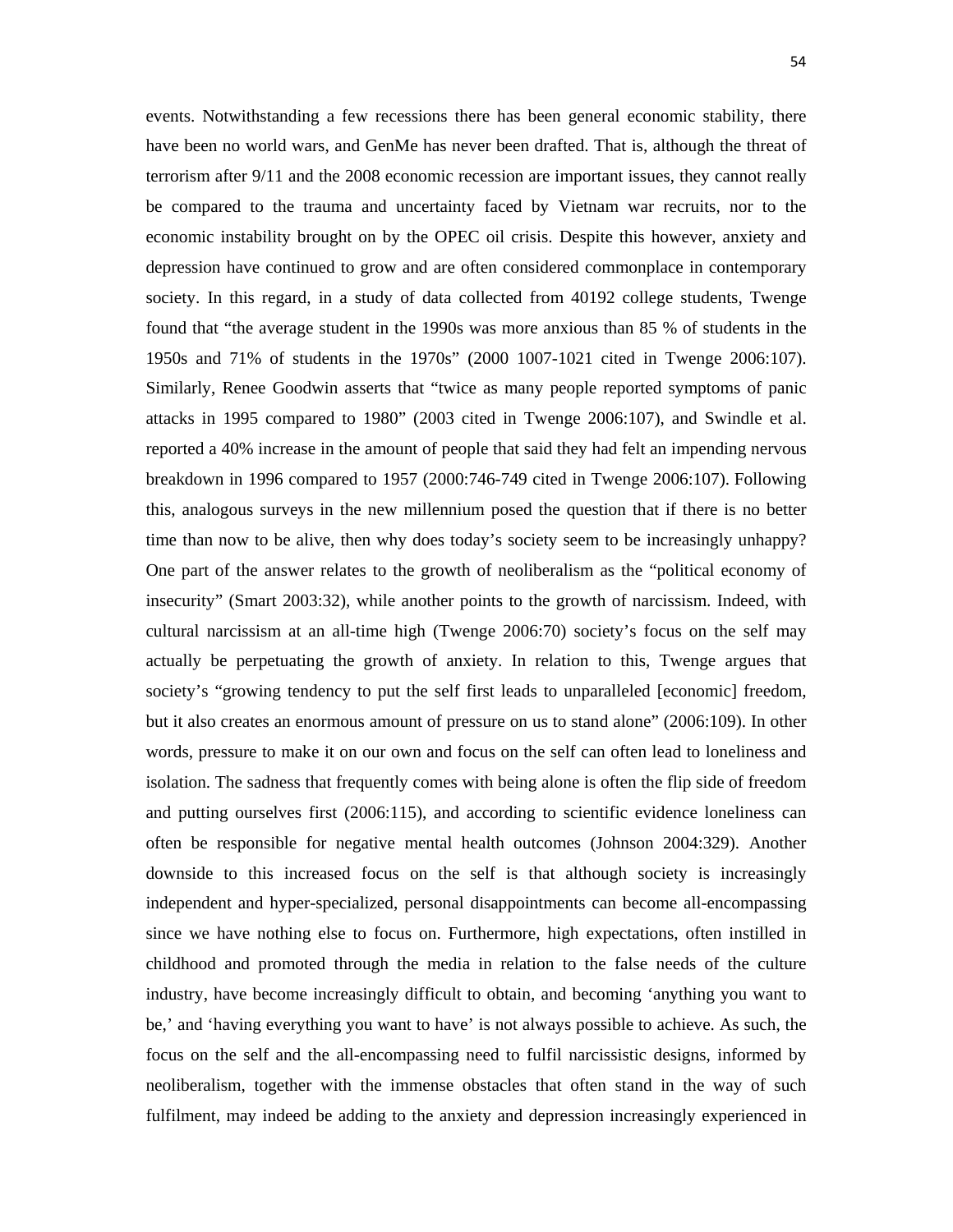contemporary society. Thus, by pursuing narcissism as a means to relieve the pressures of contemporary life, today's generation may instead be unwittingly exacerbating their levels of anxiety. And in a vicious circle, the more anxious they become, the more they pursue narcissism in the hope of finding security.

#### **4.5.2 Identity and the mass media**

Of course, the role of the mass media (and the cult of celebrity that it engenders) in the promotion of narcissistic fantasy, identity and security cannot be overlooked. Indeed, Biressi and Nunn assert that

to understand narcissism as a contemporary malaise rather than pathology, is to understand the desire to consolidate a sense of one's self in a culture seemingly devoid of meaning and of objects and relations providing self-affirmation. Consequently identity is affirmed through the luxury of a consolatory mirror image afforded by the ubiquitous presence of the media in our lives. (2005:100)

This constant presence of the media results in a dependence of the self on the consumption of media images. As such, according to Biressi and Nunn "the media image becomes both the de-realisation of reality and – through reality TV, game shows, talk shows…and so on – the source for unhindered observation and detailed monitoring of real people" (2005:100). In this new 'economy of attention,' to appear on television is to assume cultural capital. As such, "social distinction becomes dependent on media performance and even simply on media presence" (2005:100). This growing desire to gain fame and celebrity status, together with the influence of media celebrities, and their impact on the promotion and glorification of narcissistic needs and attitudes, have all become particularly powerful over the past few decades. Consequently, Twenge and Campbell argue that "celebrities and the media they dominate are the *superspreaders* of narcissism" [My Italics] (2009:91). As such, from magazines and advertisements to reality television and the internet, the media and the celebrity culture that it endorses is often regarded as the major contributor towards the spread of narcissism. Indeed, according to Atkinson, contemporary society stands at the

intersection of everyday life and the innumerable media messages pervading into their lives. At this intersection, spectacular images in the media coalesce together to form a mediascape where [society] can engage in narcissistic performance.  $(2010:31)$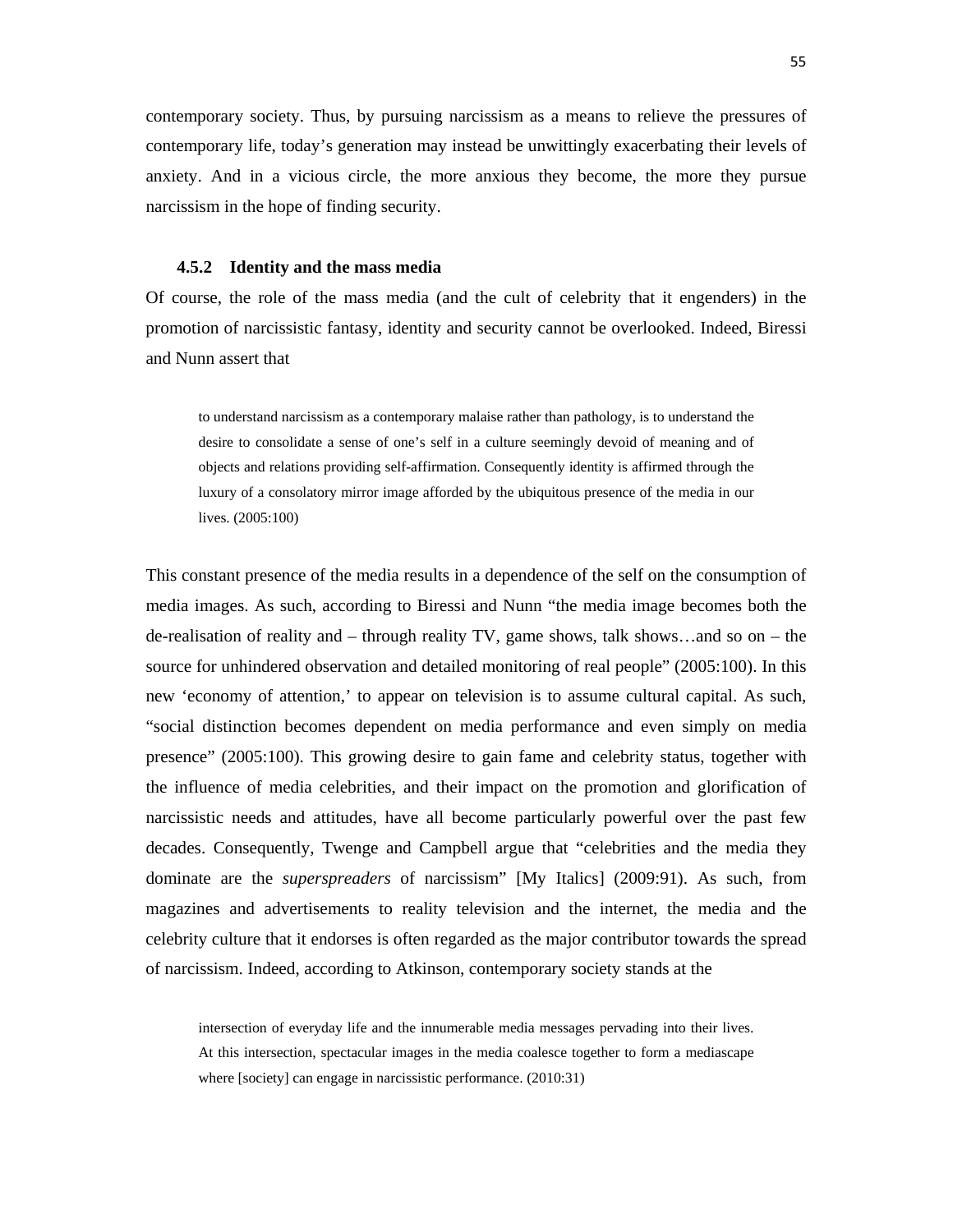In relation to this, in a study of the connection between celebrity and narcissism in the U.S., Pinsky et al., found that celebrities have a considerably high score on the Narcissism Personality Inventory, and have a significantly higher rate of narcissism when compared to that of the general population (2006:7). Thus, because Americans tend to be obsessed with people who are obsessed with themselves, society's growing belief that being famous and narcissistic is 'cool,' results in yet another vicious circle; the more they try to relate to mass mediated images of fame and celebrity, the more narcissistic they become. In relation to this, a study by the Pew Research Centre entitled 'How young people view their lives, futures, and politics: A portrait of "Generation Next," found that around half of the 18 to 25 year olds interviewed claimed that "becoming famous" was an important goal of their generation (2007:4). In a similar survey, which asked British children to name the "very best thing in the world," being a celebrity, good looks and being rich were at number one, two and three on the list.

These types of celebrity worship, narcissism and self-involvement are increasingly rampant in television advertising, programming and recently popularised 'reality TV shows.' According to Gaitanidis and Curk, "in our tele-visual culture it is perhaps commonplace to announce self-absorption as a founding motif in any discussion of contemporary popular culture" (2007:127). Advertising and marketing soon caught on to the rising trends in selfadmiration and narcissism, and have targeted these trends, resulting in the further promotion of these personality traits. With slogans such as "The Power of You" and "You Deserve It" among others, advertisers have made a concerted effort to ensure that you focus on the most important person in your world, namely 'you.' Many television programs also promote narcissism as conventional behaviour. This normalisation of narcissism is particularly evident in reality television. Indeed, Gaitanidis and Curk suggest that the prominence of reality based celebrity and the ubiquity of programming has created an instant index for fame in the media (2007:127). Although reality-based television is not completely new, the current trend in this type of programming is one that "hinges itself to a format that is essentially unscripted, though highly edited, a format that involves nonprofessional casts of interactants, and focuses explicitly on group communication" (Pecora 2002, cited in Brundidge 2008:3). Indeed, in relation to this Frohne argues that

Andy Warhol's promise that everyone could be a star for fifteen minutes has become the component of collective self-confidence and the standard of personal self-esteem, which postmodern individuals openly pay homage to in their technological self-marketing whether as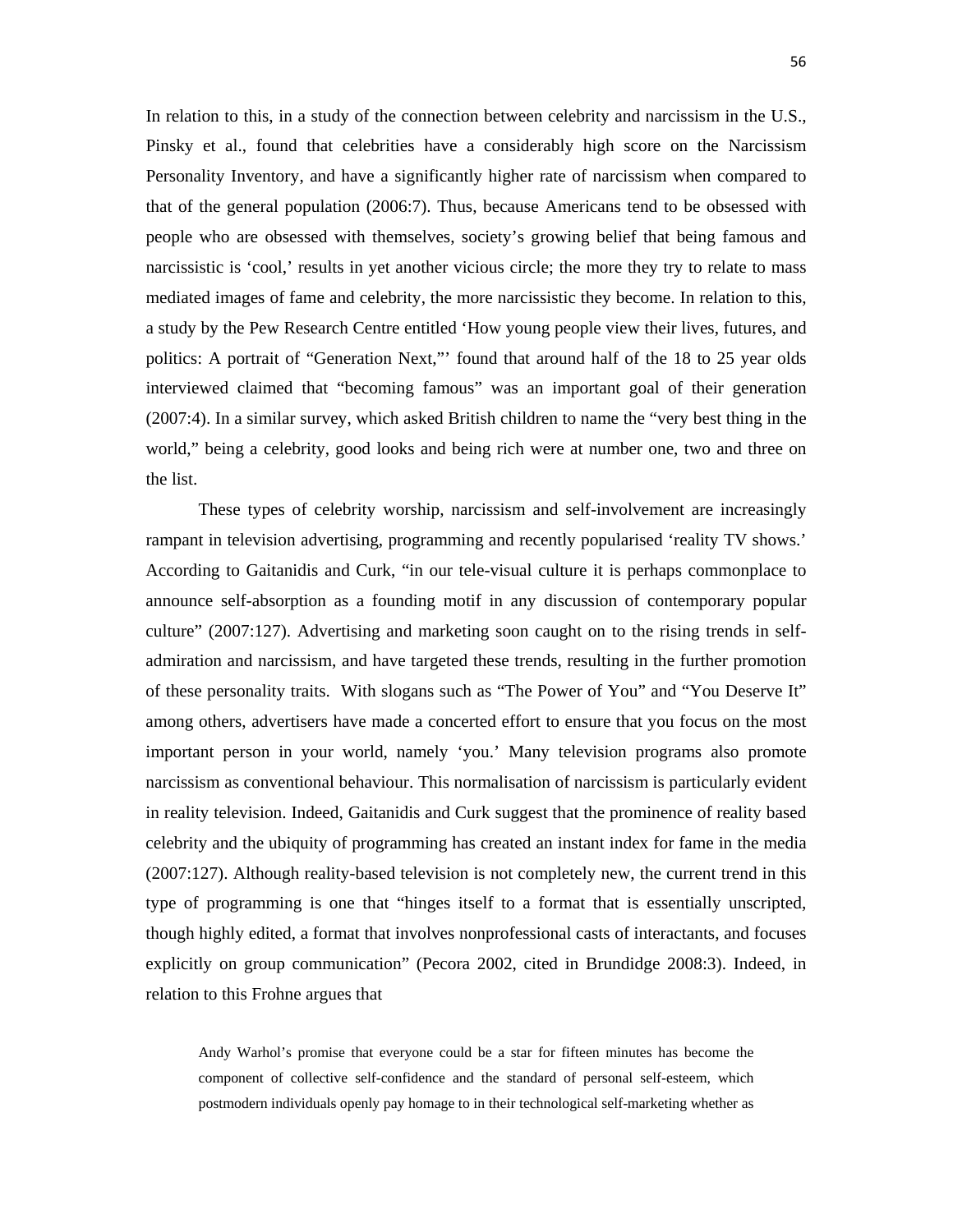contestants on *Face 2000*, or as participants in the 'community of shared destiny' in *Big Brother's* container, or as criminals on death row fighting for the right to have their executions broadcast. (2002:261)

This obsession with celebrity, fame and the need to gain attention can be directly related to narcissism and the incessant need to enhance, bolster and glorify the self. According to Biressi and Nunn, these desires to gain attention and celebrity status can be related to the idea that "our sense of self is guaranteed by the fantasy of an 'other' who observes us and whose gaze confirms the solidarity and worth of our existence" (2005:101). However, understandably, the fleeting fancies of the mass media can only ever provide the most unstable and transient of affirmations.

#### **4.5.3 Identity and new media consumerist fantasy**

For the most part, the above-mentioned reality television can be divided into two formats, namely instructional and competitive (Brundidge 2008:3). According to Brundidge,

the instructional format (e.g., Trading Spaces, Extreme Makeover) offers "expert" advice on how to transform one's identity through correct consume r [behaviour]. The competitive format (e.g., Survivor, The Apprentice) allow viewers to vicariously participate in and compare themselves in reference to the cast members' "survival of the fittest," capitalistic struggle, for a monetary or otherwise commodified reward. (2008:3)

As such, both of these formats provide a forum for audiences to build and restyle their identities around the progressively globalized principles of capitalism, and values entrenched in consumerism, individualism, and narcissism. Importantly, this idea of observation, attention and narcissism can *also* be related to online new media formats. Indeed, Kevin Robins argues that many people see new media as a means to escape from a dull everyday reality into a new, exciting, virtual reality (1996:39). This participation in and idealisation of new simulated online realities (which are made possible by new media technologies), he suggests, are "powerful expressions of fantasy and desire…articulated through the discourse of science and rationality (Robins 1996:39).

Consequently, the expression of such virtual fantasies, together with attention seeking activity, self-aggrandisement and consumerism have become common components of many new forms of online social media. Indeed, "internet domain names beginning with 'my' nearly tripled between 2005 and 2008," and trademark applications including the word 'my'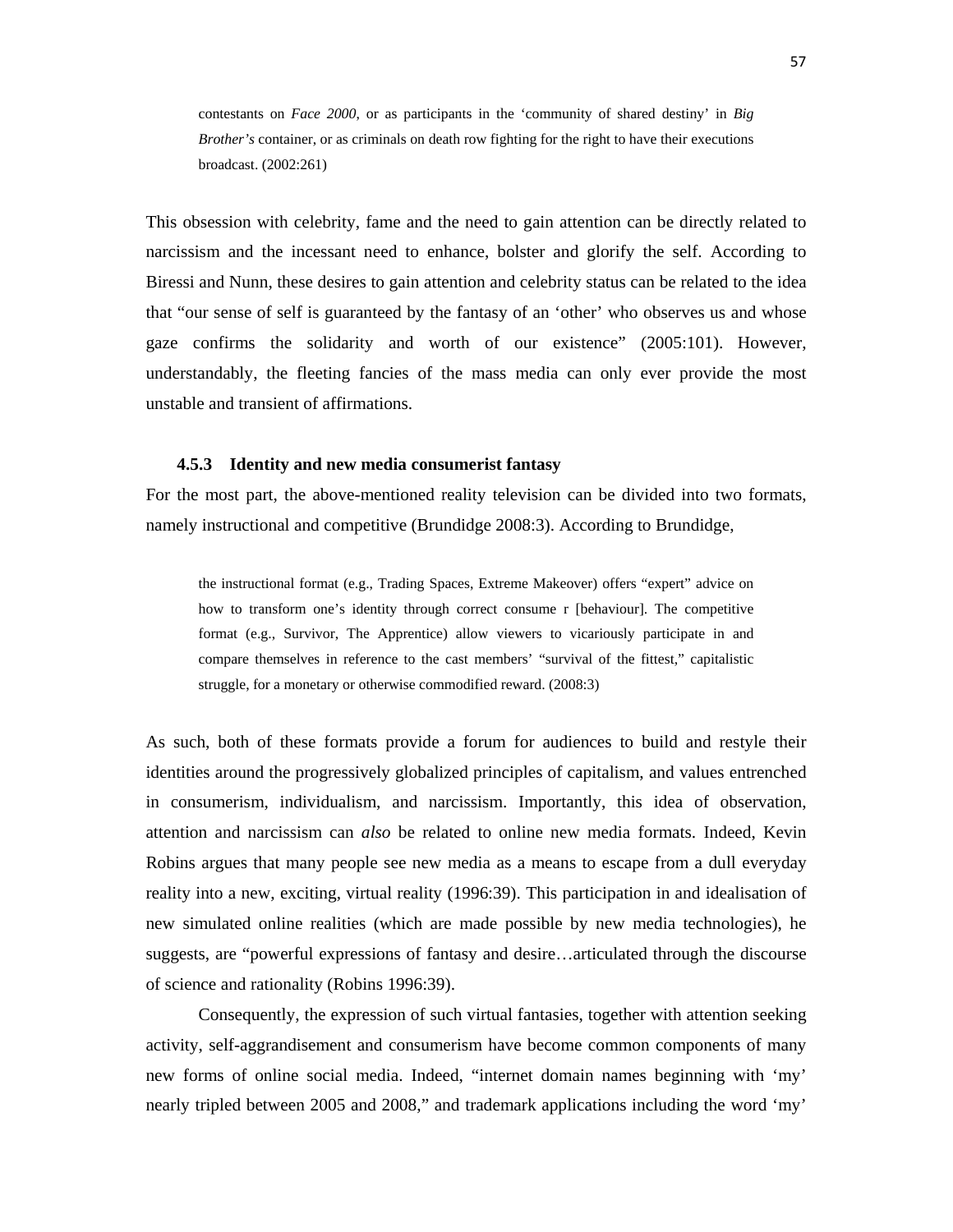increased fivefold between 1998 and 2008 (Browne 2008, cited in Twenge and Campbell 2009:108). In relation to this focus on 'me,' Twenge and Campbell insist that, the internet post-2004, namely Web 2.0, works in collaboration with cultural narcissism as a feedback loop, "with narcissistic people seeking out ways to promote themselves on the Web and those same websites encouraging narcissism," along with the development of consumer based online identities (2009:107).

Although the internet has been around since the 1950s, this form of technology only really became accessible to the general population in the 1990s when personal computers first became affordable. From here on, Web 1.0 became the major source of online mediated communication and technology. According to Manuel Castells, the advent of the internet led to the development of a new digital communication system which "is both integrating globally the production and distribution of words, sounds and images of our culture, and customising them to the tastes of the identities and moods of the individuals" (2000:2). These identities have become an intrinsic part of this system and Castell asserts that "in a world of global flows of wealth, power, and images, the search for identity, collective or individual, ascribed or constructed, becomes the fundamental source of social meaning" (2000:3). This meaning, however, Castell insists is no longer organised around what people do and the contributions that they make to society, but rather around who they are, or rather who they 'believe' they are (2000:3). Consequently, Castells purports that the emergence of the 1970s technological paradigm led to the materialisation of a new way of living, producing and communicating. In relation to this, he asserts that the culture of freedom, individual innovation, and entrepreneurialism that grew out of the 1960s counterculture opened the door to this burgeoning technological shift (2000:5). Not only did this growing connection between society and technology impact on the identities and culture of society, but it also played a role in the restructuring of the western capitalist system. Indeed, Castells maintains that

the information technology revolution was instrumental in allowing the implementation of a fundamental process of restructuring of the capitalist system from the 1980s onwards. In the process, this technological revolution was itself shaped, in its developments and manifestation, by the logic and interest of advanced capitalism. (Castells 2000:13)

As such, Castells ideas on the impact of the rise of information technology on the changes in the capitalist system – towards a more individualised, privatised economic system – as well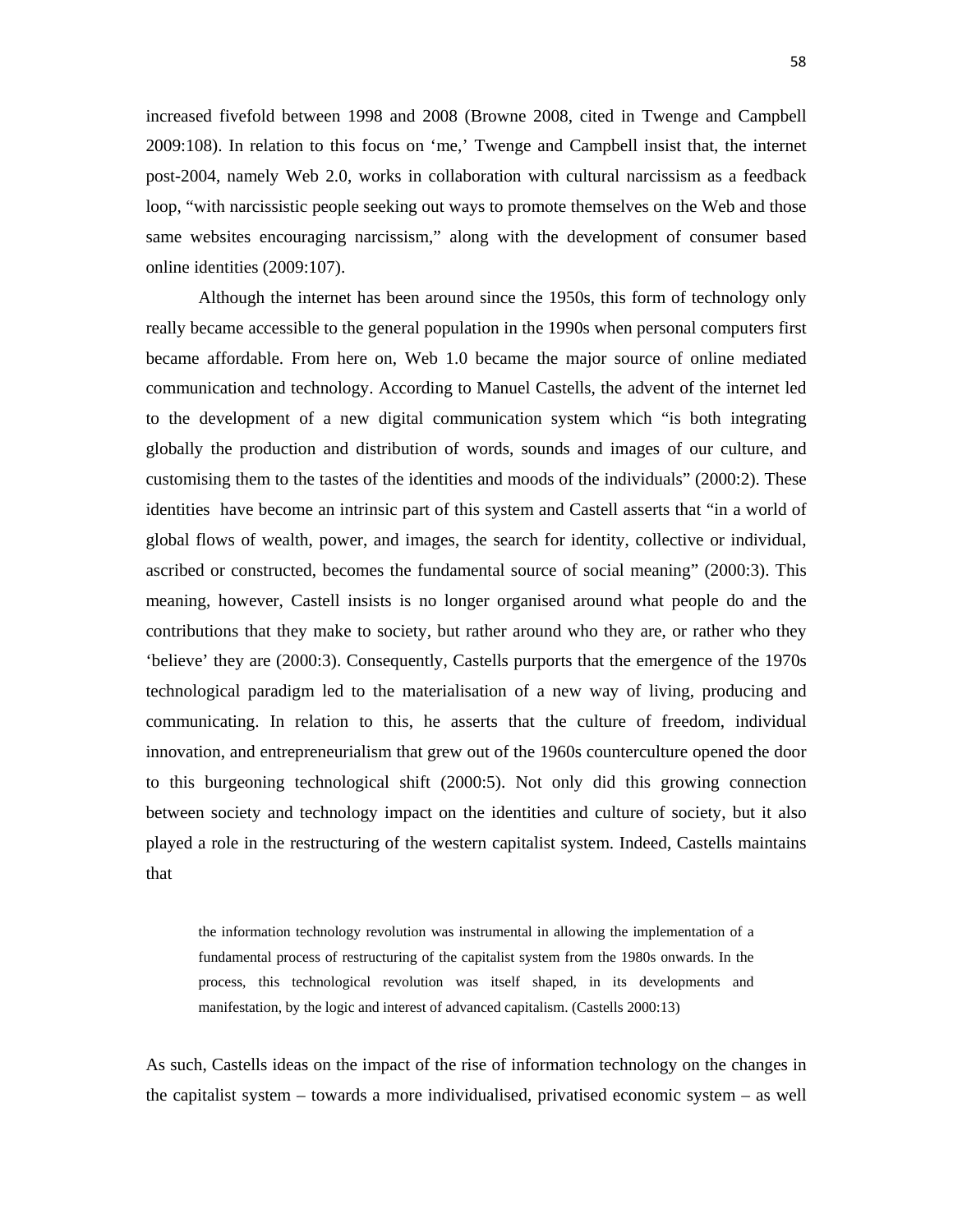as the impact that it has had on the development of individual identities and social meaning, can readily be related to the ideas of Adorno, Marcuse, Lasch, Twenge and Campbell. Thus, since changes in both capitalism and identity formation have been linked to a growth in information networks and an increasingly computer mediated society, the engenderment of cultural and commodity narcissism in advanced capitalist society may also be linked to this technology. This can be seen particularly in the recent popularity and ubiquitous infiltration of new forms of interactive digital media.

In particular, following the dot.com crash of 2001, which saw the end of many webbased businesses, Web 2.0 emerged as the second generation of web based services and host communities (Creeber and Martin 2009:3). Web 2.0 differs from Web 1.0 in that it does not just allow for the retrieval of information, but also offers a digital and social element where "users can generate and distribute content, often with freedom to share and re-use" (Creeber and Martin 2009:3). In relation to these changes, Creeber and Martin argue that "New Media and the Digital Revolution is part of a global cultural transformation," where the way we think about our lives, our environment and ourselves has been completely altered. The impact of this 'new media' on society is discussed by Glen Creeber in his paper, 'Digital Theory: theorising New Media.' In it, he discusses the post-modernism of advanced capitalist society and the cultural and political changes that have occurred over the preceding decades. These cultural changes he suggests "can partly be understood as the inevitable by-product of a consumer society where consumption and leisure now determine our experiences rather than work and production (2009:15). Subsequently, he argues that "this means that 'consumer culture comes to dominate the cultural sphere, and that the market determines the texture and experiences of our everyday lives" (2009:15). These changes in society have emerged in reaction to the role that the media plays in contemporary society. Indeed, in reaction to the advent of new media technologies many critics have argued that the ability to distinguish between the media image and the real has become increasingly difficult, with McRobbie asserting that each "pair has become so deeply intertwined that it is difficult to draw the line between the two of them" (1994:17). As such, Creeber contends that "with the arrival of artificial intelligence, cyberculture, virtual communities and virtual reality, our sense of what is 'real' and what is 'unreal' is clearly undergoing a dramatic transformation" (2009:18). In this regard, it has been argued that "the increased interactivity of new media generally allows audience to play around with and make their own composite identities from various and sometimes even contradictory sources" (Creeber 2009:18). Hartley calls this process, and the notion that the media allows all of us the opportunity to create our own multifaceted, assorted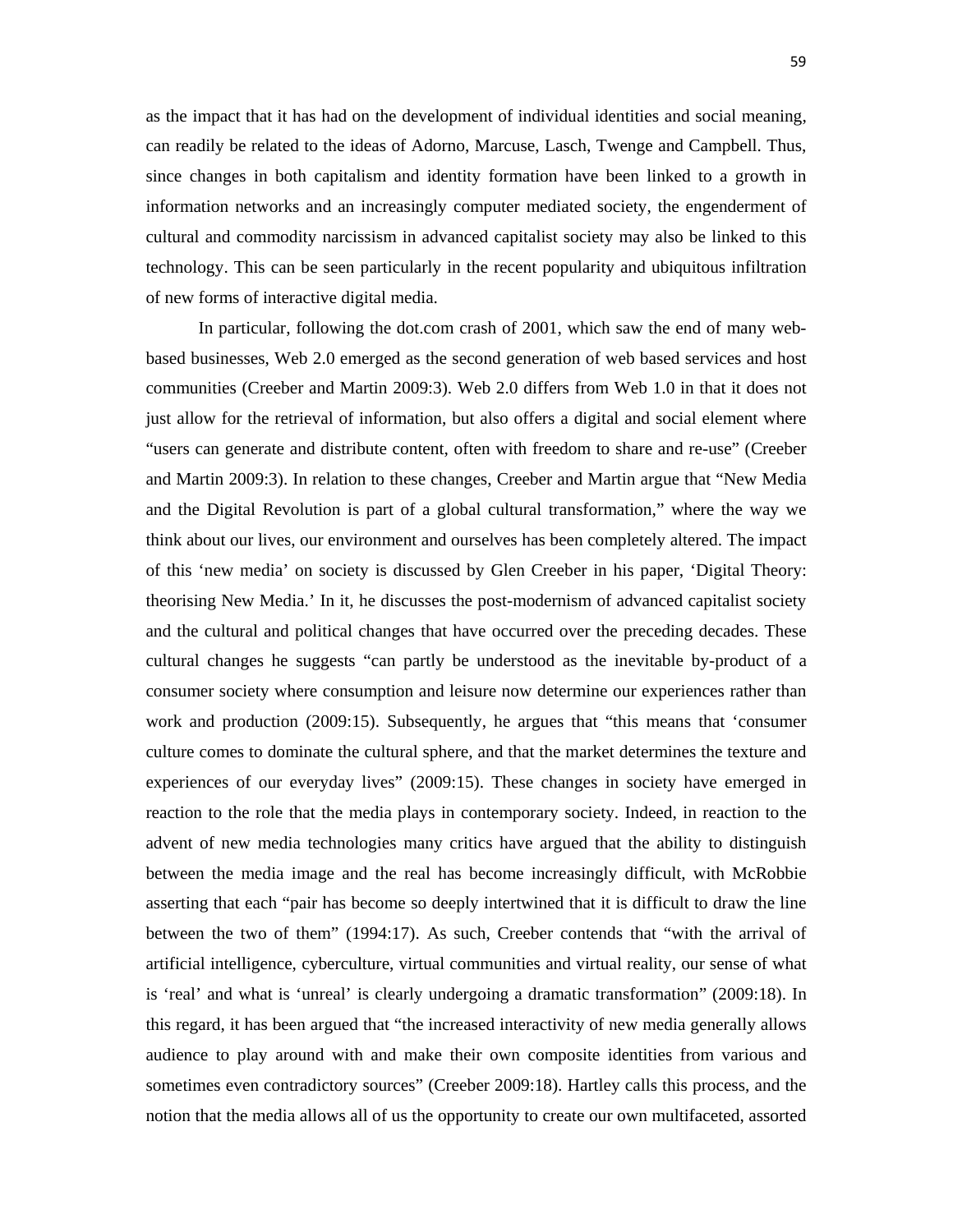notions of personal identity, "DIY Citizenship" (1999:177-185). A well-known sociologist and author on this topic is MIT university professor Sherry Turkle. In her popular 1995 book *Life on the Screen,* Turkle examines how the internet has impacted on the way in which people have come to experience and identify themselves. In the opening line of her book she asserts that "we come to see ourselves differently as we catch sight of our image in the mirror of the machine" (1995:9). This can be related to her idea of the growing context of a "culture of simulation," in which "eroding boundaries between the real and the virtual, the animate and the inanimate, the unitary and the multiple self" have become prominent features of everyday life (Turkle 1995:9). Consequently, she argues that the "computer offers us both new models of mind and a new medium on which to project our ideas and fantasies" (1995:9). Turkle suggests that "when we step through the screen into virtual communities, we reconstruct our identities on the other side of the looking glass" (1995:177). This ability to create your own customised identity may encourage as well as promote the narcissistic inflation of consumerist fantasies and self-infatuated personality traits. Indeed, the ability of people to create an online persona that is different and often better than their real one, points towards a promotion of a focus on the advancement and elevation of the self, indicative of capitalist society's culture of narcissism. One of the most popular aspects of new media where this type of identity formation can be found is on online social networking sites. Indeed, since Turkle argues that "it is computer screens where we project ourselves into our own dramas, dramas in which we are producer, director and star" (1995:26), social media and social networking sites may provide a platform for the engenderment of this type of acute narcissism.

According to Buffardi and Campbell, social networking websites "offer individuals the abilities, among others, to (a) create an individual Web page, (b) post self-relevant information (e.g., self-descriptions, photos), (c) link to other members (e.g., friends lists), (d) and interact with other members" (2008:1303). This trend towards developing online social networks started in 1997 with the formation of SixDegrees.com, which was based on Frigyes Karinthy's 1923 theory that "anyone on earth can be connected to another through a chain of six acquaintances" (cited in Ryan and Traube 2006). Thirteen years later, social networking sites now proliferate through the internet to the extent that they are some of the most visited websites. In relation to the popularity of these websites, some researchers have begun to question this media's promotion of a focus on the self (Baldwin and Stroman 2007, Orlet 2007, Buffardi and Campbell 2008). Indeed, concern has been raised that these "[w]eb sites offer a gateway for self-promotion via self descriptions, vanity via photos, and large numbers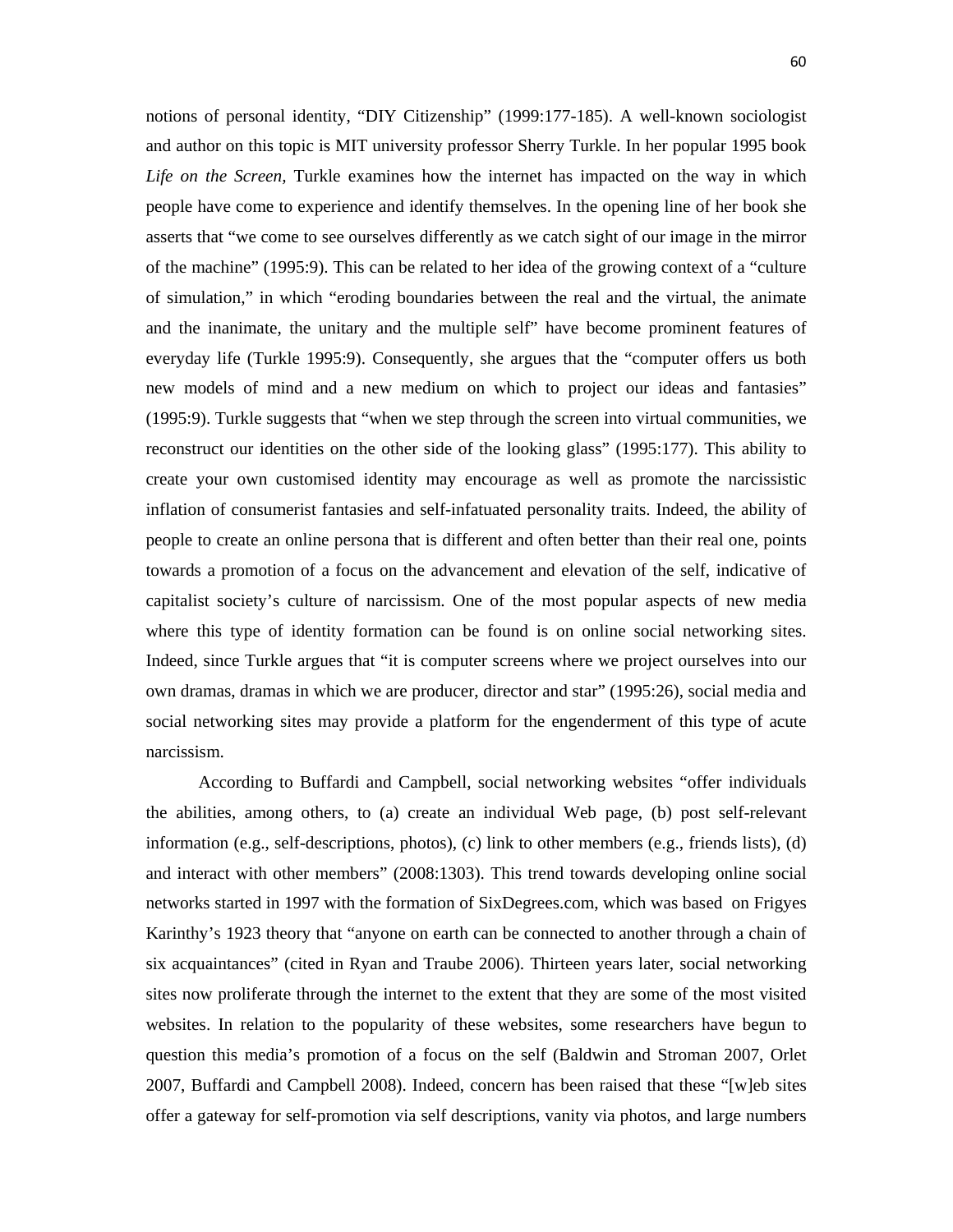of shallow friendships (friends are counted – sometimes reaching the thousands – and in some cases ranked)," and as such may present a platform for a growth in trait narcissism (Buffardi and Campbell 2008:1303). Although many people use social networking sites as a mean to maintain friendship and family ties, gain updates to events and more recently conduct business, they may also offer the opportunity for narcissists to self-regulate via social linking. In particular, Buffardi and Campbell argue that social networking sites are "fertile grounds" for narcissism for two reasons. Firstly, they suggest that because "narcissists function well in shallow relationships," social networking sites may be attractive in that they are built on many superficial 'friendships,' with some people having thousands of 'friends' on the site (2008:1304). Secondly, since social networking sites are decidedly controlled environments (Vazire and Gosling 2004), they suggest that the ability of users to control practically all aspect of self-presentation and expression – by choosing attractive photos and writing self-promoting content – is very appealing to narcissistic personality types. As such, the potentiality for social networks to promote narcissistic values and attitudes may indeed be possible if not probable. In relation to this, Lavini and Kimmelman maintain that

technologies and media theories show that we create, absorb and interiorise technology, even as technology creates, absorbs and interiorises us. Thus, in this reflexive, mutually constructive model of human-technology relations, social networking websites cannot help but absorb existing narcissism from users, and then create more, just as narcissistic users are creating narcissism within these modalities. (2007:2)

According to Kelsey, some of the messages that are created, absorbed and interiorised by and through social networking sites include: 'I Must Be Entertained All the Time,' 'If You've Got It, Flaunt It,' 'Success Means Being a Consumer' and 'Happiness is a Glamorous Adult' (2007). These messages can be related to the growing culture of narcissism and the values of vanity, materialism, entitlement and anti-social behaviour that it endorses.

The above discussion on the engenderment of narcissism through the 1980s, the 1990s, and the current decade illustrates that a considerable growth in this trend has become evident, particularly since the inception of new media technologies and social networking websites. In effect, with online communication portals available through computers and mobile phones, identity creation, elevation, and promotion is only a 'click' away, and the encroachment of what Adorno called the culture industry, into every aspect and minute of our lives, has become increasingly pronounced. This constant ability of contemporary society to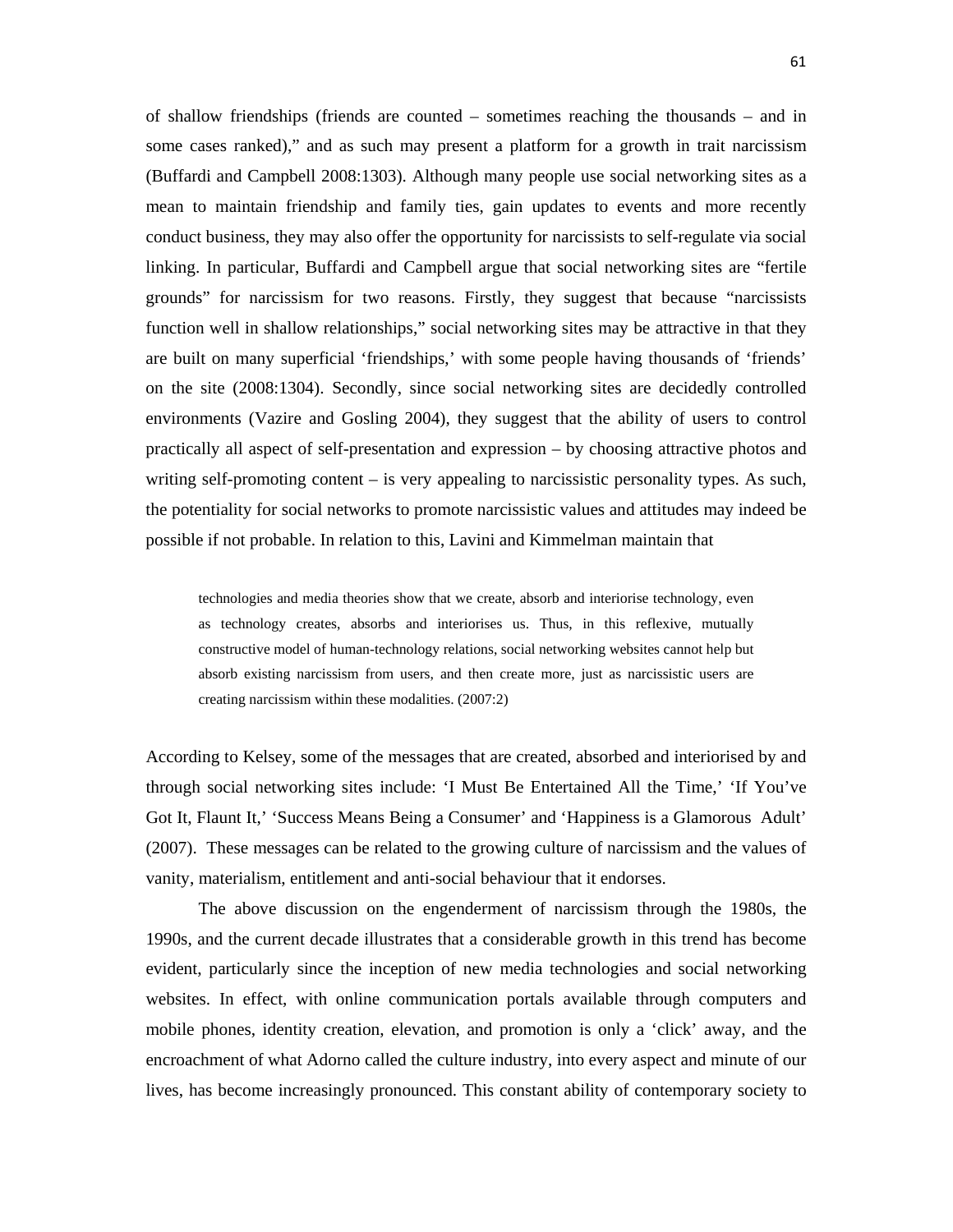venture online and tell whoever is willing to listen, about their new favourite song, their latest trip to the gym, or how amazing their new car is, endorses the narcissistic belief that 'people actually care what you are doing every second of the day.' In addition, it also encourages a constant endeavour to fulfil false needs through a mirage of narcissistic security, selfpromotion and consumption.

This engenderment of consumer orientated commodity narcissism can be found in a wide array of online social networking platforms. However, because it is the most popular, a discourse analysis of the popular social networking website Facebook – with its numerous consumer orientated applications – will be undertaken in the following chapter, in the interest of exploring this issue further.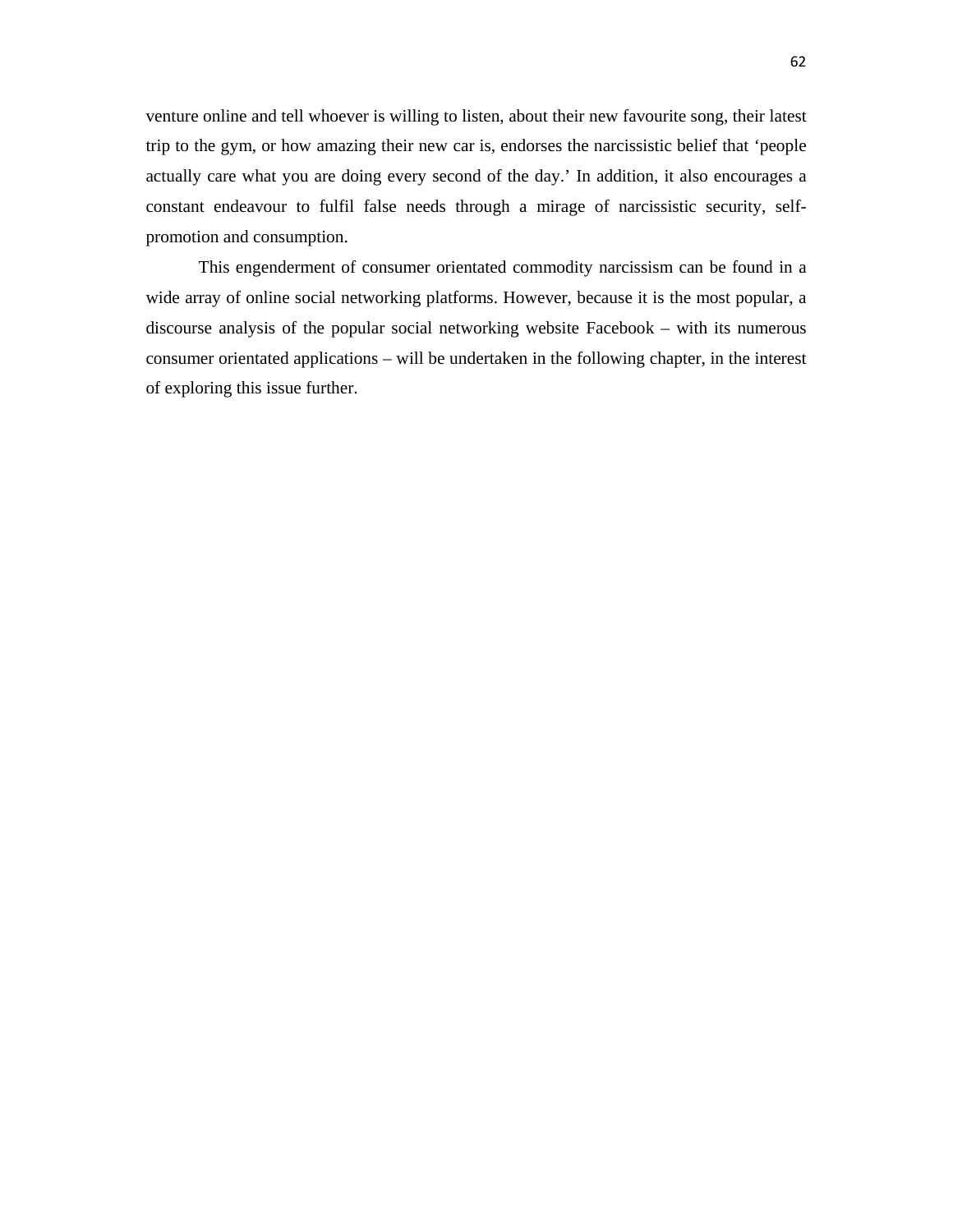# Chapter Five

## Analysis of the structural components of Facebook

#### **5.1 Facebook - an abyss of self-love?**

Coming second out of 927 483 websites in terms of user traffic, Facebook has become one of the most popular social networking sites available online to date. Founded in February 2004, Facebook was created by Harvard University student Mark Zuckerberg and his roommates and fellow computer science students Eduardo Saverin, Dustin Moskovitz and Chris Hughes. The name of the site was based on printed handbooks known as 'face books,' which are given out to students at the beginning of the year to help match their fellow classmates' names with their faces. Thus, the idea behind the Facebook website was to create an online version of these directories, where students could produce, personalise and update their own profiles (Awl 2009:4). Initially available to college and then high school students, by 2006 the social networking site was open to anyone over the age of 13 who had a valid email address; today Facebook has over 500 million active users around the world. The popularity of Facebook arguably derives from the dynamic possibilities for social interaction that it affords its subscribers. In short, Facebook allows you to create a personal profile, list personal information, interests and contact details, invite friends, communicate using private or public messages and chat features, add photos, send gifts and join groups, among other things, and for these reasons it is the leading social networking website based on monthly unique users (www.facebook.com 2010). Indeed, logging on to Facebook has become part of many of these users' daily routines, with Facebook reporting that "half of its users log in everyday, 35 million update their status each day, and 'the average user spends more than 55 minutes per day on Facebook'" – adding up to "320 million hours spent on the platform worldwide on each single day" (cited in Aydurmus 2010:6).

Like most social networking sites, however, Facebook has also been connected to the promotion of the narcissistic self. Mueller maintains that "like that eternally distracting pool of Greek lore, the Facebook profile can become an abyss of self-love that consumes one entirely" (2008). Consequently, she goes on to suggest that "even the most socially competent among us tend to enjoy photo-documenting our social successes, so that those poor souls who are less gifted might at least witness our revelry" (Mueller 2008).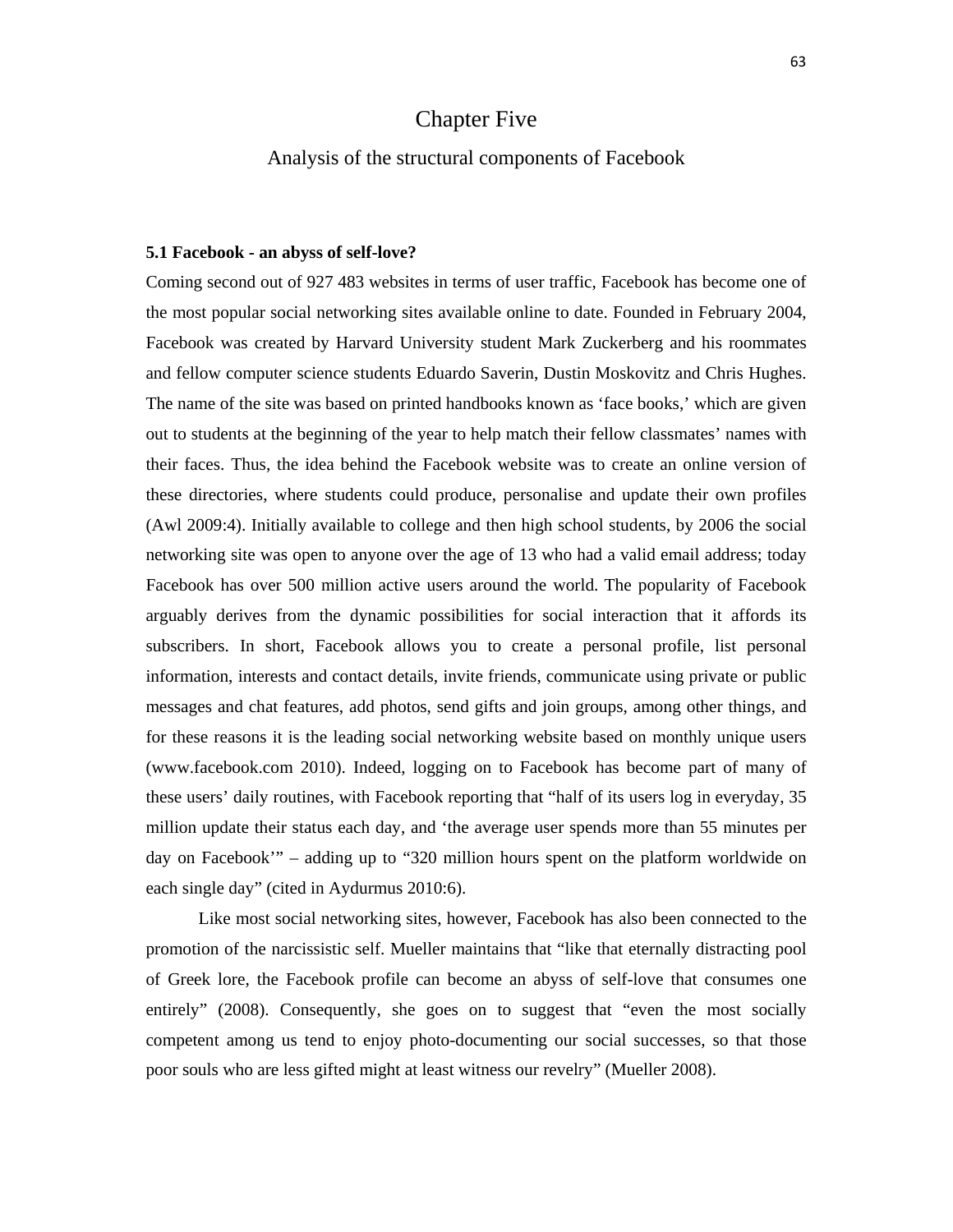In the previous chapter the characteristics of new millennium narcissism were discussed in relation to identity formation. Following on from here, this chapter examines how each of these characteristics, namely, identity and security, identity and the mass media, and identity and new media consumerist fantasy, are expressed within the online parameters of the Facebook social networking site. In doing so, it will not only analyse the way in which Facebook panders to the associated narcissistic needs of each of these characteristics, but will also argue that it nevertheless ultimately fails to fulfil such needs; with the consequence that it comprises part of the problem of contemporary alienation, rather than a remedy for this social ill.

In the interest of doing so, this chapter firstly looks at the idea of identity and security in relation to the 'About Me,' 'Profile Picture,' 'Friends,' 'Photo albums,' 'What's on your mind,' 'News Feed' and 'Applications' sections of Facebook. Secondly, the 'Facedouble,' 'Compare People,' 'Compare Hotness,' 'Fancheck' and television series related applications form the basis of the examination of association of identity with the mass media. Finally, with regard to Facebook's relationship to identity and new media consumerist fantasy, the 'Likes and Interests,' 'Facebook Ads,' 'Marketplace' and gift related applications will be considered. In effect, in what follows, this chapter aims to present a discourse analysis of the structural components of the popular social networking site, Facebook, in an attempt to highlight the consumer orientated identities that it creates, and the cultural commodity narcissism – and subsequent insecurity – that it engenders.

According to Fowler, "discourse is speech or writing seen from the point of view of the beliefs, values and categories which it embodies: these beliefs…constitute a way of looking at the world, an organisation or representation of experience – ideology in the neutral, non-pejorative sense" (cited in Deacon et al 2008:152). Theo van Leeuwen builds on the work of Michel Foucault (1977) when he defines discourse as "socially constructed ways of knowing some aspect of reality which can be drawn upon when that aspect of reality has to be represented" or when "context-specific frameworks for making sense of things" (cited in Wodak and Meyer 2009:144) are required. Similarly, Norman Fairclough (1995:16-17) explains discourse analysis "as an attempt to show systematic links between texts, discourse practices, and socio-cultural practices" (cited in Decon et al 2008:152). Van Leeuwen clarifies the process of discourse analysis further when he suggests that

evidence of discourses will have to come from the similarity between what is said and written about a given aspect of reality in different texts that circulate in the same context. It is on the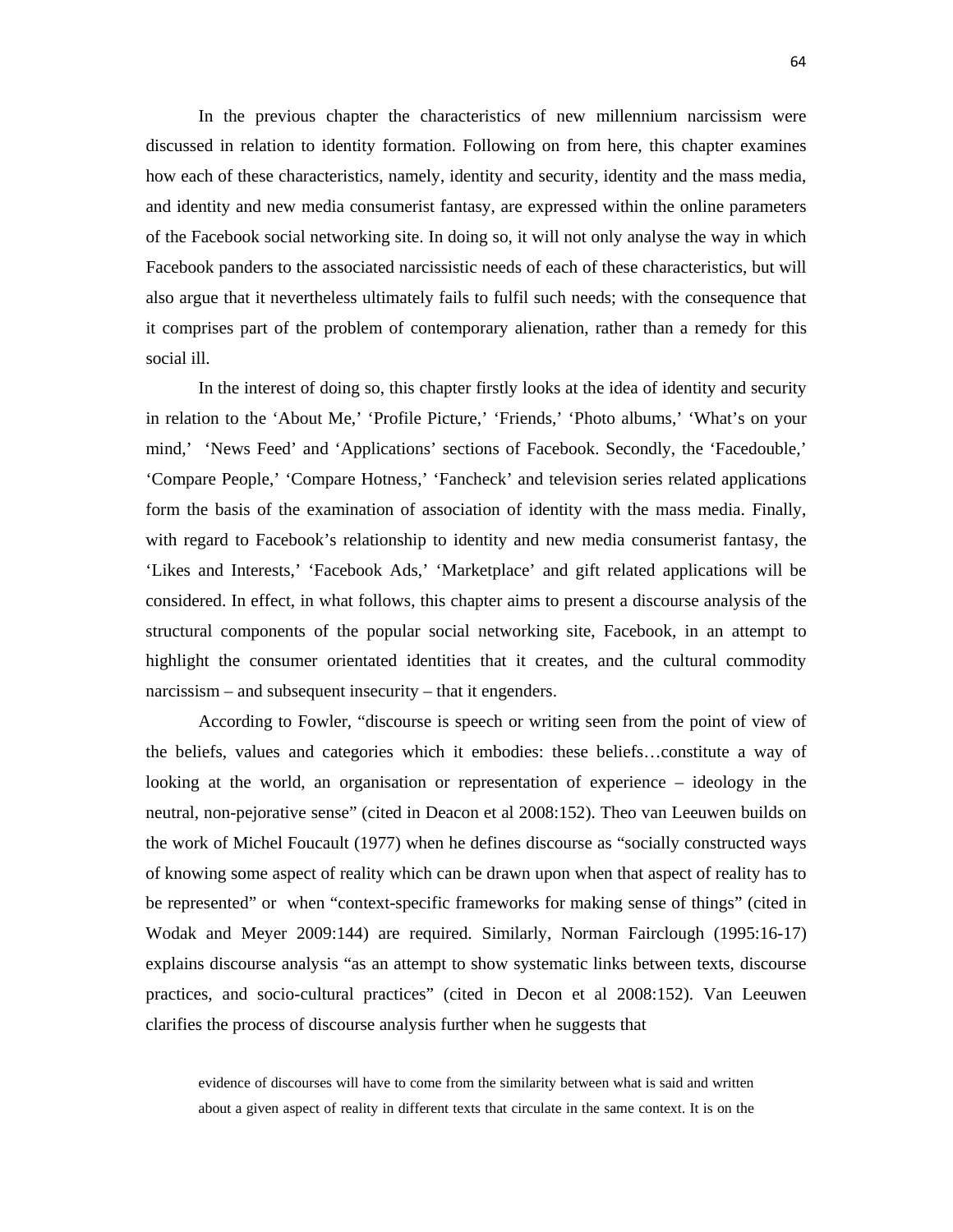basis of such similar statements, repeated or paraphrased in different texts, and dispersed among these texts in different ways, that we can put the puzzle back together and reconstruct the discourses texts draw on. (cited in Wodak and Meyer 2009:145)

Accordingly, in what follows, Facebook is understood as a textual manifestation of the discourse of commodity narcissism; a manifestation which, in turn, perpetuates and indeed propagates such discourse, particularly through the 'Home' and 'Profile' pages. As in the previous chapter, the issues which will be discussed are identity and security, identity and the mass media, and identity and new media consumerist fantasy.

#### **5.2 Identity and security**

In the following analysis, issues related to security are discussed in relation to Facebook's promotion of identity construction. By examining certain structural features of the social networking site, this section highlights the role of Facebook in the promotion of narcissistic identity formation, as a mean to gain security in an increasingly isolated world, along with its failure in this regard.

As discussed in chapter one, it has been suggested that contemporary capitalist society's adoption of instrumental reason (together with the emergence of consumerorientated 'pseudo-individuals') has resulted in an increased state of deep uncertainty, isolation, alienation and insecurity. This uncertainty and insecurity is arguably increasingly evident today, as society attempts to find meaning, inclusion, unity and freedom amidst the ambiguity and self-interest of neoliberal capitalism. Indeed, Hall and Winlow refer to the problematic influence of instrumentalism and self-interest when they suggest that,

perhaps unsurprising in an Anglo-American world dominated by neoliberal policies and culture for the past two decades, the commitment that …people once held to more traditional and communal ways of life has been supplanted to a large extent by instrumentalism and personal ambition, which, although they are constantly touted as the paths to freedom or prosperity, operate in a highly restrictive framework set by the logical demands of the consumer market place and have established themselves as norms in a climate of increased economic and cultural insecurity. (2005:33)

This focus on 'personal ambition,' and narcissistic self-expression and aggrandisement as a means to escape the isolation and alienation of contemporary capitalist society, and to gain feelings of security, is very apparent in the present use of Facebook. That is, the adoption of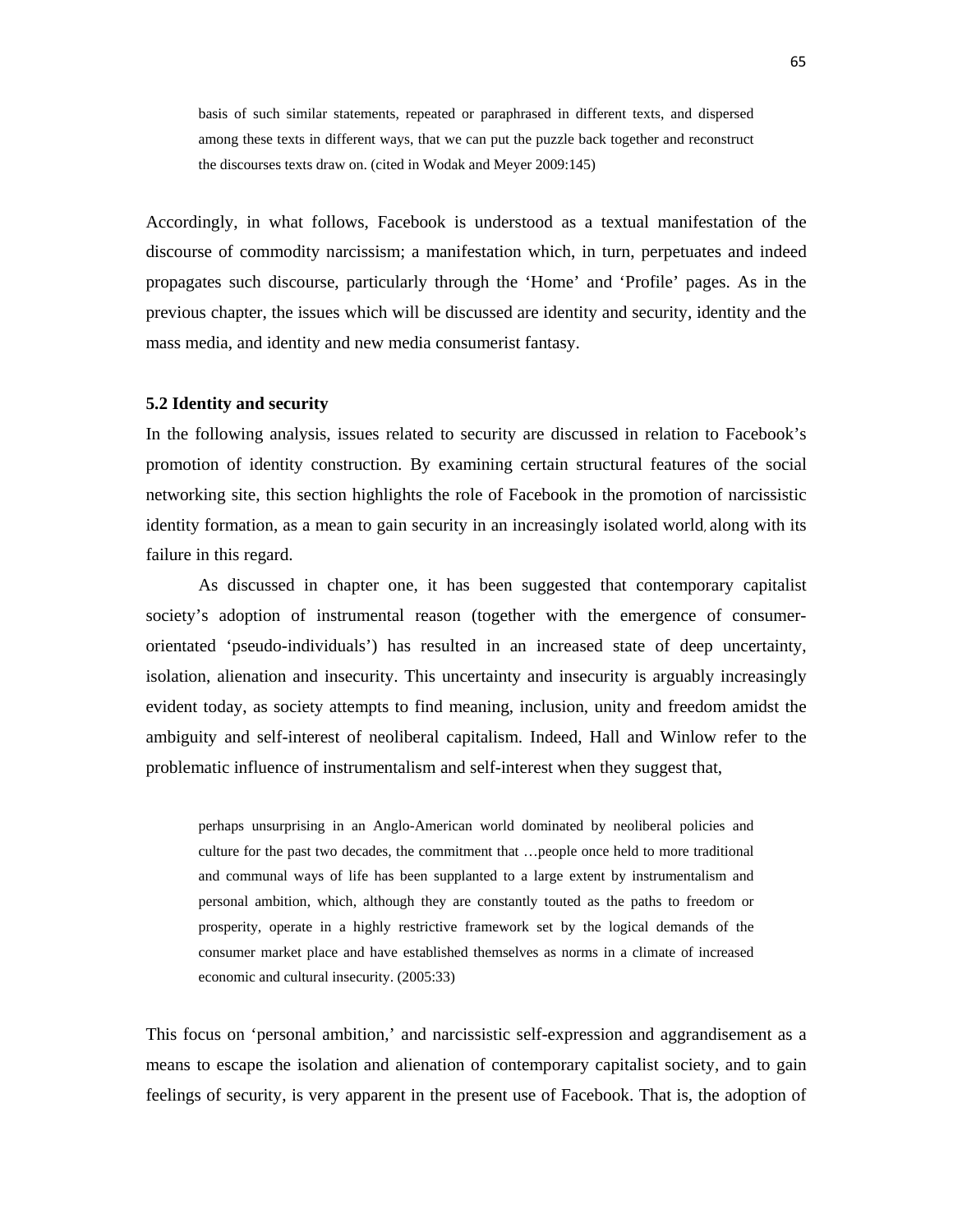narcissism in an attempt to relieve the anxiety and uncertainty of life can be found in a variety of activities, applications and structural components of this popular social networking site. In relation to identity and security, the 'About Me,' 'Profile Picture,' 'Friends,' 'Photo albums' and 'What's on your mind' sections of the Profile page, along with the 'News Feed' and 'Applications' sections of the Home page, are good cases in point.

 In the 'About Me' section the user is given the opportunity to post his or her personal details, and information about themselves. By answering a questionnaire, the user is able to give details relating to their location, sex, date of birth, political and religious view, sexual orientation, and what they are "looking for" in terms of 'friendship, dating, a relationship networking' and so forth. They are also given the opportunity to write a biography of themselves and to draw attention to their favourite quote. This structural feature is available to every Facebook member and gives the user the opportunity to fabricate their identity, based on who they believe they are, and who they want other people to believe them to be. In the past, identity was formed either through a person simply fitting in with the culturally arranged roles that his or her parents and grandparents had assumed, or striking out on their own, in relation to their own interests. In either case, though, identity formed by default, indirectly, in the wake of their various involvements over time. Today however, this is not the case. Instead, identity in contemporary capitalist society is a discursive object that is created directly, as an end-in-itself, and in a way that is influenced by a number of politico-economic and socio-cultural factors, including the mass media (Côté and Levine 2002:1). Because identity is "constructed rather than socially imposed" (cited in Bosma 1994:70), the ability of users to construct an inflated virtual identity – one better than their actual identity in the 'real' world – becomes an enticing feature. This is because the feeling of power and control that the user is given in relation to the ability to project a particular image and self-styled identity through this structural feature, acts as an opiate that reduces the anxiety and uncertainty often associated with contemporary identity formation. However, at the same time, this ability to aggrandise aspects of one's identity and focus on the positive and appealing parts of one's self-image, points towards the promotion of narcissism within this online platform. Consequently, the adoption of narcissistic tendencies may be related to the user's need for acceptance, freedom of expression and security within this social construct.

 The 'Profile Picture' is another feature of Facebook that is directly related to individual identity formation on the site. As the largest structural component of the 'Profile' page, the 'Profile Picture' says a great deal about who the person thinks they are in terms of visual identity. When uploading a 'Profile Picture' the user is able to choose exactly what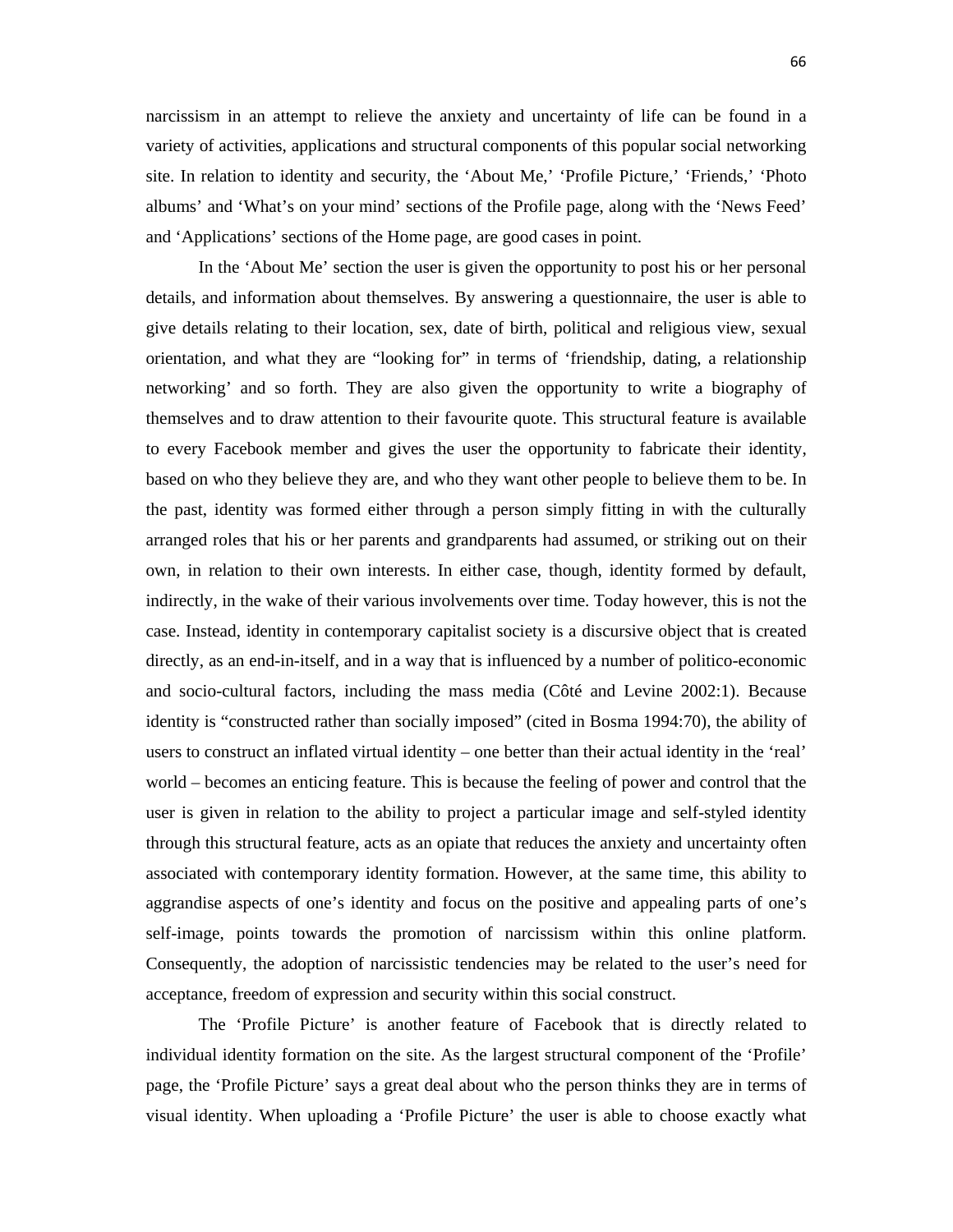picture they want to present, and they are able to edit, cut, crop and manipulate the image in order to project the identity that they want their online friends and other Facebook users to see. This feature gives the user the opportunity to express the aspects of their physical identity that they deem most appealing. According to Buffardi, the use of glamorous, selfpromoting photos as main profile pictures is indicative of a narcissistic means of identity construction (cited in Twenge and Campbell 2009:110). The use of such images also allows the user to reflect on their own image and identity while they are on their own Profile page. That is, they come to see themselves as the expression of their image in the "mirror of the machine" (Turkle 1995:9). This reflection results in the user seeing themselves in the same way that they hope other people see them (via Facebook), and as such may result in a progressive visual confirmation of the grandiose self. As such, the use of the 'Profile Picture' in the creation of an online persona 'feeds' contemporary capitalist societies' promotion of a culture of narcissism.

 The 'Photo Albums' feature performs an analogous function. As an element of the user profile, the 'Photo Album' feature allows the user to upload photos to their profile. These photos are visible to both the user and other members of Facebook based on the privacy settings that the user applies. Once photos have been uploaded the user (as well as other Facebook members) is able to 'tag' (nametag) the people in the photo. For example, if you were to add a photo of yourself and your two sisters, you would be able to click on yourself and tag yourself as 'me.' You would also be able to tag your sisters by clicking on them in the photo. These 'tags' will show up under the photo and will be visible on your Profile page and as well as on the Profile page of the people that you have tagged. Adding photos to a Facebook profile not only gives the user the opportunity to show other people what they have been up to and where they have been, but also helps to establish a sense of social adequacy and popularity. Indeed, images of people going to the latest concerts, dressing in the newest fashions and visiting the most popular holiday destinations, among many other things, helps to solidify the user's identity as part of the 'capitalistic in-group,' and as such, acts to reduce the unease and disconnection experienced in contemporary society. This structural appeal to the narcissistic needs of individuals to be part of the better and more important 'in-group,' highlights the role that Facebook plays in the promotion of cultural and commodity narcissism, as a means to fulfil societies growing needs for unity and security – even if this fulfilment is only temporary.

One important aspect of Facebook, which is available on both the Home and the Profile pages, is the "What's on your mind" status update tool. This tool provides a constant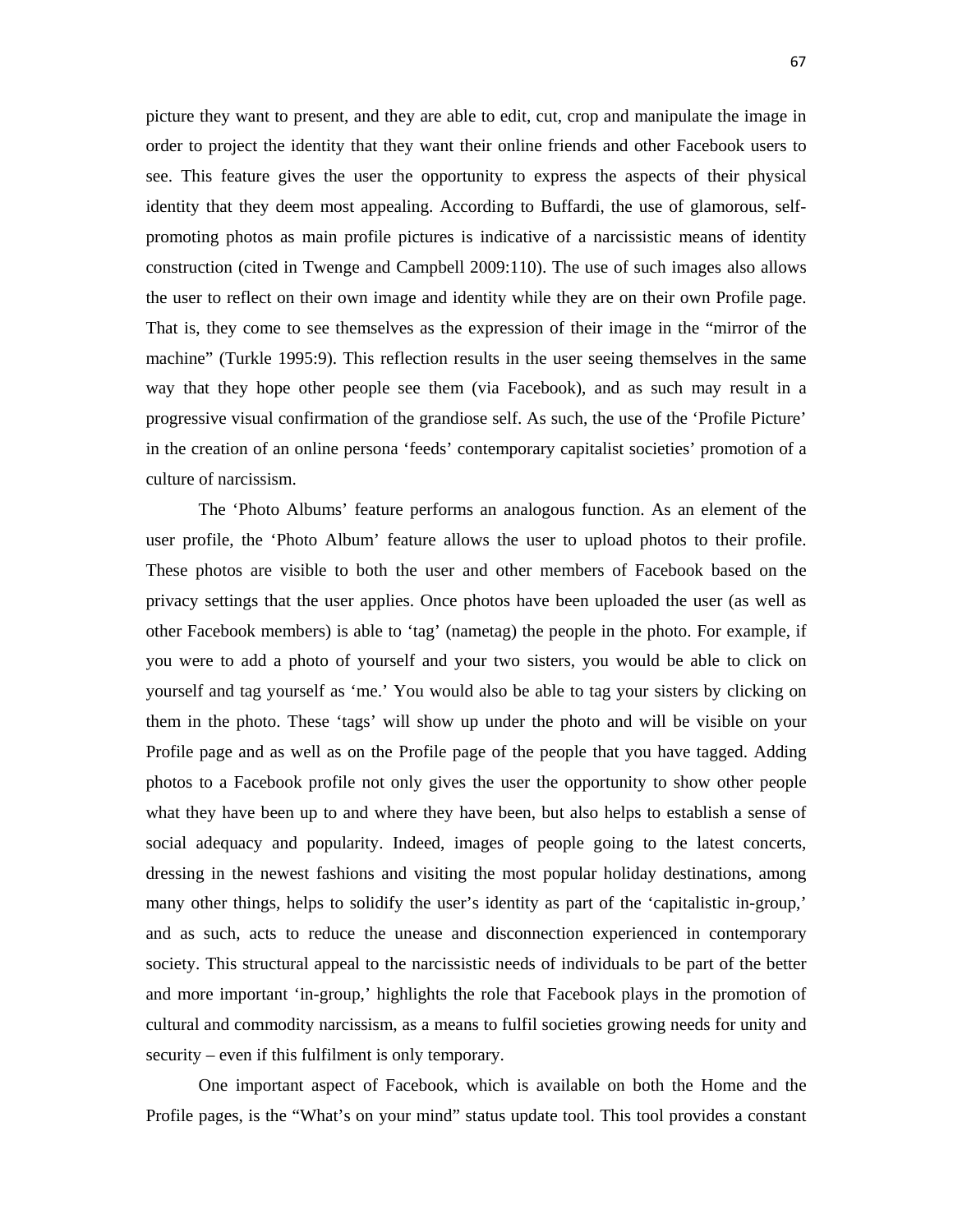opportunity for the expression of thoughts, ideas, activities, beliefs, opinions and general day to day highlights of users' lives. This tool not only allows the user to deliver a continuous stream of information relating to what they are doing, where they are, and who they are with, but also allows for other members of Facebook to 'comment' on or 'like' their statuses. This ability of other members to comment on and like an individual user's status acts to confirm their interest in what they are doing, saying or who they are associating with, and may also help to fulfil the need for attention, so actively pursued by many Facebook users. As such, in the process of expressing aspects of their identity through the 'What's on your mind' tool, many users may gain a sense of recognition and importance insofar as their banal, everyday preoccupations become elevated to the level of grandiose proclamations. Furthermore, comments by other users may act to bolster these feelings of grandeur and enhance identification with the grandiose self. In this regard, the ability of the user to say what they want to say, when they want to say it, together with the realisation that people are reading and relating to what they are saying, may offer the recognition and related security that the user so deeply desires. This security may also derive from the self-censorship that is indissociable from such a process; that is, the parameters of what is acceptable and expected by one's group of friends emerges rapidly, and become implicitly instantiated, which provides guidelines for one's behaviour and speech.

 Connected to the status update tool is the 'News Feed' feature on the Home page. According to the Facebook website 'News Feed' is the "center column of your home page" and "is a constantly updating list of stories from people and Pages that you follow on Facebook" (www.facebook.com 2010). In relation to the information that appears on the 'News Feed,' the site maintains that "in addition to posts from friends and Pages you follow, you'll see photo tags, friend requests, event RSVPs and group memberships in the Top News and Most Recent streams on your home page" (www.facebook.com 2010). Kelsey relates the 'News Feed' feature to watching the news. He suggests that

a news show is made up of little segments that tell different stories about a variety of people. So when you log in to Facebook and view your Home page, the News Feed gives you a live update of what people are up to, with the most recent news first. (Kelsey 2010:38)

This constant update of information on the 'News Feed' allows the user to remain connected to what is going on in the lives of their online friends, keeps them knowledgeable of upcoming events, groups and important dates, and assists in the development of a sense of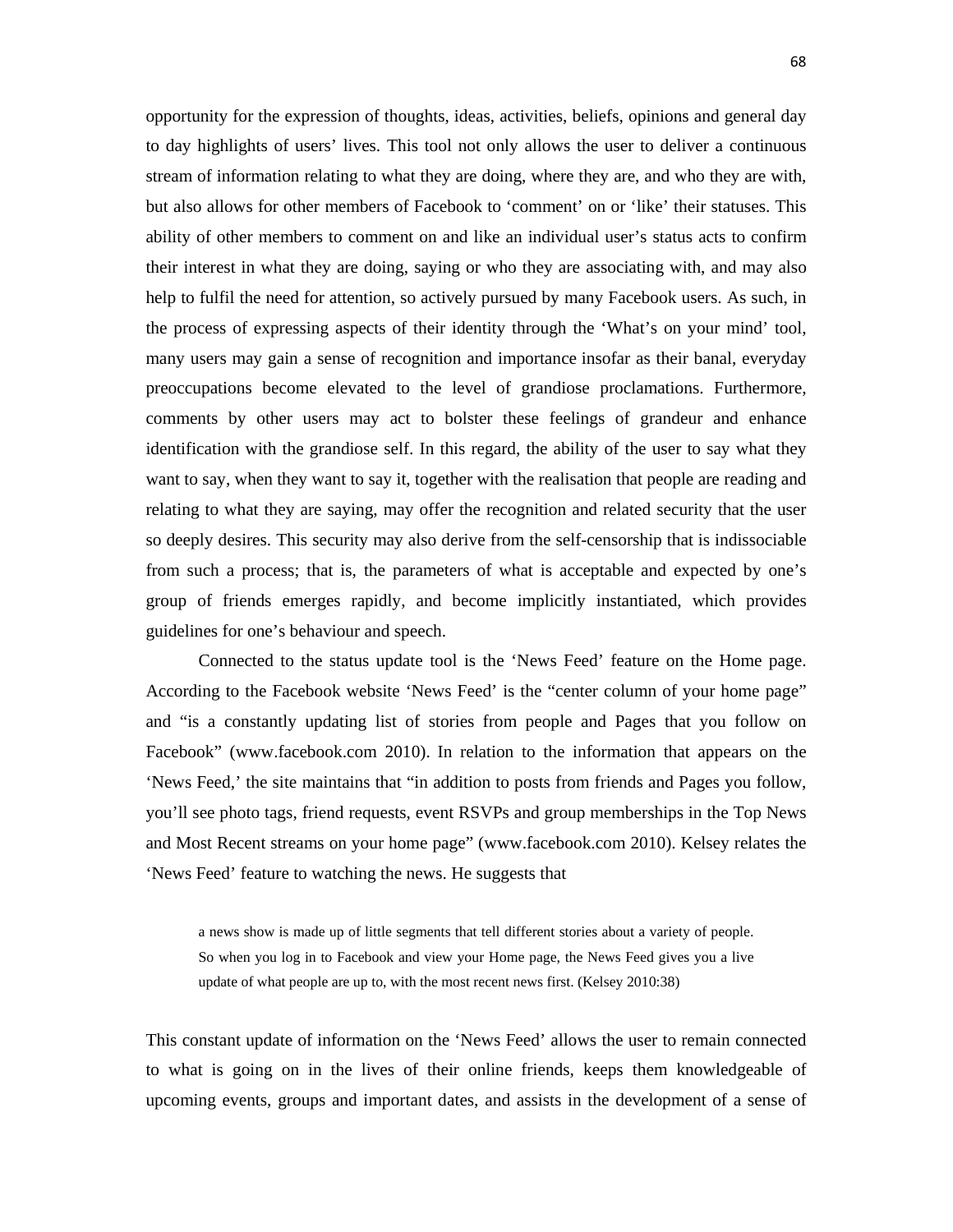community in this virtual space. Moreover, not only does the 'News Feed' wall provide the user with updates from other people on the network, but all changes and updates made by the users to their own profiles are also broadcast on this 'News Feed' wall. This means that while the user is able to gain an insight into the lives and activities of other members of the site, so too do the other members gain an insight into the life of the user. This sharing of data and information, and the users' perpetual connection to the lives of their online friends and acquaintances, may act to satisfy what Alford refers to as narcissistic needs for fusion (1988:107). That is, the need to feel part of a powerful and important in-group. As such, the feeling of unity, inclusion and fusion experienced within the constructs of this social networking site through the often narcissistic expression of identity, provides the user with feelings of acceptance and refuge that that crave.

 The final feature that can be related to identity and security can be found in the role that 'Friends' play within the social structure. Making friends and attaining online acquaintances is the core purpose of the Facebook social network. Adding friends to their profile allows users to express their identity online. This means that the more friends the user has, the more they are able to communicate the ideals of the grandiose self. Without these friends, the whole act of identity formation and expression would be useless, and all attempts to engage in the fulfilment of narcissistic desires would be futile. In order to find friends on Facebook, the user can either search the network or search existing email contacts. Once the person the user is looking for is found, they send them a friend request and wait for their response. As people respond positively to these friend requests and accept the invitation of friendship, the number of friends the user gains is recorded. This record of the number of friends the user has is displayed on their Profile page, and is updated as the number of friends increase or decrease. Within the context of Facebook, the more friends you have, the more socially equipped and popular you tend to appear, and as such, many users have online friends which extend into the thousands. In relation to this, online communities (such as Facebook) and their support of the maintenance of large numbers of 'friendships,' may be particularly conducive to the engenderment of narcissism. According to Buffardi and Campbell, since "narcissists function well in the context of shallow…relationships," social networking websites provide the perfect platform for the expression of narcissistic tendencies, in that they "are built on the base of superficial 'friendships' with many individuals and 'sound-byte' driven communication between friends" (i.e. the News Feed and Wall posts) (2008:1304). In this regard, Buffardi and Campbell assert that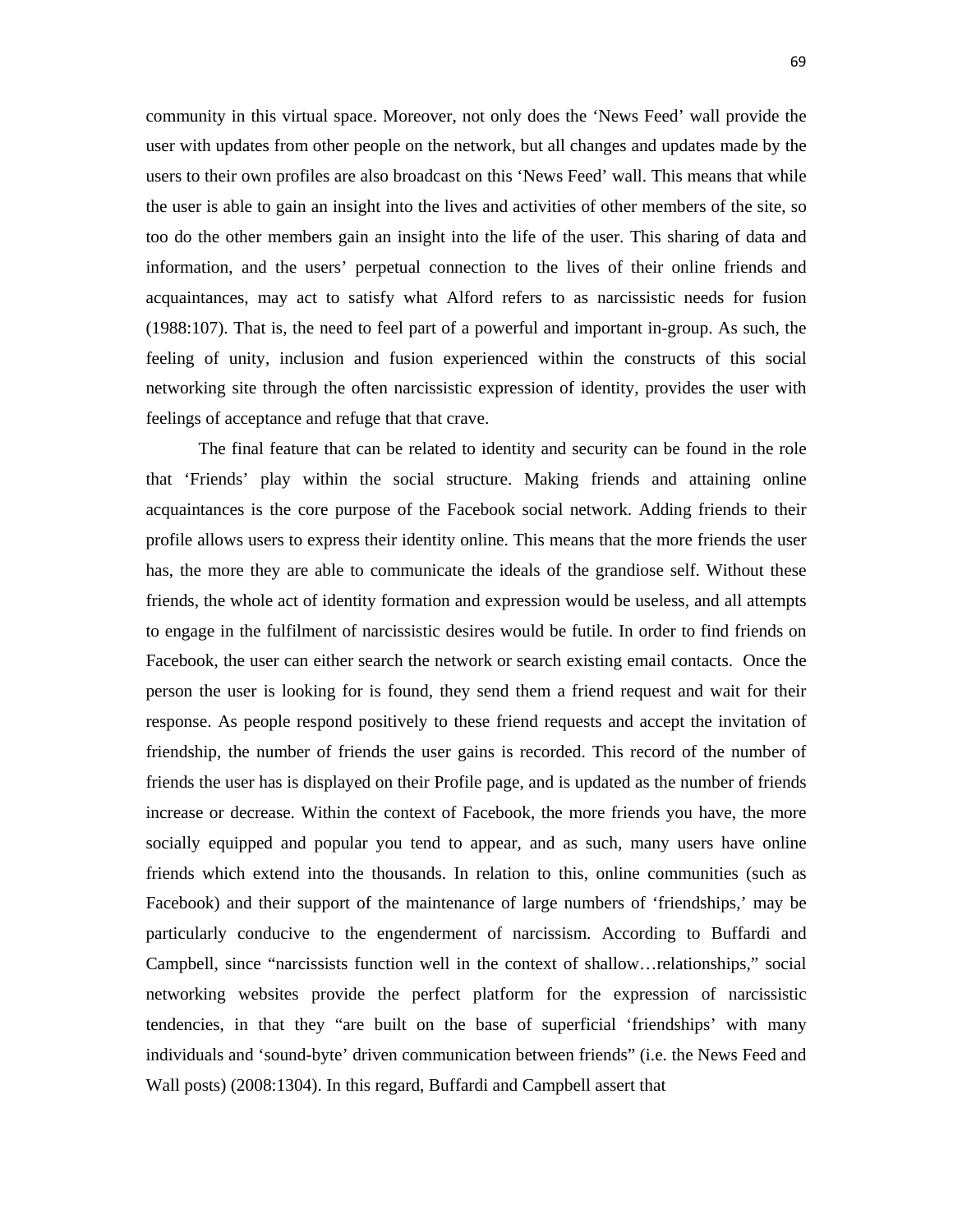narcissists do not focus on personal intimacy, warmth, or other positive long-term relational outcomes, but they are very skilled at both initiating relationships and using relationships to look popular, successful and high in status. (2008:1304)

This dynamic of self construction via online relationships can act to affirm narcissistic esteem and endorse the validity of the grandiose self. That is, the attainment of online friends acts to legitimise the user's self-perception and identity. This validation of the grandiose self therefore results in the stabilisation of the user's self-image and, in turn, reduces feelings of anxiety and thereby gives the user an enhanced sense of security.

 Based on this analysis of the 'About Me,' 'Profile Picture,' 'Photo Albums,' 'What's on your Mind,' 'News Feed' and 'Friends' features of Facebook, it is plausible to suggest that this social network may encourage and promote a narcissistic expression of the self, as a means to diminish the feelings of anxiety and isolation commonplace in contemporary society, and as a way to artificially bolster people's longing for individual identity, freedom and security. These needs, however, cannot be fulfilled since Facebook, as an element of the culture industry, does not satisfy the 'false' needs imposed on society by the capitalist system, but rather increases the urgency of such needs, indefinitely. Thus, since Facebook's "profit models…are based on the utilization of an efficient creation of value by an unpaid workforce," (Ritzer 2010:168) its promotion of such 'false' needs acts to safeguard the solidity of the ideology of which it is an expression.

This connection to the culture industry and the capitalist system can be seen in the invisible power and control that the site has over its users' identities and actions. In relation to this, although users are encouraged to express their self-identity, and although individuality seems to reign supreme, "the profiles that individuals create on Facebook…are clearly constrained by the structural features of the site" (Hesmondhalgh and Toynbee 2008:205). Arguably, since each user profile is limited to the specific structural features and components provided and controlled by Facebook, individuality on the site is not absolute, and instead a type of pseudo-individuality – similar to Adorno's pseudo-individuation – exists. George Ritzer explains this pseudo-individuality when he maintains that "identity is chosen from selecting from Facebook-determined options and checkboxes, with the result that the profile pages look very similar" (2010:168). As such, although each Facebook profile appears to offer a platform for the expression of uniqueness and individuality, structurally and purposefully they are exactly the same. To this end, since pseudo-individuality and standardisation have been adopted and enforced by Facebook, the desires for individuality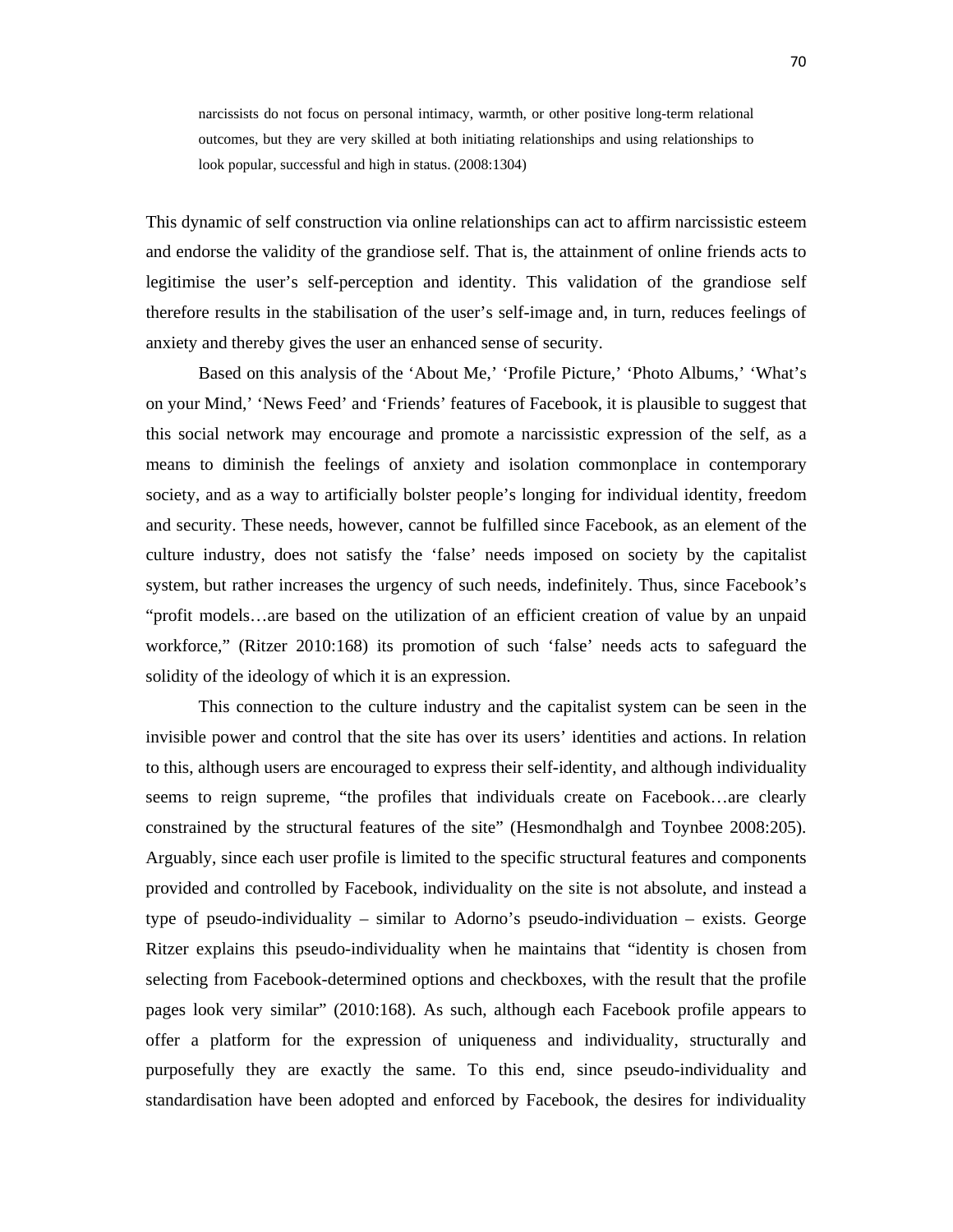and freedom can never be achieved. Similarly, there can be no security insofar as one is always beholden to the whims of the capitalist market. Moreover, by appealing to the 'false' needs of capitalist society, Facebook, through its encouragement of narcissism, is able to exert a considerable amount of influence and control over the individuals within its reach. In this regard, Ritzer argues that

Facebook…exerts control, and in fact constitutes an unprecedented intrusion of technology into socialising and selfhood, through the application of nonhuman technologies to these processes. Facebook, for instance, structures social networking through dictating the look and behaviour of the profiles. Interaction itself…follows preset and centrally controlled principles and structures. (2010:168)

This manipulation and control can also be related to the user's pursuit of narcissism in the hopes of finding freedom and, as such, security. As mentioned in chapter two, freedom in capitalist society is often restricted to the freedom to choose between varying options of the same thing (Strinati 2004:54). This type of 'pseudo-freedom' can be seen in the structural standardisation of Facebook and the concomitant pseudo-individuality that it engenders. Moreover, as discussed, this can lead to the development of feelings of profound isolation and powerlessness which, in turn, fuel further narcissistic expression on such social networking sites. Thus, by promoting narcissism as a means to relieve the pressures and anxieties of contemporary life, Facebook may instead be intensifying their user's levels of anxiety, resulting in an increase in feelings of alienation and isolation. Consequently, the more anxious they become and the more alienated they feel, the more they pursue Facebook's offer of narcissistic self-expression in the hopes of finding security. To this end, the constant reliance on Facebook to provide its users with a temporary sense of security, helps to ensure the instrumental passivity of contemporary society and, as such, the stability of the capitalist system.

### **5.3 Identity and the mass media**

This section illustrates Facebook's use of the mass media and the cult of celebrity as a means to promote narcissistic identity construction. That is, it will be advanced that through utilizing contemporary capitalist society's fascination with the lifestyles and identity of celebrities, Facebook encourages the narcissistic desire for attention and recognition of its user's via the various features and applications available on the social networking site. Furthermore,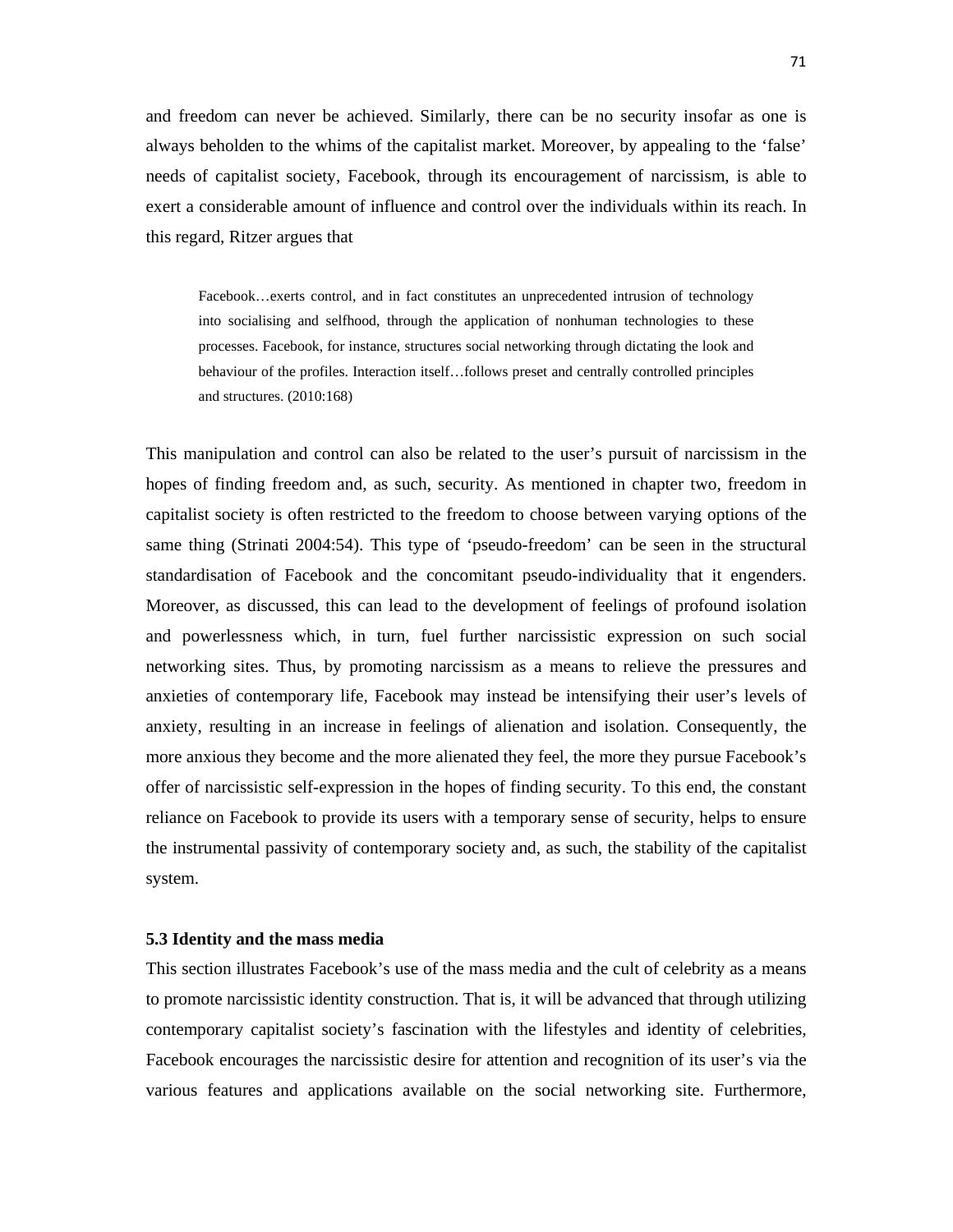Facebook's promotion of a narcissistic identification with celebrity, as a means to bolster the grandiose self and increase feelings of belonging and acceptance, will be discussed, with a view to highlighting its failure to facilitate such belonging and acceptance.

 The mass media has a ubiquitous presence in the life of contemporary society and affects the way we view our world. According to Croteau and Hoynes,

our everyday lives are saturated by radio, television, newspapers, books, the Internet, movies, recorded music, magazines and more. In the twenty-first century, we navigate through a vast mass media environment unprecedented in human history. Yet our intimate familiarity with the media often allows us to take them for granted. They are like the air we breathe, ever present yet rarely considered. (Croteau and Hoynes 2003:3)

Despite this lack of consideration, the media plays an important, if somewhat invisible, role in many aspects of everyday life including identity formation. Singer and Singer allude to the role that the mass media play in identity formation when they argue that the enormous flow of "popular images, representations, and symbolic models" circulated by the media deeply "shape what people think about the world and how they perceive themselves in relation to it" (2001:309). One aspect of the media which has become particularly instrumental in the formation of identity is the increasing popularity of the cult of celebrity.

The idea of celebrity is not new and can be related to Leo Braudy's history of fame discourse, which looks at the history of individual's "ambition to stand out from the crowd, to be known by those not known to one [and] to make an impact on time" (cited in Gamson 1994:16). In relation to contemporary fame and celebrity, Anderson and Grey maintain that

the faces, fashionable figures, and extravagant lifestyles of media celebrities have become part of audiences' everyday lives. Proliferating entertainment news shows, Web sites, and magazines have created levels of familiarity and intimacy previously only shared with those in our immediate social environments. (2008:76)

This familiarity and identification with celebrity has resulted in a culture where people actively imitate, discuss and contact celebrities, imagine themselves as part of celebrities' lives and as celebrities themselves (Giles 2002, in Spitzberg and Cupach 2008:4). This 'obsession' with fame and celebrity, together with the growing trend towards media presence and performance, as a determinant of social distinction, has resulted in a growing desire for fame and celebrity status in contemporary society. Daniel Boorstin provided a poignant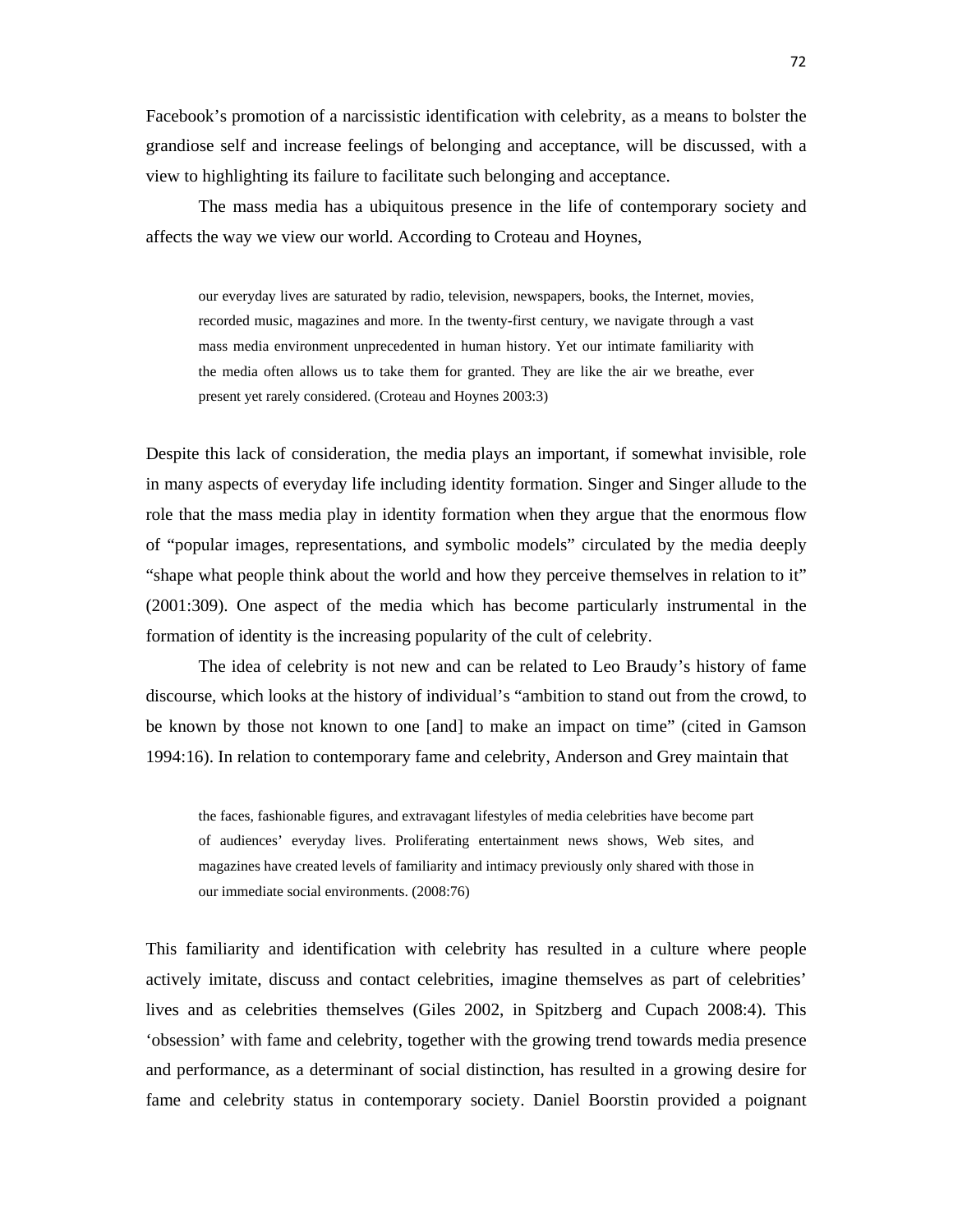definition of celebrity, when he identified a celebrity as "a person who is known for his wellknowness" (cited in Nüesch 2007:10). Based on this definition, although fame associated with movie, music and sports stars remains synonymous with celebrity today, another version of celebrity – one not associated with any particular accomplishment – has begun to pervade contemporary culture. Anderson and Grey describe this celebrity when they suggest that the "inherent spiral of celebrity is unmasked in the recent rise of jet set – and reality television – celebrities, exemplified by Paris Hilton, whose celebrity status appears unrelated to any recognisable professional achievements" (2008:76). In order to define this type of celebrity, namely the "individual with no particular talents which might give them expectations of work in the entertainment industry, no specific career objectives beyond the achievement of media visibility, and an especially short lifecycle as a public figure" (Turner 2006:156), Chris Rojek developed the term 'celetoid.' According to Rojek,

celetoids are the accessories of cultures organised around mass communication and staged authenticity. Example include lottery winners, one-hit wonders, stalkers, whistle blowers, sports areas stakeholders, have-a-go heroes, mistresses of public figures and the various other social types who command media attention for one day, and are forgotten the next. (2001:20- 21)

According to Turner, the "accelerated commodity life cycle of the celetoid has emerged as an effective industrial solution" to satisfy society's demand and appetite for consuming celebrity (2010:14). However, this growing ability for anyone and everyone to obtain, what Andy Warhol called their '15 minutes of fame,' has resulted in the further exacerbation of society's craving not only for celebrity products, but also for their own 'celetodial' experience.

Furthermore, the advent of new media technologies has made way for a pervasive expression of these ever-changing identities. In this regard, Facebook offers the perfect platform for mass media orientated identity construction, expression and validation. Indeed, the fascination with celebrity identification and mass mediated fame can be seen in the variety of Facebook tools and application related to this topic. Based on what celebrity the user looks like, who the user compares to, and who the user wants to be related to, these tools and applications tend to focus on association under the auspice of the cult of celebrity.

One feature of Facebook that can immediately be connected to the cult of celebrity and celebrity status is the popular application titled 'Facedouble.' This application compares user faces to the physical profiles of celebrities, and tells them who they most look like. The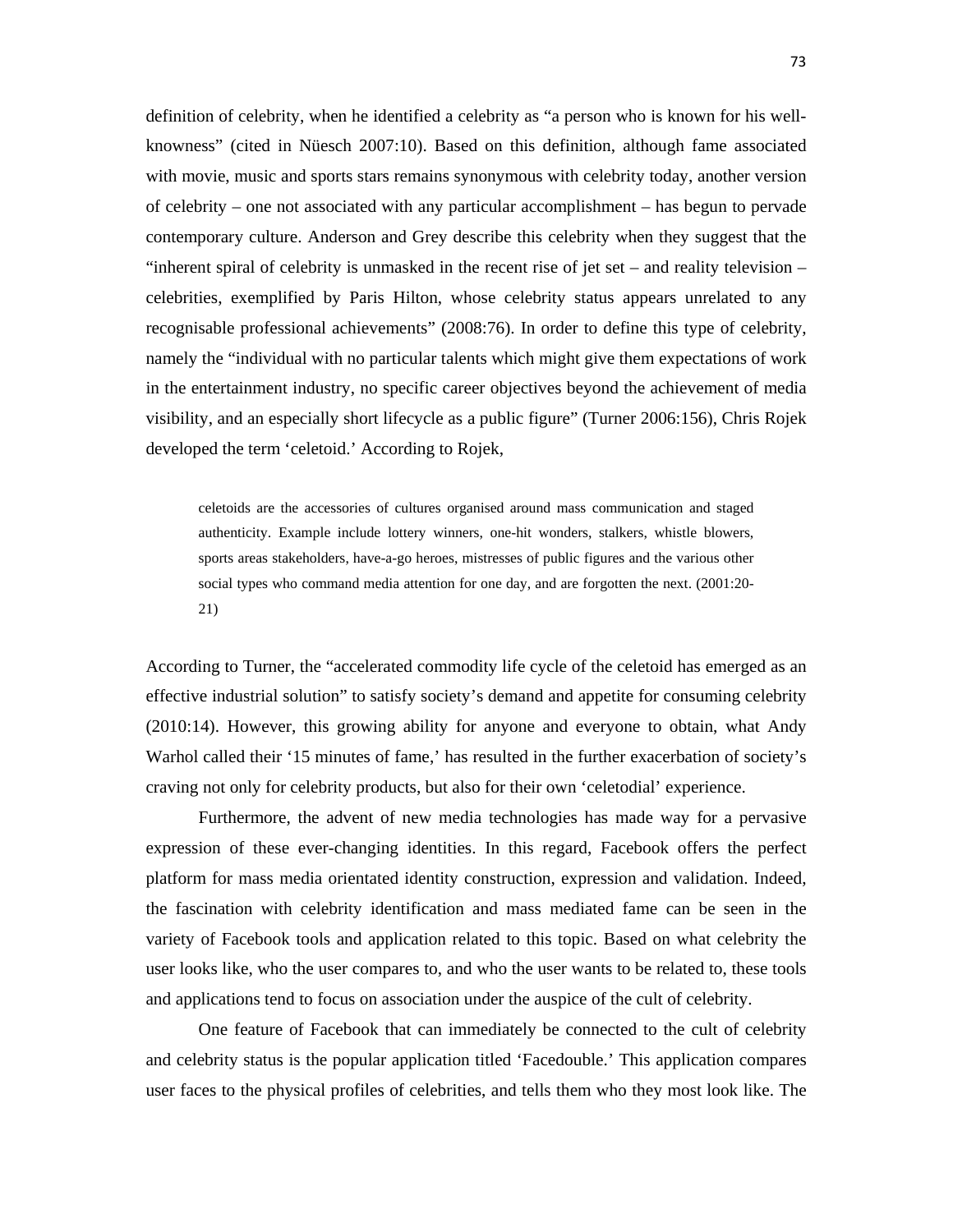applications home page encourages users to "find [their] celebrity look alike using [their] Facebook photos or camera phone" (www.facebook.com 2010). It goes on to explain how the application works when it says that "facial matching will compare your face to thousands of today's top celebrities" (www.facebook.com 2010). The use of certain technologies to compare the user's features with thousands of celebrity features, allows this application to make good comparisons between the user's and the celebrity's profile. This opportunity for the user to find out which celebrity they most resemble contributes powerfully to the user's identity construction within this virtual space. This is because the connections that are made between the user and specific celebrities appeal to the user's vanity and fortifies their desires for celebrity status. This promotion of celebrity status may also encourage a narcissistic expression of this identity. In relation to this, Twenge and Campbell assert that celebrities and the media they dictate are the *superspreaders* of narcissism in contemporary society (2009:91). Since celebrities rank higher in narcissism than most people (Pinsky et al 2006:7), societies obsession with becoming a celebrity acts to encourage the adoption of narcissistic personality traits. Thus, the more society tries to relate to mass mediated images of fame and celebrity, and the more they try to construct their identity around celebrity status, the more narcissistic they become.

Two applications which are similar to 'Facedouble' and which also focus on association and comparison are the 'Compare People' and the 'Compare Hotness' applications. 'Compare People' allows users to compare themselves to other members of the Facebook network. This application works by rating each user according to various categories including cutest, sexiest, and smartest, among others. It then compares these ratings and indicates to the user where exactly they fit in. This type of application appeals to many user's desire to see where they stand amongst their peers, in terms of physical appearance, 'personality' and popularity, and thereby stimulates the desires for recognition and 'celebrity like' attention that they seek. Furthermore, this type of attention also validates or justifies their identification with a narcissistic self. This attention seeking can also be seen in the 'Compare Hotness' application. This application is described as a place where the user can compare, flirt and meet with the 'hottest' people in their areas. They are also able to find out what their rankings are and who rated them (www.facebook.com 2010). This idea of 'hotness' is referred to by Twenge and Campbell in their chapter on vanity, entitled 'Hell Yeah, I'm Hot.' In this discussion they allude to the idea that there is a new standard for vanity in contemporary society, one "where it's not enough to be beautiful: you have to be hot" (2009:142). This "pursuit of hotness" they suggest, is a clear symptom of a narcissistic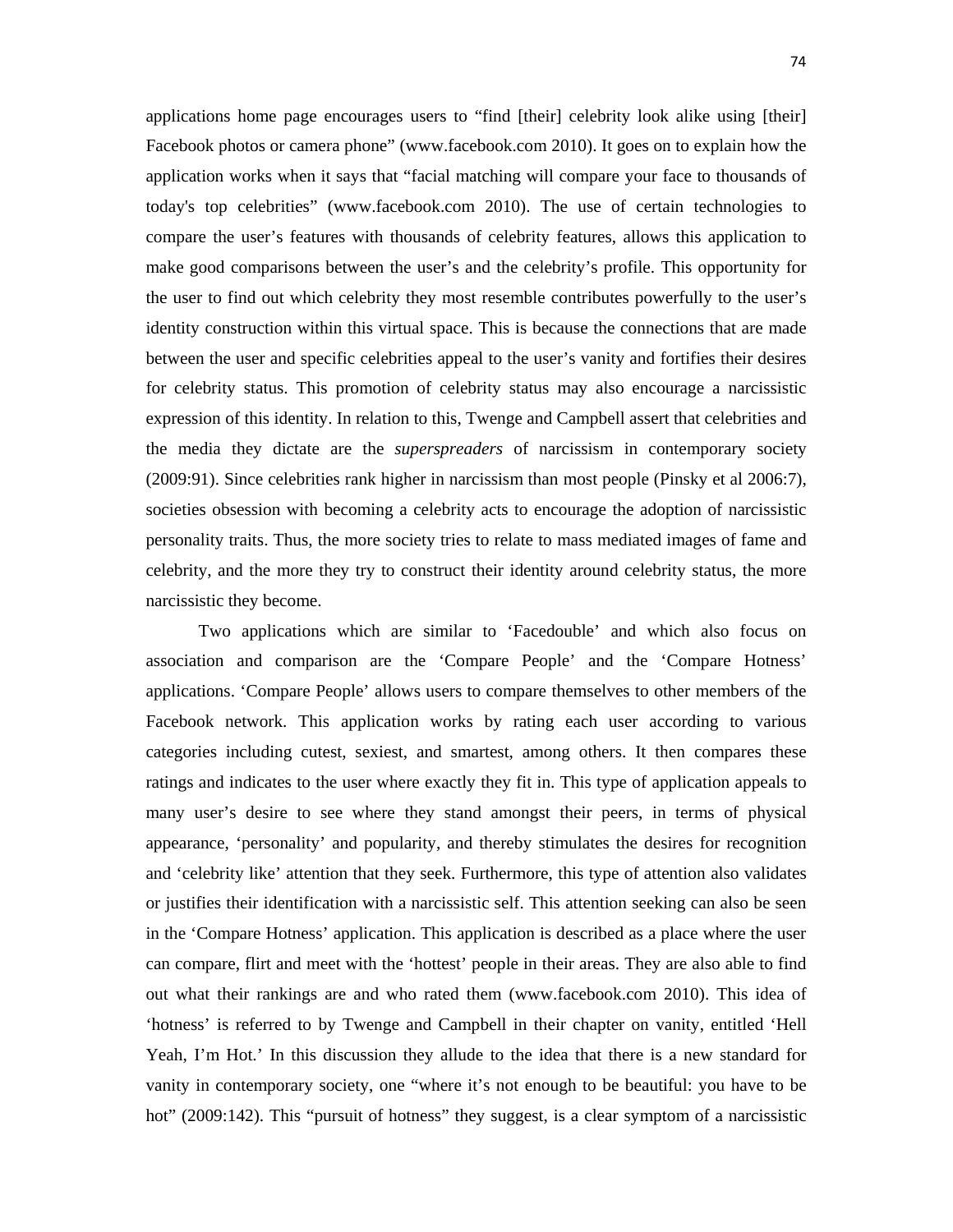culture in love with its own reflection (2009:141). In relation to this, the 'Compare Hotness' application illustrates perfectly how image has become an ever more important aspect of contemporary identity formation, and how Facebook promotes such identification. Furthermore, the ability to rate your friends, find out who rated you and what your ranking is in terms of 'hotness,' points towards an adoption of status levels similar to that seen in the media's celebrity culture, where celebrities are in a constant struggle to be the 'hottest,' most important, and most popular.

'Fan Check' is another application related to celebrity status. This Facebook application ranks user's friends as 'fans,' based on how often those friends post, 'like' or comment on the user's profile wall. This transformation of friends into fans is indicative of contemporary society's fascination with celebrity and many people's desire to gain celebrity status. Therefore, with many people basing their identity on the celebrity culture endorsed by the mass media, this application appeals to the users' needs for attention and validation (through the fans that they can acquire). Society's fascination and preoccupation with celebrity lifestyles and fame, together with their growing desires to be more and more like celebrities themselves, is explained by Thompson as a form of identity formation particular to our era when he describes "an interest in given celebrities and the act of becoming a fan as a 'strategy of self,' a way to meaningfully build an identity in a mediated world" (cited in Andersen and Grey 2008:77).

A further promotion of this reliance on the mass media as an identity formation tool can be seen in the variety of applications which encourage users to determine which 'Desperate Housewives' character they are, or which 'Sex and the City' character they are, among others. The comparison of users to popular television program characters via this social network platform means that Facebook not only promotes the narcissistic expression of the self, through personal glorification and aggrandisement, but also encourages identification with other forms of mass mediated cultural products.

The above discussion on user-celebrity comparisons, relations and associations, points towards Facebook's engenderment and promotion of mass mediated ideas of celebrity and status. By appealing to users' desires for recognition, belonging and attention, Facebook inspires users to adopt narcissism as a key component of their identity in relation to mass media images – a kind of DIY celebrity. In this regard, Turner maintains that the internet offers the opportunity for the proliferation of a variety of DIY celebrities, and suggests that 'celebrification' has become a "familiar mode of cyber-self presentation" (2010:156). In short, apart from the above celebrity inspired identity construction and presentation, an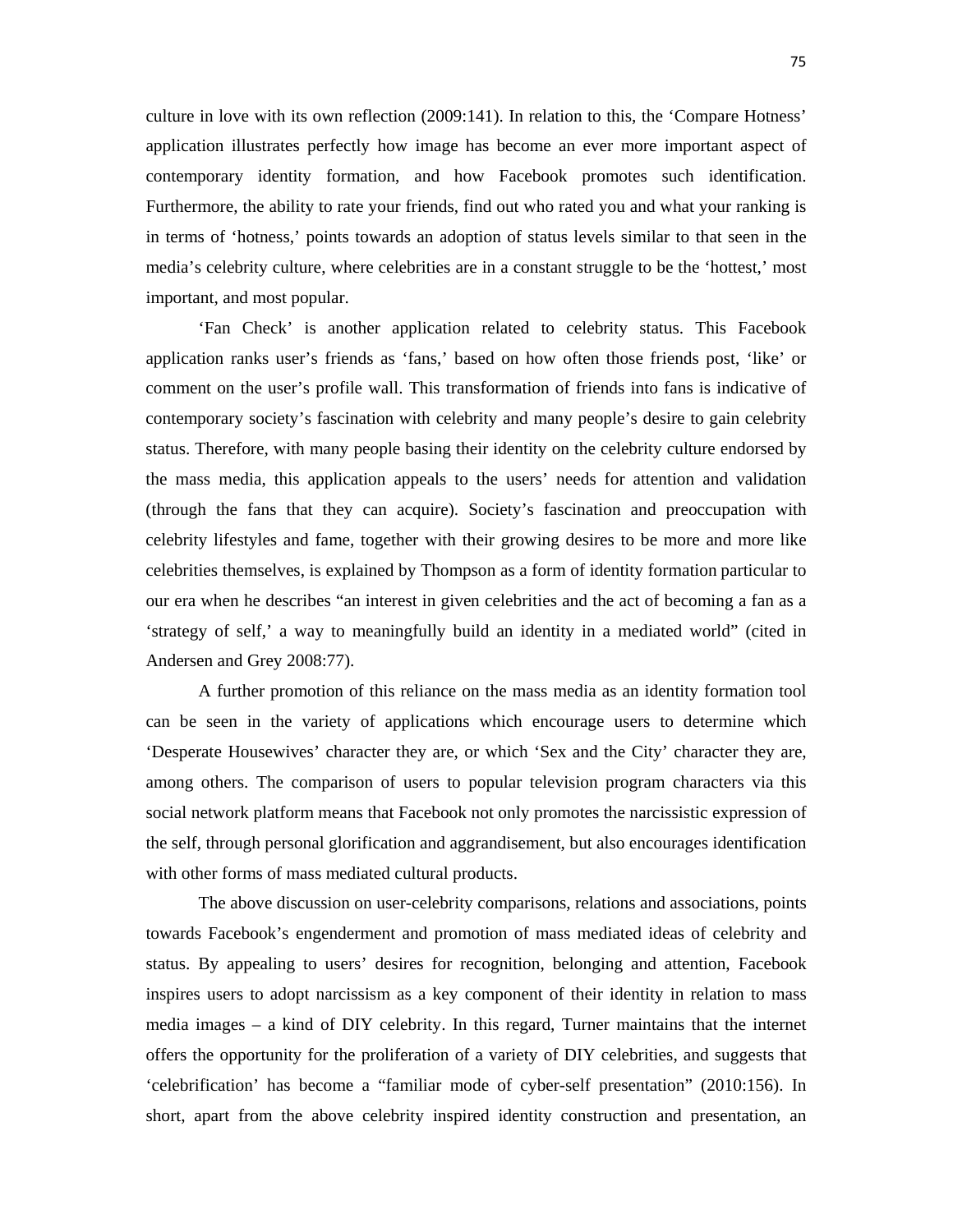overall proliferation of mass mediated celebrity connections can be found on Facebook. These connections may be related to user's search for meaning and security. According to Redmond and Holmes,

celebrities offer peculiarly powerful affirmations of belonging, recognition and meaning in the midst of the lives of their audiences, lives that may otherwise be poignantly experienced as under-performing, anti-climactic or sub-clinically depressing. (2007:172)

These celebrity affirmations, which suppress the feelings of anxiety and isolation experienced so often in capitalist society, often originate from what Horton and Wohl (1956) coined as 'parasocial interactions.' According to Horton and Wohl, parasocial interaction refers "in part to the ways in which media consumers might experience aspects of media characters [or celebrities] as a form of actual interaction and affiliation (cited in Spitzberg and Cupach 2008:4). According to Redmond and Holmes, the term parasocial interaction is used in contemporary society to refer to "relations of intimacy constructed through the mass media rather than direct experience and face to face meetings" (2007:171). They further assert that in "societies in which as many as 50 per cent of the population confess to sub-clinical feelings of isolation and loneliness, parasocial interaction is a significant aspect of the search for recognition and belonging" (Redmond and Holmes 2007:171-172). In relation to the impact of these interactions on isolation, Spitzberg and Cupach assert that, on the one hand, it can be argued that parasocial interaction "might be a salve for those who are otherwise isolated from society and human contact" (2008:4). On the other hand, however, Spitzberg and Cupach also suggest that "parasocial interaction might heighten the sensed acuteness of such isolation" (2008:4). This means that, by adopting and attending to an array of mediated parasocial interactions and relationships, a lonely person may neglect to form any 'real world' or interpersonal relationships, and as such, may subsequently exacerbate their isolation and loneliness.

 This potential for an increased sense of isolation means that, although Facebook attempts to fulfil the needs of its users by allowing for celebrification, it cannot guarantee increased feelings of belonging or meaning, and as such cannot provide its users with the security they so desperately crave. Furthermore, since celebrity status is never long lasting (especially in the sense of a celetoid) and is constantly changing, it is impossible for society – including Facebook users – to keep up. Therefore, because the status of celebrities is constantly changing, Facebook users who base their identity on certain celebrities will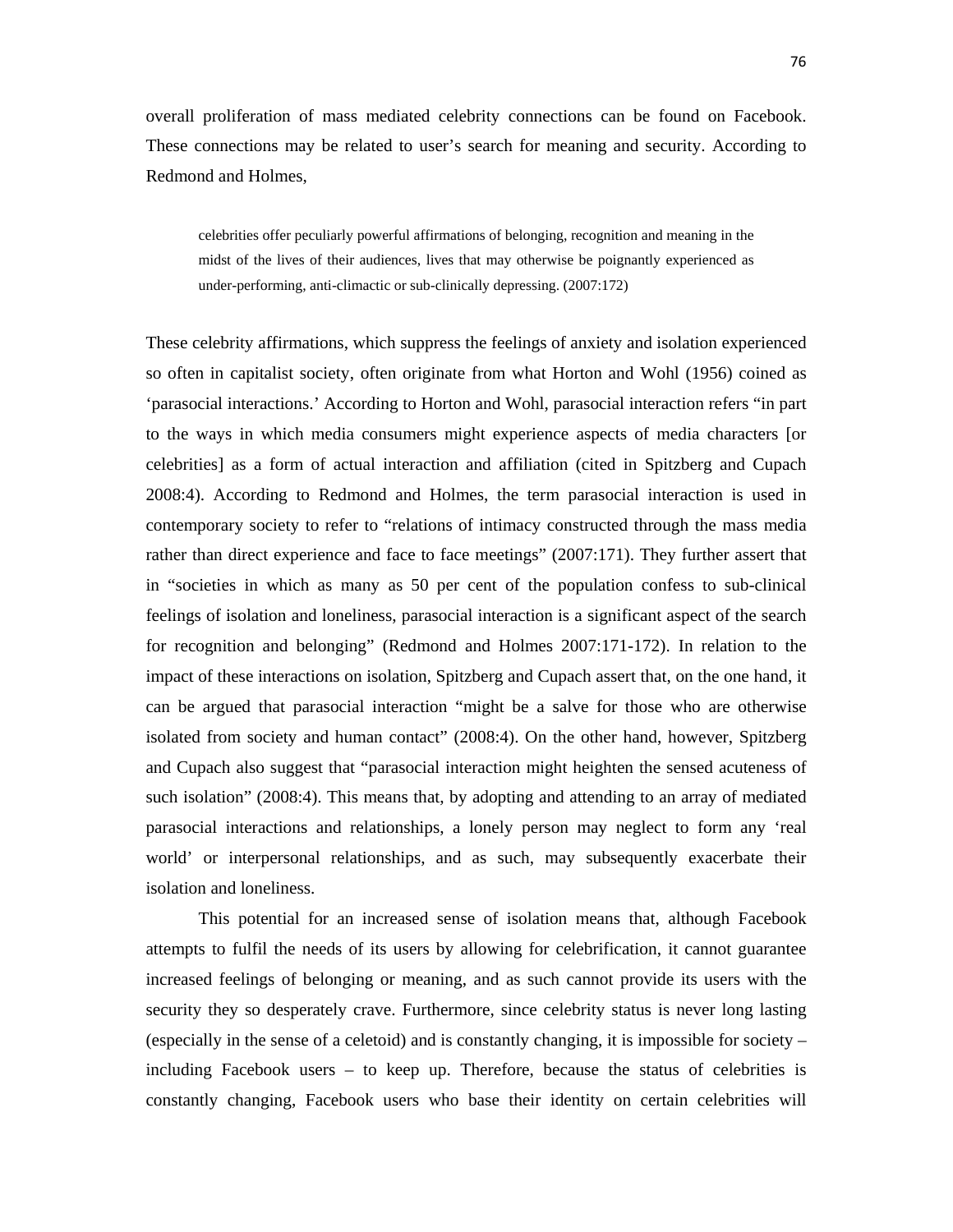constantly be in an analogous state of flux; either, changing according to their favourite celebrity, or moving from one celebrity to the next as their popularity increases or decreases. These constant constructions and reconstructions of identity, mean that the users are constantly questioning their own identity, constantly searching for something more. In relation to this instability evident in contemporary identity construction, Kellner insists that

one's identity is a construct, constituted out of the materials of one's life-situation and one can change and transform one's life according to one's projects, as Sartre, Foucault, and others remind us. But constituting a substantial identity is work which requires will, action, commitment, intelligence, and creativity, and many of the postmodern identities constructed out of media and consumer culture lack these features, being little more than a game someone plays, a pose, a style and look that one can dispose of tomorrow for a new look and image. (1995:260)

Arguably, this 'game' of identity construction based on celebrity status is promoted by Facebook, and although exciting and fulfilling in the moment, does not last long; consequently, as the turnover of celebrity increases, so too does the stress and anxiety felt by the users. Indeed, because the user is encouraged to present their identity in relation to celebrity, and because celebrity status is continually changing, they are never able to establish who they really are. This continual need to reinvent oneself, arguably, acts to increase stress and anxiety, and as such, negates any possibility of achieving lasting security.

#### **5.4 Identity and new media consumerist fantasy**

The following analysis examines the orientation of Facebook around consumerist fantasy. That is, through an examination of Facebook's promotion of narcissistic consumer culture, this section will illustrate the role of new media technologies in the creation of such new media consumerist fantasies. Furthermore, the concomitant promotion of consumption orientated identity formation will be analysed in relation to both Facebook's promotion of commodity narcissism, and the subsequent insecurities that accompany it.

Arguably, the abovementioned obsessions with celebrity are not simple aberrations, but rather fundamental aspects of the central social, economic and political force in Western culture, namely *consumerism.* Consumerism, and its methodical creation and promotion of the desire to purchase goods or services in perpetually increasing quantities, has assumed an overwhelming significance in modern day life – influencing the way society sees and experiences existence and the world. In contemporary society, technology has had a major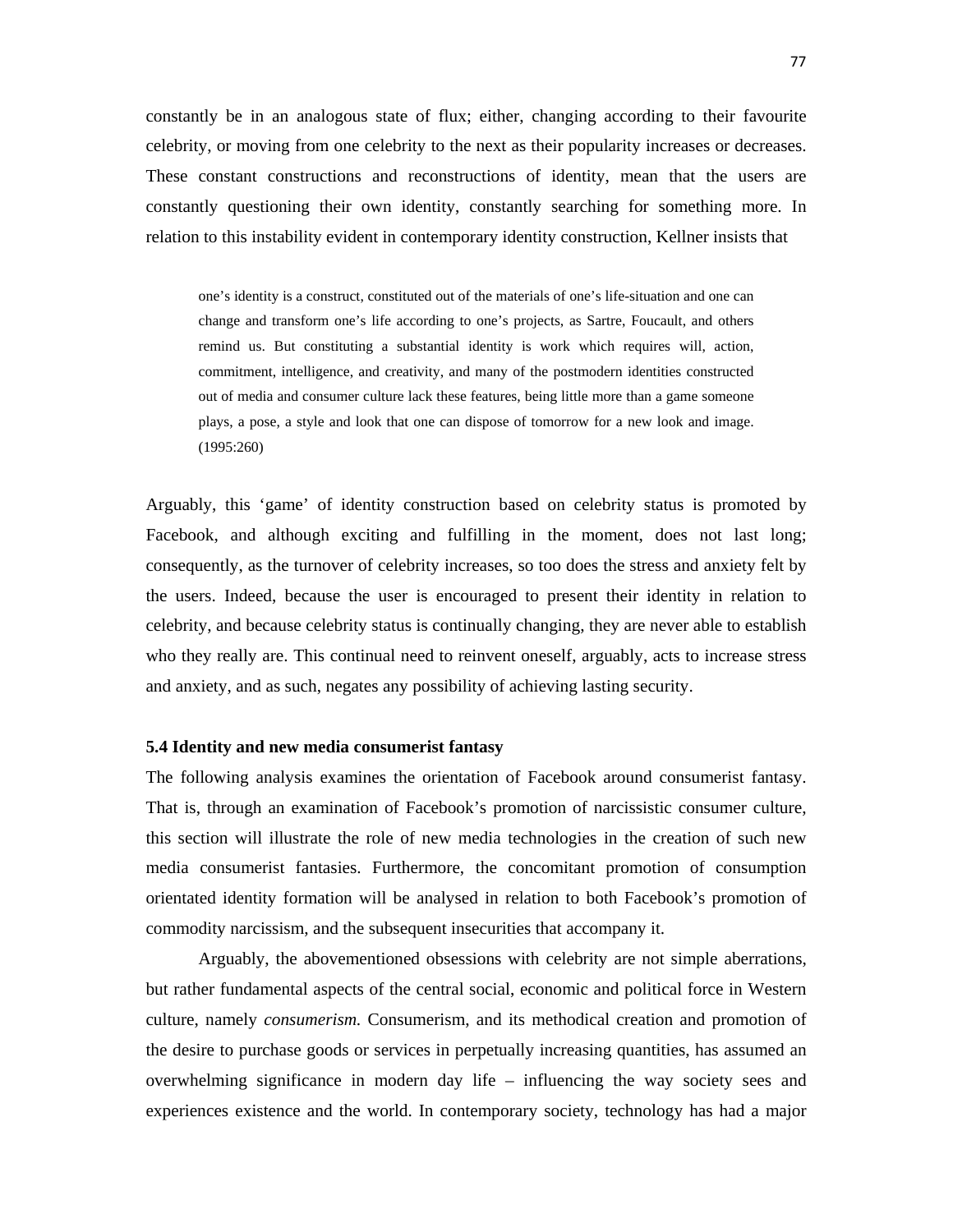influence on the spread of consumerism, particularly within the virtual environment. According to Silverstone and Hirsh, technological developments have had "significant implications [on] the nature of contemporary forms of consumption and that, in particular, information and communication technologies are becoming a key component of household cultures of consumption" (cited in Miles 1998:70). As such, it can be argued that these new technologies, together with new forms of media, have come to generate and stimulate capitalist interests, while at the same time globalising the promotion of consumerist fantasy. This promotion of consumerist fantasy can readily be related to the promotion of consumer identity. As traditional forms of identity construction have been steadily eroded, the role of consumer culture and consumer products in the development of identity has increased. This means that 'who' a person is, and 'what' their social position is, is no longer inherited from their community, class, religion, family or nationality, but is something which they construct for themselves. An important element of such constructed identity, Dittmar asserts, "is the acquisition and consumption of material goods and wealth" (2008:12). As such, consumer culture and material goods have become modern means of obtaining, expressing and attempting to enhance identity: they indicate social status, express unique aspects of the person, and represent hoped for, better, or more ideal identities (Benson, 2000, 2006, Dittmar, 2004 cited in Dittmar 2008:12). According to Ditmar, "a significant aspect of the impact that consumer culture has on individuals is linked to the ideal identities that are portrayed and privileged in the mass media and advertising" (2008:12). These idealised images not only promote products for consumption, but also communicate lifestyle and identity instructions. This promotion of consumerism as a tool to express and enhance contemporary identities, can be seen in the consumer orientated structure and applications of Facebook. Since "interactive media are seen to herald the rise of individualised and privatised lifestyles increasingly dependent on the economics of global consumerism" (Livingstone 2002:2), Facebook provides a good example of how such lifestyles and identities are expressed through consumer focused online realities.

The first feature of Facebook that can be related to the construction of consumer identities, can be found in the 'Likes and Interests' segment of the 'About Me' section. This segment gives the user the opportunity to list their likes and interests, with a particular focus on their favourite music, books, movies and television shows. Each of these options refers to popular commercial products which have become the 'backbone' of contemporary consumerist culture. By encouraging members to identify themselves based on their consumer likes and interests, it becomes evident that Facebook not only promotes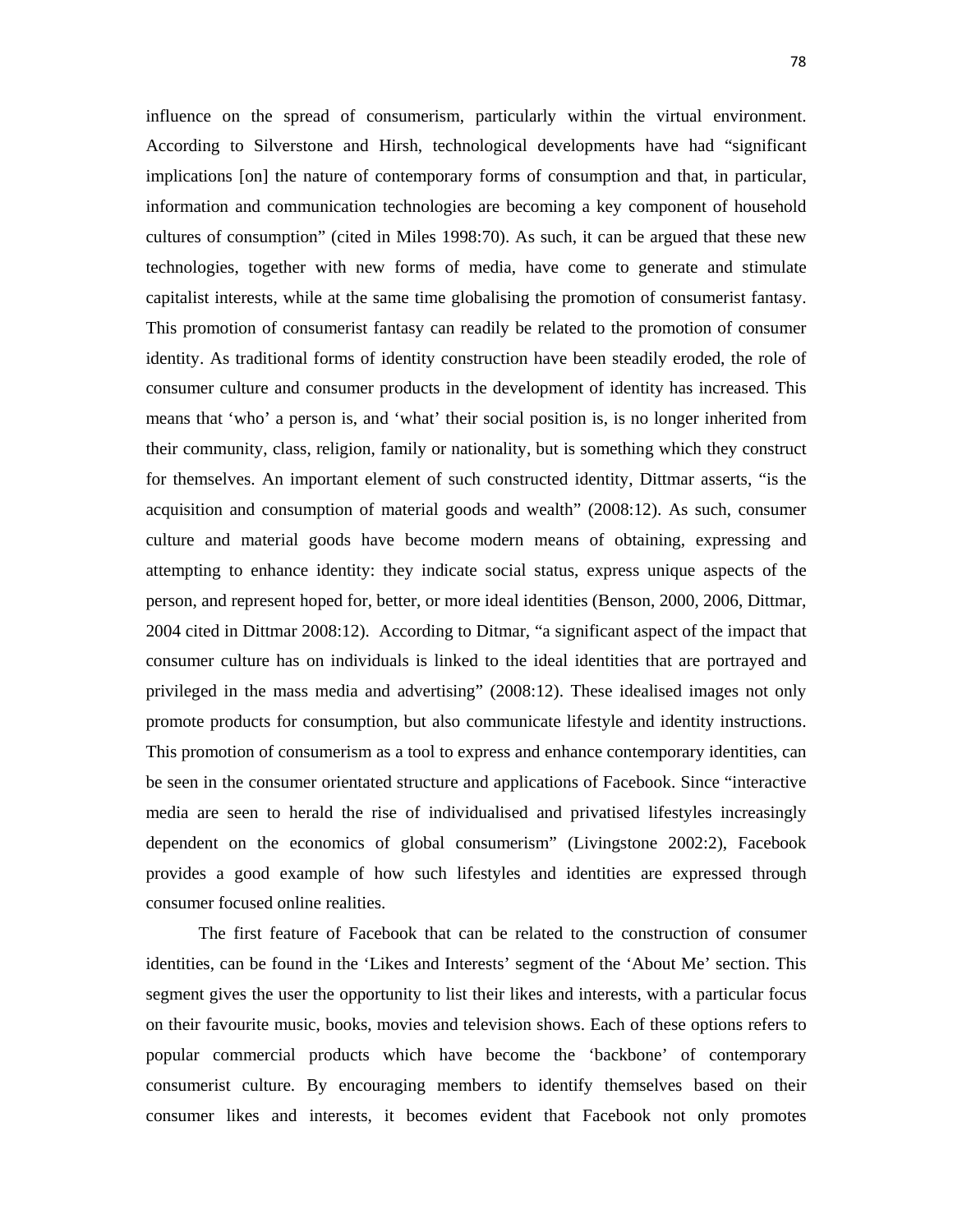identification with capitalist consumption, but also assists in the creation of an online consumerist fantasy. Indeed, by expressing their likes and interest in popular music, the latest movies, bestselling books and television programs, the users are able to illustrate their knowledge of consumer products and material goods and, as such, establish themselves in a particular economic sector. Furthermore, the appearance of these likes and interests on the wall of the user's profile, allows the user to feel as if they own the selected consumer products and, as such, may act to enhance their online identity and social status. Arguably, by encouraging this identification with constantly changing arrays of cultural consumer products, Facebook allows its users to fulfil, if only temporarily, materialistic and consumerist desires often associated with narcissism. Ewen and Lasch emphasise the restless narcissism of consumerism, when they argue that consumers flit "from one purchase to the next, losing the capacity to delay gratification, victims of their own unquenchable desires" (Seiter 1995:40).

Linked to the 'Likes and Interests' section of the Profile Page, is Facebook's promotion of consumer products through its advertising initiative – 'Facebook Ads.' According to the 'Facebook Ads' home page, this service allows advertisers to "connect with more than 500 million potential customers" and "choose…[their] audiences by location, age and interests" (www.facebook.com 2010). This ability for advertisers to obtain information about the consumer identity, interests and likes of various users, can be directly linked to Facebook's functioning as a promoter of consumerism. In relation to this, Dunay et al. comment that "Facebook is in a unique position," because unlike other advertising systems 'Facebook Ads' have access to a wealth of consumer information (2010:10). They assert that

Facebook sits on a mountain of information about each of its users, from their profile information, to the discussion groups and other ads that each user clicks or fills out while using Facebook. New information is generated daily, and Facebook has figured out how to harness that information in a way that shields the privacy of each particular user's sensitive data, while providing a richer experience for the advertisers. (Dunay et al. 2010:16)

This ability of advertisers to tailor their adverts to address the needs and desires previously expressed by Facebook members, means that they are in the perfect position to encourage consumerist spending and endorse material gains as a mark of social distinction. 'Facebook Ads' appear on the right-hand side of the majority of profile, group, application and discussion pages and can advertise anything from cars and cellphones, to online shopping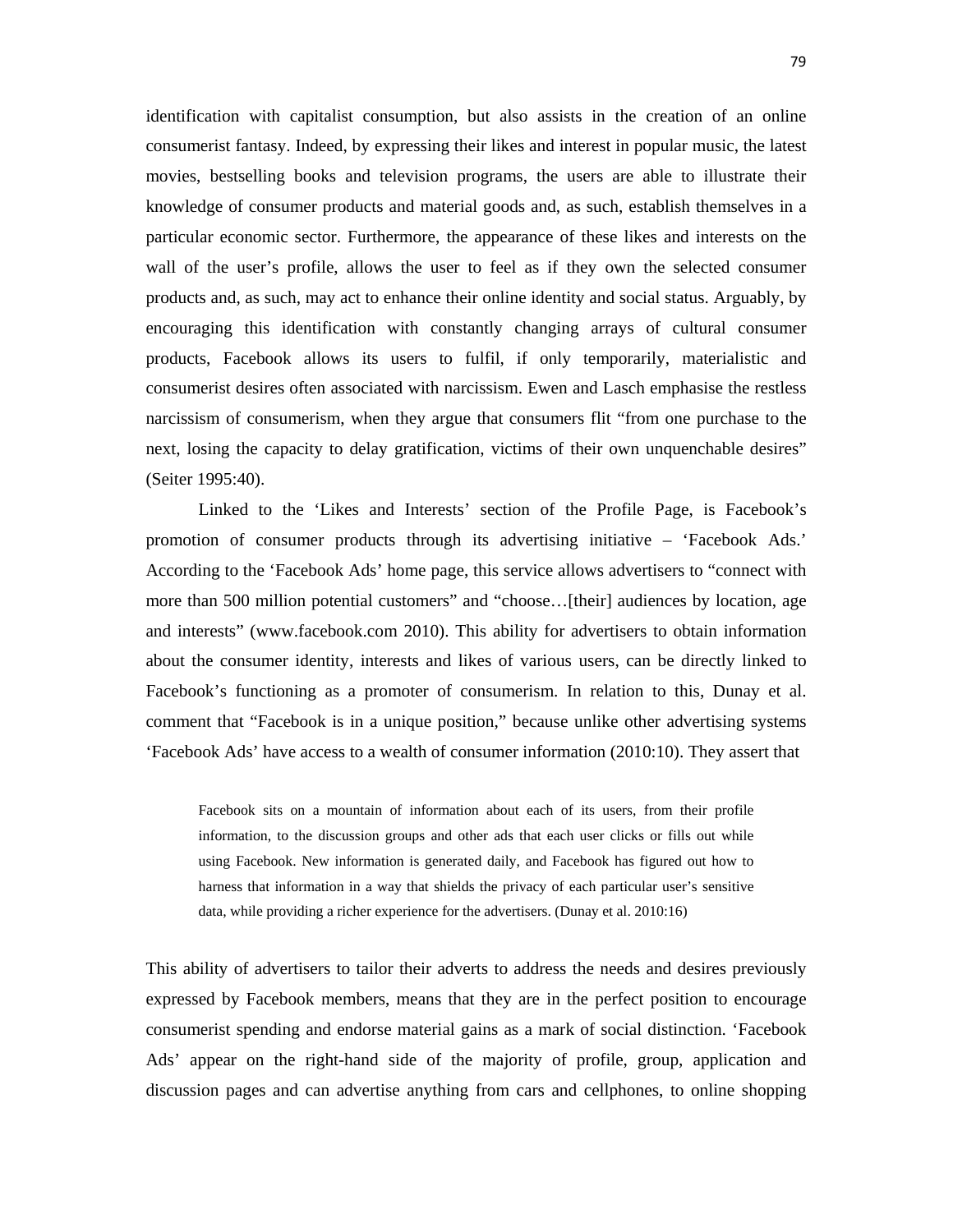websites, investment opportunities, and cosmetic surgery. Anyone can create an advert and the budgets can range from one dollar to \$1 billion dollars. Since these adverts act specifically to promote and sell goods, services and brands, among other things, their connection to consumerism and the promotion of a consumer based identity is undeniable. The impact of these 'Facebook Ads' on commodity narcissism also becomes evident in their specific appeal to, and endorsement of, the materialistic interests, wants and needs of the users. According to Zarembka, commodity narcissism refers to "narcissism promoted in advanced societies by the production and consumption of the commodity" (2009:120). In relation to this, Zarembka asserts that the "world of the narcissist is made by the mirror" and "producers of commodities, as we know only too well, see with the aid of mirrors" (2009:121). As such, she asserts that "advertising, the promotion of celebrity, the personification of power…[in] the protagonist-hero, and the personification of evil, are all presented in the mass media as mirrors" (Zarembka 2009:121). This world of the mirror becomes even more evident in mass meditated forms of new media technologies. Sherry Turkle highlights the influence of these virtual 'looking glasses' on identity and narcissism when she states that "we come to see ourselves differently as we catch sight of our image in the mirror of the machine" (1995:9).

Vance Packard was the first person to draw attention to the powerful link between advertising and narcissism, when he argued that

studies of narcissism indicated that nothing appeals more to people than themselves: so why not help people buy a projection of themselves? That way the images would preselect their audiences, select out of consuming public people with personalities having an affinity for the image….the image builders could spark off love affairs by the millions. (cited in Zarembka 2009:121)

This appeal to a projection of the self, is exactly what 'Facebook Ads' manage to achieve (through the use of individual user information), and as such they succeed in promoting and engendering commodity narcissism. These 'Facebook Ads,' furthermore act to promote the ideal identities of the users and thereby encourage consumer based identity construction.

 Another aspect of Facebook which can be tied directly to consumerism is the Facebook 'Marketplace.' This feature – which allows users to buy or sell anything from concert tickets to property – illustrates another aspect of Facebook, namely its primary focus on commerce rather than social connections. In Short, the Facebook 'Marketplace' comprises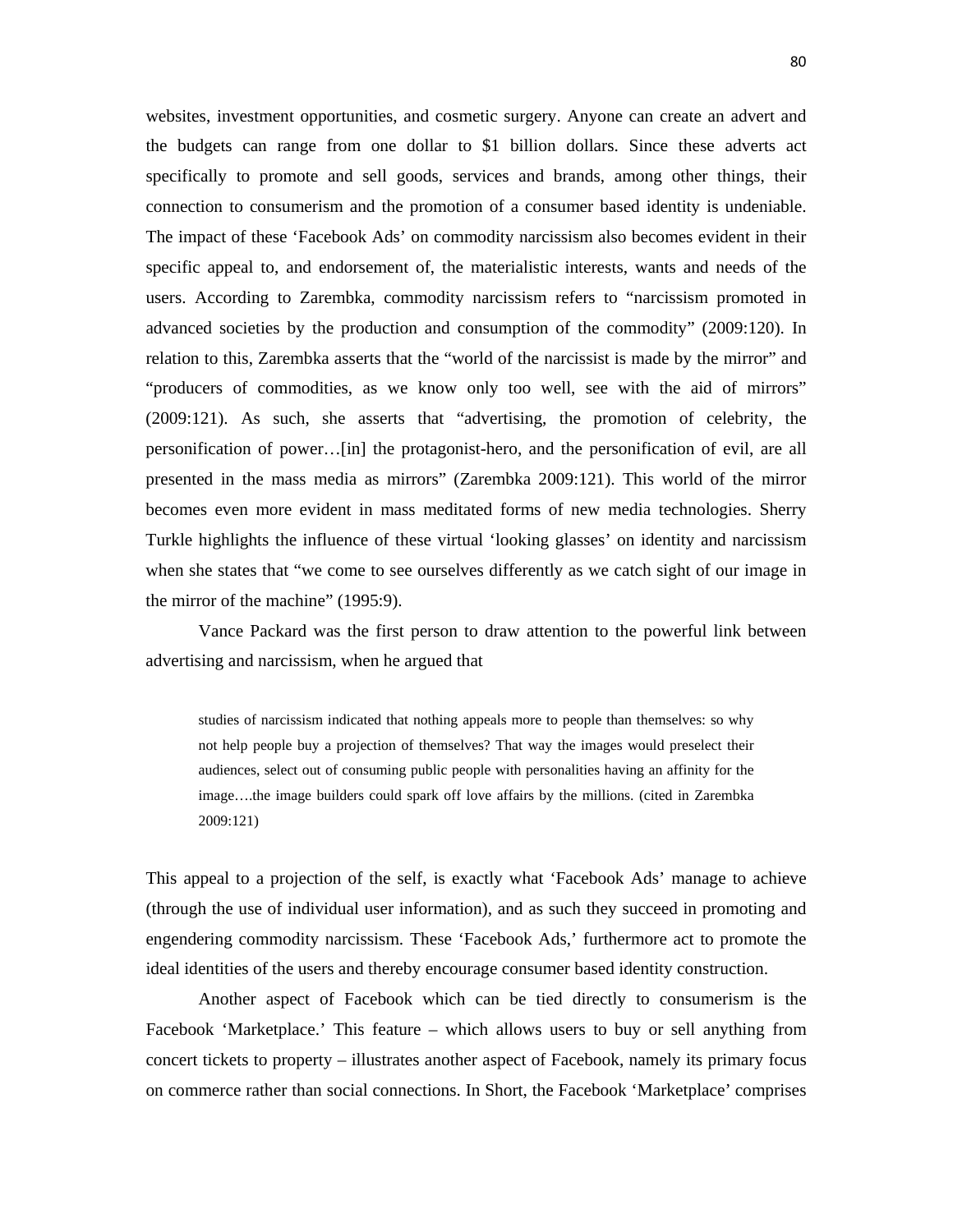of a database of classified advertisements. According to Miller, the Facebook 'Marketplace' is very similar to Craigslist in that it simply provides a listing service for online classified ads (2010:273). He explains that "you don't actually purchase an item from the Facebook Marketplace; you contact a seller and arrange the purchase directly from him" (Miller 2010:273). This means that Facebook does not provide any buyer-seller protections nor does it get involved with shipping and payment. What this service does offer the user, however, is the ability to see who the person is who is selling or buying (either a friend or a friend of a friend) and to determine whether or not they would like to do business with them. This opportunity to 'know' the person you are trading with is not only seen in terms of risk reduction, but also adds to the enjoyment of the consumer experience. This promotion of user interaction in the market is therefore indicative of Facebook's connection to, and promotion of, consumerism in association with commodity narcissism.

 The final element of Facebook that can be associated with consumerist fantasy is the variety of applications which are dedicated to sending virtual gifts. These applications which include 'Free Gifts,' 'Gifts Gallery,' 'My Gifts,' and 'Animated Gifts,' allow Facebook users to select gifts for a variety of occasions and send them to their online friends. This idea of 'buying' an online gift and sending it to a friend is arguably the apogee of the consumerist orientation of this social network. The ability of users to buy and receive gifts (even if they are only products of the online world) not only allows them to engage in a simulated market environment, but also, through doing so, contributes to the development of narcissism. This may be seen in the users' use of such 'gift giving' as a means to gain attention through the handing out of material products. Conversely, receiving these types of virtual gifts from other people affirms the user's sense of self-worth and self-importance, in a way that adds to their identification with the narcissistic self.

Based on the above features, structures and applications, it becomes apparent that Facebook acts to build and restyle its users' identities around the progressively globalizing principles of capitalism, and around values entrenched in consumerism, individualism, and narcissism. The promotion of consumer products and services, and the process of consumption is visible in the structure of almost all of the Facebook profile pages, discussion boards, groups and applications. All of these involve introducing users to goods and services, encouraging them to indicate what material products they like the most, and promoting material wealth as a sign of social distinction. Since consumer culture and material goods have become modern means of finding, communicating and attempting to enhance identity, Facebook's promotion of consumerism provides the perfect platform for users to create and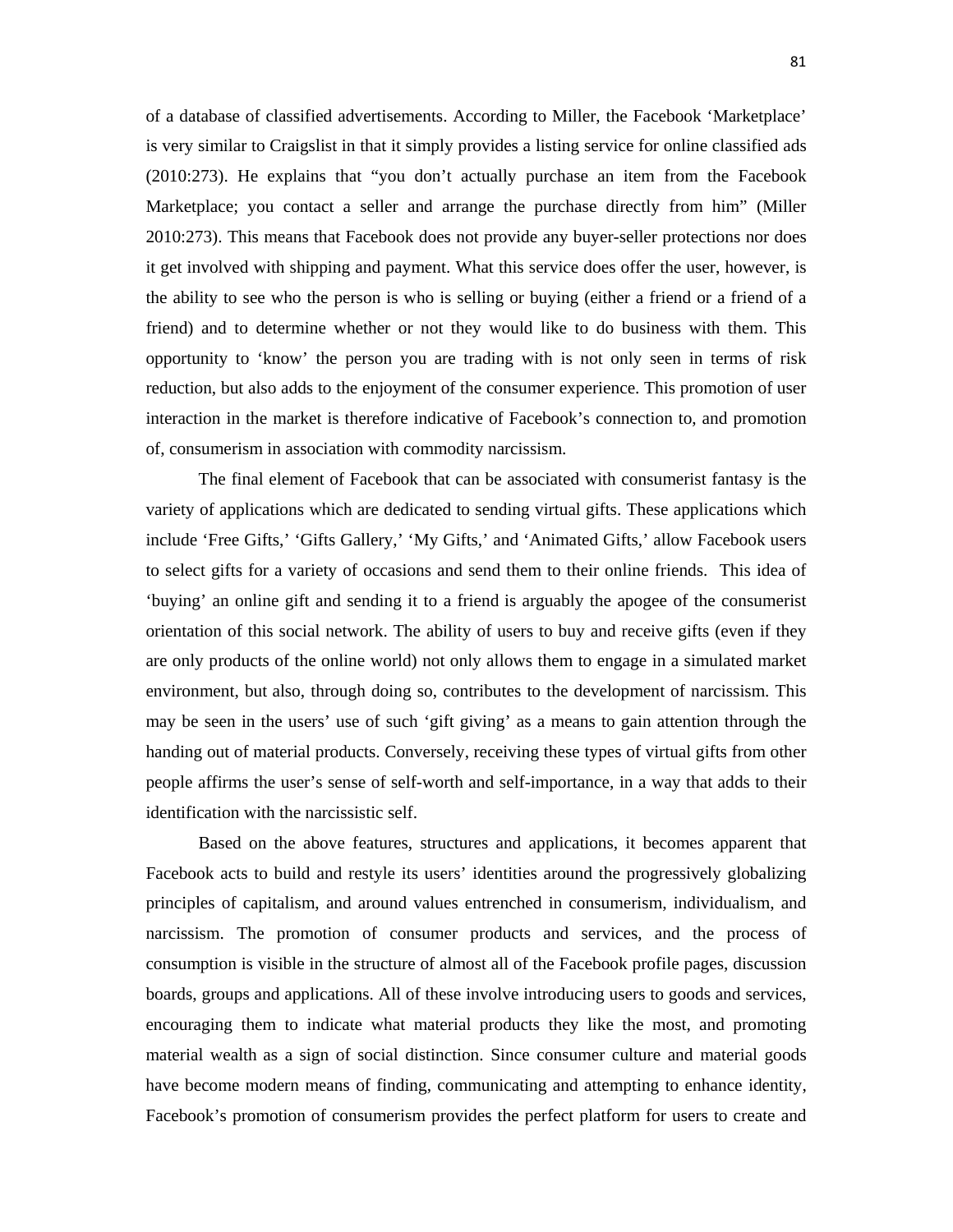construct their ideal identities online. On the one hand, this freedom of contemporary Facebook users to embrace their individuality (even if it is pseudo-individuality) and create or construct an identity through consumer products, can be seen as another product of contemporary society designed to reduce feelings of alienation and to provide a sense of belonging and security. However, on the other hand, the freedom that comes along with such individuality is ironically indissociable from a loss of the very security which users of Facebook seek. Zukin and Maguire highlight this point when they assert that

identity shifts from a fixed set of characteristics determined by birth and ascription to a reflexive, ongoing, individual project shaped by appearance and performance. This freedom, however, comes at the cost of security; without fixed rules, the individual is constantly at risk of getting it wrong, and anxiety attends each choice. (2004:180-181)

Indeed, since consumerism is always changing and constantly offering something more, the user is placed in a position where they need to ensure that they are constantly updating their profiles, and constantly changing their identity, in relation to consumer culture. This constant need to re-identify with consumer demands, however, does not facilitate feelings of stability and security, but rather acts to increase uncertainty and user anxiety. As such, Facebook's promotion of commodity narcissism, in the form of consumerist fantasies, as a means to pursue ideal identities and obtain security, results in increased feelings of alienation and disquiet. Consequently, the more isolated and anxious users begin to feel, the more they cling to Facebook's promise of narcissistic self-expression as a means to gain security, in an ever more vicious and self-defeating circle.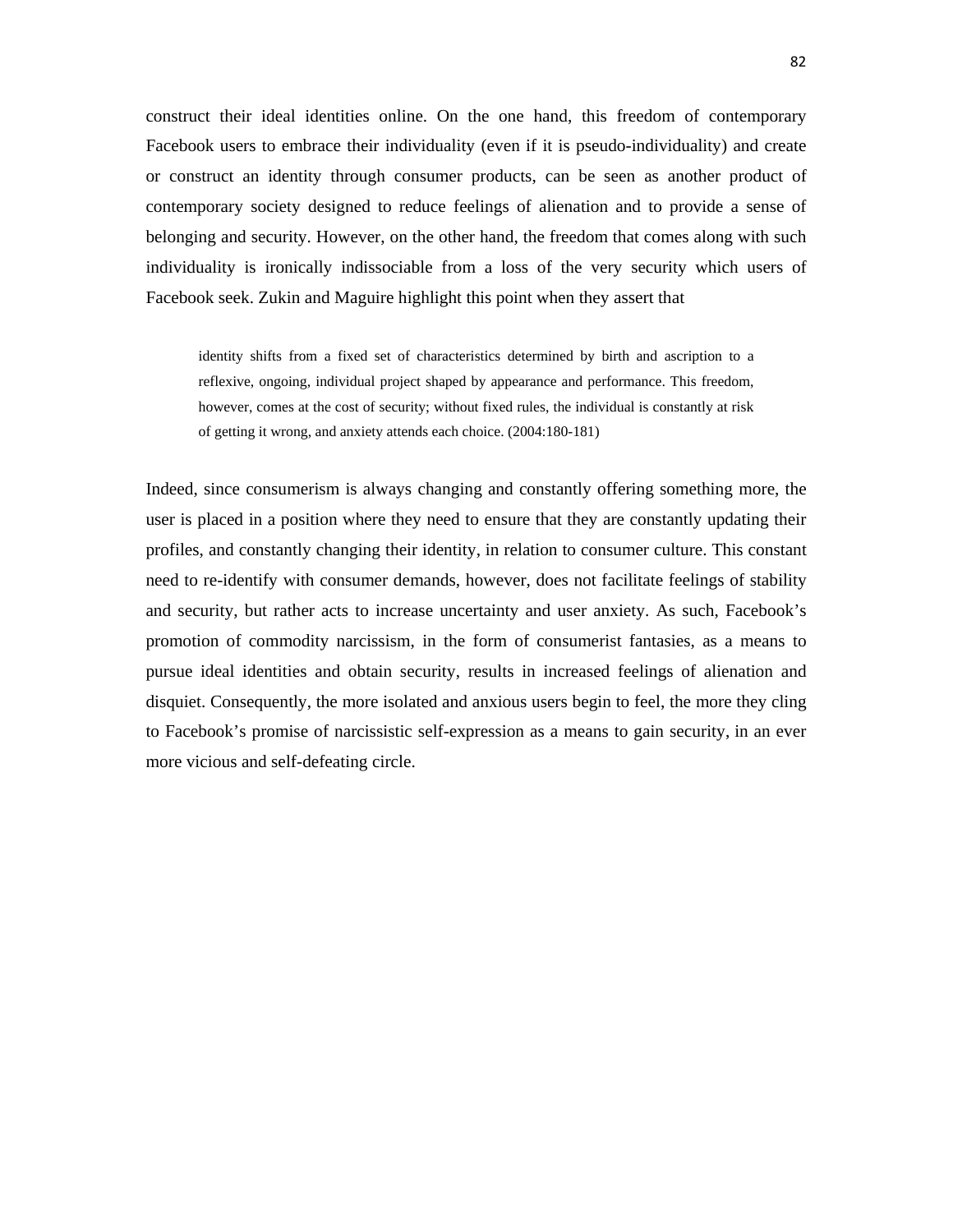# Chapter Six

### Conclusion and Recommendations

### **6.1 Conclusion**

Based on the analysis of chapter five, it is plausible to assert that the social networking website Facebook is responsible for the promotion of an acutely narcissistic subjectivity among those individuals who utilise this medium. By investigating the promotion of narcissism as a means to escape the isolation and anxiety commonly experienced in contemporary capitalist society, this study illustrated Facebook's engenderment of cultural and commodity narcissism. Indeed, by examining issues related to identity and security, identity and the mass media and identity and new media consumerist fantasy, this research has illustrated a profound connection between capitalist insecurity, mass mediated identity construction and commodity narcissism. As such, it has been suggested that Facebook's promotion of the pursuit of narcissism as a means to reduce anxiety and isolation and to gain security, has instead resulted in increased anxiety and diminished security. Moreover, it has been argued that the more anxious and insecure people become, and the more alienated they feel, the more they chase narcissistic identity construction – as promoted by Facebook – in the hope of finding security. To this end, the constant reliance on Facebook by its users to provide them with a temporary sense of security – either through self-expression, mass mediated celebrity 'status' or consumerist fantasy – acts to ensure the instrumental passivity of contemporary society and, along with this, the stability of the capitalist system. However, what has also emerged into conspicuousness through the previous chapters, is that there is no easy way out of such a predicament, because the social ills bound up with Facebook are indissociable from a complex web of politico-economic and socio-cultural formation, which has occurred over the last half a century.

In sum, the role of the media in the engenderment of instrumental passivity and capitalist alienation was first alluded to in chapter one in the discussion of the ideas of the Frankfurt school. In particular, Adorno and Horkheimer's book, *Dialectic of Enlightenment* (1947) demonstrates the role of the culture industry in the promotion of instrumental reason and passivity. This instrumentality, they suggest, is unable to speak to human needs for purpose and meaning and, as such, is unable to give individuals the sense of security that they so greatly desire. This inability of the culture industry to satisfy security needs, they maintain,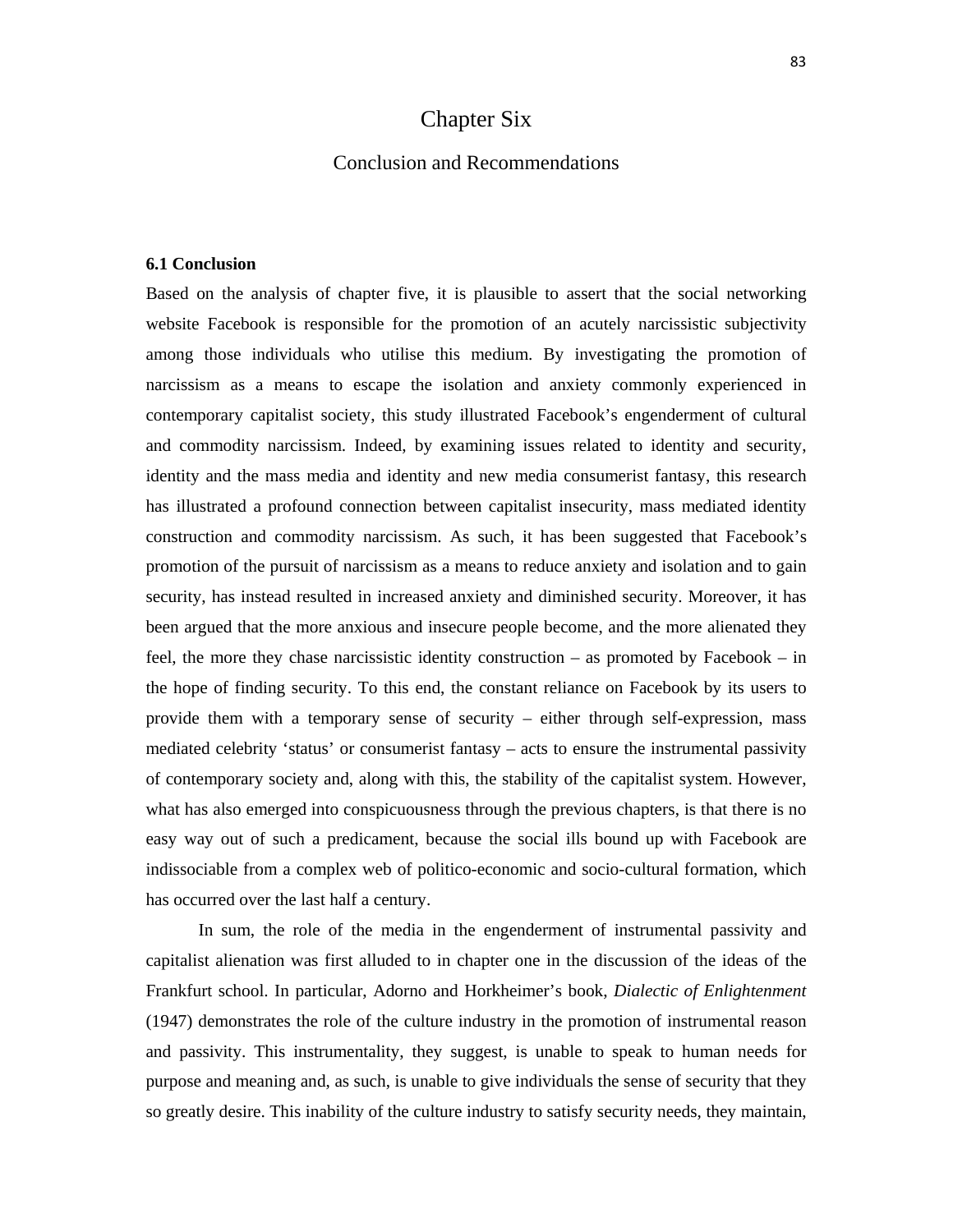has resulted in the development of a state of deep uncertainty, isolation and alienation. Following on from this line of thought, chapter two provided an in-depth analysis of the impact of mass culture on 1940s and 1950s capitalist society, through the lens of Adorno's ideas on standardisation, pseudo-individuation and the concomitant exercise of repression and control by the culture industry. Adorno, together with other members of the Frankfurt school, argued that the conformity and passivity of the individual in late/advanced capitalist society is a result of the system of the culture industry, which, although economic rather than political, nevertheless functions in a manner akin to a totalitarian regime. Based on these ideas, Adorno argues that while providing society with the commodities needed to temporarily sedate burgeoning feelings of isolation, anxiety and insecurity, the media, as part of the culture industry, is also able to ensure the solidity of the capitalist system. Adorno relates the reason for such mass compliance and acceptance of the status quo to narcissistic afflictions of the ego, which are rooted in the development of capitalism. The focus on the self, which compensates for capitalist loneliness and isolation, he suggests, results in the development of narcissistic individuals who become increasingly reliant on the culture industry for self-fulfilment.

In turn, chapter three provided further exploration on the effects of late/advanced capitalism on the individual, and of the control and oppressive power of the capitalist system. In this regard, Herbert Marcuse's *One Dimensional Man* (1964), which highlights the advancement of social repression, media control and the decline of revolutionary potential in the West, was discussed in relation to the rise of the 1960s counterculture and New Left political movements. Marcuse argued that advanced industrial society has become 'one dimensional' – that is, uncritical of itself – and, as such, has developed a false consciousness which reduces individuals to willing subjects, focused purely on the satisfaction of personal needs and desires. This satisfaction of personal needs through consumer products, and the subsequent loss of critical thought, Marcuse asserts, results in the reduction of tendencies towards liberation and revolution, and thereby maintains the capitalist system. Despite brief signs of revolutionary activity evident during the counterculture of the 1960s, this period of uprising and critical thought was short lived, and the economic downturn of the 1970s – the first in two decades – soon acted to re-assert Marcuse's idea of a preoccupation with the self. After examining the work of Marcuse, this economic downturn of the 1ate 1960s/early 1970s was discussed in relation to Tom Wolfe's article 'The Me Decade' (1976) and Christopher Lasch's book *The Culture of Narcissism* (1980). Tom Wolfe's article highlights the selfabsorption and passivity of the 1970s and points towards the growing propensity towards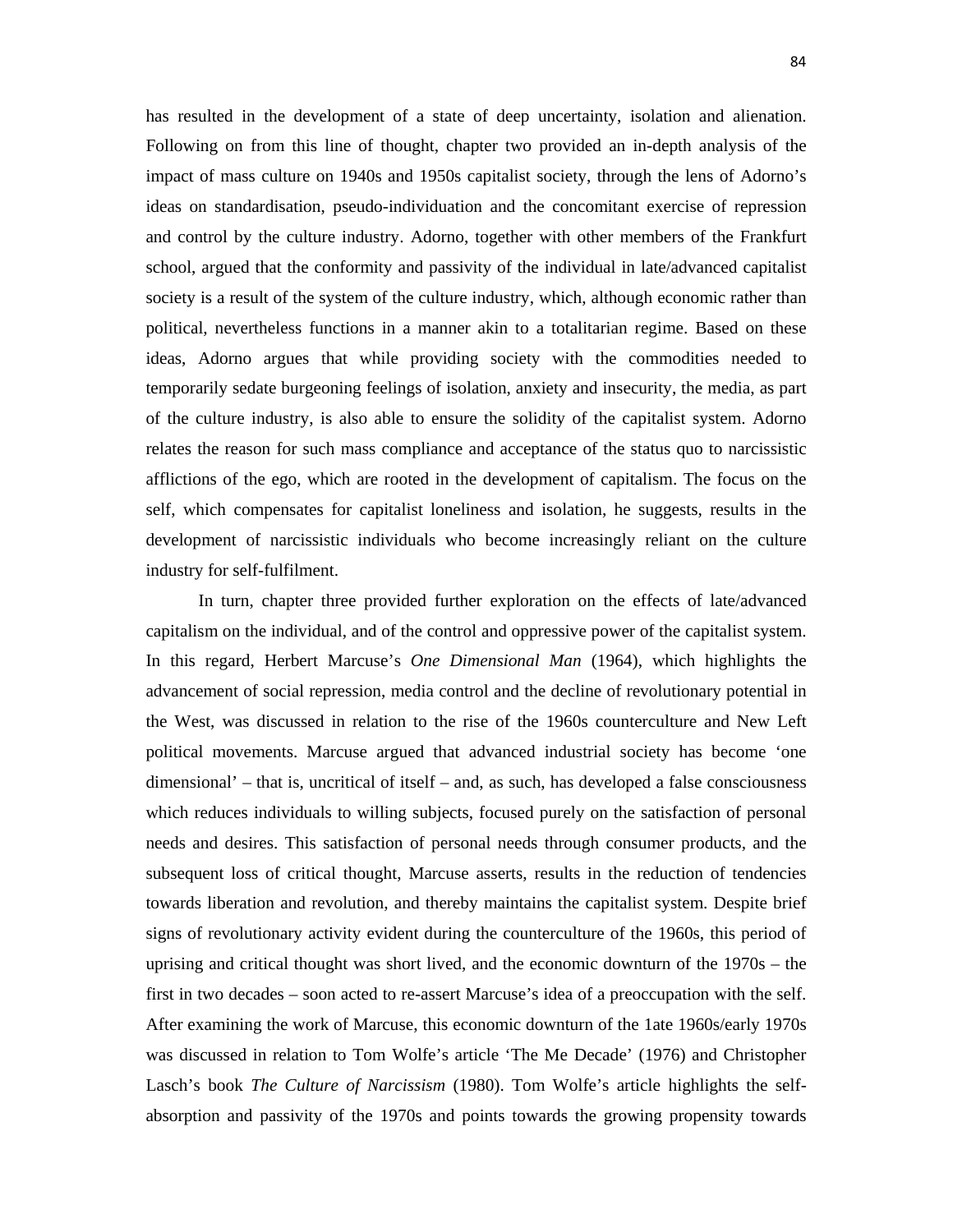narcissism, selfishness and personal awareness which characterised this period. Lasch's book, *The Culture of Narcissism*, follows on from Wolfe's idea that the rise of narcissism was a result of the post-World War Two economic boom, and argues that an increasingly prosperous and consumer-orientated society resulted in a the development of a new narcissistic personality type. This personality type, which began to emerge in the late 1960s, he suggests, is focused on individual freedom and personal satisfaction. Constantly in search of instant gratifications through consumerism, Lasch advances that the new narcissist is anxious, insecure, empty and depressed, and as such, lives in a "state of perpetually unsatisfied desire" (1980:xvi). Based on the ideas of Marcuse, Wolfe and Lasch, this chapter elaborated on the progression of the impact of the media saturated capitalist system on the isolation and alienation experienced by contemporary individuals, and the subsequent narcissism that it has engendered.

Next, chapter four provided a detailed account of the various anatomies of narcissism evident from the 1970s though to the new millennium. This chapter illustrated the evolution of narcissism since the era focussed upon by Wolfe and Lasch, and highlighted the continuation of a culture of narcissism into the  $21<sup>st</sup>$  century. Firstly, the psychological and spiritual anatomy of the 1970s – that is, the focus during this time on private spirituality, selfesteem, individual self-expression and self-promotion – along with the political and economic anatomy of the 1980s, namely the rapid increase in the growth of a more materialistic form of narcissism synonymous with the rise of neoliberal capitalism, were examined. Hereafter the generational anatomy of the 1990s, specifically the excessive preoccupation of the self characteristic of what Jean Twenge refers to as 'Generation Me,' along with the cultural anatomy of the 2000s, namely the narcissistic predisposition of societies around the world in the new millennium, were discussed. By focusing on the characteristics of new millennium narcissism, namely, identity and security, identity and the mass media, and identity and new media consumerist fantasy, this chapter explored the media's growing role in the promotion and spread of narcissism, along with the impact that new media technologies – in particular social media – have had on the engenderment of such narcissistic inclinations.

Finally, chapter five provided an analysis of the various structural components of the popular social networking site Facebook. Based on the characteristics of new millennium narcissism identified in chapter four, namely identity and security, identity and the mass media, and identity and new media consumerist fantasy, this chapter examined Facebook's promotion of commodity narcissism as a means to escape the isolation and anxieties experienced in capitalist society. In effect, it was advanced that this promotion of narcissism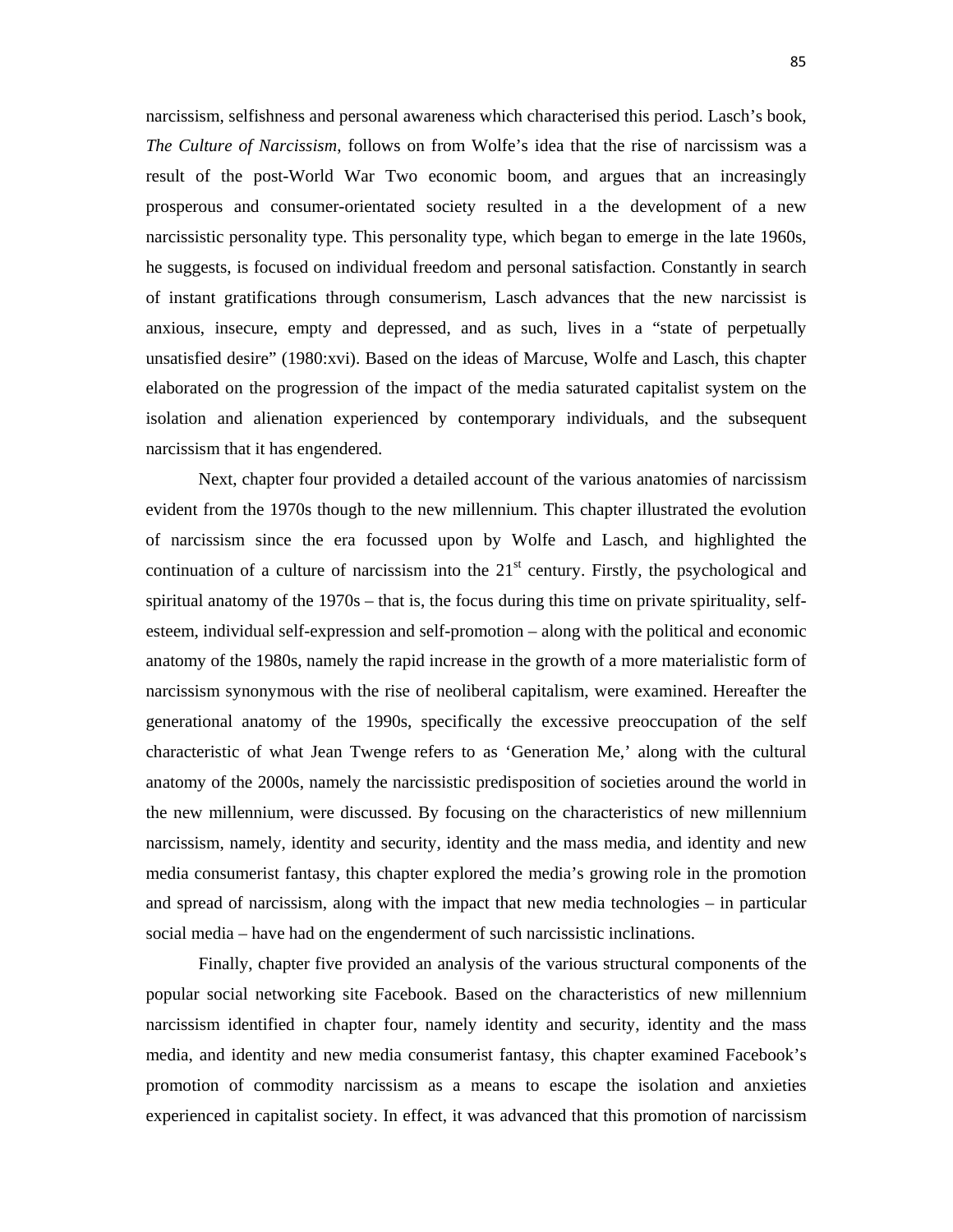through capitalist consumerism, not only acts to temporarily fulfil the 'false' needs created by Facebook (as part of the culture industry), but also acts to exacerbate the feelings of alienation that it was previously thought to relieve. Indeed, by promoting a narcissistic identification with mass mediated images of identity, celebrity status and consumerist fantasy – which are constantly changing and evolving – Facebook sets its users up for failure, by encouraging them to strive virtually for something that they can never actually have or achieve. As such, the users' inability to satisfy the desire for the stability that they so desperately seek, results in a renewed pursuit of narcissism in the hope of achieving such security, in an ever more vicious and self-defeating circle.

### **6.2 Recommendations**

Yet it is not sufficient to leave things here, because despite the gargantuan proportions of the problem, some tentative solutions have been offered over the last half a century. Admittedly, these solutions each have their weaknesses. However, a careful consideration of them, with a view to developing upon their conceptual bases a solution that addresses the nuances of the problems that plague the contemporary era, remains one of the most important intellectual tasks to undertake. As such, in what follows, the solutions proffered by Adorno, Marcuse and Lasch will be reviewed, before a new remedial strategy for the future will be proposed.

In his book *Negative Dialectics* (1966), Adorno offers a possible solution to the narcissistic reliance on the culture industry as a means of addressing feelings of isolation and alienation. He suggests that a reconciliation with nature – through the practice of 'negative dialectics' – is the only way in which people can become liberated from the alienation and isolation endemic to the capitalist order. He argues that the tendency of individuals to apply a method of 'positive dialectics' results in their acceptance of the totality of the ideas imposed by the capitalist system and the culture industry, and the loss of their ability to think critically. Through this, he suggests, individuals become isolated and alienated from those around them, from nature, and, most importantly, from the inner nature of the self. In order to prevent this isolation, Adorno suggests adopting a practice of negative dialectics – the interminable practice of questioning and never assuming, of searching constantly for contradictions, and of looking for an affinity with human nature. To this end, Adorno suggests that society should resist the urge to dominate nature by constantly questioning the positive dialectics of capitalism, consumerism and the culture industry. As such, he suggests that increasing identification with nature will allow for the diffusion of the urge to dominate and manipulate nature, since through such a process of identification, self-interest becomes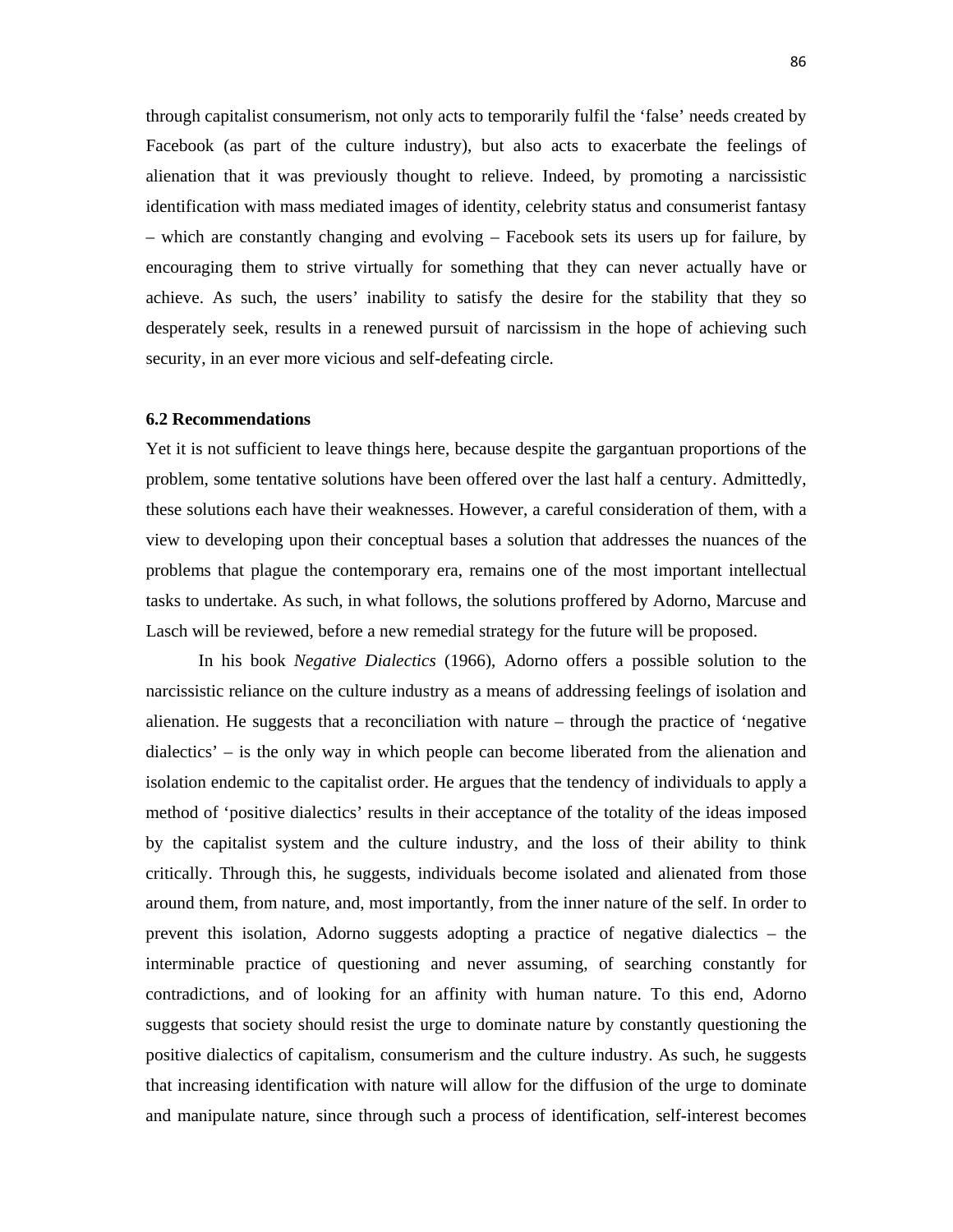indistinguishable from the interests of nature. This reconciliation with nature, he argues, will, on the one hand, lead to a breaking of the illusions of totality and perfection promised by the positive dialectics of the culture industry, and on the other hand, will allow for a movement away from the concomitant narcissistic condition of the isolated self. This form of negative dialectics, Adorno suggests, is the most effective means of escaping the alienation of capitalism and the domination of narcissism and, as such, the most effective way of gaining security.

Similar to Adorno's idea of negative dialectics, is Marcuse's idea of 'negative thinking,' in terms of which he argues that in order to escape the domination of capitalist alienation, society needs to adopt a type of critical and oppositional thinking and behaviour. Negative thinking refers to the ability to envision entirely different ways of living and entirely alternative modes of discourse; that is, as Kellner notes, "negative thinking negates existing forms of thought and reality from the perspective of higher possibilities" (1991: xv). Marcuse maintains that due to 'one-dimensional man's' preoccupation with the fulfilment of the false needs created and provided for by the technology of advanced capitalistic societies, his ability to participate in the critical act of 'negative thinking' is progressively being eradicated. As such, Marcuse asserts that unless society begins to practice negative thinking, security will never be achieved.

In turn, in relation to the culture of narcissism, that became so pervasive during the 1970s, Lasch "proposed a return to basics: self-reliance, the family, nature, the community, and the Protestant work ethic" as a means to escape the alienation and despair associated with late/advanced capitalist societies (cited in Vaknin 1995:9). This 'return to basics,' to a certain extent, coincides with Adorno's suggestion for a reconciliation with nature via negative dialectics, and comprises a manifestation of Marcuse's negative thinking – insofar as it involves an escape from the manipulation of the capitalist system through the imagination of an alternative situation.

All three of these solutions point towards a movement away from instrumental reason towards a more critical way of thinking and acting. That is, towards a rejection of the manipulation and control of the capitalist system through the practice of alternative thought, constant questioning, a (re-)connection with human nature, and a recognition of humankind's relationship with nature.

However, although pertinent to the politico-economic and socio-cultural dynamics of the eras in which they were articulated, these solutions do not, as they stand, comprise readymade remedial measures for the technologically advanced  $21<sup>st</sup>$  century. That is, because the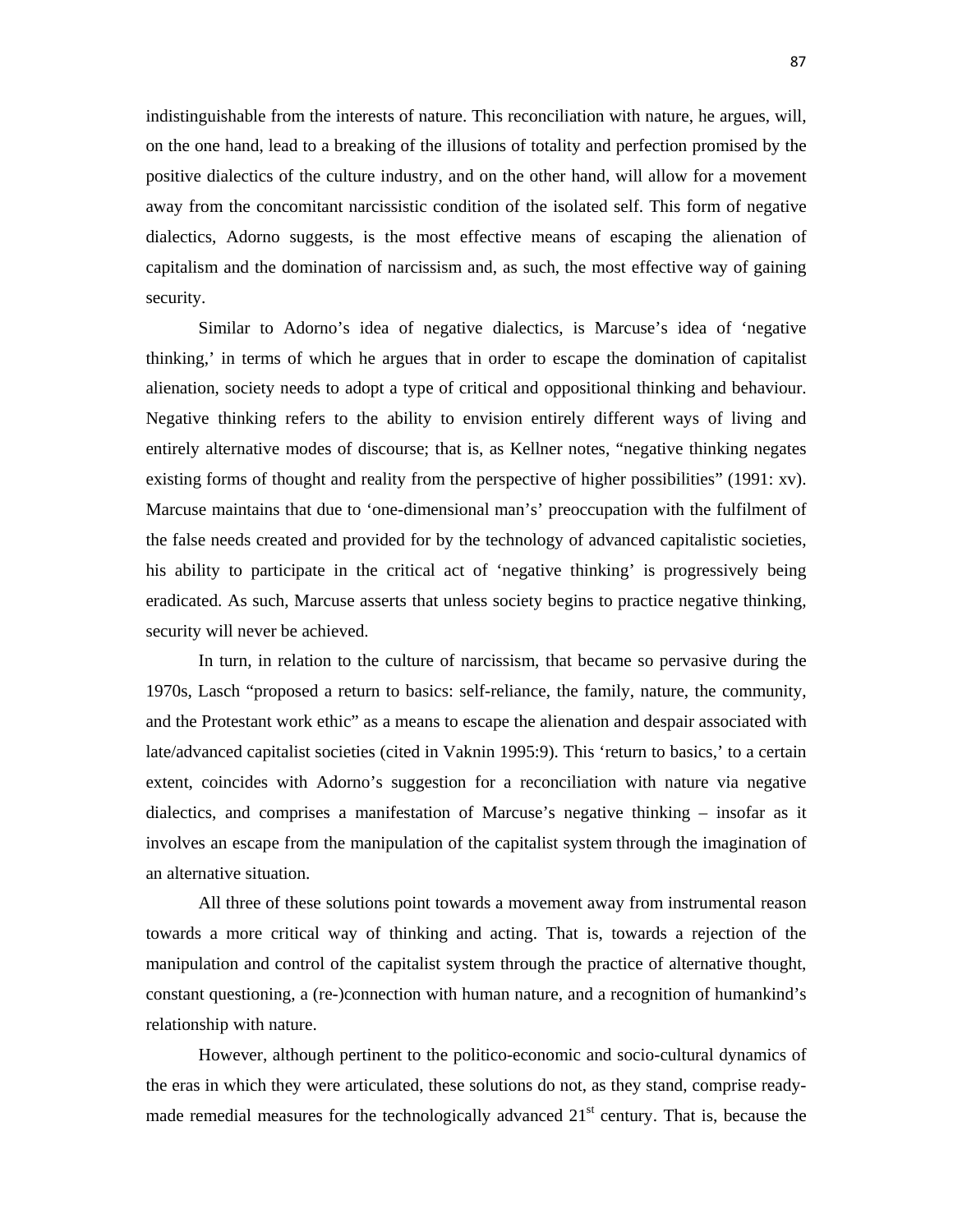internet and social media have become such integral parts of everyday life, contemporary society arguably requires a contemporary version of these solutions; in other words, one which re-articulates them in a way that takes into account such technological developments and their effects on subjectivity and social interaction. Indeed, due to the current impact of social media and similar new media technologies on the lives and identities of individuals in contemporary society, it is for the most part unreasonable, if not impossible, to suggest that the use of this media be drastically reduced or rejected out-of-hand. However, recent research on the possible relationships between environmental involvement, democratic practice and the internet, indicates that social media may yet be co-opted for the betterment, rather than to the detriment, of society. Thus, in keeping with the argumentative trajectories of Adorno, Marcuse and Lasch, and with a view to developing on their ideas of reconciliation with nature, criticality, and a return to basics, a possible solution to contemporary isolation, alienation and insecurity may be found in such an alternative use of social media.

In short, instead of using social networking and social media as a means to bolster the needs and desires of the grandiose narcissistic self, this technology could be used as a means to achieve something akin to Adorno's 'negative dialectics,' Marcuse's 'negative thinking' and Lasch's return to 'community' and 'basics.' In this regard, Schlosberg et al. explore the use of social media and social networks in their article, 'Virtual Environmental Citizenship: Web-Based Public Participation in Rulemaking in the United States' (2006). Here they investigate the "move to online participation in environmental rulemaking with a particular emphasis on discursive democracy and citizenship" (Schlosberg et al. 2006:208). That is, by exploring the discursive benefits and dangers of virtual participation in the online rulemaking process, they consider "current uses of the Internet as a public participation mechanism…[for] expanding democratic practices" (2006:215).

Since the internet entered the public domain in the early 1990s, various opinions relating to the potential of this media to transform democracy and citizenship have emerged. On the one hand, some scholars argue that web based participation could be the answer to recent declines in interest in democratic citizenship. Indeed, it has been argued that the "emergence of computerised ICTs have prompted less hierarchical discourses, characterised by the prospect of more intense democratic participation, visible-ness, public-ness and openness" (cited in Malina 1999:23). In his book *The Virtual Community* (1993), Howard Rheingold promotes such a vision of the potentiality of digital democracy, and asserts that new media technologies, "if properly understood and defended by enough citizens, …[have] democratising potential in the way that alphabets and printing presses had democratising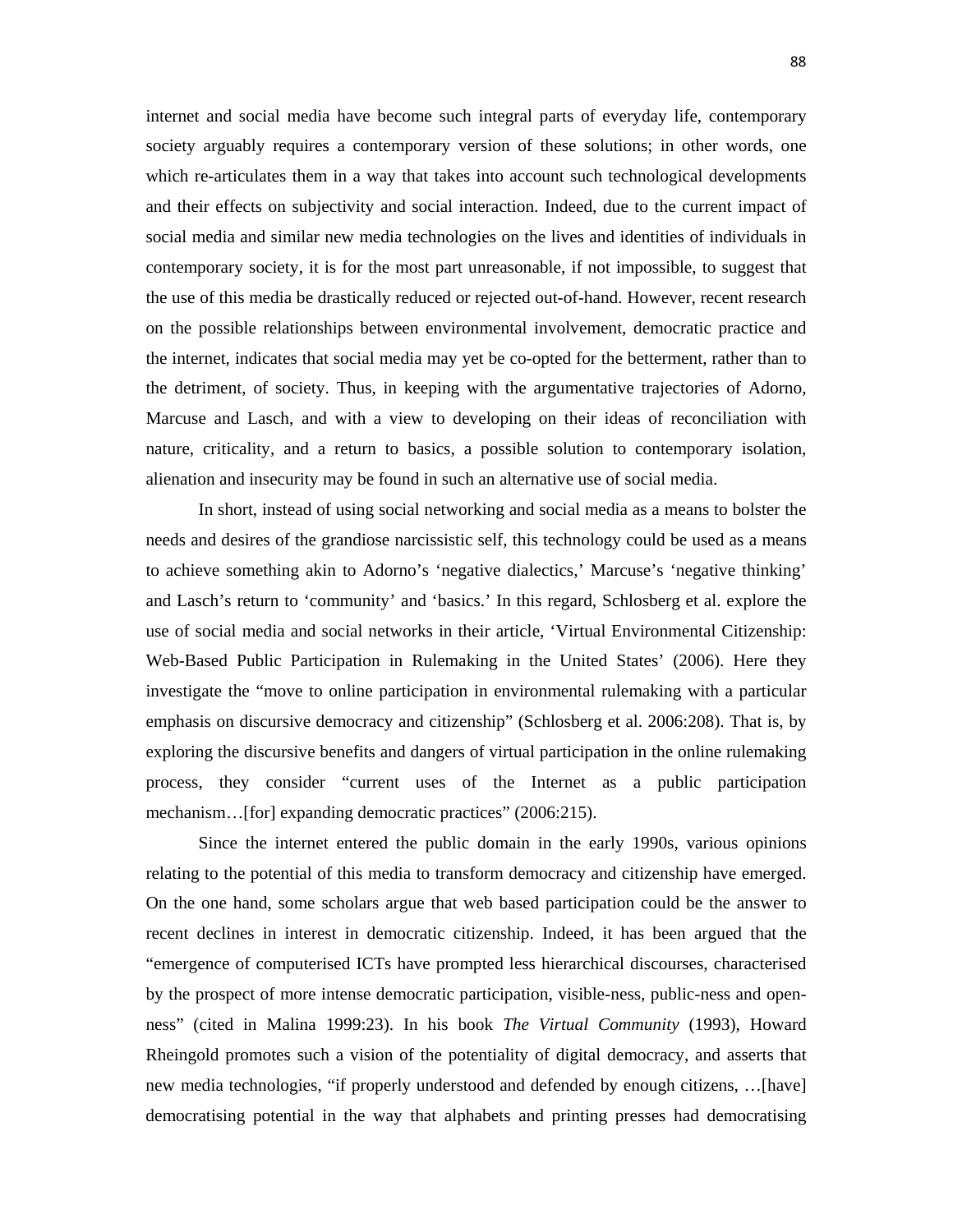potential" (1993:279). Similarly, Papacharissi suggests that online digital media, like the internet, could bring about a resurrection of contemporary citizenship" (2010:104).

On the other hand, however, a variety of academics have highlighted the possible dangers that accompany such online participation. While some claim that the internet is just as prone to elite domination and manipulation as other forms of traditional media (cited in Schlosberg et al. 2006:210), others argue that internet forms of participation act to widen the divide between the information and resource rich and the poor (Malina 1999:24). According to Schlosberg et al., "many [thinkers] are critical of the one-way nature of much existing Web communication, saying it deprives the public of the interactive potential of the Internet as well as the possibility of introducing more two-way, discursive deliberation into decision making" (2006:210). Moreover, some academics believe that the internet could lead to a disjointed, isolated and uncritical public, instead of an empowered citizenship (Alexander and Pal 1998; Schlosberg and Dryzek 2002; Sunstein 2001).

Schlosberg et al, however, approach things differently, insofar as they both concur with the above pessimists, and look forward to realizing the vision of the above optimists. In effect, although they examine the use of the internet and web-based participation within the context of virtual environmental citizenship, their findings are particularly pertinent within the context of virtual democracy and virtual citizenship in general.

On the one hand they concur with the above pessimists, insofar as, through their argument, it becomes increasingly evident that current uses of social media, such as Facebook, are dominated by positive dialectics and, as such, are conducive towards the engenderment of self-interest, isolation, and aggregative rather than discursive democracy. That is, at present, these types of media tend to encourage unreflective, selfish comment and participation, and unjustified preferences which are simply aggregated, such as in polling or voting (Schlosberg at al. 2006:217 and Gutmann and Thompson 2004:13). This form of aggregative democracy is unlike discursive or deliberative conceptions of democracy, which, in contrast, reflectively consider "the reasons that citizens…give for their expressed preferences." And therefore it has been argued that the practices of aggregative democracy "cannot serve as a principled basis for democratic decision making" (Gutmann and Thompson 2004:13).

According to Schlosberg et al., these current types of aggregative interactions and communications "do nothing to appeal to the shared public good…[and] actually encourage self-interested comment" (2006:224). As already discussed in relation to Facebook, this focus on the self, can result in the rejection of (human) nature and the development of deep feelings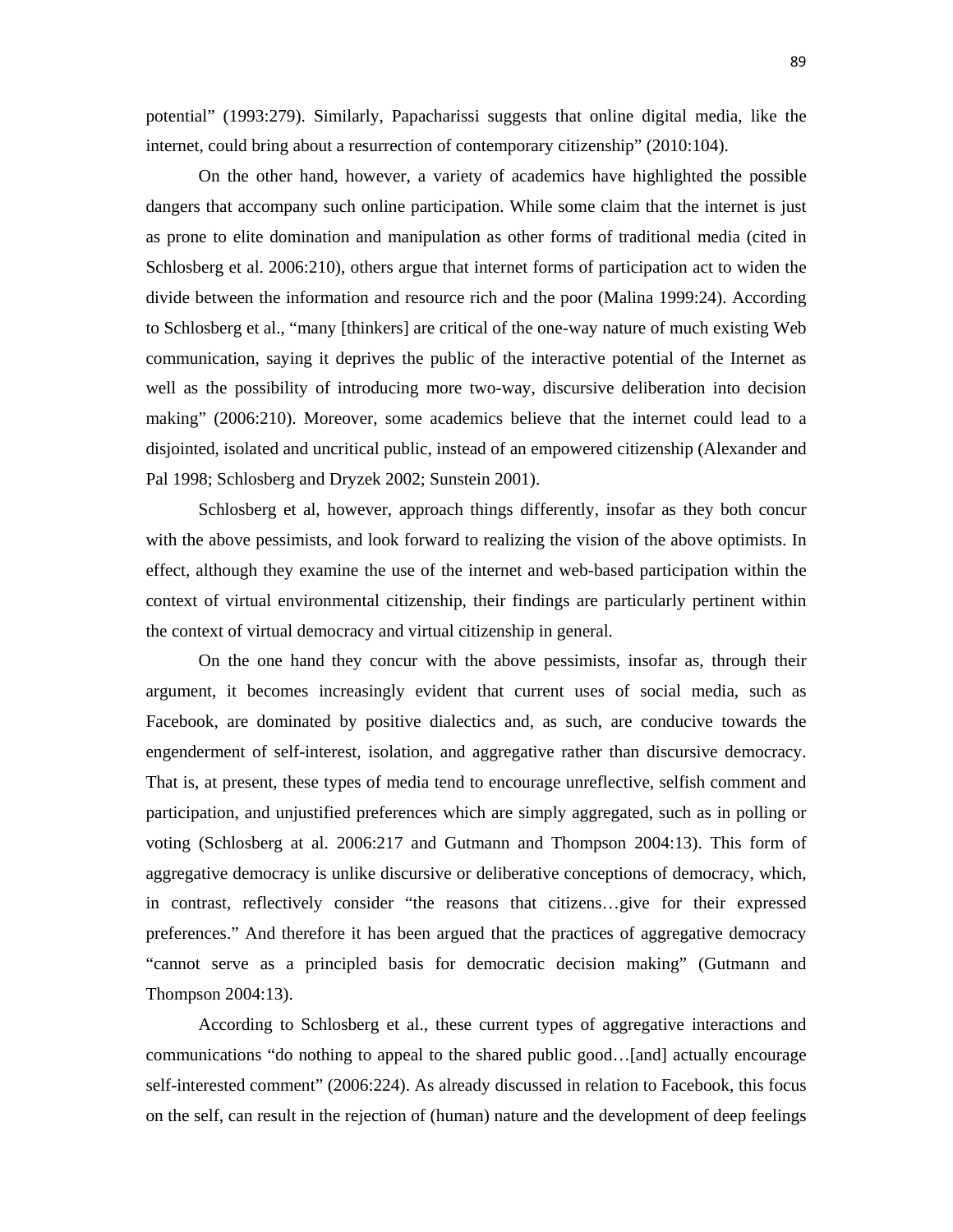of isolation, insecurity and alienation within capitalist society. Schlosberg et al. affirm this impact of the current use of Facebook when they suggest that "virtual…citizenship may be isolating rather than community-building citizenship" (2006:209). In this regard, they refer to Sunstein's (2001) thesis that, without some major guidance, "the Internet's use with regard to…the public realm will be isolating, and will not build any sort of public sphere or community life" (2006:229). That is, the extreme individualism that is evident within the current virtual realm means that the internet and social networking may encourage a withdrawal from, and the fragmentation of, communities, thereby perpetuating the "loss of democratic authenticity" (Schlosberg et al 2006:229).

This can further be seen in the prevalence of aggregative democracy in both online environmental groups and the variety of social, environmental, political and cultural groups found on Facebook. Indeed, Schlosberg et al. assert that "in the Action sections of many major environmental organisation Web-sites, action simply entails pushing a button to add one's name to an electronic petition or send an email to a member of Congress" (2006:228). In relation to this, they suggest that "while e-tactics of this sort demonstrate resistance to the process and might generate media coverage to expand the public debate, this type of electronic action may also simply be isolated, one-way and unthinking" (2006:228). Similarly, many of the groups on Facebook that are created to bring attention to certain issues, simply require members to select the 'join' link and add their name to the group's membership numbers. This means that besides fleeting moments of attention given to the various causes of problematic issues – via a click of the mouse – no further participation or action is expected or encouraged by the members of the group. As such, joining these groups as a means of online participation can simply be seen as a form of uncritical involvement in 'pseudo-citizenship' and, as such, a form of aggregative democracy.

However, on the other hand, Schlosberg et al. also look forward to realizing the vision of the above optimists. That is, they argue that media such as the internet should rather be used as a community platform which encourages discussion, reasoning, participation and engagement with local social, political and environmental issues. In effect, this type of media use would allow participants to "make proposals, attempt to persuade others, listen to the responses of those others and determine the best outcomes and policies based on the arguments and reasons fleshed out in public discourse" (Schlosberg et al. 2006:216). This form of discursive or deliberative participation in public discourse would thereby offer the opportunity for a movement away from involvement based on self-interest, towards participation based on discussions for the common good. Local environmental concerns are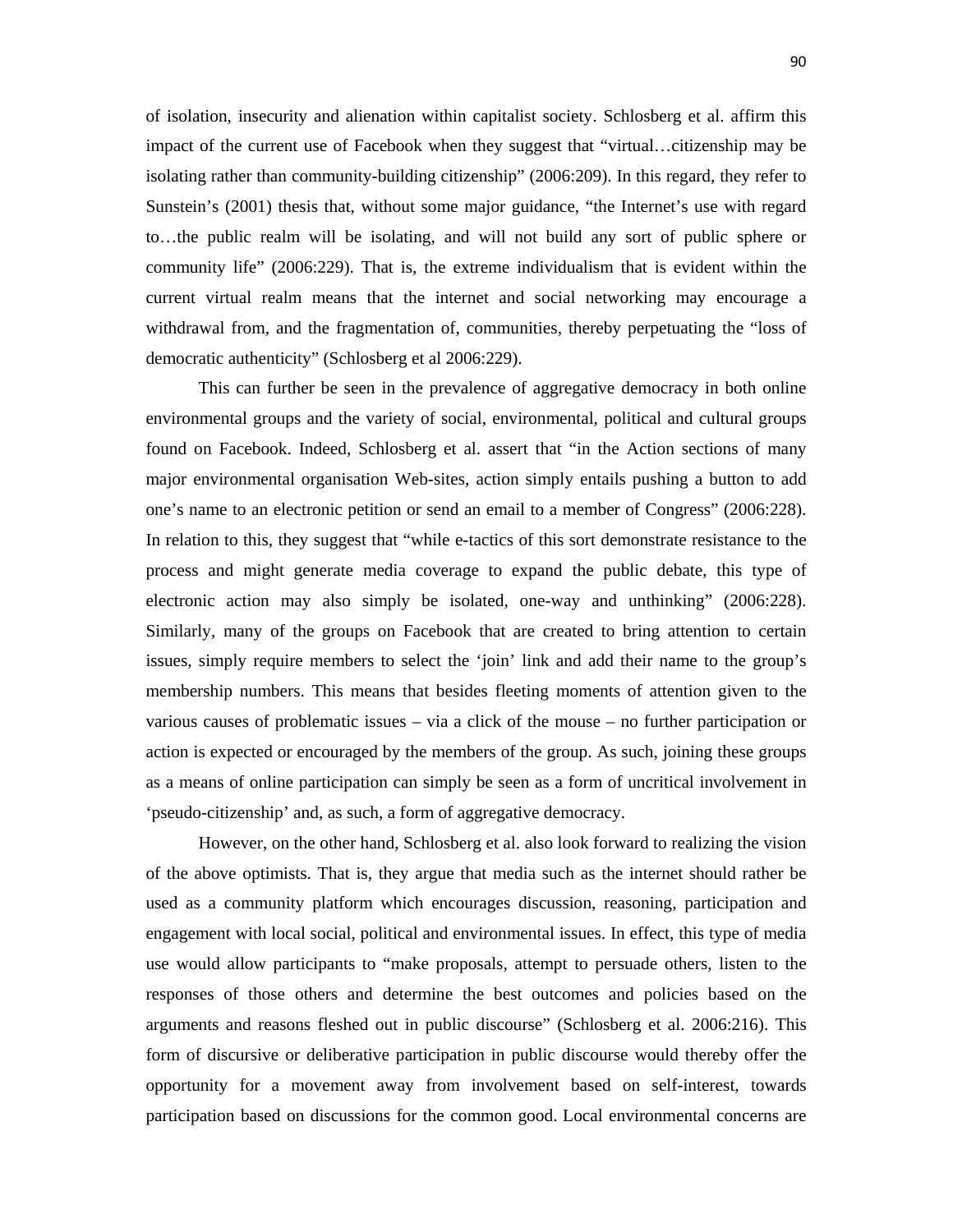particularly valuable in this regard, because unlike a problem such as global warming – which does not encourage involvement and social cohesion because of its enormity and generality – local environmental issues impact on the lives of community members in palpable ways, and can be directly addressed through group action (Schlosberg et al. 2006: 218, 225). As such, by using social networking as a means of bringing to light, and acting upon such local issues, users would be able to gain the sense of community and unity so greatly desired within contemporary capitalist society. In effect, this use of social media could assist people to detach themselves from the selfish individual consumerist needs and desires promoted by the capitalist system, and to focus instead on interests in alignment with the public good. Conceivably, this increase in participation for the public good via community centred online activity, could thereby contribute significantly to the dissolution of feelings of isolation and alienation, which are otherwise so prevalent and powerful in contemporary society. Moreover, if social networking sites such as Facebook were to be used in this way, they could contribute positively to the efficacy of the democratic process, by encouraging participation and the development of community ideals. And such an increased focus on issues related to public rather than personal wellbeing has the potential to instil a sense of criticality in contemporary society, in a way that encourages a progressive move towards Adorno's idea of negative dialectics and a reconciliation with nature, Marcuse's idea of negative thinking and the imagination of alternative ways of being, and Lasch's idea of a return to basics and community.

It is hoped that, at least in some small way, this treatise will engender such transformation of the current use of social media. Arguably, this is of immense importance, because the consequences of such transformation stand to be far-reaching, not only for individuals who are currently experiencing deep alienation, and for democracy which is currently floundering around the globe, but also for the environment – for nature – which is currently subject to increasing degradation, but without which nothing is possible.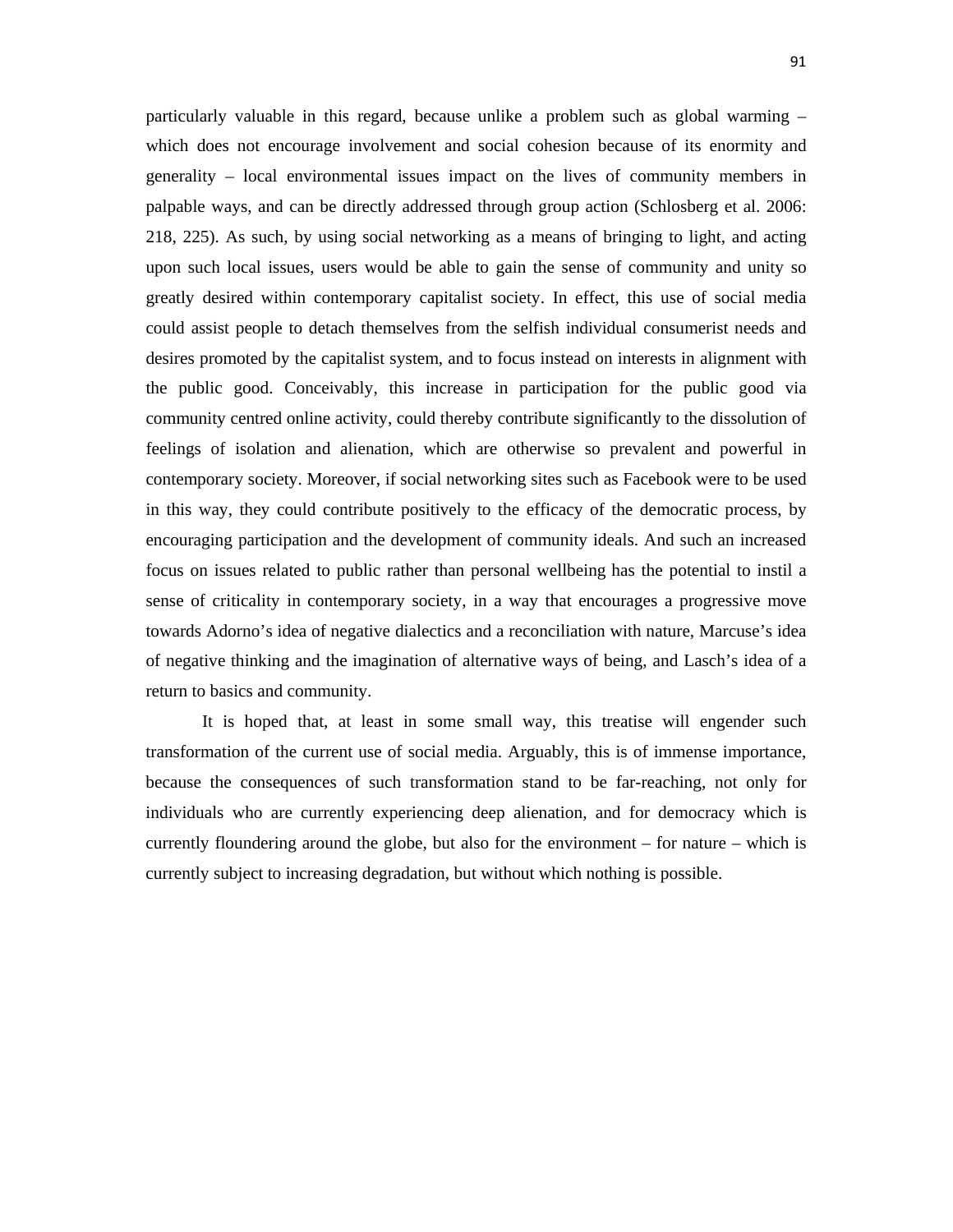## **References**

- Adams, M. 2007. *Self and social change*. London: Sage publications
- Adorno,T.W. 1973. *Negative Dialectics*. London: Routledge
- Adorno,T.W. 1990. *Negative Dialectics*. London: Routledge
- Adorno, T.W. 1991. *The Culture Industry*. London Routledge
- Adorno, T. W., Frenkel-Brunswik, E., Levinson, D. J., and Sanford, R. N. 1950. *The authoritarian personality*. New York: Harper and Row
- Adorno, T. W. and Horkheimer, M. 1947. *Dialectic of Enlightenment*. New York: Continuum
- Adorno, T. W. and Horkheimer, M. 1972. *Dialectic of Enlightenment*. New York: Seabury Press
- Adorno, T.W. and Horkheimer, M. 1997. *Dialectic of Enlightenment*. London Verso
- Alexander, C. J. and Pal, L.A. 1998. New Currrents in Politics and Policy. In Alexander, C. J. and Pal, L.A. 1998. *Digital Democracy: Policy and Politics in the Wired World*. Ontario: Oxford University Press
- Alford, C. F. 1988. *Narcissism: Socrates, the Frankfurt School, and Psychoanalytic Theory*. London: Yale University Press
- Althusser, L.1994. 'Ideological State Apparatuses (Notes towards an Investigation)'. In Zizek, S. (ed.) 1994. *Mapping Ideology*. London: Verso
- Anders, J.1990. *Beyond counterculture: The community of Mateel*. USA: Washington State University Press.
- Anderson, R. and Grey, J. 2008. *Battleground: the media*. USA: Greenwood Publishing Group.
- Andrae, T. 1979. Adorno on film and mass culture: The culture industry reconsidered. *Jump Cut*. URL (consulted on 10 April 2010): http://www.ejumpcut.org/archive/onlinessays/JC20folder/AdornoMassCult.html
- Askew, K. and Wilk, R. R. 2002. *The anthropology of media: a reader*. Oxford: Blackwell Publishing.
- Atkinson, J. 2010*. Alternative media and politics of resistance: a communication perspective*. New York: Peter Land Publishing Inc.
- Awl, D. 2009. *Facebook Me! A Guide to Having Fun With Your Friends and Promoting Your Projects on Facebook*. California: Peachpit Press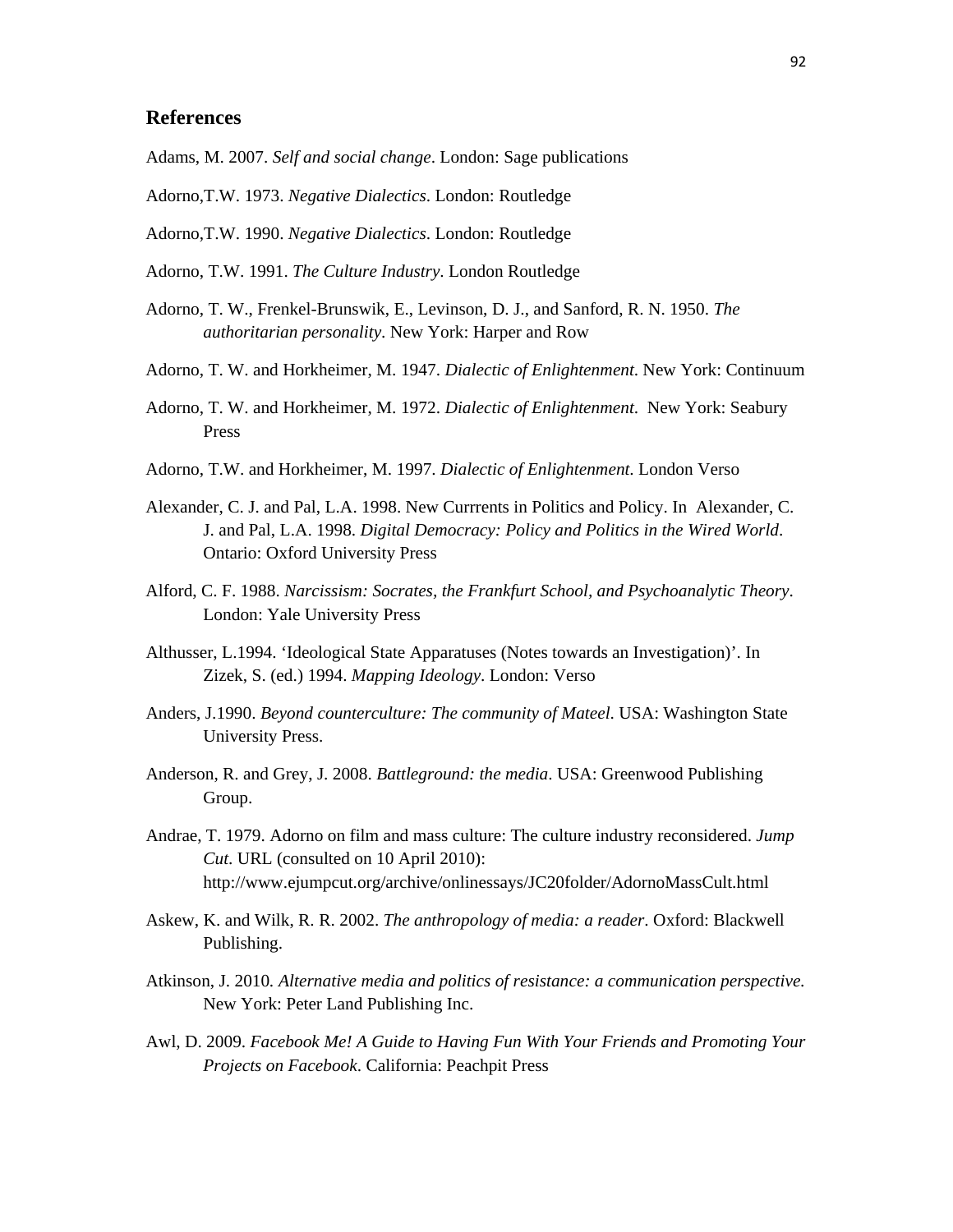- Aydurmus, D. 2010. *An introduction to Facebook's Nationalist Discourse and Its Practice*. Istanbul: GRIN Verlag
- Baldwin, T. and Stroman, A. 2007. How self-esteem classes are "breeding a selfish generation". *The Times London*. March 1. URL (consulted on 18 October 2010): http://www.timesonline.co.uk/tol/news/uk/education/article1455519.ece
- Batalov, E.1975. *The Philosophy of Revolt.* Moscow: Progress Publishers
- Bayer, E. 2010. A Society of Narcissists. URL (consulted on 29 November 2010): http://www.swopnet.com/religion/society\_of\_narcissists.html
- Bernstein, J. M. 1994. *The Frankfurt School: critical assessments, Vol 3*. London: Routledge.
- Biressi, A. and Nunn, H. 2005. *Reality TV: realism and revelation*. Great Britain: Wallflower Press
- Boeree, C. G. 2006. Erich Fromm. URL (consulted on 29 November 2010): http://webspace.ship.edu/cgboer/fromm.html
- Bohman, J. 2005. Critical Theory. URL (consulted on 29 November 2010): http://plato.stanford.edu/entries/critical-theory/
- Bosma, H.1994. *Identity and Development: An Interdisciplinary Approach*. London: Sage Publications
- Branden, N. 1969. *The Psychology of Self-Esteem: a new concept of man's psychological nature*. Michigan: Nash Pub. Corp.
- Braunstein, P. and Doyle, M. W. (eds.).2002. *Imagine Nation: the American Counterculture of the 1960s and '70s*. London: Routledge
- Bronner, S. E. and Keller, D. 1989. *Critical theory and society: a reader*. New York: Routledge.
- Brundidge, J. 2008. "Me TV": Globalization, Narcissism, and Reality Television. URL (consulted on 17 October 2010): http://www.allacademic.com/meta/p\_mla\_apa\_research\_citation/0/1/3/6/4/pages1364 6/p13646-2.php
- Buck-Morss, S. 1977. *The origin of negative dialectics*. England: the Harvester Press
- Buffardi, L.E. and Campbell, W. K. 2008. Narcissism and Social Networking Web Sites. *Personality and Social Psychology Bulletin*. 34:1303-1314
- Carrette, J. and King, R. 2005. *Selling Spirituality The silent takeover of religion*. London: Routledge
- Carver, T. 1991. *The Cambridge Companion to Marx*. New York: Cambridge University Press.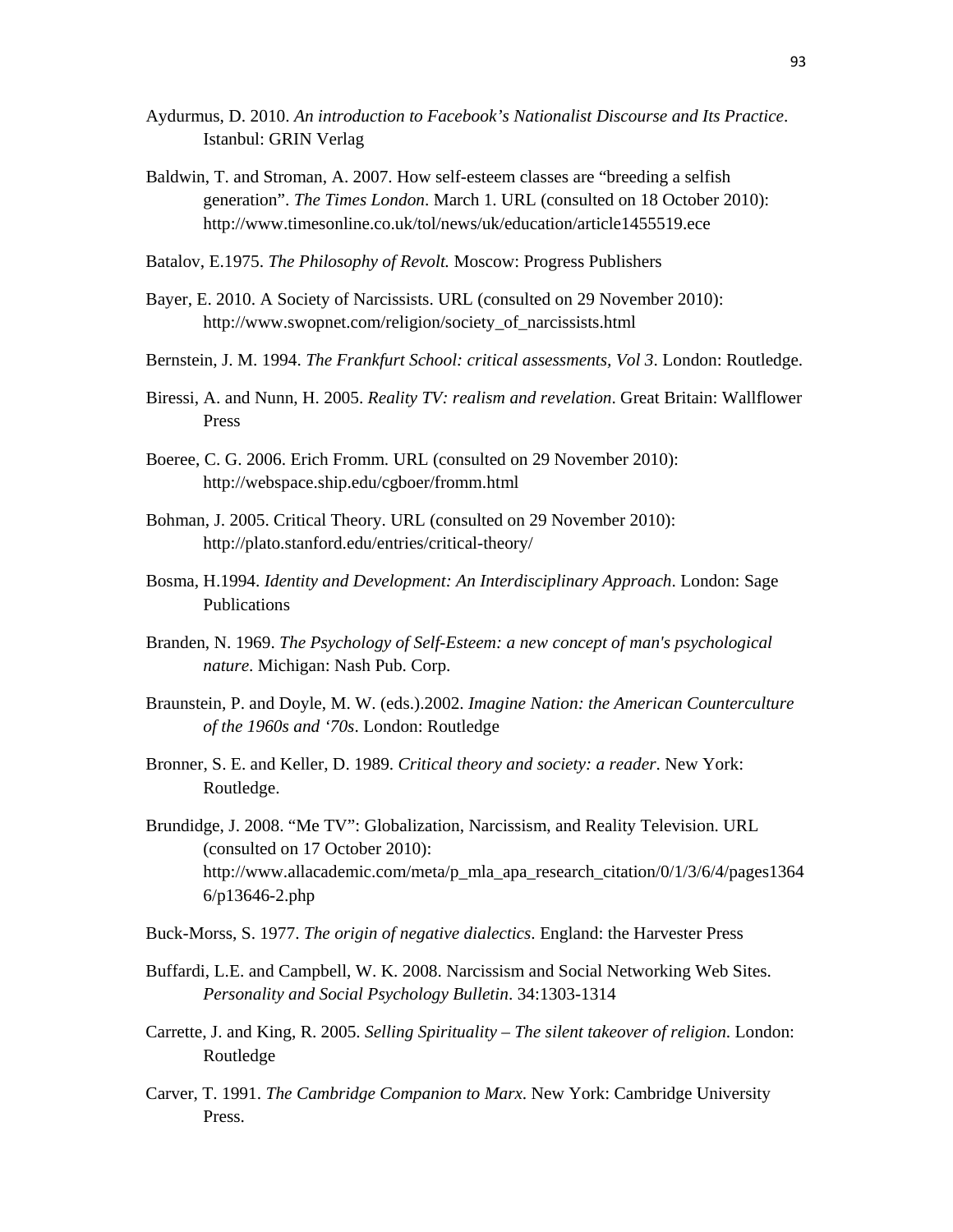- Castells, M. 2000. *The Rise of the Network Society*: *The Information Age*. UK: Blackwell Publishers.
- Cazeaux, C. (ed.). 2000. *The continental aesthetics reader*. London: Routledge.
- Clapp, J. and Dauvergne, P. 2005. *Paths to a Green World: The Political Economy of the Global Environment*. Massachusetts: The MIT Press.
- Conquest, R. 2000. *Reflections on a Ravaged Century*. New York: W. W. Nortan.
- Conway, D. 1987. *A Farewell to Marx: An Outline and Appraisal of his Theories*. Great Britain: Penguin Books.
- Cook, D. 1996. *The culture industry revisited: Theodor W. Adorno on mass culture*. USA: Rowman and Littlefield Publishers, Inc.
- Cook, D. 2004. *Adorno, Habermas and the search for rational society*. London: Routledge.
- Côté, J. and Levine, C. 2002. *Identity Formation, Agency and Culture*. USA: Lawrence Erlbaum Associates, Inc., Publishers.
- Creeber, G. 2008. 'Digital theory: Theorizing New Media'. In Creeber, G. and Martin, R. 2009. *Digital Cultures: Understanding New Media*. New York: McGraw Hill.
- Creeber, G. and Martin, R. 2009. *Digital Cultures: Understanding New Media*. New York: McGraw Hill.
- Creswell, J.W. 1998. Qualitative Research Methods. URL: (consulted on 27 March 2009): http://www.socialresearchmethods.net/tutorial/Mensah/default.htm
- Croteau, D and Hoynes. 2003. *Media society: industries, images and audiences*. California: Pine Forge Press
- Davis, A.Y. 2005. Redeeming the Sixties: Herbert Marcuse and the Formation of Political Language. URL (consulted on 29 November 2010): http://www.pubtheo.com/page.asp?pid=1062
- Deacon, D., Pickering, M., Golding, P. and Murdock, G. 2008. *Researching Communications: A Practical guide to methods in Media and Culture Analysis*. Second Edition: Hodder Arnold
- De Graaf, J., Waan, D. and Naylor, T.H. 2005.Affluenza: The All-Consuming Epidemic. (2<sup>nd</sup> ed).San Francisco: Berrett-Koehler Publishers
- Dittmar, H. 2008. *Consumer Culture, Identity and Well-being*. USA: Psychology Press.
- Domash, L. and Balter, L. 1979. Institution and Revenge: Antisocial Trends in Narcissism. URL (consulted on 18 October 2010): http://www.pepweb.org/document.php?id=jaa.007.0375a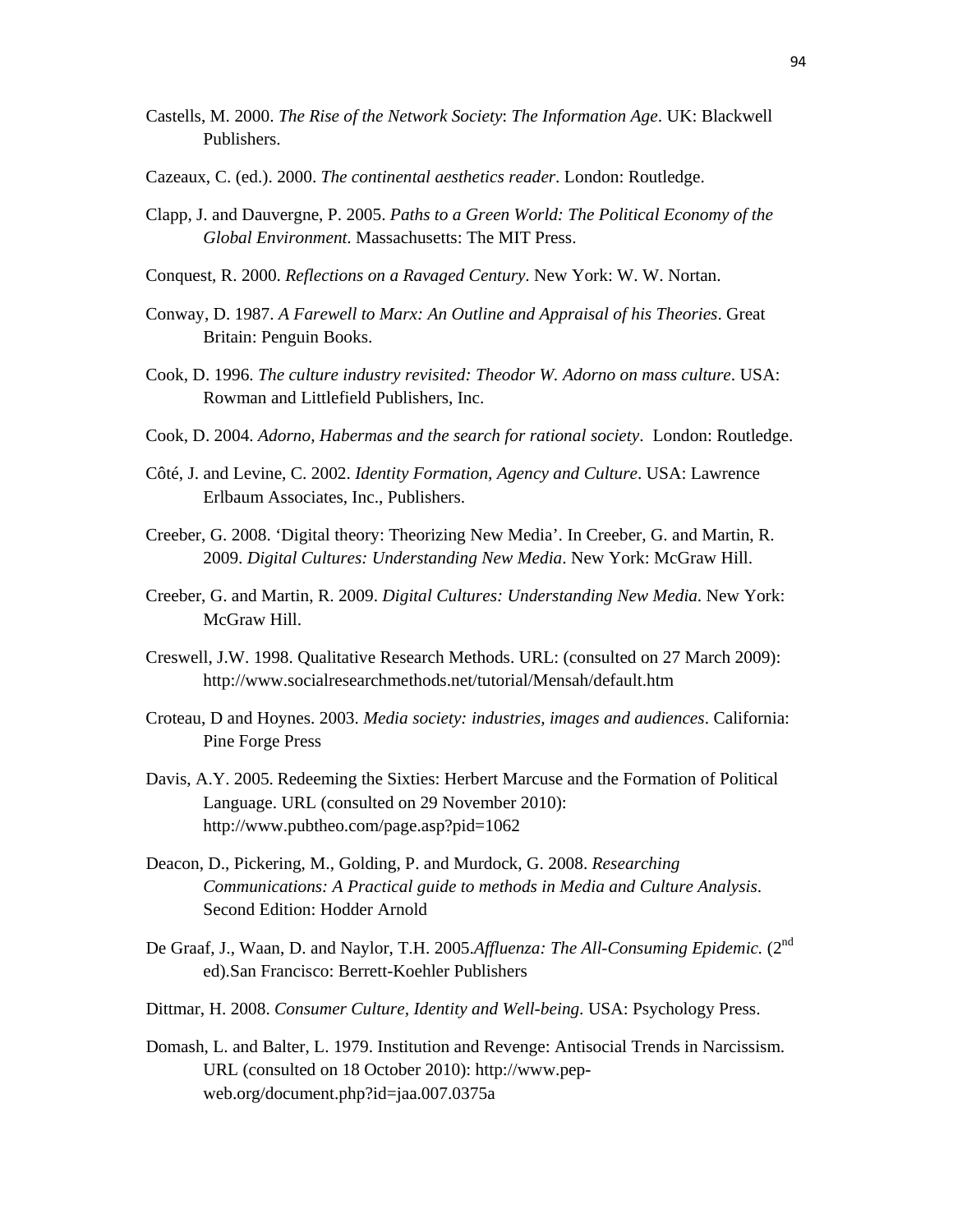- Dunay, P., Krueger, R. and Elad, J. 2010. *Facebook Advertising for Dummies*. Indianapolis: Wiley Publishing Inc.
- Encyclopedia of the Nations. 2010. United States Economy. URL (consulted on 10 June 2010):http://www.nationsencyclopedia.com/Americas/United-States-ECONOMY.html
- Fagan, A. 2005. Theodor Adorno (1903-1969). URL (consulted on 29 November 2010): http://www.iep.utm.edu/adorno/
- Freud, S. 1914. 'On Narcissism: An Introduction'. In, Morrison, A. P. (ed.) 1986. *Essential Papers on Narcissism*. USA: New York University Press
- Frohne, U. 2002. '"Screen Tests": Media narcissism, theatricality, and the internalised observer'. In Levin, T., Frohne, U., and Weibel, P. (eds.). 2002. *CNTRL [SPACE]: Rhetorics of Surveillance from Bentham to Big Brother*. Karlsruhe: MIT.
- Fromm, E. 1941. *Escape from Freedom*. New York: Holt, Rinehart and Winston Limited.
- Fromm, E. 1970. *Personality and Religion: The Role of Religion in Personality Development*. Harper & Row, 1970: New York.
- Fromm, E. 1971. *The Heart of Man: Its Genius for good and Evil*. USA: Harper and Row
- Gaitanidis, A. and Curk, P. 2007. *Narcissism A Critical Reader*. London: Karnac Books Ltd
- Gamson, J. 1994. *Claims to Fame: celebrity in contemporary America*. London: University of California Press
- Gann, H. and Duignan, P. 1995. *The New Left and the Cultural Revolution of the 1960s: A Reevaluation*. USA: Sanford University.
- Geary, D. 2000. *Hitler and Nazism*. London: Routledge.
- Geuss, R. 1981. *The Idea of critical theory: Habermas and the Frankfurt School*. New York: Cambridge University Press.
- Gough, H. 1991. "Scales and Combinations of Scales: What Do They Tell Us? What Do They Mean?" *Annual convention of the American Psychological Association*. San Francisco.
- Gruba-McCallister, F. 2007. Narcissism and the Empty Self: To Have or To Be. *The Journal of Individual Psychology*, 63 (2):182 – 192
- Gutmann, A. and Thompson, D. F. 2004. *Why Deliberative Democracy?* Princeton: Princeton University Press
- Hall, S. and Winlow, S. 2005. Anti-Nirvana: Crime, culture and instrumentalism in the age of insecurity. URL (consulted on 17 November 2010): northumbria.openrepository.com/.../Anti-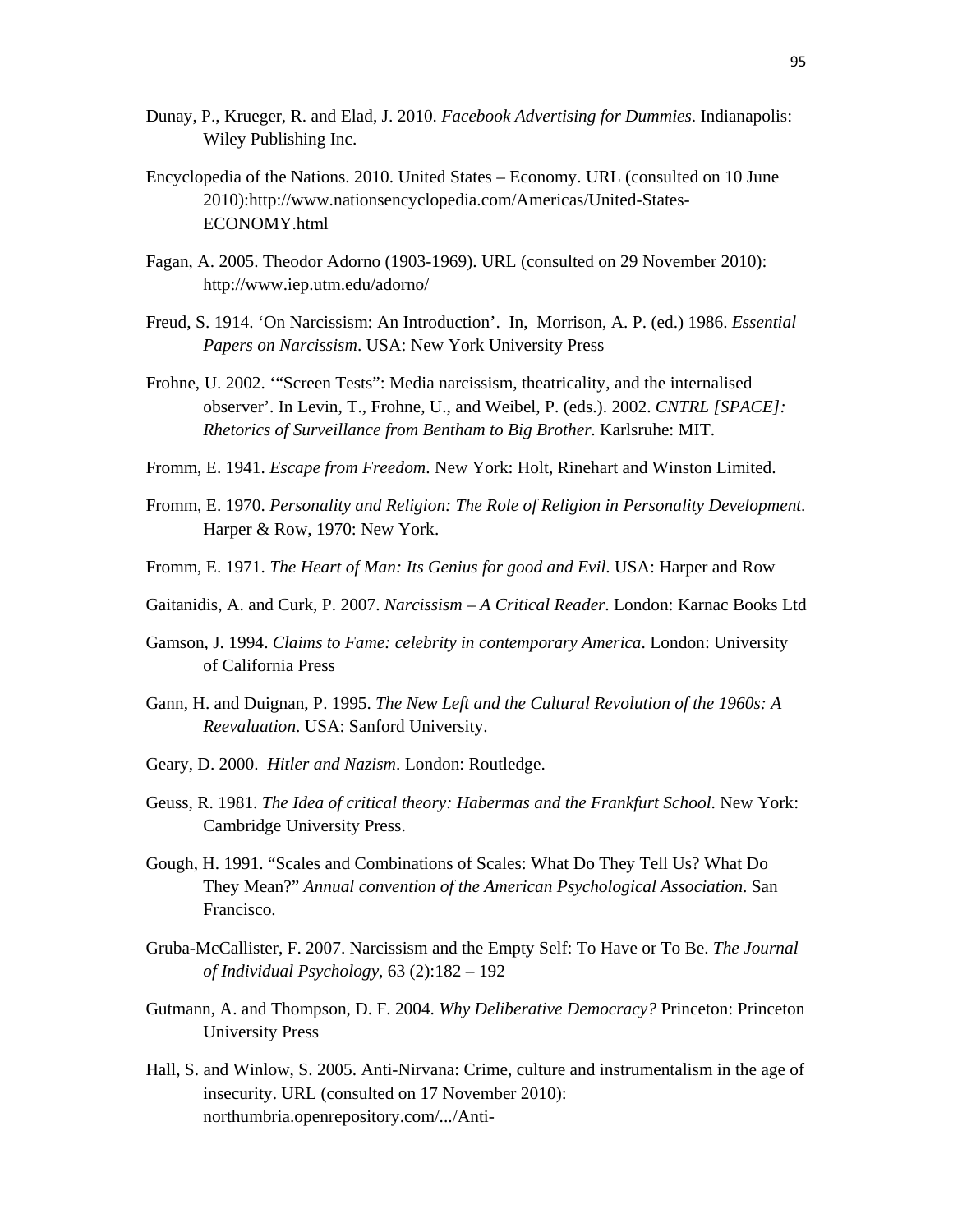Nirvana%20Crime,%20Culture%20and%20Instrumentalism%20in%20the%20Age% 20of%20I...

Halpern, J. 2007. *Fame Junkies: The Hidden Truths Behind America's Favourite Addiction*. USA: Houghton Mifflin Harcourt

Hartley, J. 1999. *Uses of television*. New York: Routlegde.

- Harvey, D. 2007. *A brief history of neoliberalism*. Oxford: Oxford University Press
- Henning, E. 2004. *Finding your way in qualitative research*. Pretoria: Van Schaik
- Hesmondhalgh, D. and Toynbee, J. 2008. *The media and social theory*. USA: Routledge.
- Hilton, G. 2010. The Trophy Kids and the New Face of America.URL (consulted on 1November 2010):http://diplomatdc.wordpress.com/2010/03/15/the-trophy-kids-andthe-new-face-of-america-by-gregory-hilton/
- Horkheimer, M. 1937. 'Traditional and Critical Theory'. In, Horkheimer, M. 2002. *Critical Theory: Selected Essays*. New York: The Continuum Publishing Company.
- Horkheimer, M. 1947. *Eclipse of reason*. New York: Oxford University Press.
- Huhn, T. 2004. *The Cambridge Companion to Adorno*.UK: Cambridge University Press
- Jarvis, S. 1998. *Adorno: A critical introduction*. New York: Routledge
- Jay, M. 1984. *Adorno*. California: Harvard University Press
- Jayson, S. 2007. Gen Y makes a mark. *USA Today*. 8 December. URL (consulted on 18 October 2010): http://www.usatoday.com/news/nation/2006-12-06-gen-nextentrepreneurs\_x.htm
- Johnson, S. 2004. *Therapist's guide to clinical intervention: the 1-2-3's of treatment*. California: Elseveir Inc.
- Katz, L. 2003. *The Feel-Good Curriculum*. USA: Perseus Books
- Kaufman, C. 2003. *Ideas for Action: Relevant Theory for Radical Change*. Cambridge: South End Press.
- Kellner, D. 1991. 'Introduction to the second edition'. In, Marcuse, H.1991. *One Dimensional Man: Studies in the ideology of advanced industrial society*. London: Routledge and Kegan Paul
- Kellner, D. 1995. *Media Culture: Cultural studies, identity and politics between the modern and the postmodern*. London: Routledge
- Kellner, D. 1998. American National Biography: Marcuse, Herbert. URL (consulted on 29 November 2010): http://www.uta.edu/english/dab/illuminations/kell12.html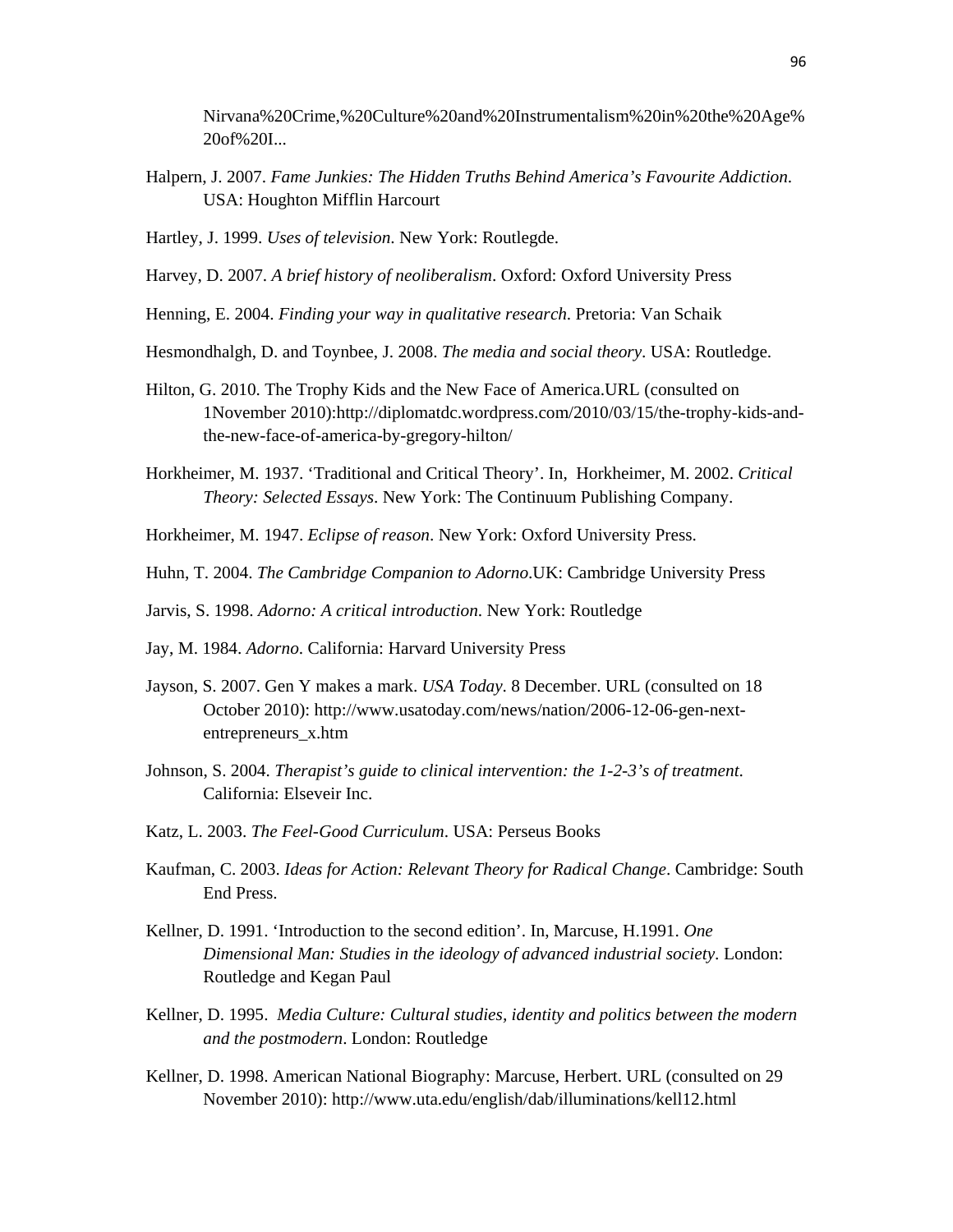- Kellner, D. 2002. 'Theodor.W. Adorno and the dialectics of mass culture'. In, Gibson and Rubin (eds.). 2002. *Adorno a critical reader*: Blackwell publishers
- Kellner, D. 2005. 'Radical Politics, Marcuse and the New Left'. In, Marcuse, H. 2005.*The New Left and the 1960s*. Oxon: Routledge
- Kelsey, C. 2007. *Generation MySpace: Helping Your Teen Survive Online Adolescence*. USA: Marlowe &Co
- Kelsey, T. 2010. *Social Networking Spaces: From Facebook to Twitter and Everything In Between*. USA: Apress
- Kennedy, P. 1994. *Platforms: A Microwaved Cultural Chronicle of the 1970s. New York: St. Martin's Press*. In, Unknown. 2001. 'The Me Decade': American Decades. URL Consulted on 10 December 2010): http://www.encyclopedia.com/doc/1G2- 3468302762.html
- Kernberg, O.1975. *Borderline conditions and Pathological Narcissism*. New York: Jason Aronson
- Klatch, R. 1999. *A Generation Divided: The New Left, The New Right and the 1960s*. California: University of California Press
- Kohut, H. 1971. *The Analysis of the Self: A Systematic Approach to the Psychoanalytic Treatment of Narcissistic Personality Disorders*. London: The University of Chicago Press
- Konrath, S., Twenge, J. M., Campbell, W.K., Foster, J. D. and Bushman, B. 2007. 'This Generation Is More Special Than The Others: A Cross-Temporal Meta-Analysis of the Narcissistic Personality Inventory'. Paper presented at conference on "Educating the Next Generation of College Students". University of San Diego.
- Krysa, J. and Lewin, A. 2010. Expanding Territory: Culture Industry in Digital Media. URL (consulted on 29 November 2010): http://www.idat.org/projects/hybrid/discourse.html
- Lacsh, C. 1980. *The Culture of Narcissism: American Life in an Age of Diminishing Expectations.* New York: Warner books
- Lasch, C. 1984. *The minimal self: Psychic survival in troubled times*. USA: Norton
- Lavini, S. and Kimmelman, B. 2007. Broadcast yourself! Social Networking Websites and the Growth of Narcissism in Younger Americans. *Technological and Cultural Change*: 603
- Livingstone, S. 2002. *Young People and New Media*. London: Sage Publications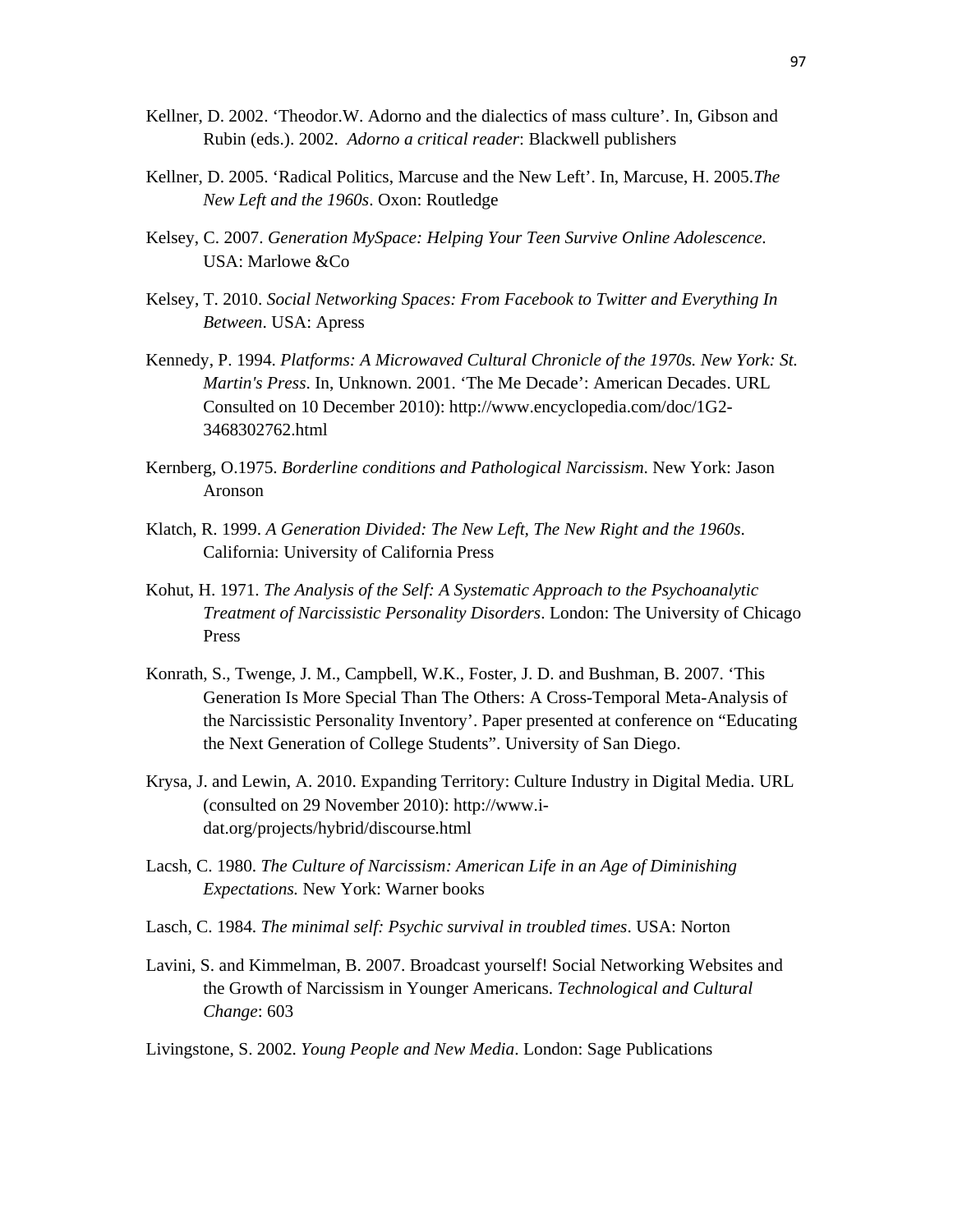- Malina, A. 1999. 'Perspectives on citizen democratisation and alienation in the virtual public sphere'. In, Hague, B. and Loader, B. (eds.). 1999. *Discourse and Decision Making in the Information Age.* London: Routledge.
- Manovich, L. 2001. *The Language of New Media*. Cambridge: MIT Press
- Marcuse, H. 1964. *One Dimensional Man: Studies in the ideology of advanced industrial society*. London: Routledge and Kegan Paul
- Marcuse, H. 1991. *One-Dimensional man: Studies in The Ideology of Advanced Industrial Society*. Boston: Beacon Press.
- Maslow, A. 1954. *Motivation and personality*. New York: Harper and Row
- McChesney, R. 1999. 'Introduction'. In, Chomsky, N. 1999. *Profit Over People: Neoliberalism and Global Order*. UK: Seven Stories Press.
- McLuhan, M. and Powers, B. 1992*. The Global Village: Transformations in World Life and Media in the 21st Century.* New York: Oxford University Press.
- McRobbie, A. 1994. *Postmodernism and Popular Culture*. London: Routledge
- Miles, S. 1998. *Consumerism: as a Way of Life*. London: Sage Publications.
- Miller, J. 1994. *Democracy is in the Streets: From Port Huron to the Siege of Chicago*. USA: Harvard University Press.
- Miller, M .2010. *Facebook for Grown-Ups*. USA: Que Publishing
- Mueller, C. 2008. Little Ms. Modern: Facebook = <3. *The Stanford Daily*. January 20. URL (consulted on 17 November 2010): http://www.stanforddaily.com/2008/01/20/littlems-modern-facebook/
- Nuckolls, C. 1996. *The Cultural Dialectics of Knowledge and Desire*. Wisconsin: The University of Wisconsin Press
- Nuesch, S. 2007. *The Economics of Superstars and Celebrities*. Zurich: Springer.
- Olson, J. S. 1999. *Historical Dictionary of the 1960s*. USA: Greenwood Publishing Group.
- O' Neill, M. 2003. 'Theodore Adorno'. In, Elliot, A. and Ray, L. 2003*. Key Contemporary Social Theorists*. USA: Blackwell Publisher Ltd.
- Orlet, C. 2007. The look-at-me generation. *The American Spectator*. March 2. URL (consulted on 18 October 2010): http://spectator.org/archives/2007/03/02/the-look-atme-generation

Papacharissi, Z. 2010.*A Private Sphere: Democracy in a Digital Age*.UK: Polity Press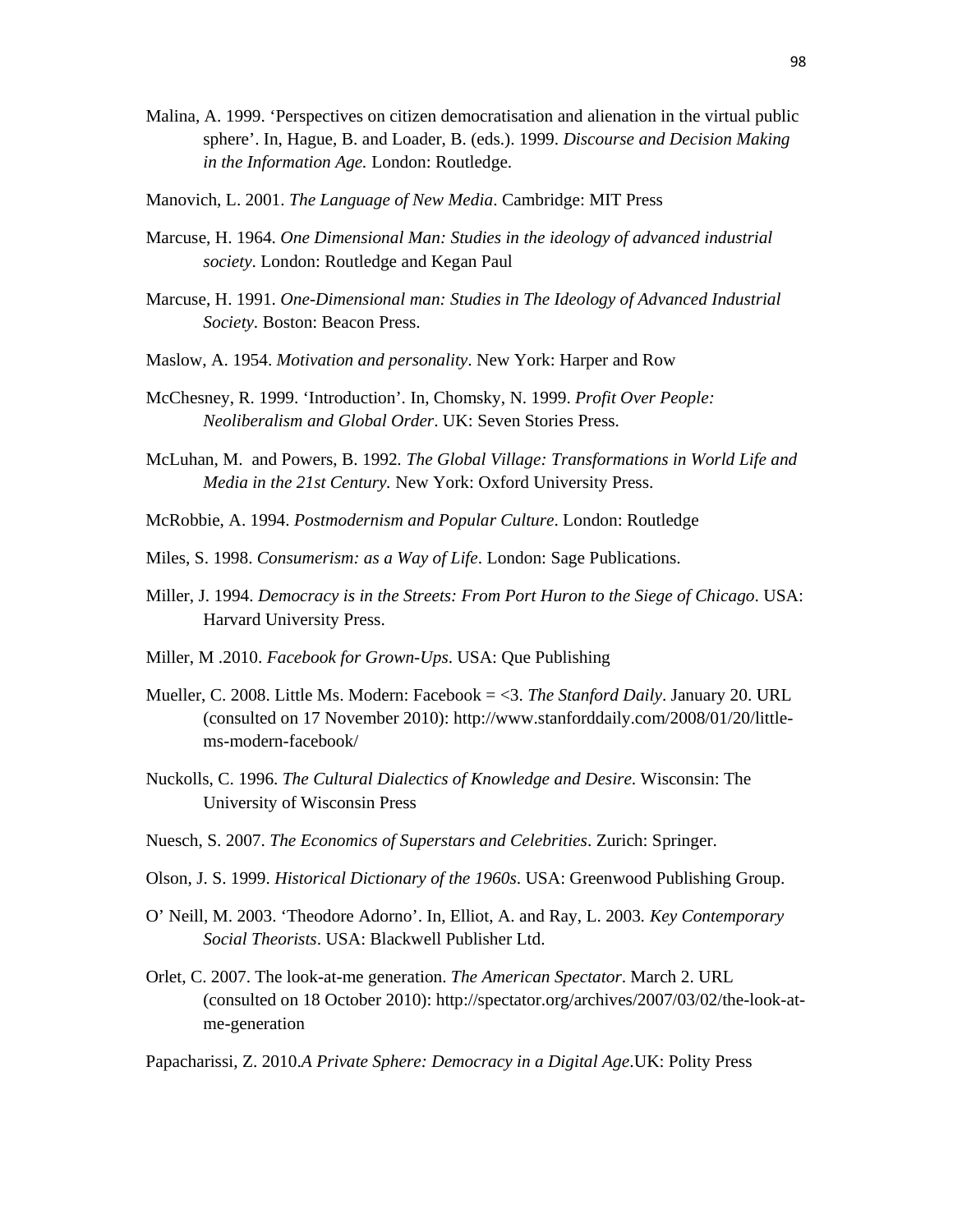- Peck, M. S. 1993. *The Road Less Travelled: A new Psychology of Love, Traditional Values and Spiritual Growth*. USA: Simon & Schuster
- Pinsky, D., Young, S.M. and Stern, J. 2006. *The Mirror Effect: How Celebrity Narcissism Is Seducing America*. USA: HarperCollins
- Powdermaker, H. 1950. *Hollywood, the dream factory: and anthropologist looks at the movie-makers*. Boston: Little, Brown
- Redmond, S. and Holmes, S. 2007. *Stardom and Celebrity: A Reader*. London: Sage Publications
- Rheingold, H. 1993. *The Virtual Community*. Massachusetts: Addison-Wesley Publishing Company
- Ritzer, G. F. 2010. *McDonaldization: The Reader*. California: Pine Forge Press
- Roberts-Miller, P. 2005. Democracy, Demagoguery, and Critical Rhetoric. *Rhetoric and Public Affairs* 8: 459-76
- Robins, K. 1996. *Into the Image: Culture and politics in the field of vision*. London: Routledge
- Rojek, C. 2001. *Celebrity*. London: Reaktion Books
- Rowbottom, J. 2010. *Democracy Distorted: Wealth, Influence and Democratic Politics*. Cambridge: Cambridge University Press
- Ryan, J. and Traube, P. 2006. Bridging the Virtual and the Real: Identity and Community on the Facebook.URL (consulted on 18 October 2010): http://www.jennyryan.net/research/FacebookSpring06.htm
- Schlosberg, D. and Dryzek, J. 2002. Digital Democracy: Authentic or Virtual. *Organisation and Environment*, 15 (3):327 -330
- Schlosberg, D., Shulman, S. and Zavestoski, S. 2006. 'Virtual Environmental Citizenship: Web-Based Public Participation in Rulemaking in the United States'. In, Dobson, A. and Bell, D. (eds.). 2006. *Environmental Citizenship*. London: MIT Press
- Schulman, B. J. 2001. *The Seventies: The Great Shift in American Culture, Society, and Politics*. USA: Simon and Schuster
- Seiter, E. 1995. *Sold Separately: Children and Parents in Consumer Culture*. USA: Rutgers University Press
- Siegel, L. 2010. The Book of Self- Love: Narcissism. *New York Times*. 5 February. URL (consulted on 10 June 2010): http://www.nytimes.com/2010/02/07/books/review/Siegel-t.html?\_r=1

Silverman, K. 1983. *The subject of semiotics*. New York: Oxford University Press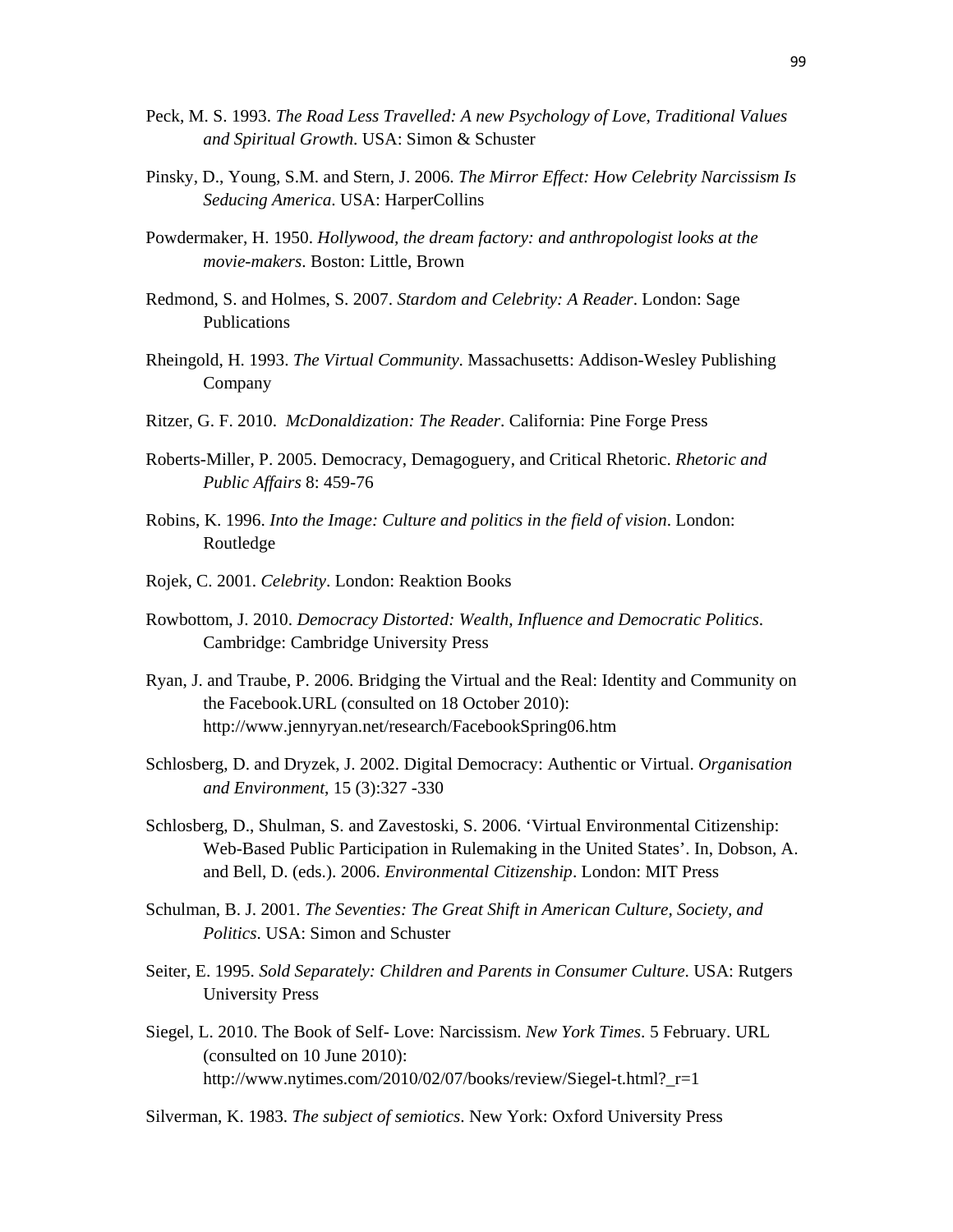Singer, F. 2006. *Spirituality Dysfunctional*. Virginia: Capital Books Inc

- Singer, D. and Singer, J. (eds.). 2001. *Handbook of Children and the Media*. London: Sage Publications
- Singh, G. 2010. Balancing information security compliance with operational efficiency. URL (consulted on 10 December 2010): www.csmace.my/.../OK\_7\_T3\_GurpreetSingh\_Balancing%20Info\_20101027.pdf
- Skinner, J. 2005. Critical Theory at a Crossroad: Adorno, Marcuse and the Radical Sixties. Inquiry. *Undergraduate Research Journal*. URL (consulted on June10 2010): http://www.unh.edu/inquiryjournal/05/articles/skinner.htm
- Smart, B. 2003. *Economy, Culture and Society*. Buckingham: Open University Press
- Smith, C. 2009. A Critical Pragmatism: Marcuse Adorno and Peirce on the Artificial Stagnation of Individual and Social Development in Advanced Industrial Societies. *Kritike*, 3(2):30-52
- Spielvogel, J. 2008. *Western Civilization: Since 1789*. Canada: Thomson Wadsworth
- Spitzberg, B. and Cupach, W. 2008. Fanning the Flames of Fandom: Celebrity Worship, Parasocial Interaction and Stalking. URL (consulted on 17 November 2010): http://www.allacademic.com//meta/p\_mla\_apa\_research\_citation/1/6/9/0/3/pages169 035/p169035-4.php
- Stackelberg, R. 2007. *The Routledge companion to Nazi Germany*. New York: Routledge
- Steger, M. B. and Roy, R.K. 2010. *Neoliberalism: a very short introduction*. Oxford: Oxford University Press
- Strinati, D. 2004. *An introduction to theories of popular culture*. London: Routledge
- Sunstein, C. R. 2001. *Republic.com*. New Jersey: Princeton University Press
- Swindle, R., Heller, K., Pescolsolido, B. and Kikuzawa, S. 2000. Responses to Nervous Breakdowns In America Over A 40-Year Period. *American Psychologist*, 55 (7): 740 – 749
- The Pew Research Centre. 2007. How Young People View Their Lives, Futures and Politics: A Portrait of "Generation Next". URL (consulted on 18 October 2010): peoplepress.org/reports/pdf/300.pdf
- Thomson, A. 2006. *Adorno: a guide for the perplexed*. Cornwall: MPG Books Ltd
- Turkle, S. 1995. *Life on the Screen: Identity in the Age of the Internet*. Great Britain: Weidenfeld & Nicolson
- Turner, G. 2010. *Ordinary People and the Media: The Demotic Turn*. London: Sage publications